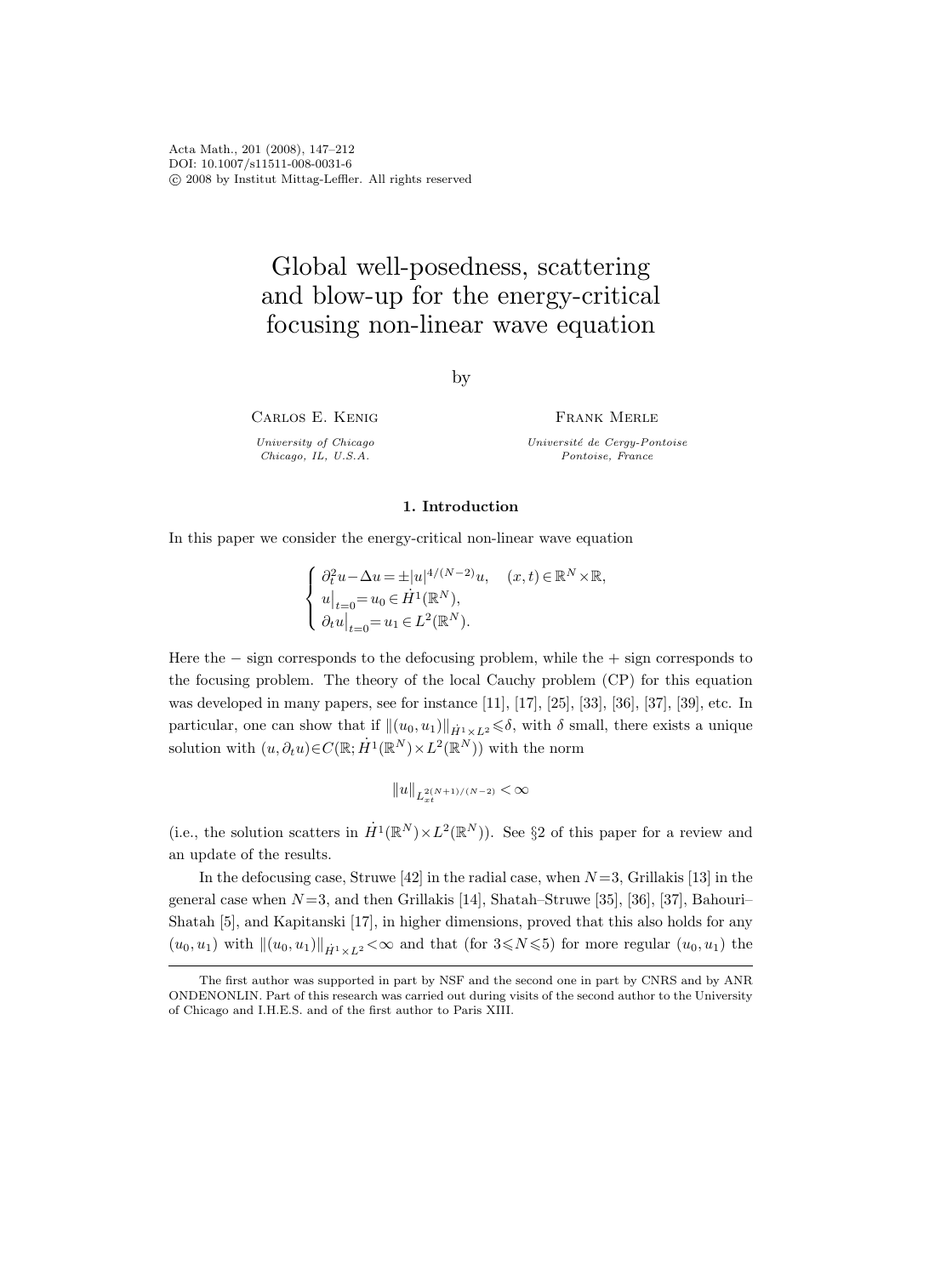solution preserves the smoothness for all time. This topic has been the subject of intense investigation. See the recent work of Tao [44] for a recent installment in it and further references.

In the focusing case, these results do not hold. In fact, the classical identity

$$
\frac{d^2}{dt^2} \int_{\mathbb{R}^N} |u(x,t)|^2 dx = 2 \int_{\mathbb{R}^N} ((\partial_t u)^2 - |\nabla u|^2 + |u(t)|^{2N/(N-2)}) dx \tag{1.1}
$$

(see the work of H. Levine [24] and also §3 and §5) was used by Levine [24] to show that if  $(u_0, u_1) \in H^1 \times L^2$  is such that

$$
E((u_0, u_1)) = \int_{\mathbb{R}^N} \left( \frac{1}{2} |\nabla u_0|^2 + \frac{1}{2} |u_1|^2 - \frac{(N-2)}{2N} |u_0|^{2N/(N-2)} \right) dx < 0,
$$

the solution must break down in finite time. Moreover,

$$
W(x) = W(x,t) = \left(1 + \frac{|x|^2}{N(N-2)}\right)^{-(N-2)/2}
$$

is in  $\dot{H}^1(\mathbb{R}^N)$  and solves the elliptic equation

$$
\Delta W + |W|^{4/(N-2)}W = 0,
$$

so that scattering cannot always occur even for global (in time) solutions.

In this paper we initiate the detailed study of the focusing case (see also [23] for an interesting recent work in this direction). We show the following result.

THEOREM 1.1. Let  $(u_0, u_1) \in \dot{H}^1 \times L^2$ ,  $3 \le N \le 5$ . Assume that

$$
E((u_0, u_1)) < E((W, 0)).
$$

Let u be the corresponding solution of the Cauchy problem, with maximal interval of existence  $I=(-T_-(u_0, u_1), T_+(u_0, u_1))$  (see Definition 2.13).

(i) If  $\int_{\mathbb{R}^N} |\nabla u_0|^2 dx < \int_{\mathbb{R}^N} |\nabla W|^2 dx$ , then

 $I = (-\infty, \infty)$  and  $||u||_{L_{xt}^{2(N+1)/(N-2)}} < \infty$ .

(ii) If  $\int_{\mathbb{R}^N} |\nabla u_0|^2 dx > \int_{\mathbb{R}^N} |\nabla W|^2 dx$ , then

$$
T_+(u_0, u_1) < \infty \quad and \quad T_-(u_0, u_1) < \infty.
$$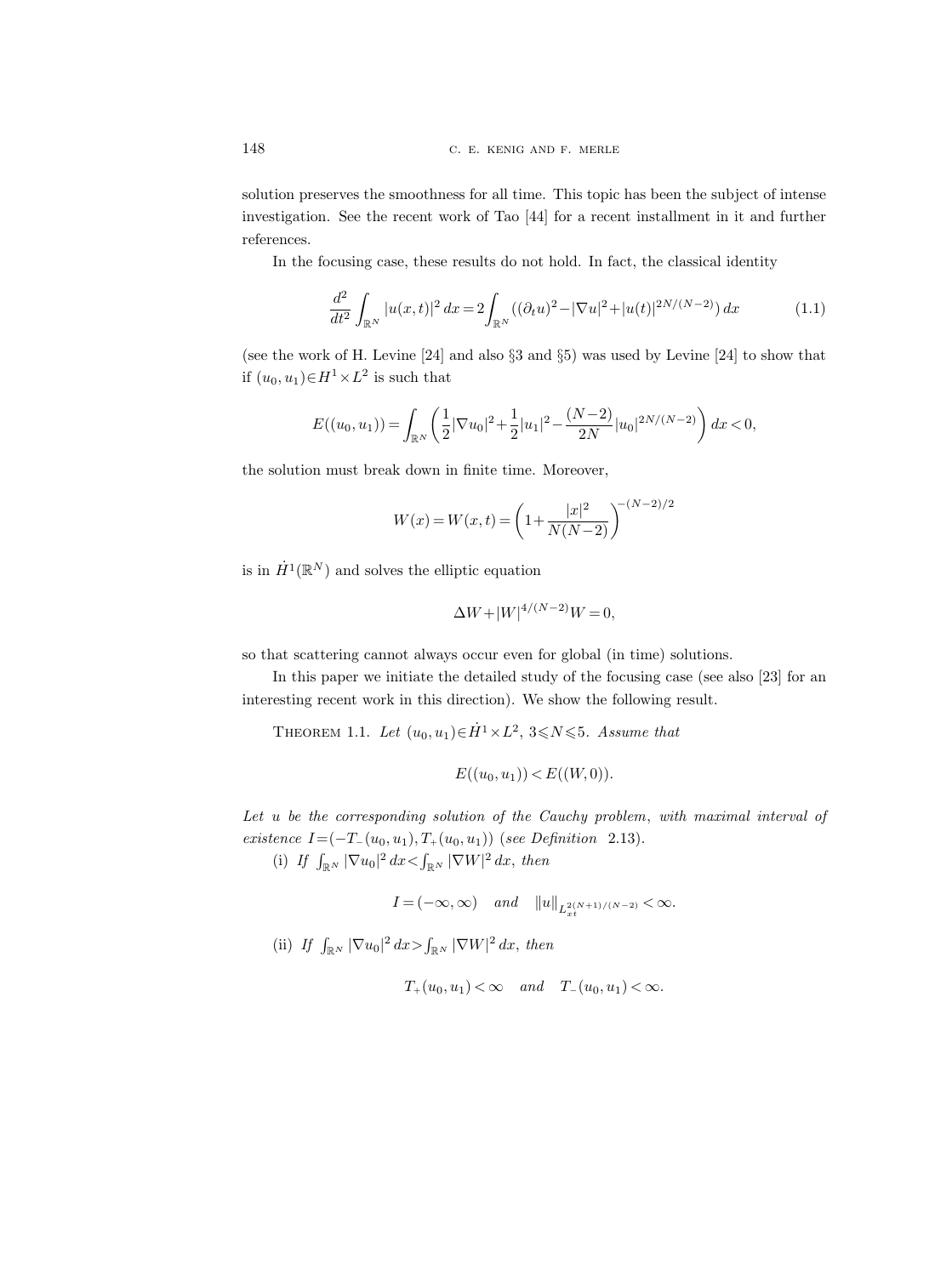Our proof follows the new point of view into these problems that we introduced in [19], where we obtained the corresponding result for the energy-critical non-linear Schrödinger equation for radial data. In  $\S$ 3 we prove some elementary variational estimates which yield the necessary coercivity for our arguments and which follows from arguments in  $[19]$ . In §4, using the work of Bahouri–Gérard  $[4]$  and the concentration compactness argument from [19], we produce a "critical element" for which scattering fails and which enjoys a compactness property because of its criticality (Propositions 4.1 and 4.2). At this point, we show a crucial orthogonality property of "critical elements" related to a second conservation law in the energy space (Propositions 4.10 and 4.11) which exploits the finite speed of propagation for the wave equation and its Lorentz invariance. This is the extra ingredient that allows us to go beyond the radial case as in [19]. In §5 and §6 we prove a rigidity theorem (Theorem 5.1), which allows us to conclude the argument. The first case of the rigidity theorem deals with infinite time of existence. This uses localized conservations laws of the type (1.1) and related ones, very much in the spirit of the corresponding localized virial identity used in [19]. The second case of the rigidity theorem deals with finite time of existence. This case is dealt with in [19] through the use of the  $L^2$  conservation law, which is absent for the wave equation. We proceed in two stages. First we show that the solution must have self-similar behavior (Proposition 5.7). Then, in §6, following Merle–Zaag [30] and earlier work on non-linear heat equations by Giga–Kohn [10], we introduce self-similar variables and the new resulting equation, which has a monotonic energy. We then show that there exists a non-trivial asymptotic solution  $w^*$ , which solves a (degenerate) elliptic non-linear equation. Finally, using the estimates that we proved on  $w^*$  and the unique continuation principle, we show that  $w^*$  must be zero, a contradiction which gives our rigidity theorem. In  $\S7$  we prove our main theorem as a consequence of the rigidity theorem.

Finally, we would like to point out that we expect that our arguments will extend to  $N \ge 6$ , using arguments similar to those in the work of Tao–Visan [45] for the local solvability in time of the equation and the corresponding extension of the work of Bahouri–Gérard [4] (the rest of the argument is independent of the dimension).

Acknowledgement. We are grateful for the referee's careful reading of the manuscript and his/her very useful suggestions.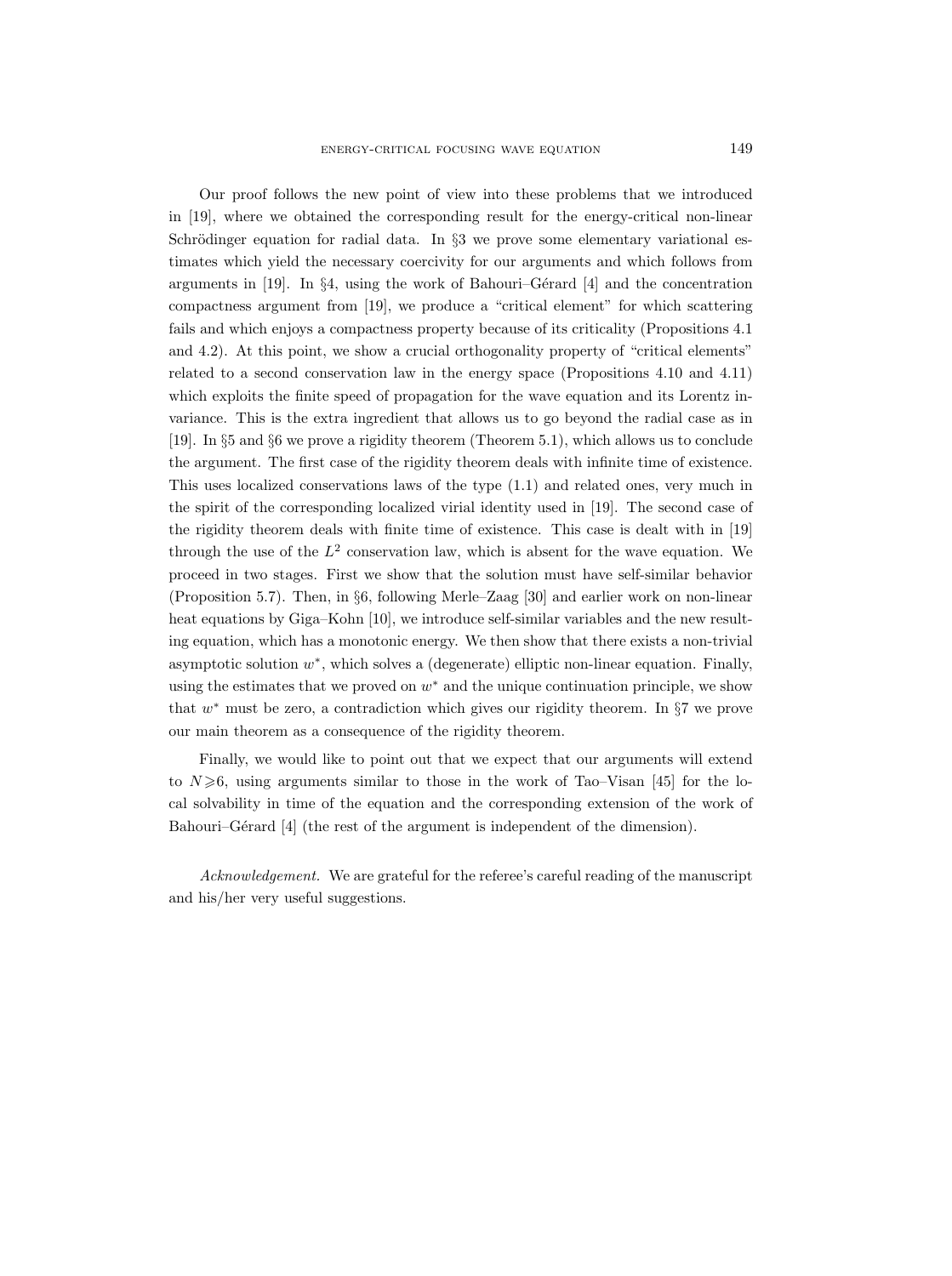## 2. A review of linear estimates and the Cauchy problem

In this section we will review the theory of the Cauchy problem

$$
\begin{cases}\n\partial_t^2 u - \Delta u = |u|^{4/(N-2)} u, & (x, t) \in \mathbb{R}^N \times \mathbb{R}, \\
u|_{t=0} = u_0 \in \dot{H}^1(\mathbb{R}^N), \\
\partial_t u|_{t=0} = u_1 \in L^2(\mathbb{R}^N),\n\end{cases}
$$
\n(CP)

i.e. the  $\dot{H}^1$  critical, focusing Cauchy problem for the non-linear wave equation, and some of the associated linear theory. We start out with some preliminary notation and linear estimates. Consider thus the associated linear problem

$$
\begin{cases}\n\partial_t^2 w - \Delta w = h, & (x, t) \in \mathbb{R}^N \times \mathbb{R}, \\
w|_{t=0} = w_0 \in \dot{H}^1(\mathbb{R}^N), \\
\partial_t w|_{t=0} = w_1 \in L^2(\mathbb{R}^N).\n\end{cases}
$$
\n(LCP)

The solution operator to (LCP) is given by

$$
w(x,t) = \cos(t\sqrt{-\Delta})w_0 + (-\Delta)^{-1/2}\sin(t\sqrt{-\Delta})w_1 + \int_0^t \frac{\sin((t-s)\sqrt{-\Delta})}{\sqrt{-\Delta}}h(s) ds
$$
  
=  $S(t)((w_0, w_1)) + \int_0^t \frac{\sin((t-s)\sqrt{-\Delta})}{\sqrt{-\Delta}}h(s) ds.$ 

LEMMA 2.1. (Strichartz estimates  $[25]$ ,  $[12]$ ) There is a constant C, independent of T, such that

$$
\sup_{0 < t < T} (\|w(t)\|_{\dot{H}^1} + \|\partial_t w(t)\|_{L^2})
$$
\n
$$
+ \|w\|_{L_t^{2(N+1)/(N-1)} \dot{W}_x^{1/2,2(N+1)/(N-1)}} + \|\partial_t w\|_{L_t^{2(N+1)/(N-1)} W_x^{-1/2,2(N+1)/(N-1)}}
$$
\n
$$
+ \|w\|_{L_t^{2(N+1)/(N-2)} L_x^{2(N+1)/(N-2)}} + \|w\|_{L_t^{(N+2)/(N-2)} L_x^{2(N+2)/(N-2)}}
$$
\n
$$
\leq C (\|w_0\|_{\dot{H}^1(\mathbb{R}^N)} + \|w_1\|_{L^2(\mathbb{R}^N)} + \|h\|_{L_t^{2(N+1)/(N+3)} \dot{W}_x^{1/2,2(N+1)/(N+3)}}).
$$

LEMMA 2.2. (Trace theorem) Let  $w_0$ ,  $w_1$ , h and w be as in Lemma 2.1. Then, for  $|d| \leqslant \frac{1}{4},$ 

$$
\sup_{t} \left\| \nabla_x w \left( \frac{x_1 - dt}{\sqrt{1 - d^2}}, x', \frac{t - dx_1}{\sqrt{1 - d^2}} \right) \right\|_{L^2(dx_1 dx')} + \sup_{t} \left\| \partial_t w \left( \frac{x_1 - dt}{\sqrt{1 - d^2}}, x', \frac{t - dx_1}{\sqrt{1 - d^2}} \right) \right\|_{L^2(dx_1 dx')} \n\leq C(\|w_0\|_{\dot{H}^1(\mathbb{R}^N)} + \|w_1\|_{L^2(\mathbb{R}^N)} + \|h\|_{L^1_t L^2_x}).
$$

*Proof.* Let  $v(x,t) = U(t) f$  be given by  $\hat{v}(\xi, t) = e^{it|\xi|} \hat{f}(\xi)$ , with  $f \in L^2$ . We will show that

$$
\sup_{t} \left\| v \left( \frac{x_1 - dt}{\sqrt{1 - d^2}}, x', \frac{t - dx_1}{\sqrt{1 - d^2}} \right) \right\|_{L^2(dx_1 dx')} \leqslant C \| f \|_{L^2},
$$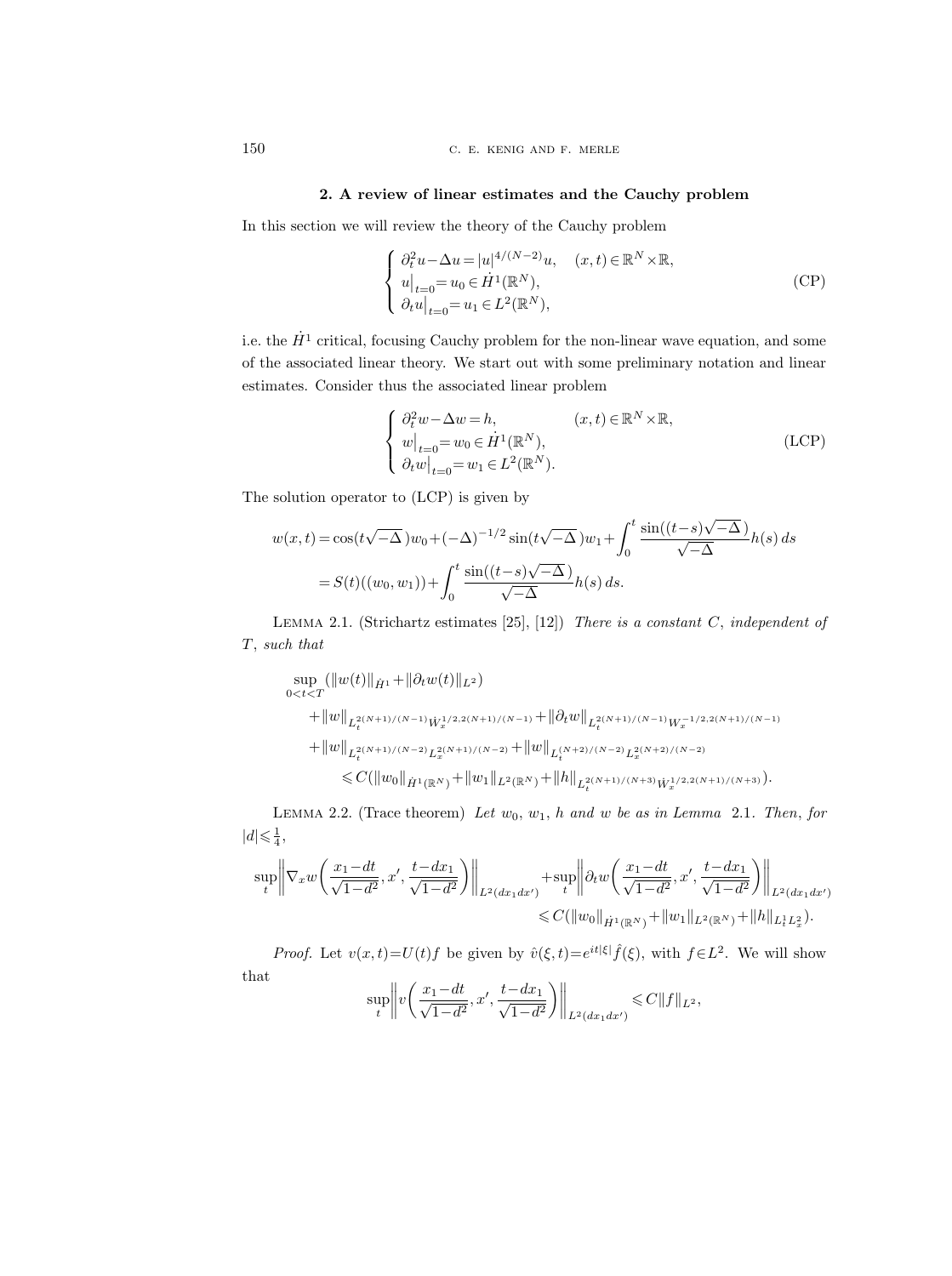which easily implies the desired estimate. But

$$
v(x,t) = \int_{\mathbb{R}^N} e^{ix \cdot \xi} e^{it|\xi|} \hat{f}(\xi) d\xi = \int_{\mathbb{R}^N} e^{ix_1\xi_1} e^{it|\xi|} e^{ix' \cdot \xi'} \hat{f}(\xi) d\xi_1 d\xi'
$$
  
= 
$$
\int_{\mathbb{R}^N} e^{ix_1\xi_1} e^{it\sqrt{\xi_1^2 + |\xi'|^2}} e^{ix' \cdot \xi'} \hat{f}(\xi_1, \xi') d\xi_1 d\xi',
$$

so that

$$
v\left(\frac{x_1 - dt}{\sqrt{1 - d^2}}, x', \frac{t - dx_1}{\sqrt{1 - d^2}}\right)
$$
  
= 
$$
\int_{\mathbb{R}^N} e^{i(x_1 - dt)\xi_1/\sqrt{1 - d^2}} e^{i(t - dx_1)\sqrt{\xi_1^2 + |\xi'|^2}/\sqrt{1 - d^2}} e^{ix'\cdot\xi'} \hat{f}(\xi) d\xi_1 d\xi'
$$
  
= 
$$
\int_{\mathbb{R}^N} e^{ix_1(\xi_1 - d|\xi|)/\sqrt{1 - d^2}} e^{ix'\cdot\xi'} e^{-idt\xi_1/\sqrt{1 - d^2}} e^{it|\xi|/\sqrt{1 - d^2}} \hat{f}(\xi) d\xi_1 d\xi'
$$
  
= 
$$
\int_{\mathbb{R}^N} e^{ix_1(\xi_1 - d|\xi|)/\sqrt{1 - d^2}} e^{ix'\cdot\xi'} \hat{g}_t(\xi) d\xi_1 d\xi',
$$

where  $\hat{g}_t(\xi) = e^{-idt\xi_1/\sqrt{1-d^2}} e^{it|\xi|/\sqrt{1-d^2}} \hat{f}(\xi)$ . We now define

$$
\eta_1 = \frac{\xi_1 - d|\xi|}{\sqrt{1 - d^2}} \quad \text{and} \quad \eta' = \xi',
$$

and compute

$$
\left| \frac{d\eta}{d\xi} \right| = \det \begin{pmatrix} \frac{1 - d\xi_1/|\xi|}{\sqrt{1 - d^2}} & \frac{-d\xi_2/|\xi|}{\sqrt{1 - d^2}} & \dots & \dots & \frac{-d\xi_N/|\xi|}{\sqrt{1 - d^2}} \\ 0 & 1 & 0 & \dots & 0 \\ 0 & 0 & 1 & \dots & 0 \\ \vdots & \vdots & \vdots & \ddots & \vdots \\ 0 & 0 & 0 & \dots & 1 \end{pmatrix} = \left( \frac{1 - d\xi_1/|\xi|}{\sqrt{1 - d^2}} \right) \approx 1
$$

for  $|d| \leq \frac{1}{4}$ . The result now follows from Plancherel's theorem.

Remark 2.3. A density argument in fact shows that

$$
t \longmapsto w\left(\frac{x_1 - dt}{\sqrt{1 - d^2}}, x', \frac{t - dx_1}{\sqrt{1 - d^2}}\right) \in C(\mathbb{R}; \dot{H}^1(\mathbb{R}^N)),
$$

and similarly for  $\partial_t w$ .

*Remark* 2.4. Let  $F(u)=|u|^{4/(N-2)}u$ . Then clearly, for  $3 \le N \le 6$ ,  $|F(u)| \leqslant |u|^{(N+2)/(N-2)},$  $|(\nabla F)(u)| \leqslant C |u|^{4/(N-2)},$  $|(\nabla F)(u) - (\nabla F)(v)| \leq C |u - v| (|u|^{(6-N)/(N-2)} + |v|^{(6-N)/(N-2)}),$  $|\nabla_x(F(u(x)))-\nabla_x(F(v(x)))|\leqslant C|u(x)|^{4/(N-2)}|\nabla u(x)-\nabla v(x)|$  $+C|\nabla v(x)|(|u|^{(6-N)/(N-2)}+|v|^{(6-N)/(N-2)})|u-v|.$ 

 $\Box$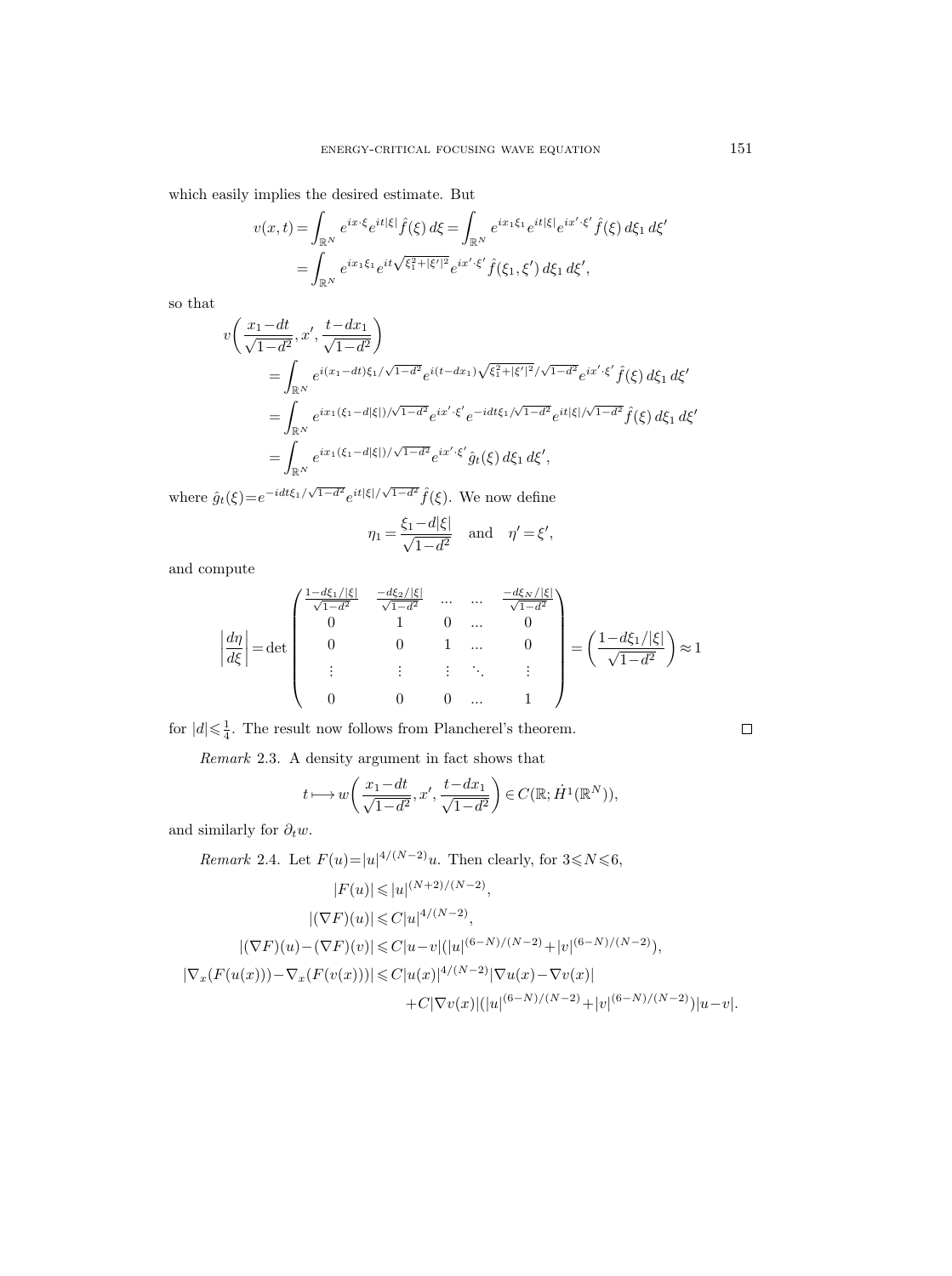We will also need a version of the chain rule for fractional derivatives (see [8], [21], [40] and [46]).

LEMMA 2.5. Assume that  $F(0) = F'(0) = 0$  and that for all a and b,

$$
|F'(a+b)|\leqslant C(|F'(a)|+|F'(b)|)\quad\text{ and}\quad |F''(a+b)|\leqslant C(|F''(a)|+|F''(b)|).
$$

Then, for  $0<\alpha<1$ ,

$$
||D^{\alpha} F(u)||_{L_x^p} \leqslant C||F'(u)||_{L_x^{p_1}}||D^{\alpha} u||_{L_x^{p_2}},
$$

where  $1/p=1/p_1+1/p_2$ ,  $1 < p_j < \infty$ , and

$$
\begin{aligned} ||D^{\alpha}(F(u)-F(v))||_{L_x^p} \\ &\leqslant C(\|F'(u)\|_{L_x^{p_1}}+\|F'(v)\|_{L_x^{p_1}})\|D^{\alpha}(u-v)\|_{L_x^{p_2}} \\ &\quad +C(\|F''(u)\|_{L_x^{r_1}}+\|F''(v)\|_{L_x^{r_1}})(\|D^{\alpha}u\|_{L_x^{r_2}}+\|D^{\alpha}v\|_{L_x^{r_2}})\|u-v\|_{L_x^{r_3}}, \end{aligned}
$$

where  $1/p\!=\!1/r_1\!+\!1/r_2\!+\!1/r_3,\,1\!<\!r_j\!<\!\infty,\,and\,1\!<\!p\!<\!\infty.$ 

Remark 2.6. In our application of Lemma 2.5, we will have

$$
F(u) = |u|^{4/(N-2)}u, \quad 3 \le N \le 5,
$$

and

$$
F'(u) = C_N |u|^{4/(N-2)},
$$
  
\n
$$
F''(u) = \widetilde{C}_N \operatorname{sign}(u) |u|^{4/(N-2)-1} = \widetilde{C}_N \operatorname{sign}(u) |u|^{(6-N)/(N-2)}.
$$

We will choose

$$
p = \frac{2(N+1)}{N+3}
$$
 and  $p_2 = \frac{2(N+1)}{N-1}$ , so that  $\frac{1}{p_1} = \frac{1}{p} - \frac{1}{p_2} = \frac{2}{N+1}$ ,

and

$$
r_3 = \frac{2(N+1)}{N-2}
$$
 and  $r_2 = \frac{2(N+1)}{N-1}$ , so that  $\frac{1}{r_1} = \frac{1}{p} - \frac{1}{r_2} - \frac{1}{r_3} = \frac{6-N}{2(N+1)}$ .

Notice that

$$
p_1 \frac{4}{N-2} = \frac{2(N+1)}{N-2}
$$
 and  $\frac{6-N}{N-2}r_1 = \frac{2(N+1)}{N-2}$ 

.

Let us now define the  $S(I)$  and the  $W(I)$  norms for an interval I by

$$
||v||_{S(I)} = ||v||_{L_I^{2(N+1)/(N-2)}L_x^{2(N+1)/(N-2)}},
$$
  

$$
||v||_{W(I)} = ||v||_{L_I^{2(N+1)/(N-1)}L_x^{2(N+1)/(N-1)}}.
$$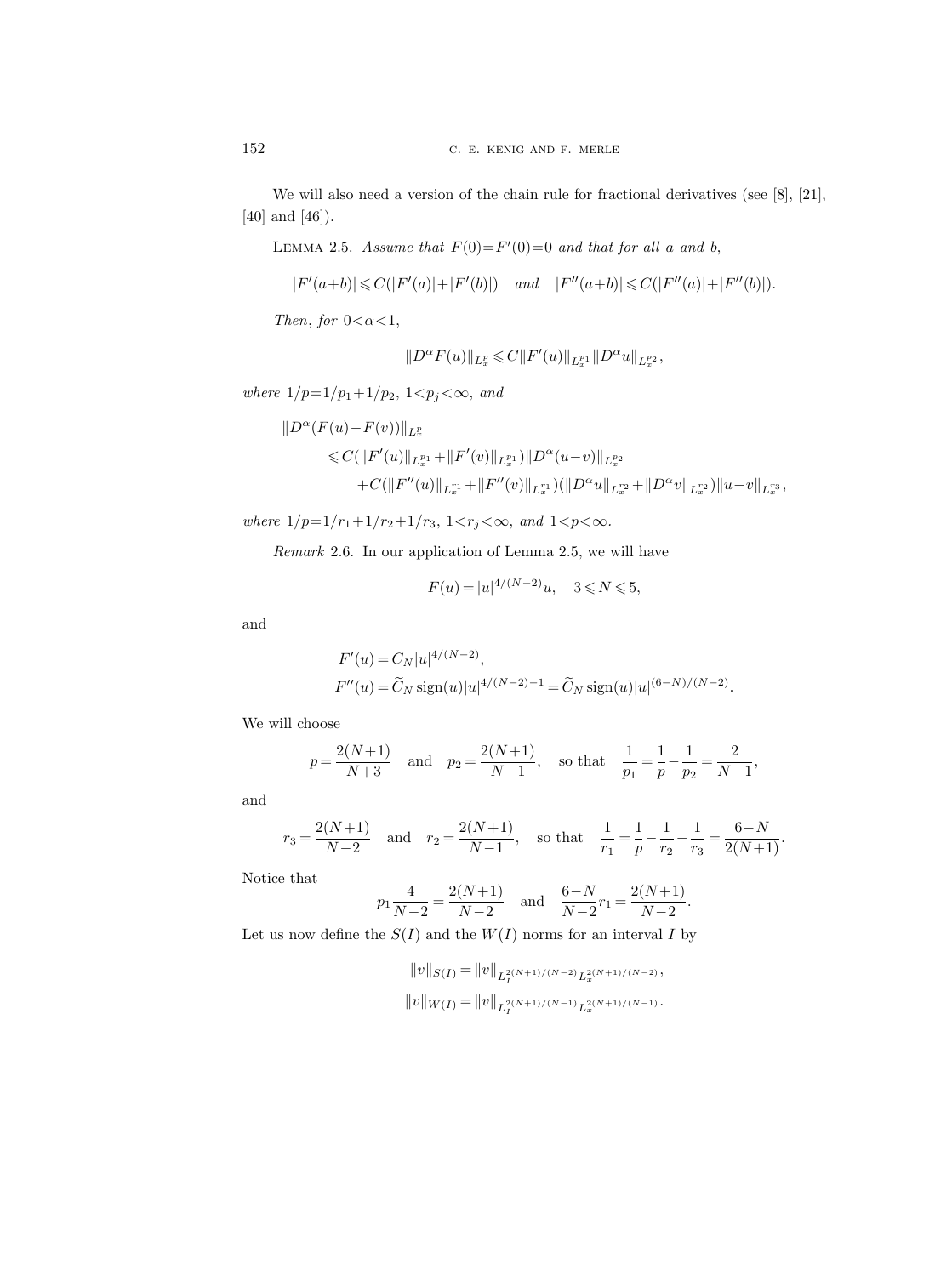THEOREM 2.7. (See [33], [11], [36]) Let  $(u_0, u_1) \in \dot{H}^1 \times L^2$ ,  $I \ni 0$  be an interval and  $\|(u_0, u_1)\|_{\dot{H}^1 \times L^2} \leq A$ . Then, for  $3 \leq N \leq 5$ , there exists  $\delta = \delta(A)$  such that if

$$
||S(t)((u_0, u_1))||_{S(I)} < \delta,
$$

then there exists a unique solution u to (CP) in  $\mathbb{R}^N \times I$ , with  $(u, \partial_t u) \in C(I; \dot{H}^1 \times L^2)$ ,  $||D_x^{1/2}u||_{W(I)} + ||\partial_t D_x^{-1/2}u||_{W(I)} < \infty$  and  $||u||_{S(I)} \leq 2\delta$ . Moreover, if

$$
(u_{0,k}, u_{1,k}) \to (u_0, u_1), \quad \text{as } k \to \infty,
$$

in  $\dot{H}^1 \times L^2$  (so that, for k large,  $||S(t)((u_0, u_1))||_{S(I)} < \delta$ ), then the corresponding solutions  $(u_k, \partial_t(u_k)) \rightarrow (u, \partial_t u), \text{ as } k \rightarrow \infty, \text{ in } C(I; \dot{H}^1 \times L^2).$ 

Sketch of the proof. (CP) is equivalent to the integral equation

$$
u(t) = S(t)((u_0, u_1)) + \int_0^t \frac{\sin((t - s)\sqrt{-\Delta})}{\sqrt{-\Delta}} F(u)(s) ds,
$$

where  $F(u) = |u|^{4/(N-2)}u$ . We let

$$
B_{a,b} = \{v \text{ on } \mathbb{R}^N \times I : ||v||_{S(I)} \le a \text{ and } ||D_x^{1/2}v||_{W(I)} \le b\}
$$

and

$$
\Phi_{(u_0, u_1)}(v) = S(t)((u_0, u_1)) + \int_0^t \frac{\sin((t - s)\sqrt{-\Delta})}{\sqrt{-\Delta}} F(v)(s) ds.
$$

We will next choose  $\delta$ , a and b so that  $\Phi_{(u_0, u_1)}: B_{a,b} \to B_{a,b}$  and is a contraction there. Note that, by Lemma 2.1,

$$
||D_x^{1/2}\Phi_{(u_0,u_1)}(v)||_{W(I)} \leq C A + C ||F(v)||_{L_x^{2(N+1)/(N+3)}\dot{W}_x^{1/2,2(N+1)/(N+3)}}.
$$

But, by Lemma 2.5,  $||D_x^{1/2}F(v)||_{L_x^{2(N+1)/(N+3)}}$  is bounded by

$$
C||F'(v)||_{L_x^{(N+1)/2}}||D_x^{1/2}v||_{L_x^{2(N+1)/(N-1)}} \leq C||v||_{L_x^{2(N+1)/(N-2)}}^{4/(N-2)}||D_x^{1/2}v||_{L_x^{2(N+1)/(N-1)}},
$$

so that

$$
\label{eq:2.1} \begin{split} \| D_x^{1/2} F(v) \|_{L_I^{2(N+1)/(N+3)} L_x^{2(N+1)/(N+3)}} \\ & \leqslant C \| v \|_{L_I^{2(N+1)/(N-2)} L_x^{2(N+1)/(N-2)}}^{4/(N-2)} \| D_x^{1/2} v \|_{L_I^{2(N+1)/(N-1)} L_x^{2(N+1)/(N-1)}} \\ & \leqslant C \| v \|_{S(I)}^{4/(N-2)} \| D_x^{1/2} v \|_{W(I)}. \end{split}
$$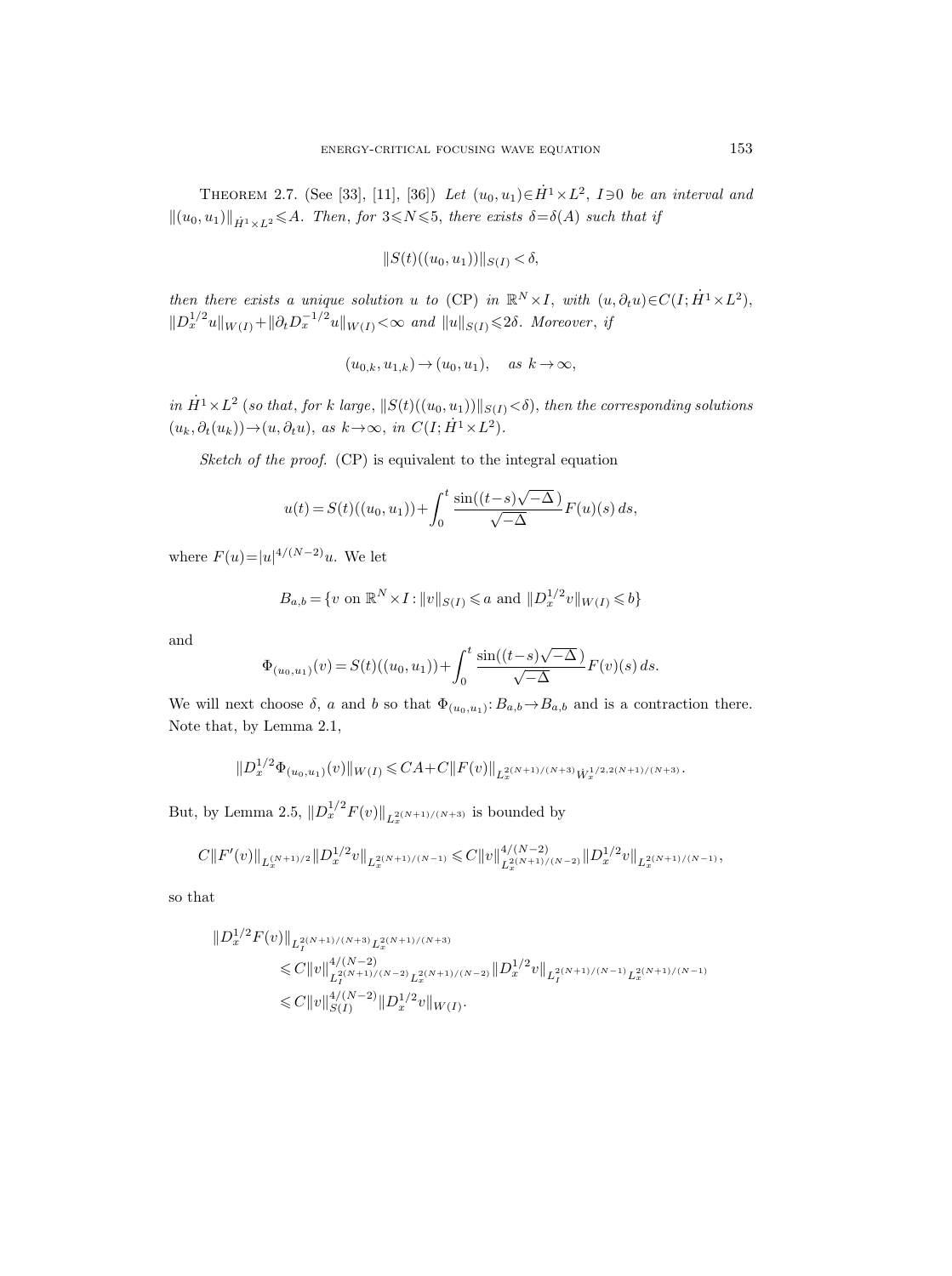154 C. E. KENIG AND F. MERLE

Hence, for  $v \in B_{a,b}$ ,

$$
||D_x^{1/2}\Phi_{(u_0,u_1)}(v)||_{W(I)} \leqslant CA + Ca^{4/(N-2)}b.
$$

Similarly, using Lemma 2.1 for the second term in  $\Phi_{(u_0, u_1)}$ , and the argument above, together with our assumption on  $(u_0, u_1)$  for the first term, we obtain

$$
\|\Phi_{(u_0, u_1)}\|_{S(I)} \leq \delta + C a^{4/(N-2)} b.
$$

Next, choose  $b=2AC$  and a so that  $Ca^{4/(N-2)} \leq \frac{1}{2}$ . Then,

$$
||D_x^{1/2}\Phi_{(u_0,u_1)}(v)||_{W(I)} \leqslant b.
$$

If  $\delta = \frac{1}{2}a$  and  $Ca^{4/(N-2)-1}b \leq \frac{1}{2}$  (which is possible if  $N < 6$ ) we obtain  $\|\Phi_{(u_0, u_1)}(v)\|_{S(I)} \leq a$ , so that  $\Phi_{(u_0, u_1)}: B_{a,b} \to B_{a,b}$ . Next, for the contraction, we again use Lemmas 2.1 and 2.5, to see that

$$
||D_x^{1/2}(\Phi_{(u_0, u_1)}(v) - \Phi_{(u_0, u_1)}(v'))||_{W(I)} + ||\Phi_{(u_0, u_1)}(v) - \Phi_{(u_0, u_1)}(v')||_{S(I)}
$$
  
\n
$$
\leq C||D_x^{1/2}(F(v) - F(v'))||_{L_I^{2(N+1)/(N+3)}L_x^{2(N+1)/(N+3)}}\n
$$
\leq C[(||v||_{L_I^{2(N+1)/(N-2)}L_x^{2(N+1)/(N-2)}}^{4/(N-2)} + ||v'||_{L_I^{2(N+1)/(N-2)}L_x^{2(N+1)/(N-2)}}^{4/(N-2)})
$$
  
\n
$$
\times ||D_x^{1/2}(v - v')||_{L_I^{2(N+1)/(N-1)}L_x^{2(N+1)/(N-1)}}
$$
  
\n
$$
+ (||v||_{L_I^{2(N+1)/(N-2)}L_x^{2(N+1)/(N-2)}}^{(6-N)/(N-2)} + ||v'||_{L_I^{2(N+1)/(N-2)}L_x^{2(N+1)/(N-2)}}^{(6-N)/(N-2)})
$$
  
\n
$$
\times (||D_x^{1/2}v||_{L_I^{2(N+1)/(N-1)}L_x^{2(N+1)/(N-1)}} + ||D_x^{1/2}v'||_{L_I^{2(N+1)/(N-1)}L_x^{2(N+1)/(N-1)}})
$$
  
\n
$$
\times ||v - v'||_{L_I^{2(N+1)/(N-2)}L_x^{2(N+1)/(N-2)}}|
$$
  
\n
$$
\leq 2Ca^{4/(N-2)}||D_x^{1/2}(v - v')||_{W(I)} + 2Ca^{(6-N)/(N-2)}2b||v - v'||_{S(I)},
$$
$$

and the contraction property follows for  $N < 6$ . We then find  $u \in B_{a,b}$  solving

$$
\Phi_{(u_0,u_1)}(u) = u.
$$

To show that  $(u, \partial_t u) \in C(I; \dot{H}^1 \times L^2)$  we use Lemma 2.1, together with the fact that  $D_x^{1/2}F(u) \in L_I^{2(N+1)/(N+3)}L_x^{2(N+1)/(N+3)}$ . This also shows that  $\partial_t D_x^{-1/2}u \in W(I)$ . The continuity statement at the end is an easy consequence of the fixed point argument, so that the proof is complete.  $\Box$ 

*Remark* 2.8.  $u \in L_I^{(N+2)/(N-2)} L_x^{2(N+2)/(N-2)}$ , because of Lemma 2.1 and the fact that  $D_x^{1/2}F(u) \in L_I^{2(N+1)/(N+3)}L_x^{2(N+1)/(N+3)}$ . Note that because of this and the integral equation, the conclusion of Lemma 2.2 holds for u, provided the integrations on the left-hand side are restricted to  $(x_1, x', t) \in \mathbb{R}^N \times I$  so that

$$
\left(\frac{x_1 - dt}{\sqrt{1 - d^2}}, x', \frac{t - dx_1}{\sqrt{1 - d^2}}\right) \in \mathbb{R}^N \times I.
$$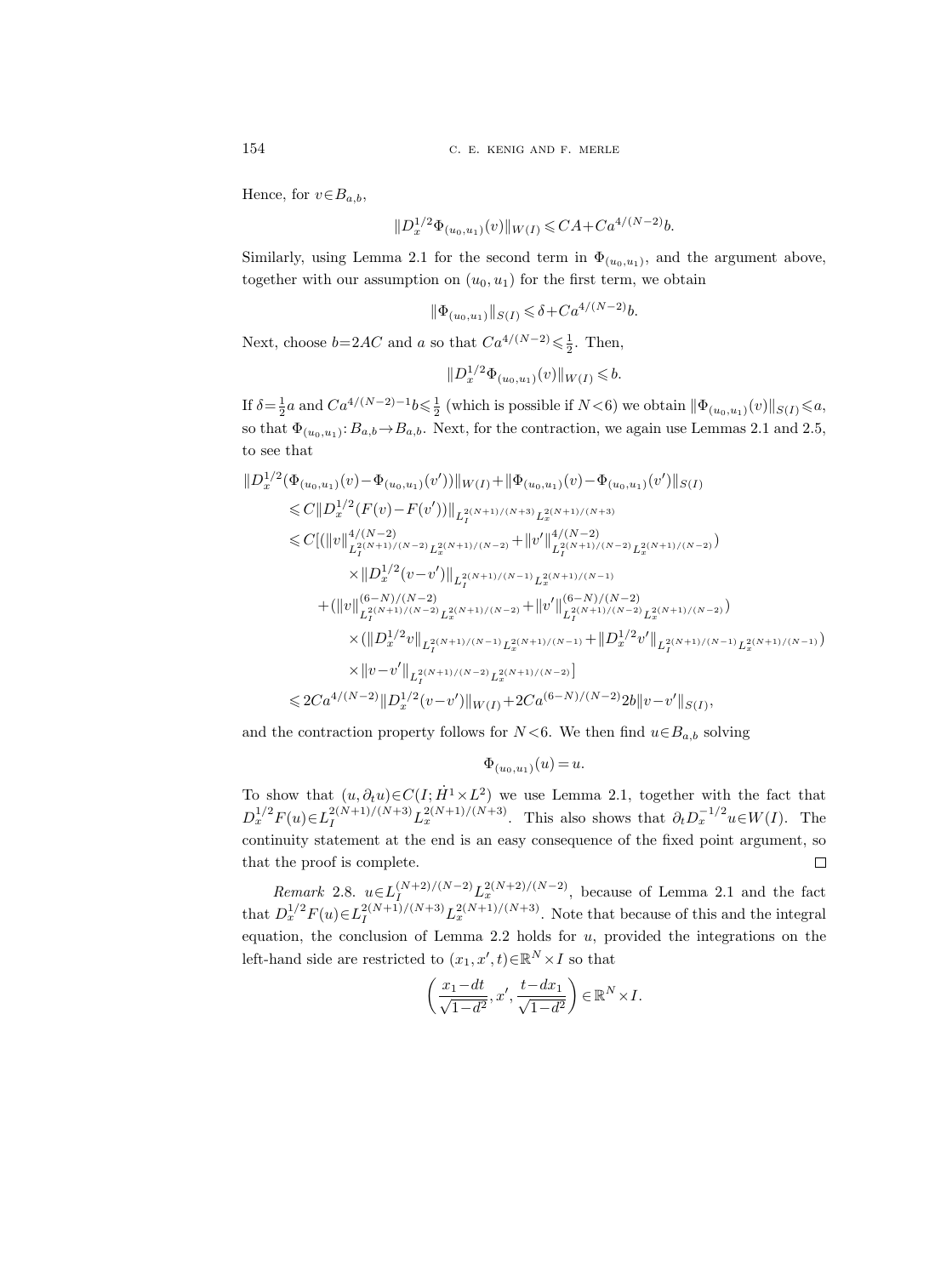Remark 2.9. (Higher regularity of solutions; see for example [11]) If

$$
(u_0, u_1) \in (\dot{H}^1 \cap \dot{H}^{1+\mu}, H^{\mu}),
$$

 $0 \le \mu \le 1$ , and  $(u_0, u_1)$  satisfies the conditions in Theorem 2.7, then

$$
(u,\partial_t u)\in C\big(I;(\dot{H}^1\cap \dot{H}^{1+\mu})\!\times\! H^\mu\big)
$$

and

$$
||D_x^{1/2+\mu}u||_{W(I)} + ||D_x^{1/2}u||_{W(I)} + ||\partial_t D_x^{\mu-1/2}u||_{W(I)} + ||\partial_t D_x^{-1/2}u||_{W(I)} < \infty,
$$

 $\|u\|_{S(I)}{\leq}2\delta.$  (In this result we also need to use the assumption  $3{\leq}N{\leq}5.$ 

Remark 2.10. There exists  $\tilde{\delta}$  such that if  $\|(u_0, u_1)\|_{\dot{H}^1 \times L^2} \leq \tilde{\delta}$ , then the conclusion of Theorem 2.7 applies to any interval I. In fact, by Lemma 2.1,

$$
||S(t)((u_0, u_1))||_{S((-\infty,\infty))} \leqslant C\tilde{\delta},
$$

and the claim follows.

*Remark* 2.11. Given  $(u_0, u_1) \in \dot{H}^1 \times L^2$ , there exists  $I \ni 0$  such that the hypothesis of Theorem 2.7 is satisfied on I. This is clear because, by Lemma 2.1,

$$
||S(t)((u_0, u_1))||_{S(I)} < \infty.
$$

Remark 2.12. (Finite speed of propagation; see for instance  $[37]$ ) Let R denote the fundamental solution of the Cauchy problem, i.e.  $u=R$  solves

$$
\begin{cases}\n(\partial_t^2 - \Delta_x)u = 0, & (x, t) \in \mathbb{R}^N \times \mathbb{R}, \\
u|_{t=0} = 0, & (2.1) \\
\partial_t u|_{t=0} = \delta(x),\n\end{cases}
$$

where  $\delta(x)$  is the Dirac mass at 0. Then, we can write the solution of (LCP) in the form

$$
w(t) = \partial_t R(t) * w_0 + R(t) * w_1 - \int_0^t R(t - s) * h(s) \, ds,
$$

where ∗ denotes convolution in the spatial variable. As is well known,

$$
\operatorname{supp} R(\,\cdot\,,t)\subset \overline{B(0,t)}\quad\text{and}\quad\operatorname{supp}\partial_t R(\,\cdot\,,t)\subset\overline{B(0,t)}.
$$

Thus, if

$$
\operatorname{supp} u_0 \cap \overline{B(x_0, a)} = \varnothing, \ \ \operatorname{supp} u_1 \cap \overline{B(x_0, a)} = \varnothing, \ \ \operatorname{supp} h \cap \left( \bigcup_{0 \leq t \leq a} \overline{B(x_0, a-t)} \times \{t\} \right) = \varnothing,
$$

then we have

$$
w \equiv 0
$$
 on  $\bigcup_{0 \leq t \leq a} B(x_0, a-t) \times \{t\}.$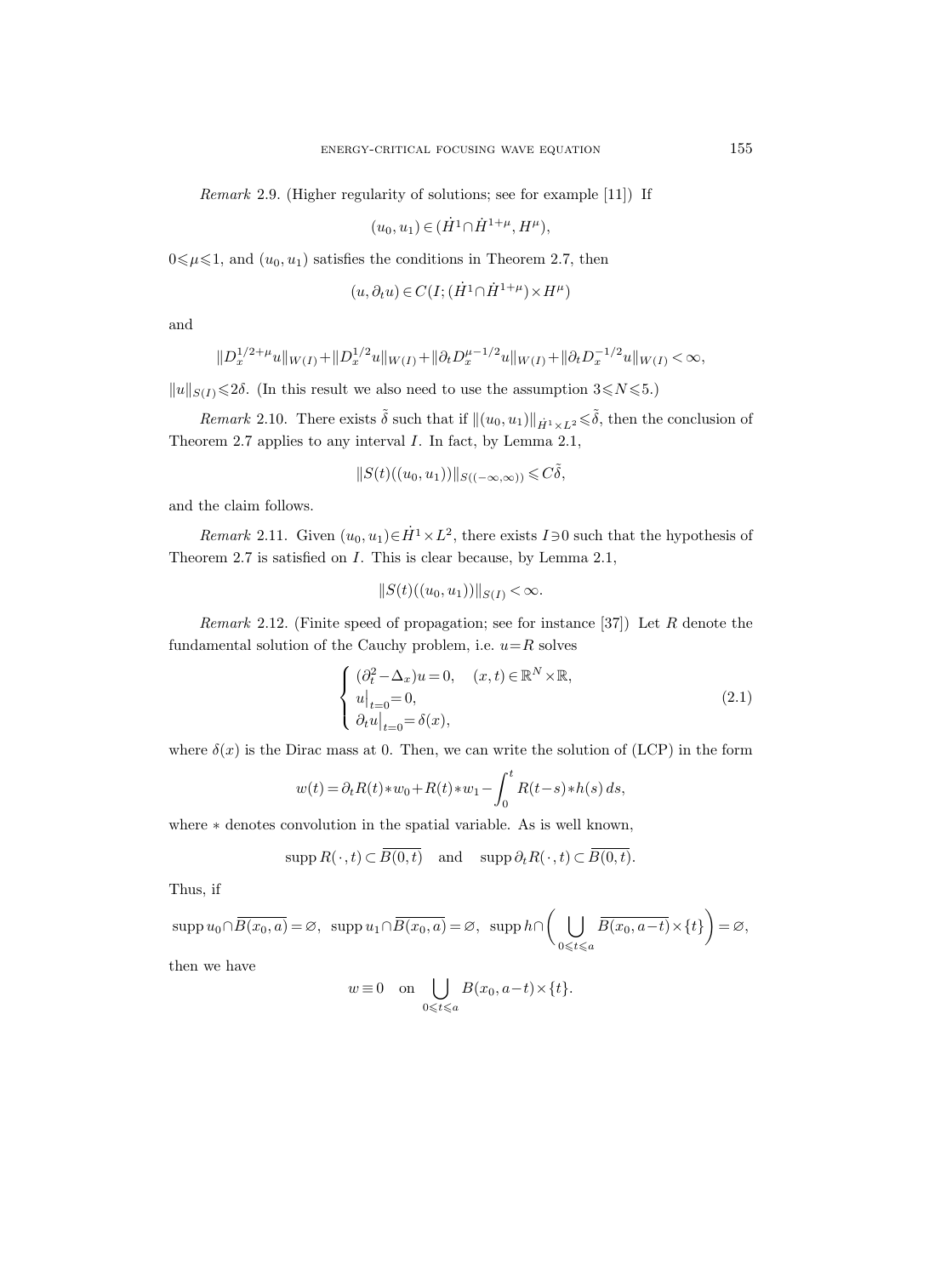These remarks have immediate consequences for the solutions of (CP) given in Theorem 2.7. In fact, suppose that  $(u_0, u_1)$  and  $(u'_0, u'_1)$  are data satisfying the conditions of Theorem 2.7 and such that  $(u_0, u_1) = (u'_0, u'_1)$  in  $B(x_0, a)$ . Then, the corresponding solutions  $u$  and  $u'$  agree on

$$
\bigg(\bigcup_{0\leqslant t\leqslant a}\overline{B(x_0,(a-t))}\times\{t\}\bigg)\cap(\mathbb{R}^N\times I).
$$

To see this, for  $n \in \mathbb{N}$ , define

$$
u^{(n+1)}(x,t) = S(t)((u_0, u_1)) + \int_0^t \frac{\sin((t-s)\sqrt{-\Delta})}{\sqrt{-\Delta}} F(u^{(n)}) ds
$$

(for  $n=0$ , we set  $u^{(0)}(x,t) = S(t)((u_0, u_1)))$ . We define correspondingly  $(u')^{(n+1)}(x,t)$ . The proof of Theorem 2.7 gives us  $u=\lim_{n\to\infty}u^{(n)}$  and  $u'=\lim_{n\to\infty}(u')^{(n)}$ . The previous remarks allow us to show inductively that  $u^{(n+1)} = (u')^{(n+1)}$  on

$$
\left(\bigcup_{0\leqslant t\leqslant a}B(x_0,(a-t))\times\{t\}\right)\cap(\mathbb{R}^N\times I),
$$

which establishes the claim. Typical applications of this remark are the following:

(a) If supp $(u_0) \subset B(0, b)$ , supp $(u_1) \subset B(0, b)$  and  $(u_0, u_1)$  satisfies the hypothesis of Theorem 2.7, then

$$
u(x,t) \equiv 0 \quad \text{on } \{(x,t): |x| > b+t, t \geq 0 \text{ and } t \in I\}.
$$

(b) We can approximate solutions u in  $\mathbb{R} \times I'$ ,  $I' \in I$ , by means of regular, compactly supported solutions, combining (a), Remark 2.9 and the last statement in Theorem 2.7.

Similar statements hold for  $t < 0$ , for instance if  $(u_0, u_1) = (u'_0, u'_1)$  in  $\overline{B(x_0, a)}$ , then  $u$  and  $u'$  agree on

$$
\left(\bigcup_{-a\leqslant t\leqslant 0}B(x_0,(a+t))\times\{t\}\right)\cap(\mathbb{R}^N\times I).
$$

Definition 2.13. Let  $t_0 \in I$ . We say that u is a solution of (CP) in I if

$$
(u, \partial_t u) \in C(I; \dot{H}^1 \times L^2), \quad D_x^{1/2} u \in W(I), \quad u \in S(I), \quad (u, \partial_t u)|_{t=t_0} = (u_0, u_1)
$$

and the integral equation

$$
u(t) = S(t)((u_0, u_1)) + \int_{t_0}^t \frac{\sin((t - s)\sqrt{-\Delta})}{\sqrt{-\Delta}} F(u(s)) ds
$$

holds, with  $F(u)=|u|^{4/(N-2)}u$ , for  $x\in\mathbb{R}^N$  and  $t\in I$ .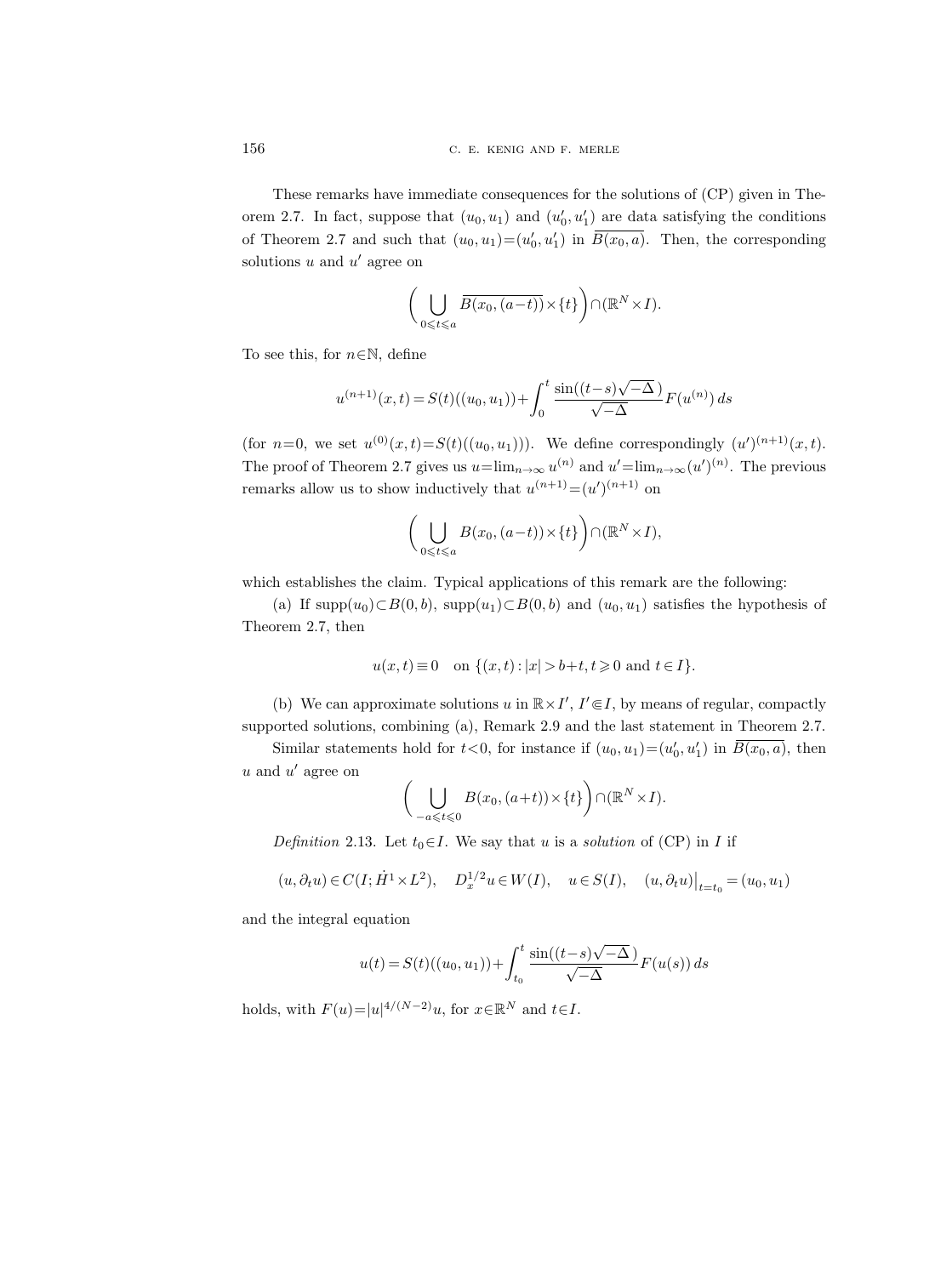Note that if  $u^{(1)}$  and  $u^{(2)}$  are solutions of (CP) on I, and

$$
(u^{(1)}(t_0), \partial_t u^{(1)}(t_0)) = (u^{(2)}(t_0), \partial_t u^{(2)}(t_0)),
$$

then  $u^{(1)} \equiv u^{(2)}$  on  $\mathbb{R}^N \times I$ . (See the argument in [19, Definition 2.10]). This allows one to define a maximal interval

 $I((u_0, u_1)) = (t_0 - T_-(u_0, u_1), t_0 + T_+(u_0, u_1)),$ 

with  $T_{\pm}(u_0, u_1)$  > 0 where the solution is defined. If

$$
T_1 > t_0 - T_-(u_0, u_1)
$$
 and  $T_2 < t_0 + T_+(u_0, u_1)$ ,

with  $t_0 \in (T_1, T_2)$ , then u solves (CP) in  $\mathbb{R}^N \times [T_1, T_2]$ , so that

$$
(u, \partial_t u) \in C([T_1, T_2]; \dot{H}^1 \times L^2)), \quad D_x^{1/2} u \in W([T_1, T_2]), \quad u \in S([T_1, T_2]),
$$
  

$$
u \in L^{(N+2)/(N-2)}([T_1, T_2]; L_x^{2(N+2)/(N-2)}) \quad \text{and} \quad \partial_t D_x^{-1/2} u \in W([T_1, T_2]).
$$

Remark 2.14. If u is such that  $(u, \partial_t u) \in C(I; \dot{H}^1 \times L^2)$ ,  $||u||_{S(I)} \le B$  and there exist  $u_j$  with  $(u_j, \partial_t(u_j))\in C(I; \dot{H}^1 \times L^2)$ ,  $(u_j, \partial_t(u_j))\rightarrow (u, \partial_t u)$  in  $C(I; \dot{H}^1 \times L^2)$ , with  $u_j$  a solution of (CP) in I together with  $||u_j||_{S(I)} \leq B$ , then  $||D_x^{1/2}u||_{W(I)} < \infty$  and u is a solution of (CP) in I. This follows by showing that  $||D_x^{1/2}u_j||_{W(I)} \leq B'$ , where  $B'$  is independent of j. To show this, first find A so that  $\sup_{t\in I} ||(u_j, \partial_t(u_j))||_{\dot{H}^1 \times L^2} \leq A$ , for all j. Next, partition  $I = \bigcup_{k=1}^{M} I_k$ , where  $I_k$  is such that  $||u_j||_{S(I_k)} \leq \delta$ , where  $\delta = \delta(A)$  is to be chosen. Note that  $M = M(B, \delta)$ . We then use the integral equation for  $u_j$ , and the estimate

$$
||D_x^{1/2}F(u_j)||_{L^{2(N+1)/(N+3)}_{I_k}L^{2(N+1)/(N+3)}_x}\leq C\delta^{4/(N-2)}||D_x^{1/2}u_j||_{W(I_k)}
$$

(see the proof of Theorem 2.7), so that

$$
||D_x^{1/2} u_j||_{W(I_k)} \leq C A + C \delta^{4/(N-2)} ||D_x^{1/2} u_j||_{W(I_k)}.
$$

Thus, for  $\delta$  small, we obtain  $||D_x^{1/2}u_j||_{W(I_k)} \leq 2CA$  and adding in k, we obtain the desired bound.

LEMMA 2.15. (Standard finite blow-up criterion) If  $T_+(u_0, u_1) < \infty$ , then

$$
||u||_{S([t_0,t_0+T+(u_0,u_1)])}=\infty.
$$

A corresponding result holds for  $T_-(u_0, u_1)$ .

The proof is similar to the one in [19, Lemma 2.11].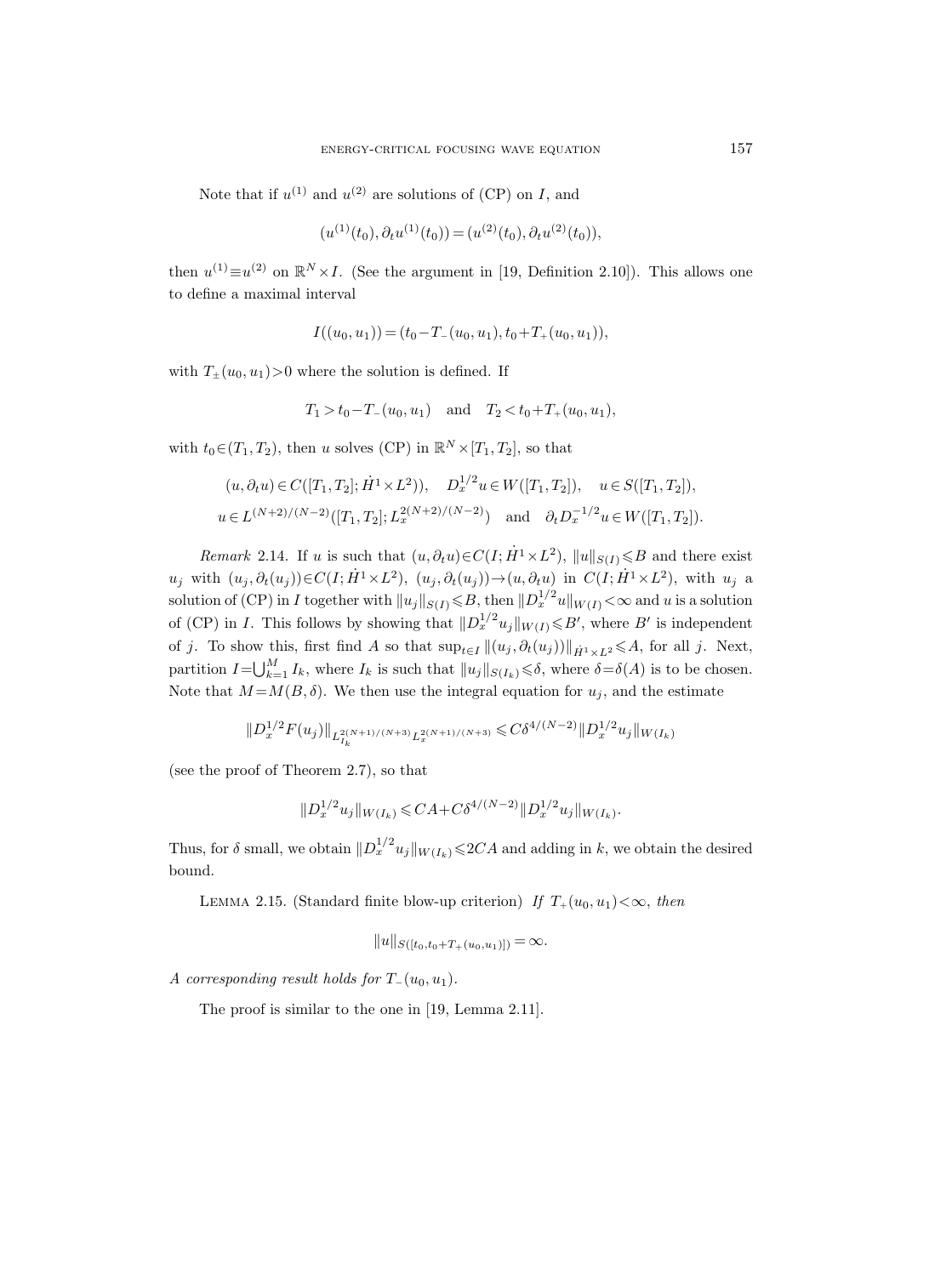*Remark* 2.16. (Energy and moment identities) Let  $(u_0, u_1) \in \dot{H}^1 \times L^2$  and let  $I \ni 0$  be the maximal interval of existence. Then, for  $t \in I$ , with

$$
\frac{1}{2^*} = \frac{1}{2} - \frac{1}{N} \quad \left( 2^* = \frac{2N}{N-2} \right),
$$

we have

$$
E((u(t),\partial_t u(t))) = \int_{\mathbb{R}^N} \left( \frac{1}{2} |\partial_t u(x,t)|^2 + \frac{1}{2} |\nabla_x u(x,t)|^2 - \frac{1}{2^*} |u(x,t)|^{2^*} \right) dx = E((u_0, u_1)),
$$

and

$$
\int_{\mathbb{R}^N} \nabla_x u(x, t) \partial_t u(x, t) dx = \int_{\mathbb{R}^N} \nabla u_0 u_1 dx.
$$
\n(2.2)

Proof. Let

$$
e(u)(x,t) = \frac{1}{2}(\partial_t u)^2(x,t) + \frac{1}{2}|\nabla_x u(x,t)|^2 - \frac{1}{2^*}|u(x,t)|^{2^*}.
$$

Then, for sufficiently smooth solutions  $u$  of  $(CP)$ , we have

$$
\partial_t e(u)(x,t) = \sum_{j=1}^N \partial_{x_j} (\partial_{x_j} u(x,t) \partial_t u(x,t)),
$$
\n(2.3)

as is readily seen. Now, fix any  $I' \in I$ , so that  $||u||_{S(I')} < \infty$ . By dividing  $I' = \bigcup_{k=1}^{M} I_k$ , with  $||u||_{S(I_k)} \leq \delta(A)$ , where

$$
A = \sup_{t \in I'} \|(u(t), \partial_t u(t))\|_{\dot{H}^1 \times L^2},
$$

we can use Theorem 2.7 to approximate u by compactly supported solutions in  $\mathbb{R}^N \times I_k$ (see Remarks 2.9 and 2.12). We then apply (2.3) and integrate by parts, and then pass to the limit, for  $t \in I_k$ . The proof of the second equality is similar.  $\Box$ 

LEMMA 2.17. Let  $(u_0, u_1) \in \dot{H}^1 \times L^2$ ,  $||(u_0, u_1)||_{\dot{H}^1 \times L^2} \leq A$ , with maximal interval of existence  $I=(-T_-(u_0, u_1), T_+(u_0, u_1))$ . There exists  $\varepsilon_0>0$  so that, if for some  $M>0$  and  $0<\varepsilon<\varepsilon_0$ , we have  $\int_{|x|\geqslant M}(|\nabla_x u_0|^2+|u_1|^2)\,dx\leqslant\varepsilon$ , then for  $t\in I_+=[0,\infty)\cap I$ , we have

$$
\int_{|x|\geqslant 3M/2+t}\biggl(\frac{|u_0|^2}{|x|^2}+|\nabla_x u(x,t)|^2+|\partial_t u(x,t)|^2\biggr)\,dx\leqslant C\varepsilon.
$$

*Proof.* Choose  $\Psi_M \equiv 1$  for  $|x| \geq \frac{3}{2}M$ ,  $\Psi_M \equiv 0$  for  $|x| \leq M$  and  $|\nabla_x \Psi_M| \leq C/M$ . Define  $u_{0,M} = \Psi_M u_0$  and  $u_{1,M} = \Psi_M u_1$ . Because of our assumption and the Hardy inequality

$$
\int_{\mathbb{R}^N} \frac{|f|^2}{|x|^2} dx \leqslant C \int_{\mathbb{R}^N} |\nabla f|^2 dx,
$$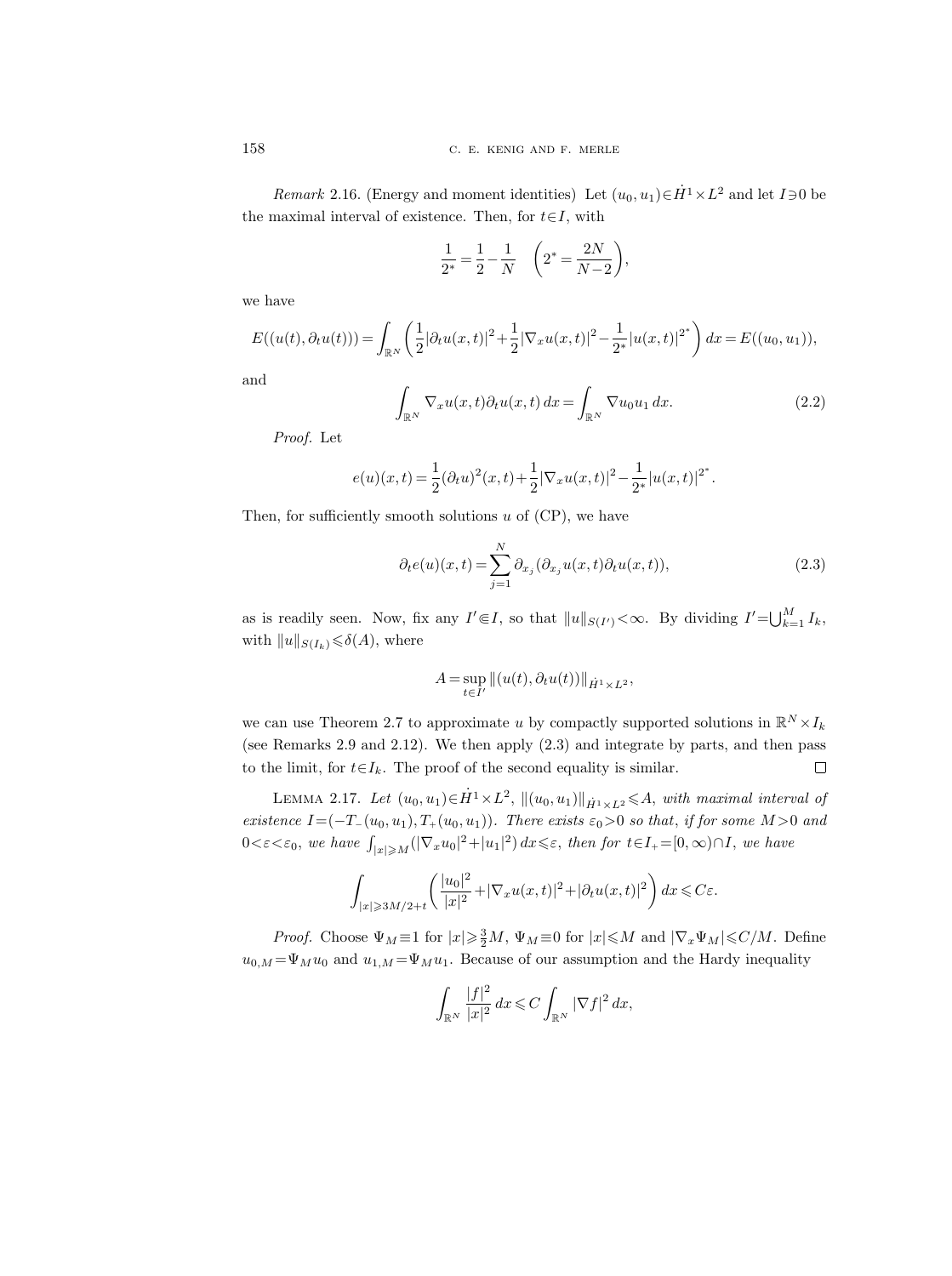we have  $\|(u_{0,M}, u_{1,M})\|_{\dot{H}^1 \times L^2} \leqslant C\varepsilon$ . Now choose  $\varepsilon_0$  so small that  $C\varepsilon_0 \leqslant \tilde{\delta}$ , where  $\tilde{\delta}$  is as in Remark 2.10. Then, there exists  $u_M$  solving (CP) in  $I=(-\infty,\infty)$ , with

$$
(u_M(0), \partial_t u_M(0)) = (u_{0,M}, u_{1,M})
$$

and such that

$$
\sup_{t \in (-\infty,\infty)} \|(u_M(t),\partial_t u_M(t))\|_{\dot{H}^1 \times L^2} \leq 2C\varepsilon.
$$

But, by Remark 2.12,  $u_M(x,t) = u(x,t)$  for  $|x| \geq \frac{3}{2}M+t$ ,  $t \in I_+$ . The lemma follows.  $\Box$ 

Definition 2.18. Let  $(v_0, v_1) \in \dot{H}^1 \times L^2$  and  $v(x,t) = S(t)((v_0, v_1))$ , and let  $\{t_n\}_{n=1}^{\infty}$ be a sequence, with  $\lim_{n\to\infty} t_n=\bar{t}\in[-\infty,\infty]$ . We say that  $u(x,t)$  is a non-linear profile associated with  $((v_0, v_1), \{t_n\}_{n=1}^{\infty})$  if there exists an interval I, with  $\bar{t} \in \mathring{I}$  (if  $\bar{t} = \pm \infty$ , then  $I=[a,\infty)$  or  $I=(-\infty,a]$  such that u is a solution of (CP) in I and

$$
\lim_{n \to \infty} ||(u(t_n) - v(t_n), \partial_t u(t_n) - \partial_t v(t_n))||_{\dot{H}^1 \times L^2} = 0.
$$

Remark 2.19. There always exists a non-linear profile associated with

$$
((v_0, v_1), \{t_n\}_{n=1}^{\infty}).
$$

The proof is similar to the one in [19, Remark 2.13], once we use the proof of Theorem 2.7 and the linear estimates

$$
\sup_{t\in I}||(w(t),\partial_t w(t))||_{\dot{H}^1\times L^2}+||D_x^{1/2}w||_{W(I)}+||w||_{S(I)}\leq C||h||_{L_I^{2(N+1)/(N+3)}\dot{W}_x^{1/2,2(N+1)/(N+3)}},
$$

where

$$
w(x,t) = \int_t^{\infty} \frac{\sin((t-s)\sqrt{-\Delta})}{\sqrt{-\Delta}} h(s) ds, \quad I = (a,\infty) \text{ and } a > 0,
$$

which follow from  $[12,$  Proposition 3.1  $(2)$  and  $(3)$ ]. Also, as in [19, Remark 2.13], we have uniqueness of the non-linear profile and a maximal interval of existence of the non-linear profile associated with  $((v_0, v_1), \{t_n\}_{n=1}^{\infty})$ .

THEOREM 2.20. (Long time perturbation theory; see also [18], [19] and [45]) Let  $I \subset \mathbb{R}$  be a time interval. Let  $t_0 \in I$ ,  $(u_0, u_1) \in \dot{H}^1 \times L^2$  and some constants  $M, A, A' > 0$  be given. Let  $\tilde{u}$  be defined on  $\mathbb{R}^N \times I$  (3 ≤ N ≤ 5) and satisfy  $\sup_{t \in I} ||(\tilde{u}(t), \partial_t \tilde{u}(t))||_{\dot{H}^1 \times L^2} \leq A$ ,  $\|\tilde{u}(t)\|_{S(I)} \leqslant M$  and  $\|D_x^{1/2}\tilde{u}(t)\|_{W(I')} < \infty$  for each  $I' \in I$ . Assume that

$$
(\partial_t^2 - \Delta_x)(\tilde{u}) - F(\tilde{u}) = e, \quad (x, t) \in \mathbb{R}^N \times I,
$$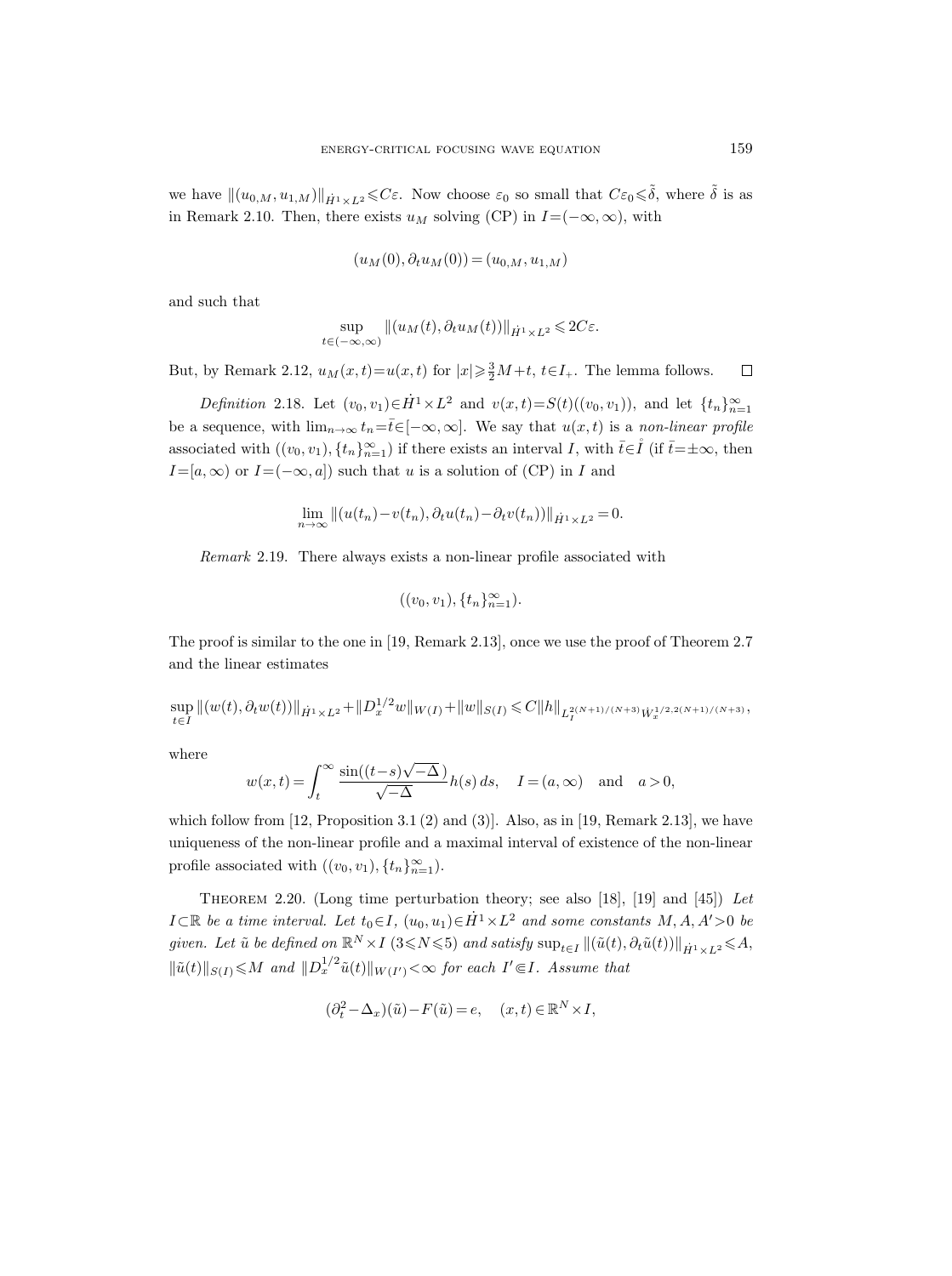(in the sense of the appropriate integral equation) and that

$$
||(u_0 - \tilde{u}(t_0), u_1 - \partial_t \tilde{u}(t_0))||_{\dot{H}^1 \times L^2} \leq A',
$$
  

$$
||D_x^{1/2}e||_{L_I^{2(N+1)/(N+3)}L_x^{2(N+1)/(N+3)}} + ||S(t-t_0)((u_0 - \tilde{u}(t_0), u_1 - \partial_t \tilde{u}(t_0)))||_{S(I)} \leq \varepsilon.
$$

Then there exists  $\varepsilon_0 = \varepsilon_0(M, A, A')$  such that, for  $0 < \varepsilon < \varepsilon_0$ , there is a solution u of (CP) in I such that

$$
(u(t_0), \partial_t u(t_0)) = (u_0, u_1),
$$

with  $||u||_{S(I)} \leqslant C(M, A, A')$  and, for all  $t \in I$ ,

$$
||(u(t),\partial_t u(t)) - (\tilde{u}(t),\partial_t \tilde{u}(t))||_{\dot{H}^1 \times L^2} \leq C(A,A',M)(A'+\varepsilon^{\beta}), \quad \beta > 0.
$$

We take this opportunity to point out that the proof of the analogous result in [19, Theorem 2.14], was incorrectly sketched in [19]. We are indebted to M. Visan and X. Zhang and to J. Holmer and S. Roudenko, for pointing this out to us. A correct proof is given in [18].

Remark 2.21. Theorem 2.20 yields the following continuity fact, which will be used later. Let  $(\tilde{u}_0, \tilde{u}_1) \in \dot{H}^1 \times L^2$ ,  $\|(\tilde{u}_0, \tilde{u}_1)\|_{\dot{H}^1 \times L^2} \leq A$ , and let  $\tilde{u}$  be the solution of (CP), with maximal interval of existence

$$
(-T_{-}(\tilde{u}_0,\tilde{u}_1),T_{+}(\tilde{u}_0,\tilde{u}_1)).
$$

Let  $(u_0^{(n)}, u_1^{(n)}) \to (\tilde{u}_0, \tilde{u}_1)$  in  $\dot{H}^1 \times L^2$  and let  $u^{(n)}$  be the corresponding solution of (CP), with maximal interval of existence

$$
(-T_{-}(u_0^{(n)}, u_1^{(n)}), T_{+}(u_0^{(n)}, u_1^{(n)})).
$$

Then

$$
T_{-}(\tilde{u}_0, \tilde{u}_1) \leq \lim_{n \to \infty} T_{-}(u_0^{(n)}, u_1^{(n)}) \quad \text{and} \quad T_{+}(\tilde{u}_0, \tilde{u}_1) \leq \lim_{n \to \infty} T_{+}(u_0^{(n)}, u_1^{(n)})
$$

and for each  $t\in(-T_-(\tilde{u}_0, \tilde{u}_1), T_+(\tilde{u}_0, \tilde{u}_1))$  we have

$$
(u^{(n)}(t), \partial_t u^{(n)}(t)) \to (\tilde{u}(t), \partial_t \tilde{u}(t)) \quad \text{ in } \dot{H}^1 \times L^2.
$$

Indeed, let  $I\in(-T_-(\tilde{u}_0,\tilde{u}_1), T_+(\tilde{u}_0,\tilde{u}_1)),$  so that

$$
\sup_{t\in I} \|(\tilde{u}(t),\partial_t \tilde{u}(t))\|_{\dot{H}^1\times L^2} \leq \tilde{A} \quad \text{and} \quad \|\tilde{u}\|_{S(I)} \leqslant M < \infty.
$$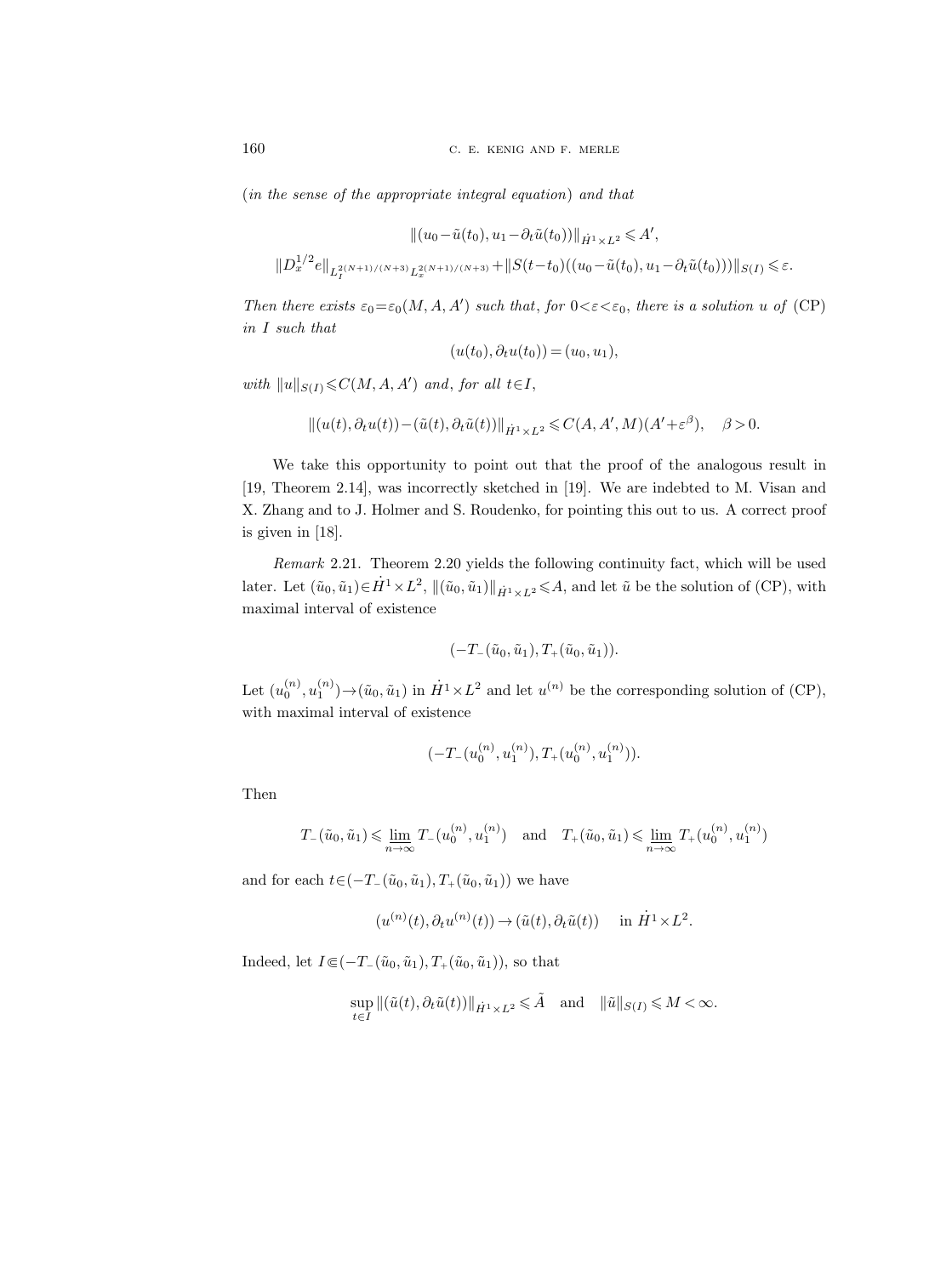We will show that, for *n* large,  $u^{(n)}$  exists on *I*, that

$$
\sup_{t\in I}||(u^{(n)}(t),\partial_t u^{(n)}(t)) - (\tilde{u}(t),\partial_t \tilde{u}(t))||_{\dot{H}^1\times L^2} \leq C(M,\tilde{A})||(u_0^{(n)},u_1^{(n)}) - (\tilde{u}_0,\tilde{u}_1)||_{\dot{H}^1\times L^2},
$$

and, additionally, that  $||u^{(n)}||_{S(I)} \leq \widetilde{M}(\widetilde{A}, M)$ . To show this, apply Theorem 2.20, with  $u=u^{(n)}, (u_0, u_1) = (u_0^{(n)}, u_1^{(n)})$  and  $e \equiv 0$ . If  $\varepsilon_0 = \varepsilon_0(M, \tilde{A}, 2\tilde{A})$  and n is so large that

 $||S(t)((\tilde{u}_0 - u_0^{(n)}, \tilde{u}_1 - u_1^{(n)}))||_{S(I)} \leq \varepsilon$  and  $||(\tilde{u}_0 - \tilde{u}_0^{(n)}, \tilde{u}_1 - \tilde{u}_1^{(n)})||_{\dot{H}^1 \times L^2} \leq 2\tilde{A},$ 

then the desired conclusions follow from Theorem 2.20. Note also that if we choose  $u_0^{(n)}$  and  $u_1^{(n)}$  in  $C_0^{\infty}(\mathbb{R}^N)$ , the approximating solutions  $u^{(n)}$  will be regular in view of Remark 2.9, and for  $t \in I$  will have compact support in x, in view of Remark 2.12, and will satisfy  $||u^{(n)}||_{S(I)} \le \widetilde{M}$ .

Remark 2.22. If u is a solution of (CP) in  $\mathbb{R}^N \times I'$  for each  $I' \in I$ ,  $I = [a, \infty)$  (or  $I = (-\infty, a])$ , such that  $||u||_{S(I)} < \infty$ , then there exists  $(u_0^+, u_1^+) \in \dot{H}^1 \times L^2$  such that

$$
\lim_{t \uparrow \infty} ||(u(t), \partial_t u(t)) - (S(t)((u_0^+, u_1^+)), \partial_t S(t)((u_0^+, u_1^+)))||_{\dot{H}^1 \times L^2} = 0.
$$

See [19, Remark 2.15] and [4] for a similar proof. In our case we use the fact that

$$
||D_x^{1/2}F(u)||_{L_I^{2(N+1)/(N+3)}L_x^{2(N+1)/(N+3)}} < \infty,
$$

and the inequality used in the proof of Remark 2.19.

Remark 2.23. We recall that, since we are working in the focusing case, from the work of Levine [24], [41] we have that if  $(u_0, u_1) \in H^1 \times L^2$  is such that  $E((u_0, u_1)) < 0$ , then the maximal interval of existence is finite. We will return to the issue of break-down in finite time (blow-up), in the next section and at the end of the paper.

#### 3. Variational estimates

Let

$$
W(x) = W(x, t) = \left(1 + \frac{|x|^2}{N(N-2)}\right)^{-(N-2)/2}
$$

be a stationary solution of  $(CP)$ . That is,  $W$  solves the non-linear elliptic equation

$$
\Delta W + |W|^{4/(N-2)}W = 0.
$$
\n(3.1)

Moreover,  $W \ge 0$  and it is radially symmetric and decreasing. Note that  $W \in H^1$ , but W need not belong to  $L^2$ , depending on the dimension. By invariances of equation (3.1), for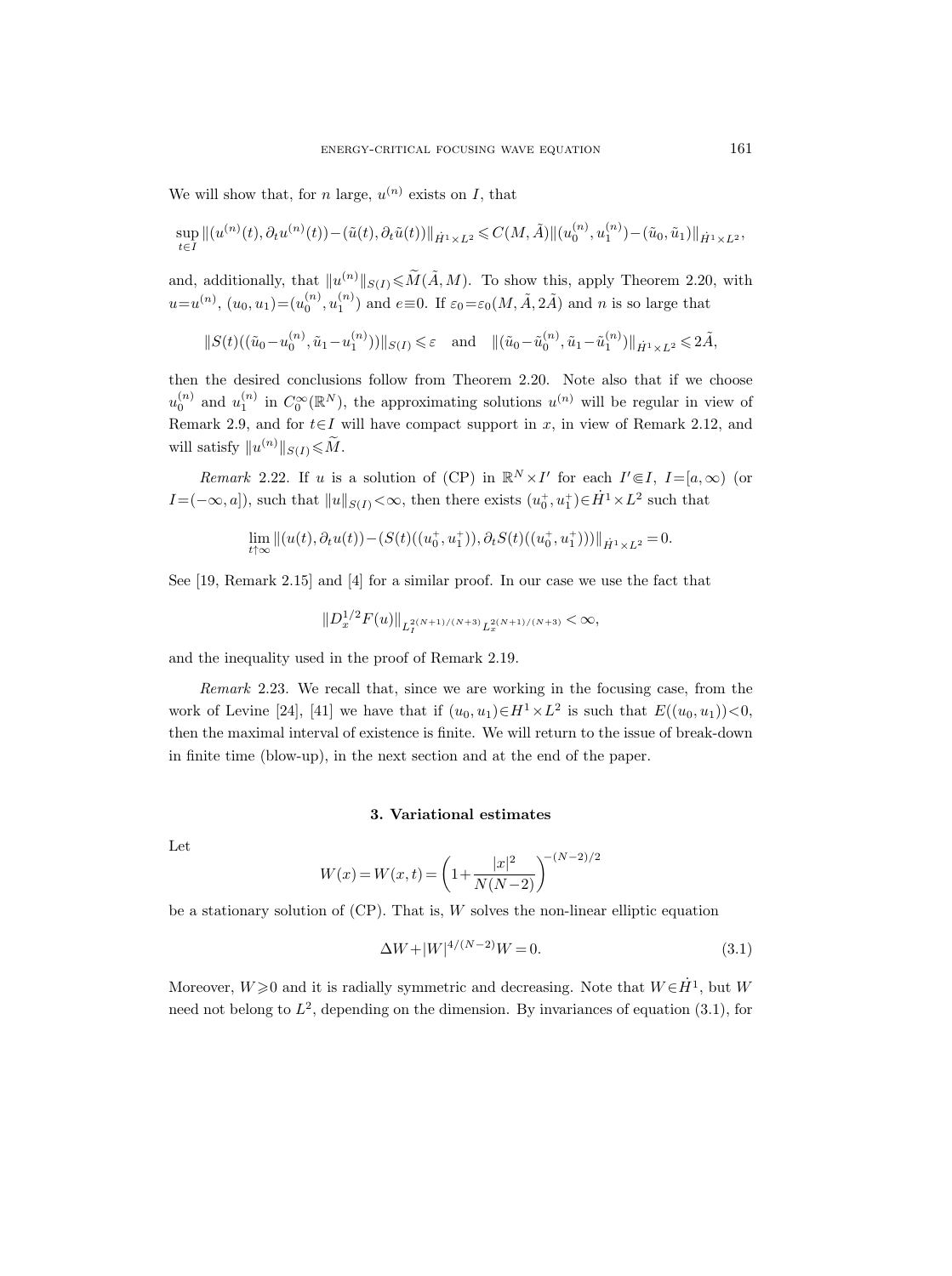$\theta_0 \in [-\pi, \pi], \lambda_0 > 0$  and  $x_0 \in \mathbb{R}^N$ ,  $W_{\theta_0, x_0, \lambda_0}(x) = e^{i\theta_0} \lambda_0^{(N-2)/2} W(\lambda_0(x-x_0))$  is still a solution of (3.1). By the work of Aubin [3] and Talenti [43], we have the following characterization of  $W\colon$ 

$$
||u||_{L^{2^*}} \leq C_N ||\nabla u||_{L^2} \quad \text{for all } u \in \dot{H}^1; \tag{3.2}
$$

moreover,

if 
$$
||u||_{L^{2^*}} = C_N ||\nabla u||_{L^2}
$$
 and  $u \neq 0$ , then  
there exists  $(\theta_0, \lambda_0, x_0)$  such that  $u = W_{\theta_0, x_0, \lambda_0}$ , (3.3)

,

where  $C_N$  is the best constant of the Sobolev inequality (3.2) in dimension N.

Remark that

$$
\int_{\mathbb{R}^N} |\nabla W|^2 dx = \frac{1}{C_N^N} \quad \text{and} \quad \mathcal{E}(W) = \frac{1}{N} \frac{1}{C_N^N},
$$

where

$$
\mathcal{E}(u) = \int_{\mathbb{R}^N} \left( \frac{1}{2} |\nabla u|^2 - \frac{1}{2^*} |u|^{2^*} \right) dx.
$$

Indeed, the equation (3.1) gives  $\int_{\mathbb{R}^N} |\nabla W|^2 dx = \int_{\mathbb{R}^N} |W|^{2^*} dx$ . Also, (3.3) yields

$$
C_N^2 \int_{\mathbb{R}^N} |\nabla W|^2 \, dx = \left( \int_{\mathbb{R}^N} |W|^{2^*} \, dx \right)^{(N-2)/N}
$$

so that  $C_N^2 \int_{\mathbb{R}^N} |\nabla W|^2 \, dx = \left( \int_{\mathbb{R}^N} |\nabla W|^2 \, dx \right)^{(N-2)/N}$ . Hence,

$$
\int_{\mathbb{R}^N} |\nabla W|^2 dx = \frac{1}{C_N^N} \quad \text{and} \quad \mathcal{E}(W) = \left(\frac{1}{2} - \frac{1}{2^*}\right) \int_{\mathbb{R}^N} |\nabla W|^2 dx = \frac{1}{NC_N^N}.
$$

LEMMA 3.1. Let  $u \in \dot{H}^1(\mathbb{R}^N)$  be such that, for  $\delta_0 > 0$ ,

$$
\|\nabla u\|_{L^2}^2 < \|\nabla W\|_{L^2}^2 \quad \text{and} \quad \mathcal{E}(u) \leq (1-\delta_0)\mathcal{E}(W).
$$

Then there exists  $\bar{\delta} = \bar{\delta}(\delta_0) > 0$  such that

$$
\|\nabla u\|_{L^2}^2\leqslant (1-\bar\delta)\|\nabla W\|_{L^2}^2\quad\text{and}\quad \mathcal{E}(u)\geqslant 0.
$$

Proof. It is contained in [19, Lemma 3.4].

COROLLARY 3.2. If u is as in Lemma 3.1, then there exists  $C_{\bar{\delta}} > 0$  so that

$$
\int_{\mathbb{R}^N} \left( |\nabla u|^2 - |u|^{2^*} \right) dx \geqslant C_{\bar{\delta}} \int_{\mathbb{R}^N} |\nabla u|^2 dx.
$$

 $\Box$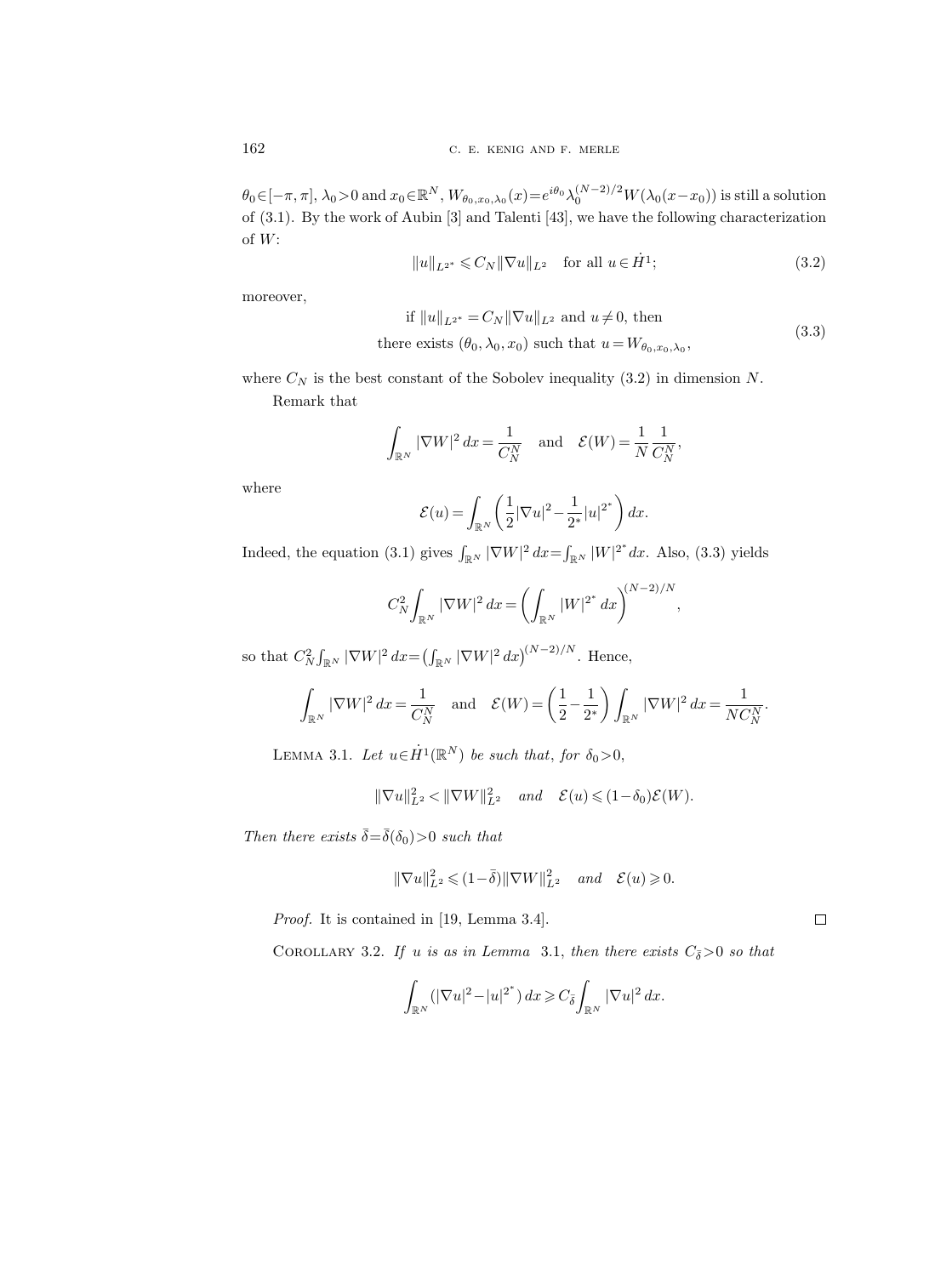Proof. Note that (3.2) implies that

$$
\int_{\mathbb{R}^N} (|\nabla u|^2 - |u|^{2^*}) dx \ge \int_{\mathbb{R}^N} |\nabla u|^2 dx - C_N^{2^*} \left( \int_{\mathbb{R}^N} |\nabla u|^2 dx \right)^{2^*/2} \n\ge \left( \int_{\mathbb{R}^N} |\nabla u|^2 dx \right) \left( 1 - C_N^{2^*} \left( \int_{\mathbb{R}^N} |\nabla u|^2 dx \right)^{2/(N-2)} \right) \n\ge \left( \int_{\mathbb{R}^N} |\nabla u|^2 dx \right) \left( 1 - C_N^{2^*} (1 - \overline{\delta})^{1/(N-2)} \left( \int_{\mathbb{R}^N} |\nabla W|^2 dx \right)^{2/(N-2)} \right)
$$

by Lemma 3.1. But

$$
\left(\int_{\mathbb{R}^N} |\nabla W|^2 \, dx\right)^{2/(N-2)} = \frac{1}{C_N^{2N/(N-2)}} = \frac{1}{C_N^{2*}},
$$

so that the corollary follows with  $C_{\bar{\delta}} = 1 - (1 - \bar{\delta})^{1/(N-2)}$ .

COROLLARY 3.3. Let  $u\in \dot{H}^1$ ,  $\|\nabla u\|_{L^2} < \|\nabla W\|_{L^2}$ . Then  $\mathcal{E}(u) \geqslant 0$ .

Proof. If

$$
\mathcal{E}(u) < \mathcal{E}(W) = \frac{1}{N} \frac{1}{C_N^N},
$$

the claim follows from Lemma 3.1. If  $\mathcal{E}(u) \geq \mathcal{E}(W)$ , the statement is obvious.

Remark 3.4. Let  $u \in \dot{H}^1(\mathbb{R}^N)$  be such that  $\mathcal{E}(u) \leq (1 - \delta_0) \mathcal{E}(W)$ . Assume that

$$
\|\nabla u\|_{L^2}^2 > \|\nabla W\|_{L^2}^2.
$$

Then there exists  $\bar{\delta} = \bar{\delta}(\delta_0, N)$  such that

$$
\|\nabla u\|_{L^2}^2\geqslant (1\!+\!\bar\delta)\|\nabla W\|_{L^2}^2.
$$

The proof of this is similar to the one of Lemma 3.1. See [19, Remark 3.14].

THEOREM 3.5. (Energy trapping) Let  $u$  be a solution of (CP), with

$$
(u,\partial_t u)\big|_{t=0}=(u_0,u_1)\in \dot{H}^1\times L^2
$$

and maximal interval of existence I. Assume that, for  $\delta_0>0$ ,

$$
E((u_0, u_1)) \leq (1 - \delta_0) E((W, 0)) \quad and \quad ||\nabla u_0||^2_{L^2} < ||\nabla W||^2_{L^2}.
$$

Then, there exists  $\bar{\delta} = \bar{\delta}(\delta_0)$  such that, for  $t \in I$ , we have

$$
\|\nabla_x u(t)\|_{L^2}^2 \leq (1 - \bar{\delta}) \|\nabla W\|_{L^2}^2,
$$
\n(3.4)

$$
\int_{\mathbb{R}^N} (|\nabla_x u(t)|^2 - |u(t)|^{2^*}) \, dx \geq C_{\bar{\delta}} \int_{\mathbb{R}^N} |\nabla_x u(t)|^2 \, dx,\tag{3.5}
$$

$$
\mathcal{E}(u(t)) \geq 0 \quad (and hence E((u(t), \partial_t u(t))) \geq 0). \tag{3.6}
$$

 $\Box$ 

 $\Box$ 

,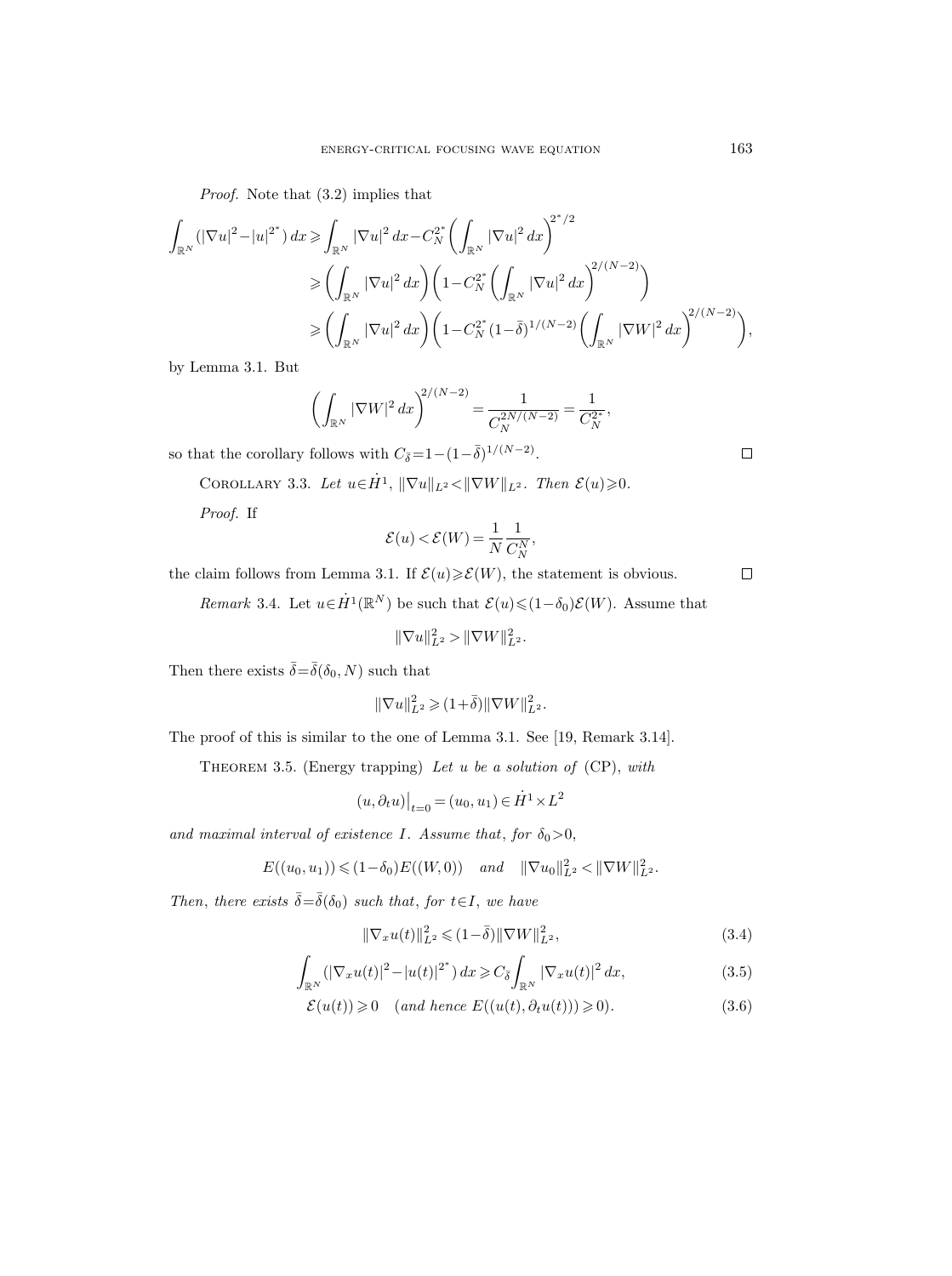164 C. E. KENIG AND F. MERLE

*Proof.* By Remark 2.16,  $E((u(t), \partial_t u(t))) = E((u_0, u_1)), t \in I$ . Also,

$$
\mathcal{E}(u(t)) \leq E((u(t),\partial_t u(t))).
$$

Thus, the theorem follows from Lemma 3.1, Corollaries 3.2 and 3.3 and a continuity argument.  $\Box$ 

COROLLARY 3.6. Let u be as in Theorem 3.5. Then, for all  $t \in I$ , we have

$$
E((u(t), \partial_t u(t))) \simeq ||(u(t), \partial_t u(t))||_{\dot{H}^1 \times L^2}^2 \simeq ||(u_0, u_1)||_{\dot{H}^1 \times L^2}^2,
$$

with comparability constants which depend only on  $\delta_0$ .

*Proof.* For  $t \in I$ , we have  $E((u(t), \partial_t u(t))) \leq ||(u(t), \partial_t u(t))||_{\dot{H}^1 \times L^2}^2$ . Also,

$$
E((u(t), \partial_t u(t))) = \frac{1}{2} \int_{\mathbb{R}^N} (\partial_t u(t))^2 dx + \mathcal{E}(u(t))
$$
  
\n
$$
= \frac{1}{2} \int_{\mathbb{R}^N} (\partial_t u(t))^2 dx + \frac{1}{2} \int_{\mathbb{R}^N} (|\nabla_x u(t)|^2 - |u(t)|^{2^*}) dx
$$
  
\n
$$
+ \left(\frac{1}{2} - \frac{1}{2^*}\right) \int_{\mathbb{R}^N} |u(t)|^{2^*} dx
$$
  
\n
$$
\geq \frac{1}{2} \int_{\mathbb{R}^N} (\partial_t u(t))^2 dx + C_{\overline{\delta}} \int_{\mathbb{R}^N} |\nabla_x u(t)|^2 dx.
$$

Finally,  $E((u(t), \partial_t u(t))) = E((u_0, u_1)) \approx ||(u_0, u_1)||_{\dot{H}^1 \times L^2}^2$ .

THEOREM 3.7. (Finite-time blow-up; see also Remark 2.23) Let  $(u_0, u_1) \in \dot{H}^1 \times L^2$ ,  $u_0 \in L^2$ , and let u be the solution of (CP) with maximal interval of existence I. Assume that  $E((u_0, u_1)) < E((W, 0))$  and  $\int_{\mathbb{R}^N} |\nabla u_0|^2 dx > \int_{\mathbb{R}^N} |\nabla W|^2 dx$ . Then I must be a finite interval.

*Proof.* Fix  $\delta_0$  positive so that  $E((u_0, u_1)) \leq (1-\delta_0)E((W, 0))$ . Define

$$
y(t) = \int_{\mathbb{R}^N} |u(x,t)|^2 dx.
$$

We then have

$$
y'(t) = 2 \int_{\mathbb{R}^N} u \partial_t u \, dx
$$
 and  $y''(t) = 2 \int_{\mathbb{R}^N} ((\partial_t u)^2 - |\nabla_x u|^2 + |u|^{2^*}) \, dx.$ 

(To check these identities, we proceed as in Remark 2.16, starting with data in  $C_0^{\infty}$  and using a limiting argument.) Let  $\tilde{\delta}_0 = \delta_0 E((W, 0))$ , so that  $E((W, 0)) \ge E((u(t), \partial_t u(t))) + \tilde{\delta}_0$ and hence

$$
\frac{1}{2^*} \int_{\mathbb{R}^N} |u(t)|^{2^*} dx \geq \frac{1}{2} \int_{\mathbb{R}^N} ((\partial_t u(t))^2 + |\nabla_x u(t)|^2) dx - E((W,0)) + \tilde{\delta}_0,
$$

 $\Box$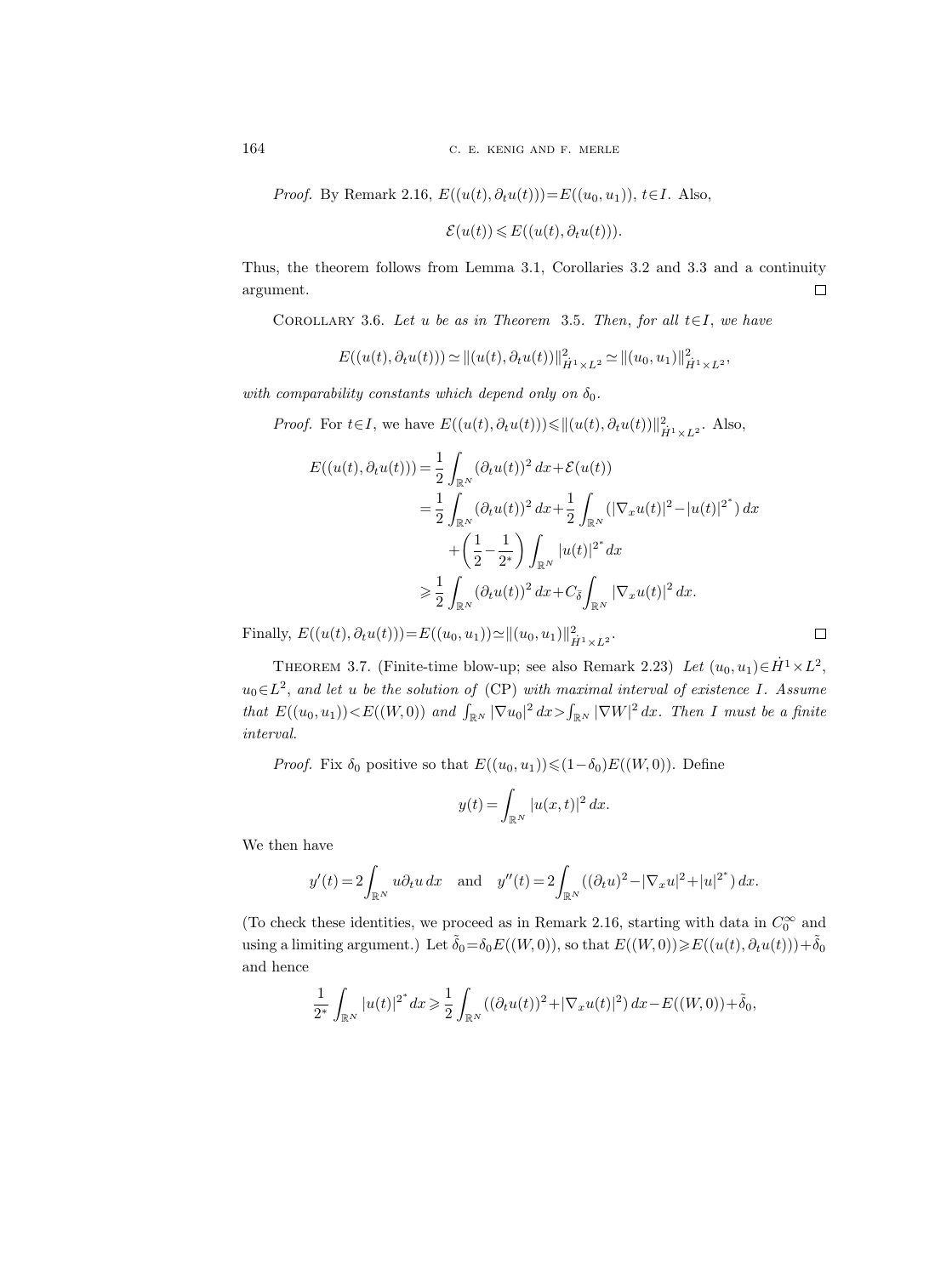so that

$$
\int_{\mathbb{R}^N} |u(t)|^{2^*} dx \geq \frac{N}{N-2} \int_{\mathbb{R}^N} ((\partial_t u(t))^2 + |\nabla_x u(t)|^2) dx - 2^* E((W,0)) + 2^* \tilde{\delta}_0.
$$

But then (with  $\tilde{\tilde{\delta}}_0 = 2 \cdot 2 \tilde{\delta}_0$ ), we have

$$
y''(t) \geq 2 \int_{\mathbb{R}^N} (\partial_t u(t))^2 dx + \frac{2N}{N-2} \int_{\mathbb{R}^N} (\partial_t u(t))^2 dx - 2 \cdot 2^* E((W,0))
$$
  

$$
+ \frac{2N}{N-2} \int_{\mathbb{R}^N} |\nabla_x u(t)|^2 dx - 2 \int_{\mathbb{R}^N} |\nabla_x u(t)|^2 dx + \tilde{\delta}_0
$$
  

$$
= \frac{4(N-1)}{N-2} \int_{\mathbb{R}^N} (\partial_t u(t))^2 dx + \frac{4}{N-2} \int_{\mathbb{R}^N} |\nabla_x u|^2 dx - \frac{4}{N-2} \int_{\mathbb{R}^N} |\nabla W|^2 dx + \tilde{\delta}_0
$$
  

$$
\geq \frac{4(N-1)}{N-2} \int_{\mathbb{R}^N} (\partial_t u(t))^2 dx + \tilde{\delta}_0
$$

(by Remark 3.4 and a continuity argument). Assume now that  $[0, \infty) \subset I$ . Then, by our lower bound on  $y''(t)$ , there exists  $t_0 > 0$  such that  $y'(t_0) > 0$ , and hence  $y'(t) > 0$  for  $t > t_0$ . Hence, for  $t>t_0$ ,

$$
y''(t)y(t) \geqslant \frac{4(N-1)}{N-2} \biggl(\int_{\mathbb{R}^N} (\partial_t u)^2(t) \, dx\biggr) \biggl(\int_{\mathbb{R}^N} u(t)^2 \, dx\biggr) \geqslant \frac{N-1}{N-2} \, y'(t)^2,
$$

so that, for  $t>t_0$ ,

$$
\frac{y''(t)}{y'(t)} \ge \frac{N-1}{N-2} \frac{y'(t)}{y(t)} \quad \text{or} \quad (\log y'(t))' \ge \frac{N-1}{N-2} (\log y(t))'.
$$

Hence for  $t>t_0$ ,

$$
\log y' \ge \frac{N-1}{N-2} \log y - C_0
$$
 or  $y'(t) \ge \widetilde{C}_0 y^{(N-1)/(N-2)}$ ,

which leads to finite-time blow-up of y, because  $(N-1)/(N-2)$ >1. This is a contradiction which gives the result.  $\Box$ 

An extension of Theorem 3.7 will be given in §7.

# 4. Existence and compactness of a critical element; further properties of critical elements

Let us consider the statement:

(SC) For all  $(u_0, u_1) \in \dot{H}^1 \times L^2$ , with  $\int_{\mathbb{R}^N} |\nabla u_0|^2 dx < \int_{\mathbb{R}^N} |\nabla W|^2 dx$  and  $E((u_0, u_1))$  $E((W, 0))$ , if u is the corresponding solution of (CP) with maximal interval of existence I (see Definition 2.13) then  $I=(-\infty,\infty)$  and  $||u||_{S((-\infty,\infty))} < \infty$ .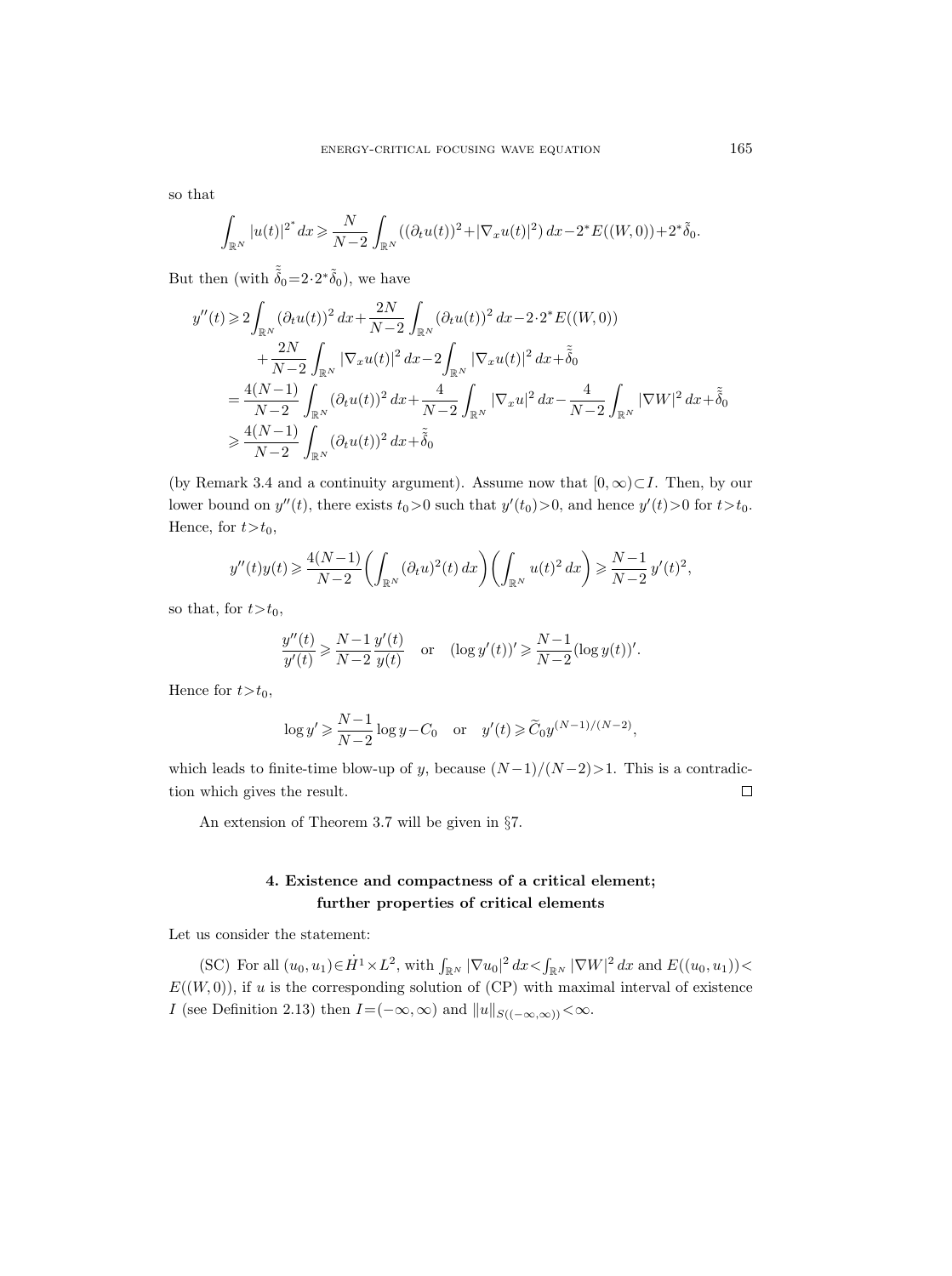In addition, for a fixed  $(u_0, u_1) \in \dot{H}^1 \times L^2$ , with  $\int_{\mathbb{R}^N} |\nabla u_0|^2 dx < \int_{\mathbb{R}^N} |\nabla W|^2 dx$  and  $E((u_0, u_1)) < E((W, 0))$ , we say that  $(SC)((u_0, u_1))$  holds if, for the corresponding solution u of (CP), with maximal interval of existence I, we have  $I=(-\infty,\infty)$  and

$$
||u||_{S((-\infty,\infty))} < \infty.
$$

Note that, because of Remark 2.10, if  $\|(u_0, u_1)\|_{\dot{H}^1 \times L^2} \leq \tilde{\delta}$ , then  $(\text{SC})((u_0, u_1))$  holds. Thus, in light of Corollary 3.6, there exists  $\eta_0 > 0$  such that if  $(u_0, u_1)$  is as in (SC), and  $E((u_0, u_1)) \leq \eta_0$ , then  $(\mathrm{SC})((u_0, u_1))$  holds. Moreover, for any  $(u_0, u_1)$  as in (SC), (3.6) shows that

$$
E((u_0, u_1)) \geq 0.
$$

Thus, there exists a number  $E_C$ ,  $\eta_0 \leqslant E_C \leqslant E((W, 0))$ , such that, if  $(u_0, u_1)$  is as in (SC) and  $E((u_0, u_1)) < E_C$ , then  $(\mathrm{SC})((u_0, u_1))$  holds and  $E_C$  is optimal with this property. For the rest of this section we will assume that  $E_C \langle E((W, 0))$ . Using concentration compactness ideas, following the argument in [19, §4], we prove that there exists a critical element  $(u_{0,C}, u_{1,C})$  at the critical level of energy  $E_C$ , so that  $(\mathrm{SC})((u_{0,C}, u_{1,C}))$ does not hold, and from the minimality, this element has a compactness property up to the symmetries of the equation (which will give rigidity in the problem). We then use the finite speed of propagation and Lorentz transformations to establish support and orthogonality properties of critical elements, which are essential to treat the non-radial case.

PROPOSITION 4.1. There exists  $(u_{0,C}, u_{1,C}) \in \dot{H}^1 \times L^2$ , with

$$
E((u_{0,C}, u_{1,C})) = E_C < E((W, 0)) \quad and \quad \int_{\mathbb{R}^N} |\nabla u_{0,C}|^2 dx < \int_{\mathbb{R}^N} |\nabla W|^2 dx
$$

such that if  $u_C$  is the solution of (CP) with data  $(u_{0,C}, u_{1,C})$  and with maximal interval of existence I,  $0 \in I$ , then  $||u_C||_{S(I)} = \infty$ .

PROPOSITION 4.2. Assume that  $u<sub>C</sub>$  is as in Proposition 4.1 and that (say)

$$
||u_C||_{S(I_+)} = \infty,
$$

where  $I_+ = [0, \infty) \cap I$ . Then there exist  $x(t) \in \mathbb{R}^N$  and  $\lambda(t) \in \mathbb{R}^+$ , for  $t \in I_+$ , such that<br> $K = {\overline{v}(x, t) : t \in I_+}$ 

$$
K = \{ \vec{v}(x, t) : t \in I_+ \}
$$

$$
K = \{\vec{v}(x, t) : t \in I_+\}
$$
  
has the property that  $\overline{K}$  is compact in  $\dot{H}^1 \times L^2$ , where  

$$
\vec{v}(x, t) = \left(\frac{1}{\lambda(t)^{(N-2)/2}} u_C\left(\frac{x - x(t)}{\lambda(t)}, t\right), \frac{1}{\lambda(t)^{N/2}} \partial_t u_C\left(\frac{x - x(t)}{\lambda(t)}, t\right)\right).
$$

A similar conclusion is reached if  $||u_C||_{S(I_-)}=\infty$ , where  $I_- =(-\infty, 0) \cap I$ .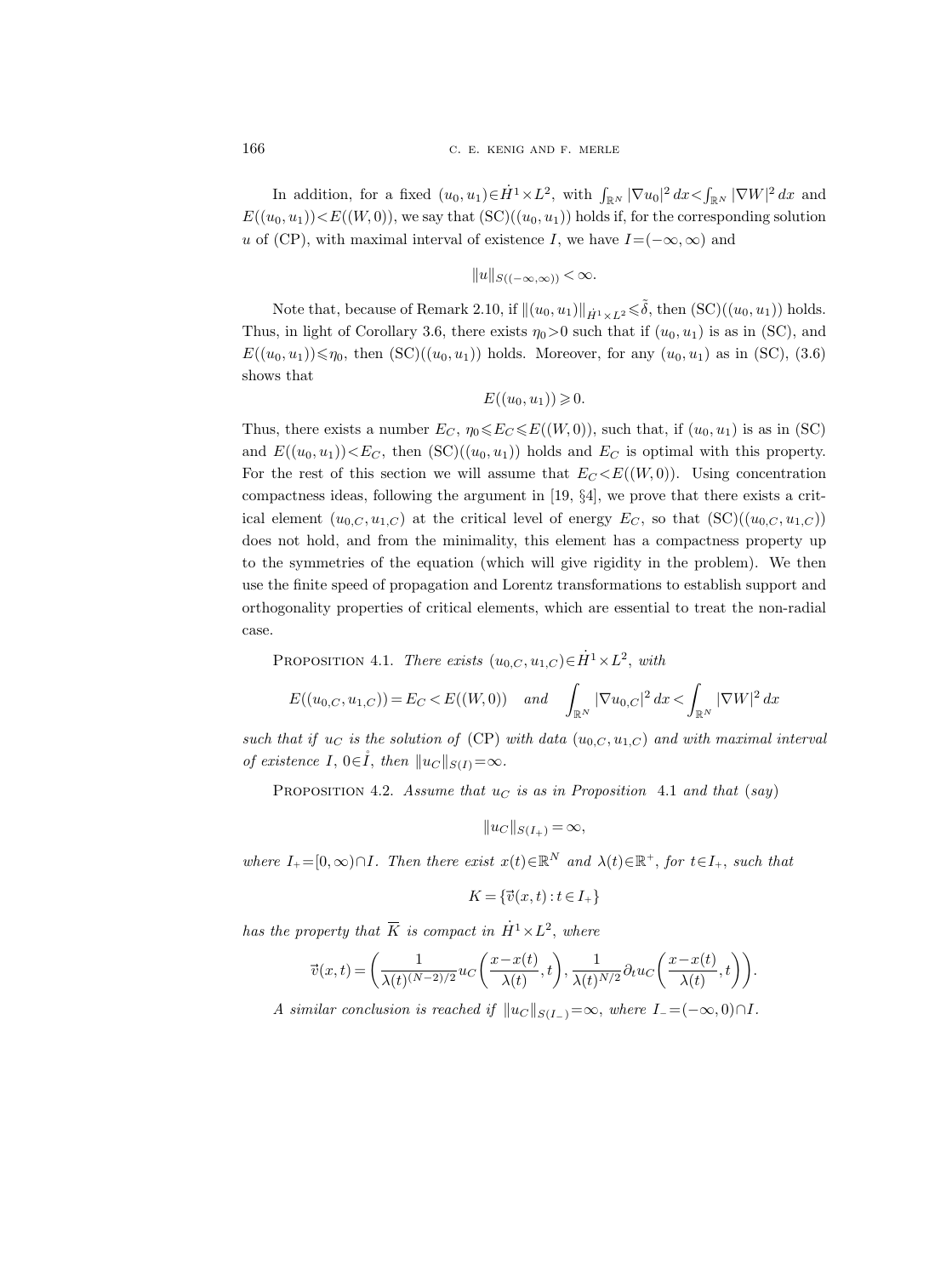The proofs of Propositions 4.1 and 4.2 are identical to the corresponding ones in [19], using Lemma 4.3 below and the results of §2, especially Theorem 2.20. We will therefore omit them.

LEMMA 4.3. (Concentration compactness) Let  $\{(v_{0,n}, v_{1,n})\}_{n=1}^{\infty} \in \dot{H}^1 \times L^2$ , with

 $||(v_{0,n}, v_{1,n})||_{\dot{H}^1 \times L^2} \leqslant A.$ 

Assume that

$$
||S(t)((v_{0,n},v_{1,n}))||_{S((-\infty,\infty))} \geq \delta > 0,
$$

where  $\delta = \delta(A)$  is as in Theorem 2.7. Then there exists a sequence  $\{(V_{0,j}, V_{1,j})\}_{j=1}^{\infty}$  in  $\dot{H}^1 \times L^2$ , a subsequence of  $\{(v_{0,n}, v_{1,n})\}_{n=1}^{\infty}$  (which we still call  $\{(v_{0,n}, v_{1,n})\}_{n=1}^{\infty}$ ) and a triple  $(\lambda_{j,n}; x_{j,n}; t_{j,n}) \in \mathbb{R}^+ \times \mathbb{R}^N \times \mathbb{R}$ , with

$$
\frac{\lambda_{j,n}}{\lambda_{j',n}}+\frac{\lambda_{j',n}}{\lambda_{j,n}}+\frac{|t_{j,n}-t_{j',n}|}{\lambda_{j,n}}+\frac{|x_{j,n}-x_{j',n}|}{\lambda_{j,n}}\rightarrow\infty
$$

as  $n \rightarrow \infty$ , for  $j \neq j'$  (we say that  $(\lambda_{j,n}; x_{j,n}; t_{j,n})$  is orthogonal if this property is satisfied) such that

$$
\|(V_{0,1}, V_{1,1})\|_{\dot{H}^1 \times L^2} > \alpha_0(A) > 0. \tag{4.1}
$$

,

If  $V_j^l(x,t) = S(t)((V_{0,j}, V_{1,j}))$ , then, given  $\varepsilon_0 > 0$ , there exists  $J = J(\varepsilon_0)$  and

$$
\{(w_{0,n}, w_{1,n})\}_{n=1}^{\infty} \in \dot{H}^1 \times L^2
$$

such that

$$
v_{0,n} = \sum_{j=1}^{J} \frac{1}{\lambda_{j,n}^{(N-2)/2}} V_j^l \left( \frac{x - x_{j,n}}{\lambda_{j,n}}, -\frac{t_{j,n}}{\lambda_{j,n}} \right) + w_{0,n},
$$
  
\n
$$
v_{1,n} = \sum_{j=1}^{J} \frac{1}{\lambda_{j,n}^{N/2}} \partial_t V_j^l \left( \frac{x - x_{j,n}}{\lambda_{j,n}}, -\frac{t_{j,n}}{\lambda_{j,n}} \right) + w_{1,n},
$$
\n(4.2)

with  $||S(t)((w_{0,n}, w_{1,n}))||_{S((-\infty,\infty))} \leq \varepsilon_0$  for n large,

$$
\int_{\mathbb{R}^N} |\nabla_x v_{0,n}|^2 dx = \sum_{j=1}^J \int_{\mathbb{R}^N} |\nabla_x V_{0,j}|^2 dx + \int_{\mathbb{R}^N} |\nabla_x w_{0,n}|^2 dx + o(1), \quad (4.3)
$$

$$
\int_{\mathbb{R}^N} \left( \frac{1}{2} |\nabla_x v_{0,n}|^2 + \frac{1}{2} |v_{1,n}|^2 \right) dx = \sum_{j=1}^J \int_{\mathbb{R}^N} \left( \frac{1}{2} |\nabla_x V_{0,j}|^2 + \frac{1}{2} |V_{1,j}|^2 \right) dx
$$
\n
$$
+ \int_{\mathbb{R}^N} \left( \frac{1}{2} |\nabla_x w_{0,n}|^2 + \frac{1}{2} |w_{1,n}|^2 \right) dx + o(1)
$$
\n(4.4)

as  $n \rightarrow \infty$ , and

$$
E((v_{0,n}v_{1,n})) = \sum_{j=1}^{J} E\left(\left(V_j^l\left(-\frac{t_{j,n}}{\lambda_{j,n}}\right), \partial_t V_j^l\left(-\frac{t_{j,n}}{\lambda_{j,n}}\right)\right)\right) + E((w_{0,n}, w_{1,n})) + o(1) \quad (4.5)
$$

as  $n\!\to\!\infty.$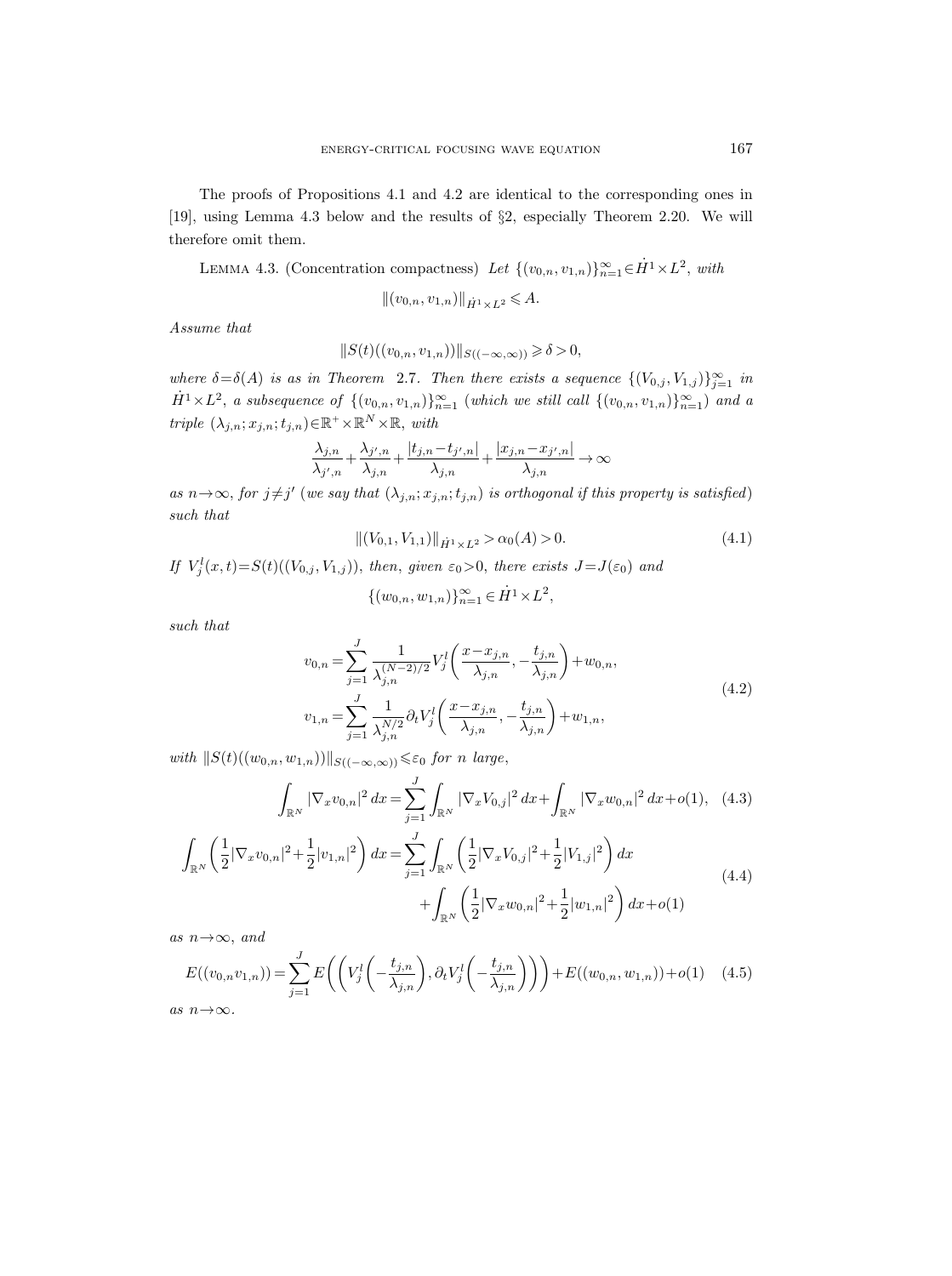168 C. E. KENIG AND F. MERLE

*Remark* 4.4. Lemma 4.3 is due to Bahouri–Gérard [4] (see also [6], [9] and [26] for the elliptic case and  $[28]$  for the Schrödinger case). In  $[4]$  the result is proved for  $N=3$ , but the proof extends to all  $N\geqslant3$ . Also, the norm  $\|\cdot\|_{S(-\infty,\infty)}$  is replaced by  $\|\cdot\|_{L_t^{(N+2)/(N-2)} L_x^{2(N+2)/(N-2)}}$  in [4], but as is mentioned in [4, p. 136], it works equally well for  $\|\cdot\|_{S(-\infty,\infty)}$ . See the remark on [4, p. 159] to eliminate their condition (1.6). Note that  $(4.3)$  is not explicitly stated in [4], but the proof in [4] gives it. The equality  $(4.3)$ is important for us to establish that  $\int_{\mathbb{R}^N} |\nabla u_{0,C}|^2 dx < \int_{\mathbb{R}^N} |\nabla W|^2 dx$  in Proposition 4.1. (See also the work of Keraani [22], where the corresponding result is proved for the nonlinear Schrödinger equation and where the analogue of  $(4.1)$  is shown.) See also [19, Remark 4.8].

COROLLARY 4.5. There exists a decreasing function  $g: (0, E_C] \rightarrow [0, \infty)$  such that for every  $(u_0, u_1)$  as in (SC), with  $E((u_0, u_1)) = E_C - \eta$ , we have

$$
||u||_{S((-\infty,\infty))} \leq g(\eta).
$$

For a proof of Corollary 4.5, see [4, Corollary 2] and [22, Corollary 1.14]. We next turn our attention to further properties of critical elements.

LEMMA 4.6. Let  $u$  be a solution of  $(CP)$ , with maximal interval of existence I. Assume that, for  $t \in I^+ = I \cap [0, \infty)$ , there exist  $x(t) \in \mathbb{R}^N$  and  $\lambda(t) \in \mathbb{R}^+$  so that<br> $K = {\vec{v}(x, t) : t \in I_+}$ 

$$
K = \{ \vec{v}(x, t) : t \in I_+ \}
$$

$$
K = \{ \vec{v}(x, t) : t \in I_+ \}
$$
  
has the property that  $\overline{K}$  is compact in  $\dot{H}^1 \times L^2$ , where  

$$
\vec{v}(x, t) = \left( \frac{1}{\lambda(t)^{(N-2)/2}} u\left( \frac{x - x(t)}{\lambda(t)}, t \right), \frac{1}{\lambda(t)^{N/2}} \partial_t u\left( \frac{x - x(t)}{\lambda(t)}, t \right) \right).
$$

Then we can choose  $\tilde{\lambda}(t)$  and  $\tilde{x}(t)$ , continuous in  $I_+$ , so that the corresponding  $\tilde{K}$  has compact closure in  $\dot{H}^1 \times L^2$ .

 $\Box$ 

Proof. The proof given in [19, Remark 5.4] applies verbatim.

From now on, we always use  $\tilde{\lambda}(t)$  and  $\tilde{x}(t)$  provided by Lemma 4.6.

LEMMA 4.7. Let u be as in Lemma 4.6 and assume that  $I_+$  is a finite interval. After scaling, we can assume then that  $I_{+} = [0, 1)$ . Then,

$$
0<\frac{C_0(K)}{1-t}\leqslant \lambda(t).
$$

*Proof.* Consider  $0 \lt t_i \rightarrow 1$ . (Because of Lemma 4.6, this suffices.) Let

$$
(v_{0,j},v_{1,j})=\bigg(\frac{1}{\lambda(t_j)^{(N-2)/2}}u\bigg(\frac{x-x(t_j)}{\lambda(t_j)},t_j\bigg),\frac{1}{\lambda(t_j)^{N/2}}\partial_t u\bigg(\frac{x-x(t_j)}{\lambda(t_j)},t_j\bigg)\bigg).
$$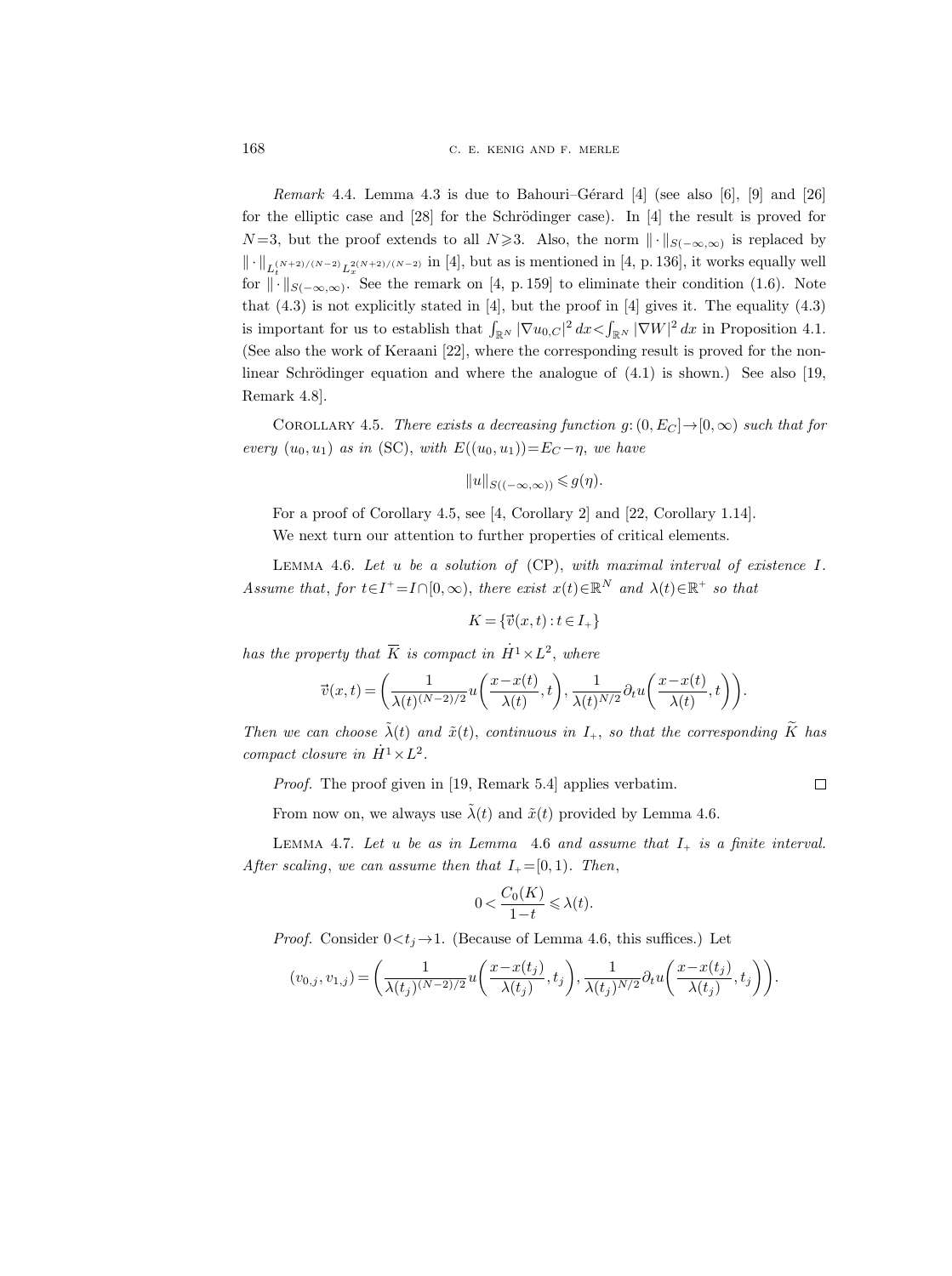ENERGY-CRITICAL FOCUSING WAVE EQUATION 169<br>
Since  $(v_{0,j}, v_{1,j}) \in K$  and  $\overline{K}$  is compact in  $\dot{H}^1 \times L^2$ , there exists  $C_0 = C_0(K) > 0$  independent of j, so that  $T_+(v_{0,j}, v_{1,j}) \geqslant C_0$ . (Here we are using the notation in Definition 2.13.) This is an easy consequence of Theorem 2.7. Let  $v_i(t)$  be the corresponding solution of (CP). Note that

$$
\lambda(t_j)^{(N-2)/2}v_{0,j}(\lambda(t_j)y+x(t_j)) = u(y,t_j),
$$
  

$$
\lambda(t_j)^{N/2}v_{1,j}(\lambda(t_j)y+x(t_j)) = \partial_t u(y,t_j).
$$

Hence, by uniqueness in  $(CP)$  (see the argument in Definition 2.13), for t such that  $t_j+t\leq T_+(u_0, u_1)=1$ , we have

$$
\lambda(t_j)^{(N-2)/2}v_j(\lambda(t_j)y+x(t_j),\lambda(t_j)t)=u(y,t_j+t).
$$

Thus, we have  $t_i+t\leq 1$ , for all  $0<\lambda(t_i)t\leq C_0$ . But then, choose  $t=C_0/\lambda(t_i)$  so that  $\lambda(t_i) \geqslant C_0/(1-t_i)$ , as desired.  $\Box$ 

LEMMA 4.8. Let u be as in Lemma 4.7. Then, there exists  $\bar{x} \in \mathbb{R}^N$  such that

 $\text{supp } u \subset B(\bar{x},(1-t))$  and  $\text{supp }\partial_t u \subset B(\bar{x},(1-t)).$ 

*Proof.* Recall from Lemma 4.7 that  $\lambda(t) \geq C_0(K)/(1-t)$ . We claim that, for any  $R_0 > 0,$ 

$$
\lim_{t\uparrow 1}\int_{|x+x(t)/\lambda(t)|\geq R_0}(|\nabla_x u(x,t)|^2+|\partial_t u(x,t)|^2)\,dx=0.
$$

Indeed, if

$$
\vec{v}(x,t) = \frac{1}{\lambda(t)^{N/2}} \left( \nabla u\left(\frac{x - x(t)}{\lambda(t)}, t\right), \partial_t u\left(\frac{x - x(t)}{\lambda(t)}, t\right) \right),\,
$$

then

$$
\int_{|x+x(t)/\lambda(t)|\geq R_0} (|\nabla_x u(x,t)|^2 + |\partial_t u(x,t)|^2) dx = \int_{|y|\geq \lambda(t)R_0} |\vec{v}(y,t)|^2 dy,
$$

and our claim follows from the compactness of  $\overline{K}$  and the fact that  $\lambda(t)\uparrow\infty$ . Using this estimate, we apply Lemma 2.17 backward in time, to conclude that, for each  $s \in [0, 1)$ and  $R_0>0$ , we have

$$
\lim_{t \uparrow 1} \int_{|x+x(t)/\lambda t| \geq 3R_0/2 + (t-s)} (|\nabla_x u(x,s)|^2 + |\partial_t u(x,s)|^2) \, dx = 0.
$$

The next step is to show that  $|x(t)/\lambda(t)| \leq M$  for  $0 \leq t < 1$ . If not, we can find (in light of Lemma 4.6)  $t_n \uparrow 1$  so that  $|x(t_n)/\lambda(t_n)| \rightarrow \infty$ . Then, for all  $R>0$ ,

$$
\{x: |x| \le R\} \subset \left\{x: \left|x + \frac{x(t_n)}{\lambda(t_n)}\right| \ge \frac{3}{2}R_0 + t_n\right\},\
$$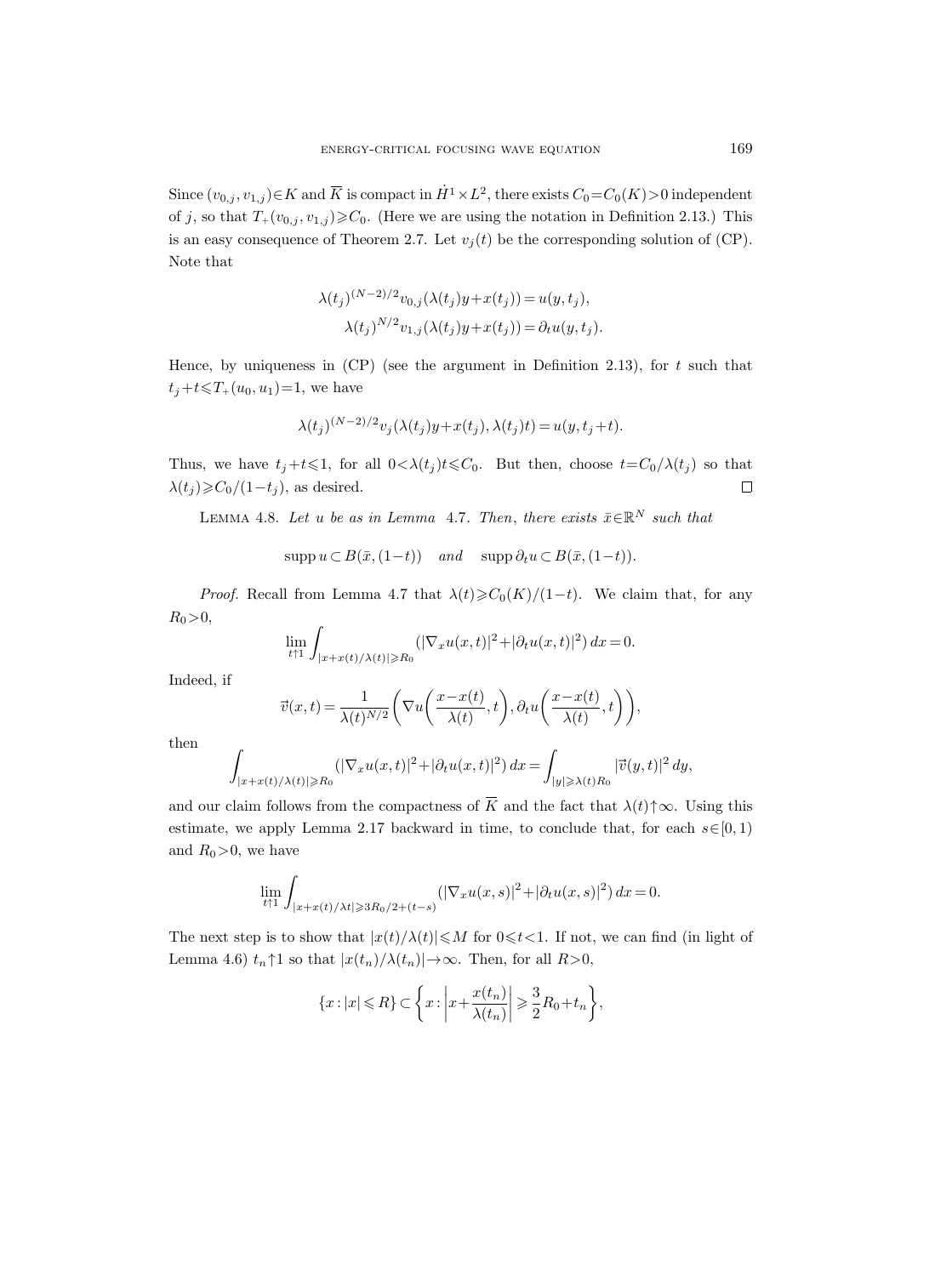for *n* large enough, so that, passing to the limit in *n*, for  $s=0$ ,

$$
\int_{|x| \le R} (|\nabla u_0|^2 + |u_1|^2) \, dx = 0,
$$

a contradiction. Finally, pick a sequence  $t_n \uparrow 1$  so that  $x(t_n)/\lambda(t_n) \rightarrow -\bar{x}$ . Observe that, for every  $\eta_0>0$ , for n large enough and for all  $s\in[0,1)$ ,

$$
\{x: |x-\bar{x}| \geqslant 1+\eta_0-s\} \subset \left\{x: \left|x+\frac{x(t_n)}{\lambda(t_n)}\right| \geqslant \frac{3}{2}R_0 + (t_n-s)\right\}
$$

for some  $R_0(\eta_0)$  > 0. From this we conclude that

$$
\int_{|x-\bar{x}| \geqslant 1+\eta_0-s} (|\nabla_x u(x,s)|^2 + |\partial_s u(x,s)|^2) \, dx = 0,
$$

which gives the claim.

Remark 4.9. After a translation, we may assume that  $\bar{x}=0$ . Also, since  $u(\cdot, t) \in L^{2^*}$ for each t, the conditions supp  $u\subset B(0, 1-t)$  and supp  $\nabla_x u\subset B(0, 1-t)$  are equivalent.

We turn now to the next important property of  $u<sub>C</sub>$  (at least in the non-radial situation): the second invariant of the equation for  $u<sub>C</sub>$  is zero. We consider the cases where  ${\cal I}_+$  is a finite interval and an infinite interval.

PROPOSITION 4.10. Assume that  $u<sub>C</sub>$  is as in Proposition 4.2 and  $I<sub>+</sub>$  is a finite interval. Then,

$$
\int_{\mathbb{R}^N} \nabla u_{0,C} u_{1,C} \, dx = 0.
$$

*Proof.* By scaling, we can assume that  $I_+ = [0, 1)$ . By Lemma 4.8, we have supp  $u_C \subset$  $B(0, 1-t)$  and supp  $\partial_t u_C \subset B(0, 1-t)$ . Note also that for any solution u of (CP) in I, the maximal interval of existence, and for any  $t \in I$ , we have from (2.2) that

$$
\int_{\mathbb{R}^N} \nabla_x u(t) \partial_t u(t) \, dx = \int_{\mathbb{R}^N} \nabla u_0 u_1 \, dx.
$$

Assume now (without loss of generality) that

$$
\gamma = \int_{\mathbb{R}^N} \partial_{x_1}(u_{0,C}) u_{1,C} dx > 0.
$$

We will reach a contradiction, by considering (for convenience)  $u(x, t)=u_C (x, 1+t)$ , with  $-1 \leq t < 0$ . Clearly, for  $-1 \leq t < 0$ ,

$$
E((u(t),\partial_t u(t))) = E_C, \quad \int_{\mathbb{R}^N} |\nabla u(t)|^2 dx \leq (1-\overline{\delta}) ||\nabla W||_{L^2}^2, \quad \gamma = \int_{\mathbb{R}^N} \partial_{x_1} u(t) \partial_t u(t) dx,
$$

 $\Box$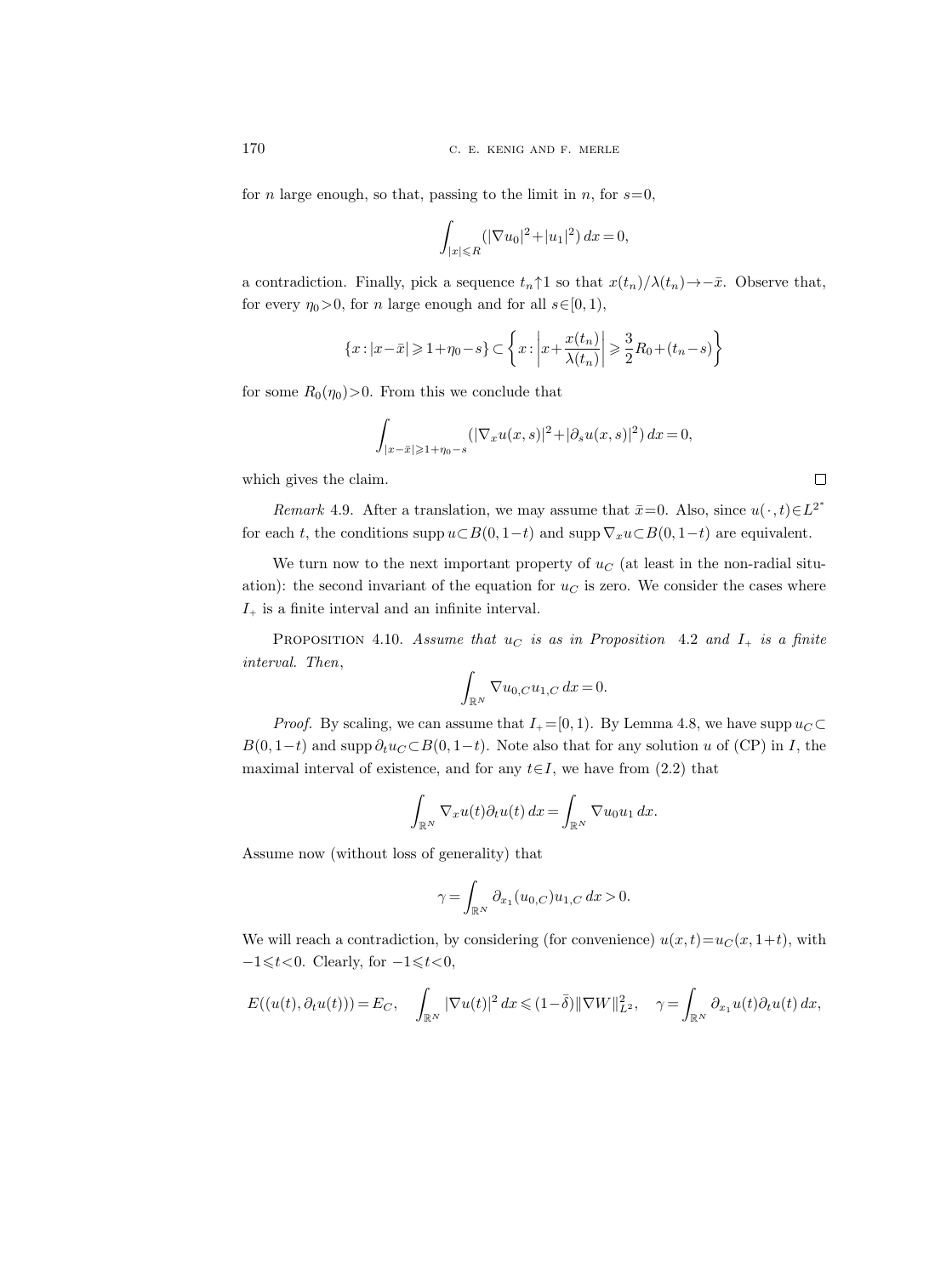by Theorem 3.5 and our assumption above. We will consider the action of Lorentz transformations on u. (Now, supp  $u(\cdot, t) \subset B(0, -t)$  and supp  $\partial_t u(\cdot, t) \subset B(0, -t)$ , for  $-1 \leq t < 0$ .) Thus, for  $0 < d < \frac{1}{4}$ , consider

$$
z_d(x_1, \bar{x}, t) = u\left(\frac{x_1 - dt}{\sqrt{1 - d^2}}, \bar{x}, \frac{t - dx_1}{\sqrt{1 - d^2}}\right),\tag{4.6}
$$

where  $x=(x_1, \bar{x})\in \mathbb{R}^N$ ,  $t\in \mathbb{R}$  and  $s=(t-dx_1)/\sqrt{N}$  $\overline{1-d^2}$  is such that  $-1 \le s < 0$ .

Note that, for this range of s and  $y=(y_1, \bar{y})$  such that  $(y, s) \in \text{supp } u$ , we have  $|y| \leq |s|$ . Thus, if  $y_1=(x_1-dt)/$ √  $\overline{1-d^2}$  and  $\overline{y} = \overline{x}$ , we obtain  $x_1^2 + |\overline{x}|^2 \le t^2$  in the support of  $z_d$  and  $\partial_t z_d$ . Fix now  $-\frac{1}{2} \leqslant t < 0$  and  $x_1^2 + |\bar{x}|^2 \leqslant t^2$ . Then,

$$
\frac{t-dx_1}{\sqrt{1-d^2}} \geqslant \frac{(1+d)t}{\sqrt{1-d^2}} \geqslant -\frac{1}{2} \frac{1+d^2}{\sqrt{1-d^2}} \geqslant -1,
$$

while

$$
\dfrac{t-dx_1}{\sqrt{1-d^2}}\leqslant\dfrac{(1-d)t}{\sqrt{1-d^2}}<0.
$$

Thus, for such  $(x, t)$ ,  $z_d$  is defined and we have  $z_d(x, t)=0$ ,  $\nabla_x z_d(x, t)=0$  and  $\partial_t z_d(x, t)=0$ for  $x_1^2 + |\bar{x}|^2 = t^2$ . We extend  $z_d(\cdot, t)$  to be zero for  $|x| \geq |t|$ ,  $-\frac{1}{2} \leq t < 0$ . An elementary calculation shows that if  $u$  is a regular solution (by a *regular solution* we will mean one as in Remark 2.9, with  $\mu=1$ ) of

$$
\partial_t^2 u - \Delta u = |u|^{4/(N-2)}u \quad \text{in } \mathbb{R}^N \times [-1,0),
$$

then the resulting  $z_d$  is a solution of (CP) for this equation in  $-\frac{1}{2} \leq t < 0$ ,  $x \in \mathbb{R}^N$ .

We will now show that the  $z_d$  we defined in (4.6) is a solution of (CP) in  $\mathbb{R}^N \times \left[ -\frac{1}{2}, 0 \right)$ . To this end, fix  $\varepsilon_0 > 0$  and consider  $-\frac{1}{2} \leq t \leq -\varepsilon_0$ ,  $x \in \mathbb{R}^N$ . Note that in this range we have, on supp  $z_d$ , that  $-1 \le s \le -3\varepsilon_0/\sqrt{2}$ 15. Note also that since the  $S([-1, -3\varepsilon_0]$ 'o'  $[15]$ norm of u is finite, and  $u \in L_{\frac{1}{2}}^{(N+2)/(N-2)}$  $\frac{(N+2)/(N-2)}{[-1,-3\varepsilon_0/\sqrt{15}]} L_x^{2(N+2)/(N-2)}$  (see Definition 2.13), in light of Remark 2.8, we have  $(z_d, \partial_t(z_d)) \in C\left(-\frac{1}{2}, -\varepsilon_0\right]; \dot{H}^1 \times L^2$ ). Also, if we let

$$
J = \left| \det \frac{\partial(y, s)}{\partial(x, t)} \right|,
$$

then  $J \equiv 1$  and hence, if  $D_{\varepsilon_0} = \mathbb{R}^N \times \left[ -\frac{1}{2}, -\varepsilon_0 \right]$  and  $\widetilde{D}_{\varepsilon_0} = \Phi(D_{\varepsilon_0})$ , where  $\Phi(x, t) = (y, s)$ , then

$$
\begin{aligned} \int_{D_{\varepsilon_0}} |z_d(x,t)|^{2(N+1)/(N-1)} \, dx \, dt & = \int_{\widetilde{D}_{\varepsilon_0}} |u(y,s)|^{2(N+1)/(N-1)} \, dy \, ds \\ & \leqslant \int_{-1 \leqslant s \leqslant -3\varepsilon_0/\sqrt{15}} |u(y,s)|^{2(N+1)/(N-1)} \, dy \, ds \leqslant C_{\varepsilon_0}. \end{aligned}
$$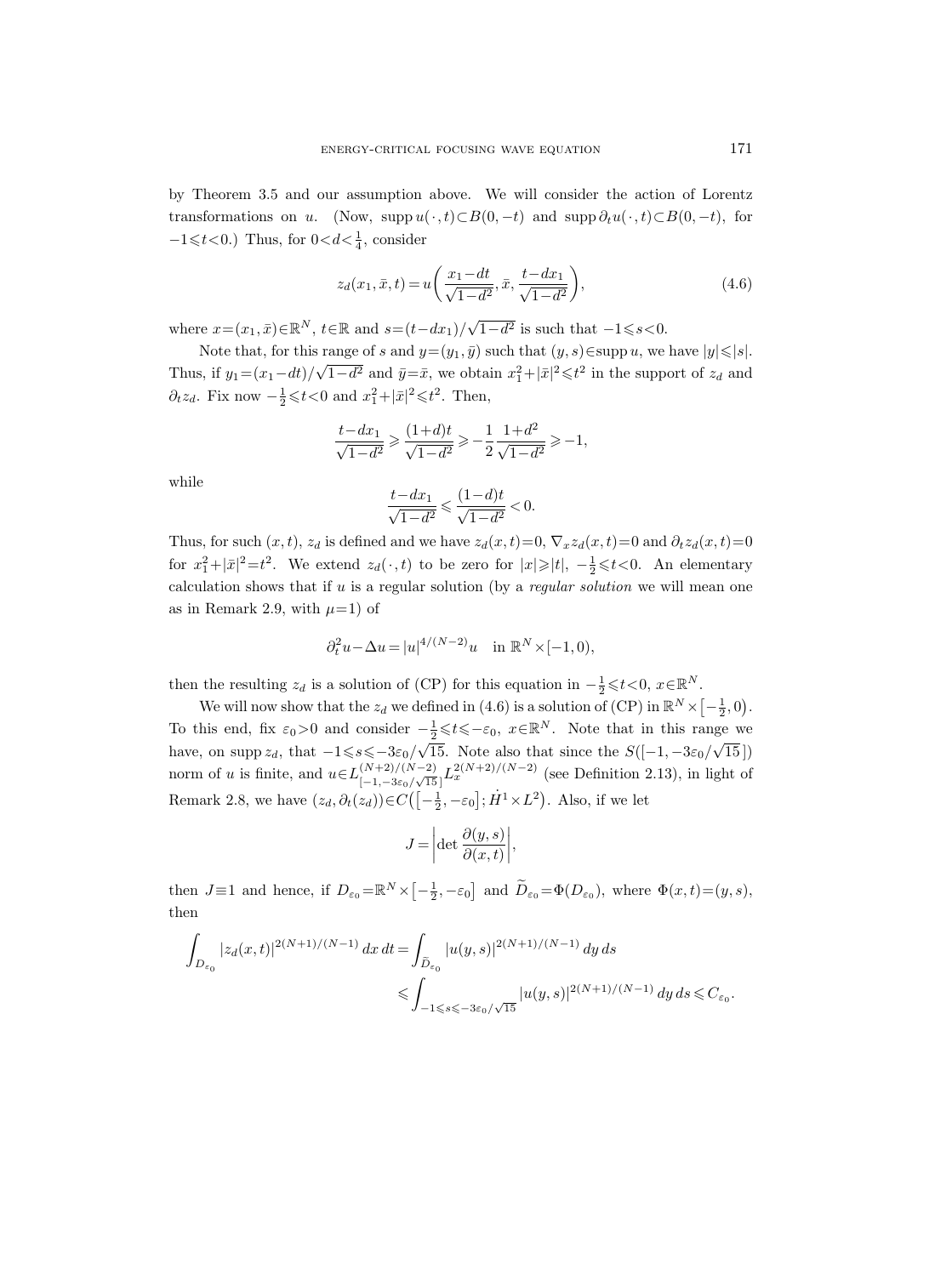Moreover, pick  $u_{0,j} \in C_0^{\infty}(B(0, 3\varepsilon_0))$  $\sqrt{15}$ )) and  $u_{1,j} \in C_0^{\infty}(B(0, 3\varepsilon_0))$ √ 15 )) with

$$
(u_{0,j}, u_{1,j}) \rightarrow \left(u\left(-\frac{3}{\sqrt{15}}\varepsilon_0\right), \partial_s u\left(-\frac{3}{\sqrt{15}}\varepsilon_0\right)\right) \text{ in } \dot{H}^1 \times L^2
$$

.

Let  $u_j$  be the solution of (CP), defined for  $s < -3\varepsilon_0/$ √ 15. Note that, because of Remark 2.21, we know that, for j large,  $u_j$  is a solution of (CP) for  $-1 \le s < -3\varepsilon_0/\sqrt{2}$ 15,

$$
||(u_j, \partial_s u_j)||_{C((-1, -3\varepsilon_0/\sqrt{15}), \dot{H}^1 \times L^2)} \leq C
$$

and

$$
||u_j||_{S((-1, -3\varepsilon_0/\sqrt{15}))} + ||u_j||_{L_{[-1, -3\varepsilon_0/\sqrt{15}]}^{(N+2)/(N-2)} L_x^{2(N+1)/(N-2)}} \leq \widetilde{C}_{\varepsilon_0}.
$$

Also, by Remark 2.9,  $u_j$  is regular for  $s \in [-1, -3\varepsilon_0/$ √ 15 ] and, by Remark 2.12, we have supp  $u_j(\cdot, s) \subset B(0, |s|)$  for  $-1 \le s \le -3\varepsilon_0/\sqrt{2}$ 15. If we now consider  $z_{j,d}$  given by  $(4.6)$ with u replaced by  $u_j$ , the  $z_{j,d}$  are solutions of (CP) in  $-\frac{1}{2} \leq t \leq -\varepsilon_0$ . Moreover, from the proof of Remark 2.21 and the proof that  $(z_d, \partial_t(z_d)) \in C\left( \left[-\frac{1}{2}, -\varepsilon_0\right]; \dot{H}^1 \times L^2\right)$ , we can conclude that  $(z_{j,d}, \partial_t(z_{j,d})) \rightarrow (z_d, \partial_t z_d)$  in  $C\left(-\frac{1}{2}, -\varepsilon_0\right]; \dot{H}^1 \times L^2$  and similarly that  $||z_{j,d}||_{S([-1/2,-\varepsilon_0])}$  ≤ $C_{\varepsilon_0}$ . Now, from Remark 2.14, it follows that  $z_d$  is a solution of (CP) for  $t \in \left[-\frac{1}{2}, -\varepsilon_0\right]$ . Since  $\varepsilon_0 > 0$  is arbitrary, we conclude that  $T_+(z_d\left(-\frac{1}{2}\right), \partial_t z_d\left(-\frac{1}{2}\right)) \geq 0$ . But, since supp  $z_d$ ,  $\partial_t z_d \subset \{x : |x| \leqslant |t|\}$  for any  $t \in \left[-\frac{1}{2}, 0\right)$ , either  $T_+(z_d\left(-\frac{1}{2}\right), \partial_t z_d\left(-\frac{1}{2}\right)) = 0$ , or  $z_d \equiv 0$ . Because  $u \not\equiv 0$ , it is easy to see that  $z_d \not\equiv 0$ .

We have, by Remark 2.16, that

$$
\int_{-1/2}^{-1/4} E((z_d(t), \partial_t z_d(t))) dt = \frac{1}{4} E\left( \left( z_d\left(-\frac{1}{2}\right), \partial_t z_d\left(-\frac{1}{2}\right) \right) \right).
$$
 (4.7)

We are now going to calculate the derivative in  $d$  of the left-hand side. Note that

$$
\partial_{x_1} z_d = -\frac{d}{\sqrt{1-d^2}} \partial_s u + \frac{1}{\sqrt{1-d^2}} \partial_{y_1} u,
$$
  

$$
\partial_{\bar{x}} z_d = \partial_{\bar{y}} u,
$$
  

$$
\partial_t z_d = \frac{1}{\sqrt{1-d^2}} \partial_s u - \frac{d}{\sqrt{1-d^2}} \partial_{y_1} u.
$$

Thus, the left-hand side of  $(4.7)$  equals  $I_1+I_2$ , where

$$
I_1 = \int_{-1/2}^{-1/4} \int_{\mathbb{R}^N} \left( \frac{1}{2} \left( \frac{1+d^2}{1-d^2} ((\partial_s u)^2 + (\partial_{y_1} u)^2) + |\nabla_{\bar{y}} u|^2 \right) - \frac{1}{2^*} |u|^{2^*} \right) dx_1 d\bar{x} dt,
$$
  
\n
$$
I_2 = -\frac{2d}{1-d^2} \int_{-1/2}^{-1/4} \int_{\mathbb{R}^N} \partial_{y_1} u \, \partial_s u \, dx_1 d\bar{x} dt.
$$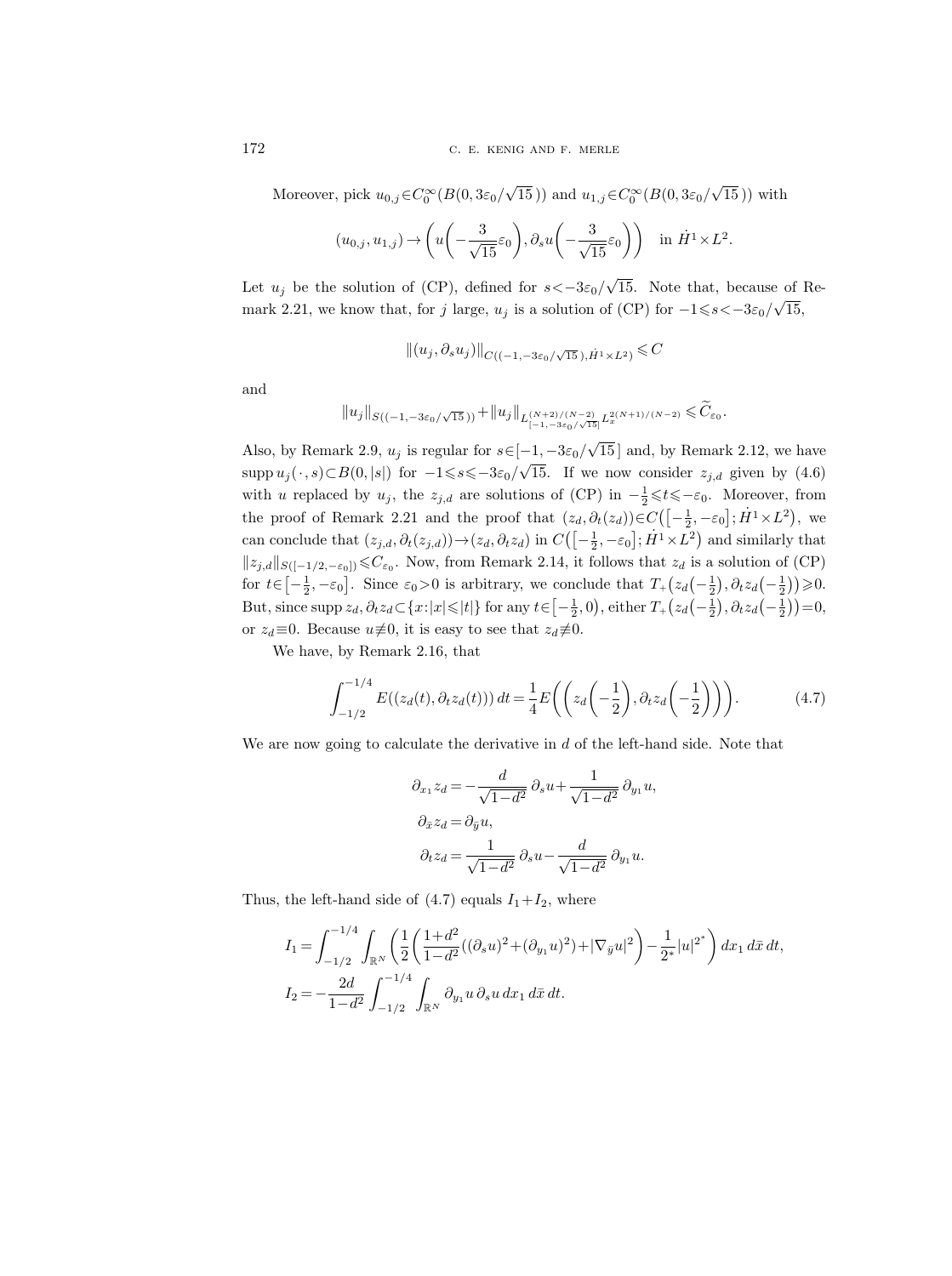Also notice that, for regular  $f$ , of compact support,

$$
\frac{\partial}{\partial d} \int f\left(\frac{x_1 - dt}{\sqrt{1 - d^2}}, \bar{x}, \frac{t - dx_1}{\sqrt{1 - d^2}}\right) dx_1 d\bar{x}
$$
\n
$$
= \frac{1}{1 - d^2} \int \frac{-t}{(1 - d^2)^{1/2}} \left(\frac{\partial f}{\partial y_1} \left(\frac{x_1 - dt}{\sqrt{1 - d^2}}, \bar{x}, \frac{t - dx_1}{\sqrt{1 - d^2}}\right) - d\frac{\partial f}{\partial s} \left(\frac{x_1 - dt}{\sqrt{1 - d^2}}, \bar{x}, \frac{t - dx_1}{\sqrt{1 - d^2}}\right)\right) dx_1 d\bar{x}
$$
\n
$$
+ \frac{1}{1 - d^2} \int \frac{-x_1}{(1 - d^2)^{1/2}} \left(\frac{\partial f}{\partial s} \left(\frac{x_1 - dt}{\sqrt{1 - d^2}}, \bar{x}, \frac{t - dx_1}{\sqrt{1 - d^2}}\right) - d\frac{\partial f}{\partial y_1} \left(\frac{x_1 - dt}{\sqrt{1 - d^2}}, \bar{x}, \frac{t - dx_1}{\sqrt{1 - d^2}}\right)\right) dx_1 d\bar{x}
$$
\n
$$
= \frac{1}{1 - d^2} \int -t \frac{\partial f}{\partial x_1} dx_1 d\bar{x} - \frac{1}{1 - d^2} \int x_1 \frac{\partial f}{\partial t} dx_1 d\bar{x}
$$
\n
$$
= -\frac{1}{1 - d^2} \frac{\partial}{\partial t} \int x_1 f dx_1 d\bar{x},
$$

where the integrations are over  $\mathbb{R}^N$ . Hence,

$$
\frac{\partial}{\partial d}I_1(d) = \int_{-1/2}^{-1/4} \int_{\mathbb{R}^N} \frac{1}{2} \frac{4d}{(1-d^2)^2} ((\partial_s u)^2 + (\partial_{y_1} u)^2) dx_1 d\bar{x} dt \n- \frac{1}{1-d^2} \int_{\mathbb{R}^N} \frac{x_1}{2} \left( \frac{1+d^2}{1-d^2} ((\partial_s u)^2 + (\partial_{y_1} u)^2) + |\nabla_{\bar{y}} u|^2 - \frac{1}{2^*} |u|^{2^*} \right) dx_1 d\bar{x} \Big|_{t=-1/2}^{-1/4}
$$

and

$$
\frac{\partial}{\partial d}I_2(d) = -\frac{2}{(1-d^2)^2} \int_{-1/2}^{-1/4} \int_{\mathbb{R}^N} \partial_{y_1} u \partial_s u \, dx_1 \, d\bar{x} \, dt \n+ \frac{2d}{1-d^2} \int_{\mathbb{R}^N} -\frac{x_1}{1-d^2} \partial_{y_1} u \partial_s u \, dx_1 \, d\bar{x} \Big|_{t=-1/2}^{-1/4}
$$

.

(This computation can be justified for  $z_d$  by approximating  $z_d$ , using the fundamental theorem of calculus in  $d$ , since all the terms make sense for  $z_d$ .)

But then

$$
\frac{\partial}{\partial d}(I_1(d) + I_2(d))\Big|_{d=0} = -\int_{\mathbb{R}^N} x_1 e(u) dx_1 d\bar{x} \Big|_{t=-1/2}^{t=-1/4} - 2 \int_{-1/2}^{-1/4} \int_{\mathbb{R}^N} \partial_{y_1} u \partial_s u dx_1 d\bar{x} dt
$$

$$
= \frac{1}{4} \gamma - \frac{1}{2} \gamma = -\frac{1}{4} \gamma
$$

in light of (2.2) and (2.3).

Also, by (4.7),  $I_1(0) + I_2(0) = \frac{1}{4}E_C$ , so that, for d small, we have

$$
E\big(\big(z_d\big(-\tfrac{1}{2}\big),\partial_t z_d\big(-\tfrac{1}{2}\big)\big)\big)\leq E_C,
$$

since  $\gamma > 0$ .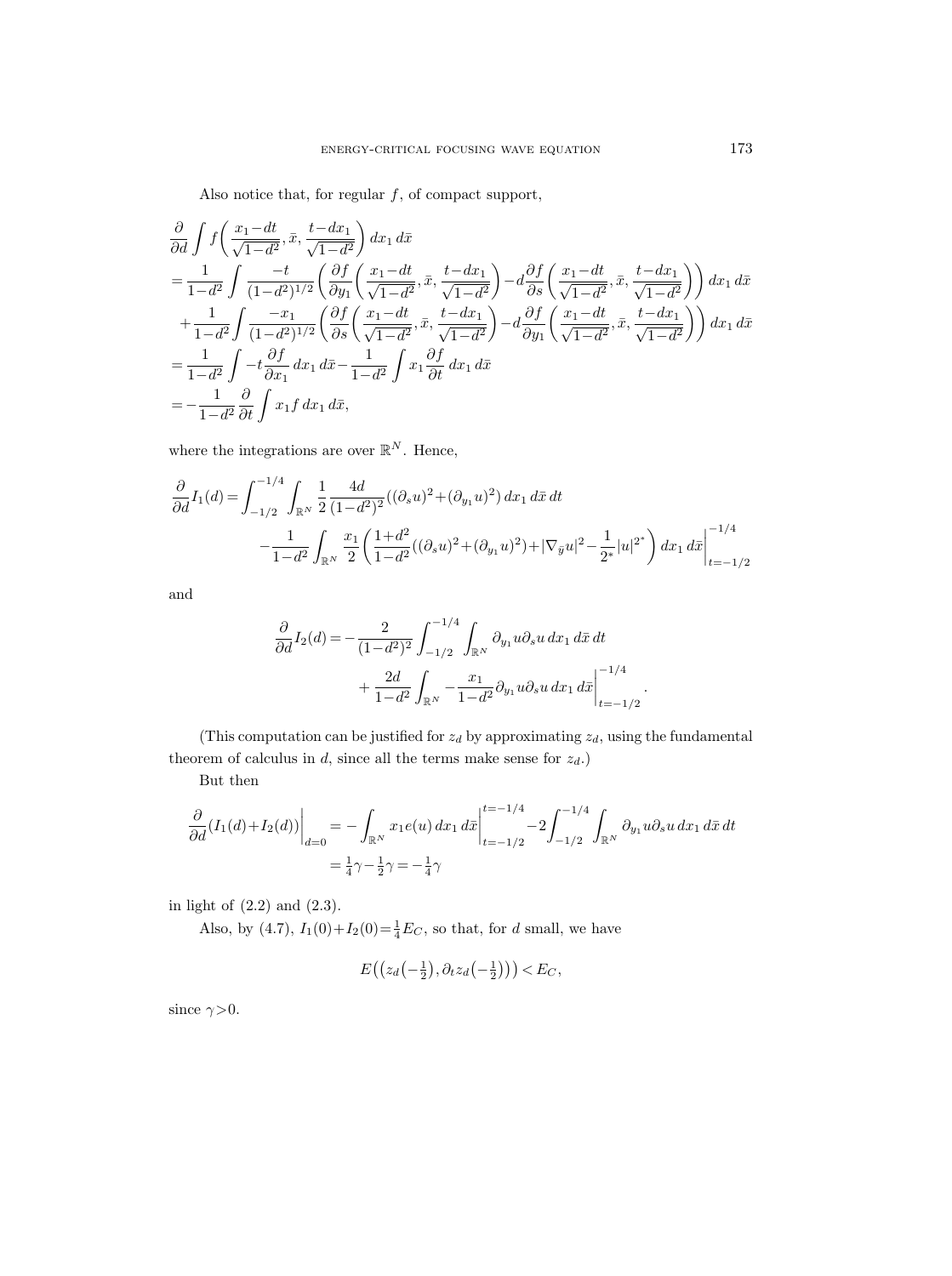Finally, since  $E_C \leq E((W, 0))$  and  $\|\nabla u(-1)\|_{L^2}^2 \leq \|\nabla W\|_{L^2}^2$ , because of Theorem 3.5, we have that, for  $-1 \le s \le 0$ ,  $\|\nabla_x u(\cdot, s)\|_{L^2}^2 \le (1 - \bar{\delta}) \|\nabla W\|_{L^2}^2$ ,  $\bar{\delta} > 0$ . We now consider

$$
\int_{-1/2}^{-1/4} \int_{\mathbb{R}^N} |\nabla_x z_d(x,t)|^2 \, dx \, dt.
$$

A change of variables, together with the calculation of  $\partial_{x_1} z_d$  and  $\partial_{\bar{x}} z_d$ , show that

$$
\lim_{d\downarrow 0} \int_{-1/2}^{-1/4} \int_{\mathbb{R}^N} |\nabla_x z_d(x,t)|^2 \, dx \, dt = \int_{-1/2}^{-1/4} \int_{\mathbb{R}^N} |\nabla_y u(y,s)|^2 \, dy \, ds \leq \frac{1}{4} (1 - \overline{\delta}) ||\nabla W||_{L^2}^2.
$$

But then, for d small,

$$
\int_{-1/2}^{-1/4} \int_{\mathbb{R}^N} |\nabla_x z_d u(x,t)|^2 \, dx \, dt \leq \frac{1}{4} \left( 1 - \frac{\bar{\delta}}{2} \right) ||\nabla W||_{L^2}^2.
$$

Thus, there exists  $t_0 = t_0(d) \in \left(-\frac{1}{2}, -\frac{1}{4}\right)$  such that, for d small,

$$
\int_{\mathbb{R}^N} |\nabla_x z_d(x, t_0)|^2 dx < ||\nabla W||_{L^2}^2 \quad \text{and} \quad E\big(\big(z_d\big(-\frac{1}{2}\big), \partial_t z_d\big(-\frac{1}{2}\big)\big)\big) < E((W, 0)).
$$

 $\frac{2}{L^2}$  <  $\|\nabla W\|_{L^2}^2$ . Since the interval By Theorem 3.5, we have, for all d small,  $\|\nabla_x z_d(x, -\frac{1}{2})\|$ of existence of  $z_d$  is finite, this contradicts the definition of  $E_C$  taking  $d>0$  small, and thus  $\gamma=0$ .  $\Box$ 

PROPOSITION 4.11. Let  $u_C$  be as in Proposition 4.2 and  $I_+ = [0, \infty)$ . Assume in addition that for  $t>0$ ,  $\lambda(t)>A_0>0$ . Then,

$$
\int_{\mathbb{R}^N} \nabla u_{0,C} u_{1,C} dx = 0.
$$

*Proof.* Because of Proposition 4.10, we can assume that  $T_-(u_0, u_1) = \infty$ . To abbreviate the notation, let us write  $u(x, t)=u<sub>C</sub>(x, t)$ . Again, without loss of generality, if the conclusion does not hold, we can assume that  $\gamma = \int_{\mathbb{R}^N} \partial_{y_1} u_0 u_1 dy > 0$  and hence, by  $(2.2)$ , for all  $s\!\in\!\mathbb{R}$  we have

$$
\int_{\mathbb{R}^N} \partial_{y_1} u(s) \partial_s u(s) \, dy = \gamma > 0.
$$

We will see that this assumption leads to a contradiction. We first start out by showing that, given  $\varepsilon > 0$ , there exists  $R_0(\varepsilon) > 0$  such that, for all  $s \geq 0$ , we have

$$
\int_{|y+y(s)/\lambda(s)|\geq R_0(\varepsilon)} \left( |\partial_s u|^2 + |\nabla_y u|^2 + \frac{|u|^2}{|y|^2} + |u|^{2^*} \right) dy \leq \varepsilon. \tag{4.8}
$$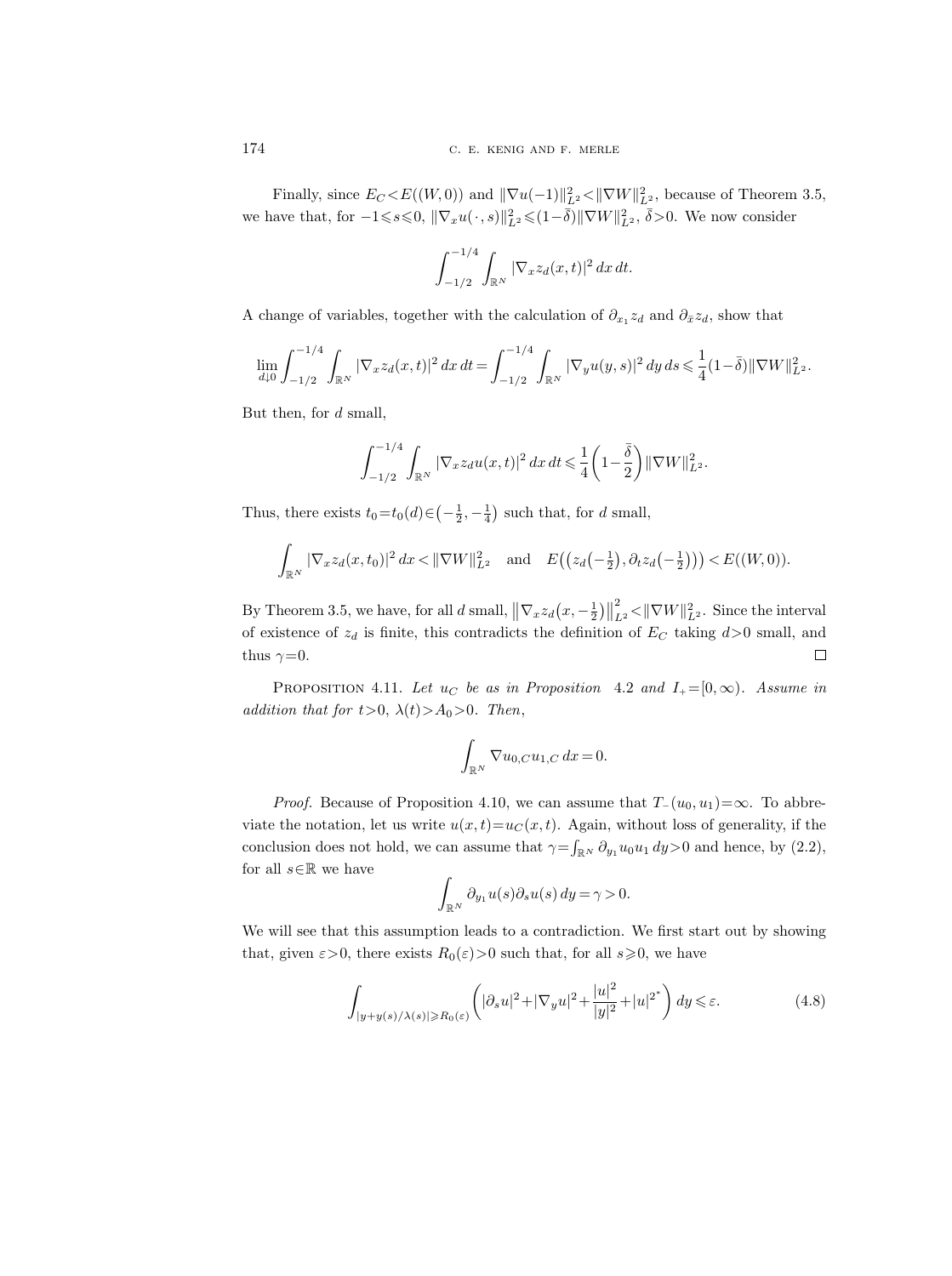In fact, by compactness of  $\overline{K}$ , given  $\varepsilon > 0$ , there exists  $\widetilde{R}_0 = \widetilde{R}_0(\varepsilon) > 0$  such that, for all  $s\in[0,\infty),$ 

$$
\int_{|y+y(s)/\lambda(s)|\geqslant \widetilde{R}_0/\lambda(s)}\left(|\partial_s u|^2+|\nabla_y u|^2+\frac{|u|^2}{|y|^2}+|u|^{2^*}\right)dy\leqslant \varepsilon.
$$

Since  $\lambda(s) \geq A_0$ ,  $R_0(\varepsilon) = \widetilde{R}_0(\varepsilon)/A_0$  does the job.

Next, we show that, as a consequence of (4.8), we have good bounds for  $|y(s)/\lambda(s)|$ :

for 
$$
M > 0
$$
 we have  $\left| \frac{y(s)}{\lambda(s)} \right| \le s + M$  for all  $s \in [0, \infty)$ . (4.9)

To verify (4.9), recall that, since  $E((u_0, u_1)) = E_C > 0$ ,  $(u_0, u_1)$  is not identically 0, thus we have, because of Corollary 3.6,

$$
\inf_{s\geqslant 0}\int_{\mathbb{R}^N}(|\nabla_y u(y,s)|^2+|\partial_s u(y,s)|^2)\,dy\geqslant C\|(u_0,u_1)\|_{\dot{H}^1\times L^2}^2=B_0>0.
$$

Then, use (4.8) to choose  $M_0 > 0$  so that

$$
\int_{|y+y(s)/\lambda(s)|\geqslant M_0} (|\nabla u|^2+|\partial_s u|^2)\,dy\leqslant \frac{B_0}{2},\quad s\in [0,\infty),
$$

to conclude that

$$
\int_{|y+y(s)/\lambda(s)|\leqslant M_0} \left(|\nabla u|^2+|\partial_s u|^2\right) dy\geqslant \frac{B_0}{2},\quad s\in [0,\infty).
$$

Now recall, from Lemma 2.17, that there exists  $\varepsilon_0>0$  such that, if for some  $M_1>0$  we have

$$
\int_{|y|>M_1} \left( |\nabla_y u_0|^2 + |u_1|^2 + \frac{|u_0|^2}{|y|^2} \right) dy \leq \varepsilon,
$$
\n(4.10)

then

$$
\int_{|y|\geqslant 3M_1/2+s} (|\nabla_y u(y,s)|^2 + |\partial_s u(y,s)|^2) dy \leqslant C\varepsilon,
$$

whenever  $0 < \varepsilon < \varepsilon_0$  and  $s \ge 0$ . Since we can assume, without loss of generality, that  $y(0)=0$ and  $\lambda(0)=1$ , in light of (4.8) we can always achieve (4.10). We will show that we can choose  $\varepsilon$  so small that  $|y(s)/\lambda(s)| \leq s+3 \max\{M_0, M_1\}$ . Suppose, on the contrary, that  $|y(s)/\lambda(s)|\!\geqslant\!s\!+\!3\max\{M_0,M_1\}.$  If  $|y\!+\!y(s)/\lambda(s)|\!\leqslant\!M_0,$  then

$$
|y|\geqslant s+3\max\{M_0,M_1\}-M_0\geqslant s+2\max\{M_0,M_1\}\geqslant s+2M_1.
$$

But then,

$$
\frac{B_0}{2} \leqslant \int_{|y+y(t)/\lambda(s)| \leqslant M_0} (|\nabla_y u|^2 + |\partial_s u|^2) \, dy \leqslant \int_{|y| \geqslant s+2M_1} (|\nabla_y u|^2 + |\partial_s u|^2) \, dy \leqslant C\varepsilon,
$$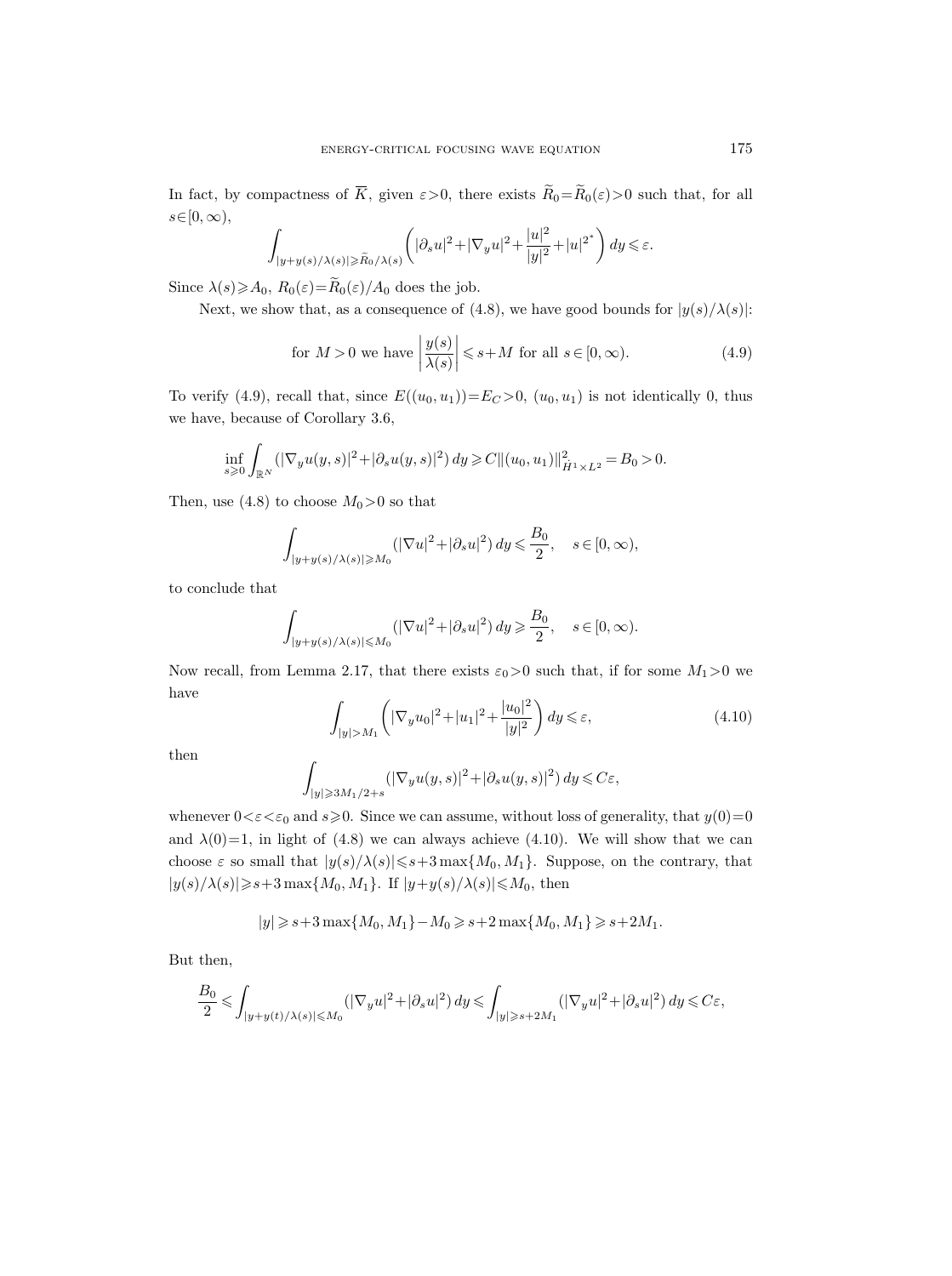by (4.10). If  $C\varepsilon < \frac{1}{2}B_0$ , we reach a contradiction, which establishes (4.9). Because of the lack of compact support, the argument in the proof of Proposition 4.10 does not apply verbatim. The idea in what follows is to use a rescaling, to concentrate the solution near the origin.

Having (4.8) and (4.9) at our disposal, we now define, for  $R>0$  and  $d>0$ ,

$$
z_{d,R}(x_1, \bar{x}, t) = u_R\left(\frac{x_1 - dt}{\sqrt{1 - d^2}}, \bar{x}, \frac{t - dx_1}{\sqrt{1 - d^2}}\right),\tag{4.11}
$$

where

$$
u_R(y_1, \bar{y}, s) = R^{(N-2)/2} u(Ry_1, R\bar{y}, Rs).
$$

Note that  $u_R$  is a solution of (CP) in  $\mathbb{R}^N \times \mathbb{R}$ , that  $E((u_R(0), \partial_s u_R(0))) = E_C$  and that there exists  $\bar{\delta}$ >0 such that

$$
\int_{\mathbb{R}^N} |\nabla_y u_R(y,s)|^2 dy \leq (1-\bar{\delta}) \int_{\mathbb{R}^N} |\nabla W|^2 dy.
$$

We also have  $\sup_{s\in\mathbb{R}}||(u_R, \partial_s u_R)||_{\dot{H}^1\times L^2} \leq A$  and  $||u_R||_{S((0,\infty))}=\infty$ . Moreover, we will use the fact that, when  $(x, t)$  are in a compact set, the identity

$$
\partial_t e(z_{d,R})(x,t) = \sum_{j=1}^N \partial_{x_j} (\partial_{x_j} z_{d,R} \partial_t z_{d,R})
$$

holds, which can be shown by approximating  $u_R$  by compactly supported regular solutions and making the observation that the corresponding  $z_{d,R}$  are then solutions of (CP) on finite-time intervals.

We now prove the following fact:

There exists 
$$
d_0 > 0
$$
 such that, for  $0 < d < d_0$   
\n
$$
\int_1^2 \int_{3 \leqslant |x| \leqslant 8} (|\nabla_x z_{d,R}|^2 + |\partial_t z_{d,R}|^2 + |z_{d,R}|^{2^*}) dx dt \leqslant \eta_1(R, d),
$$
\nwhere  $\eta_1(R, d) \xrightarrow{R \to \infty} 0$  uniformly in  $d < d_0$ . (4.12)

To establish (4.12), we use the change of variables  $\Phi(x, t) = (y, s)$ , where

$$
y_1 = \frac{x_1 - dt}{\sqrt{1 - d^2}}, \quad \bar{y} = \bar{x} \text{ and } s = \frac{t - dx_1}{\sqrt{1 - d^2}}.
$$

Then, for d small, we have, after changing variables, that the left-hand side of (4.12) is bounded by

$$
\int_{1-1/8}^{2+1/8}\int_{3-1/8 \leqslant |y| \leqslant 8+1/8} (|\nabla_y u_R|^2 + |\partial_s u_R|^2 + |u_R|^{2^*}) \, dy \, ds,
$$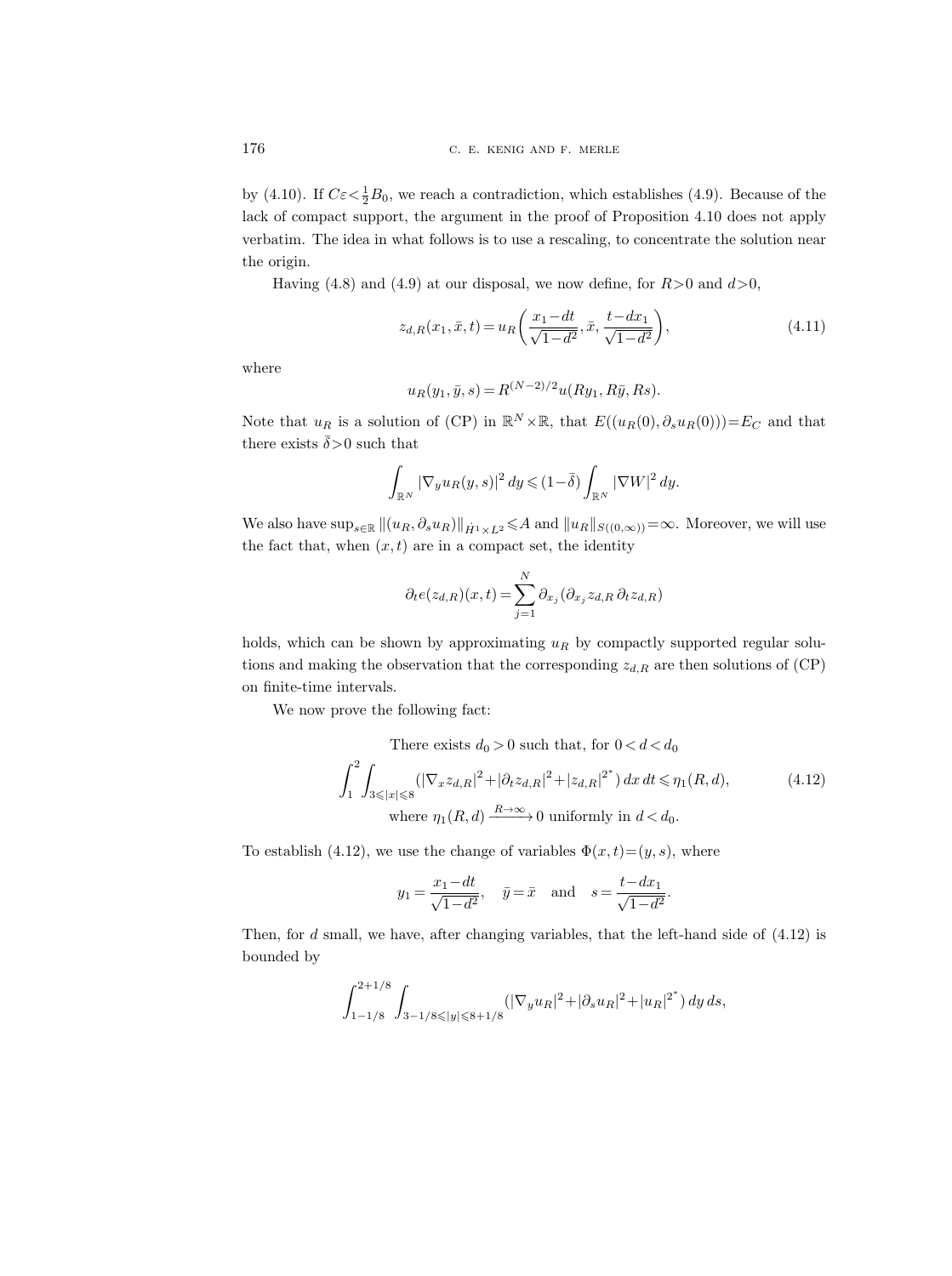which, after rescaling, becomes

$$
\frac{1}{R}\int_{(1-1/8)R}^{(2+1/8)R}\int_{(3-1/8)R\leqslant |y|\leqslant (8+1/8)R}(|\nabla_y u|^2+|\partial_s u|^2+|u|^{2^*})\,dy\,ds.
$$

But, by (4.9), we have  $|y(s)/\lambda(s)| \leq (2+\frac{1}{8})R+M$  for  $0 \leq s \leq (2+\frac{1}{8})R$ , so that, for R large,  $\{y: |y| \geq (3-\frac{1}{8})R\} \subset \{y: |y+y(s)/\lambda(s)| \geq \frac{1}{2}R\}$ , and our claim then follows from (4.8).

We now pick  $\theta_1 = \theta_1(\alpha) \in C_0^{\infty}(\{\alpha : |\alpha| < 5\})$ , such that  $\theta_1 \equiv 1$  on  $|\alpha| < 4$  and  $0 \le \theta_1 \le 1$ , and define  $\theta(x) = \theta_1(x_1)\theta_1(|\bar{x}|)$ . Note that  $\theta(x) \equiv 1$  on  $|x| \le 4$  and supp  $\theta \subset \{x: |x| \le \sqrt{\theta_1(x_1 + \theta_2)}\}$ 50 }. Our next task is to study

$$
J(d) = \int_{1}^{2} \int_{\mathbb{R}^{N}} \theta^{2} e(z_{d,R})(x_{1}, \bar{x}, t) dx_{1} d\bar{x} dt.
$$

Using the calculations in the proof of Proposition 4.10, we see that

$$
\frac{\partial}{\partial d}J(d) = \int_{1}^{2} \int_{\mathbb{R}^{N}} \theta^{2} \frac{\partial}{\partial d} e(z_{d,R}) dx_{1} d\bar{x} dt \n= \int_{1}^{2} \int_{\mathbb{R}^{N}} \theta^{2} \frac{1}{2} \frac{4d}{(1-d^{2})^{2}} ((\partial_{s} u_{R})^{2} + (\partial_{y_{1}} u_{R})^{2}) dx_{1} d\bar{x} dt \n- \frac{2}{(1-d^{2})^{2}} \int_{1}^{2} \int_{\mathbb{R}^{N}} \theta^{2} \partial_{y_{1}} u_{R} \cdot \partial_{s} u_{R} dx_{1} d\bar{x} dt \n- \frac{2}{1-d^{2}} \int_{1}^{2} \int_{\mathbb{R}^{N}} t \theta_{1}^{2}(|\bar{x}|) \frac{\partial \theta_{1}}{\partial x_{1}}(x_{1}) \theta_{1}(x_{1}) \n\times \left( \frac{1-d^{2}}{1+d^{2}} \frac{1}{2} ((\partial_{y_{1}} u_{R})^{2} + (\partial_{s} u_{R})^{2}) + \frac{1}{2} |\nabla_{\bar{y}} u_{R}|^{2} - \frac{1}{2^{*}} |u_{R}|^{2^{*}} \right) dx_{1} d\bar{x} dt \n+ \frac{2d}{1-d^{2}} \frac{2}{1-d^{2}} \int_{1}^{2} t \theta_{1}^{2}(|\bar{x}|) \frac{\partial \theta_{1}}{\partial x_{1}}(x_{1}) \theta_{1}(x_{1}) \partial_{y_{1}} u_{R} \cdot \partial_{s} u_{R} dx_{1} d\bar{x} dt \n- \frac{1}{1-d^{2}} \int_{1}^{2} \int_{\mathbb{R}^{N}} x_{1} \theta_{1}^{2}(x_{1}) \theta_{1}^{2}(|\bar{x}|) \partial_{t} e(z_{d,R}) dx_{1} d\bar{x} dt \n= A + B + C + D + E.
$$

Note that  $A=d\eta_2(d, R)$ , where  $|\eta_2(d, R)| \leq C$  uniformly in d and R. Because of (4.12), we have  $C = \eta_3(d, R)$ , where  $\eta_3(d, R) \xrightarrow{R \to \infty} 0$ , uniformly in  $d < d_0$ , and  $D = d\eta_4(d, R)$ , where  $\eta_4(d, R) \xrightarrow{R \to \infty} 0$ , uniformly in  $d < d_0$ . In light of the calculation preceding (4.12), we have

$$
E = \frac{1}{1-d^2} \int_1^2 \int_{\mathbb{R}^N} \theta^2(x) \partial_{x_1} z_{d,R} \cdot \partial_t z_{d,R} dx_1 dx dt + \eta_5(d,R),
$$

where  $\eta_5(d, R) \xrightarrow{R \to \infty} 0$ , uniformly in  $d < d_0$  (we have integrated by parts and used (4.12)).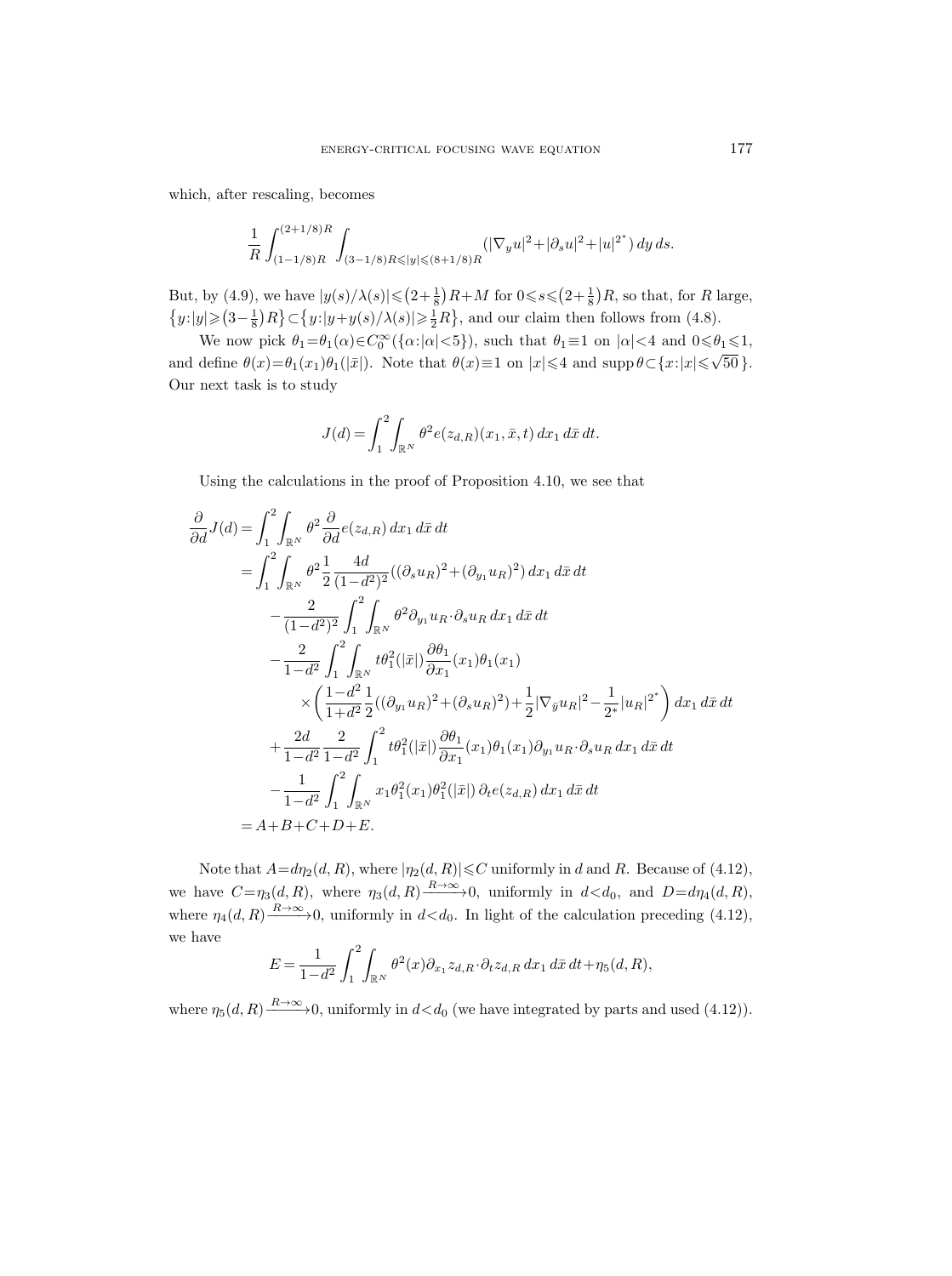We will now calculate B. For this, we change variables,  $\Phi(x, t) = (y, s)$  as before. Then,  $\theta^2(x) = \theta_1^2(x_1)\theta_1^2(|\bar{x}|), x_1 = (y_1 + ds)$ √  $1-s^2$  and

$$
\theta^2(\Phi^{-1}(y,s))=\theta_1^2\bigg(\dfrac{y_1+ds}{\sqrt{1-d^2}}\bigg)\theta_1^2(|\bar{y}|).
$$

Note that

$$
\theta_1^2 \left( \frac{y_1 + ds}{\sqrt{1 - d^2}} \right) = \theta_1^2 \left( y_1 \sqrt{1 - d^2} + \frac{d}{\sqrt{1 - d^2}} (s + dy_1) \right).
$$

Thus, since in our domain of integration we have  $\sqrt{1-d^2} \leq d y_1 + s \leq 2 \sqrt{3}$  $\overline{1-d^2}$ , for  $0 \le d \le d_0$ ,  $d_0$  small, we have

$$
\theta_1^2\bigg(y_1\sqrt{1-d^2}+\frac{d}{\sqrt{1-d^2}}(s+dy_1)\bigg)-\theta_1^2\big(y_1\sqrt{1-d^2}\,\big)=O(d)(\theta_1^2)'\big(y_1\sqrt{1-d^2}+\eta O(d)\big),
$$

where  $|\eta| \leq 1$ .

Note that  $\text{supp}(\theta_1^2)'(\alpha) \subset {\alpha:} 4 \leq \alpha \leq 5$ , so that, for  $d_0$  small, this can only be nonzero for  $3 + \frac{1}{4} \le |y_1| \le 5 + \frac{1}{4}$ . Using a similar argument for  $\theta_1^2(y_1)$ √  $\overline{1-d^2}$ ) –  $\theta_1^2(y_1)$ , and the argument used in the proof of  $(4.12)$ , we see that B equals

$$
-\frac{2}{(1-d^2)^2} \iint_{\sqrt{1-d^2} \leq d(y_1+s\leq 2\sqrt{1-d^2}} \theta^2(y) \partial_{y_1} u_R \partial_s u_R dy ds + d\eta_6(d, R),
$$

where  $|\eta_6(d, R)| \xrightarrow{R \to \infty} 0$ , uniformly for  $d < d_0$ .

Consider now the integral

$$
\iint_{\sqrt{1-d^2}\leq s\leq 2\sqrt{1-d^2}} \theta^2(y) \partial y_1 u_R \partial_s u_R \, dy \, ds = \iint_{\sqrt{1-d^2}\leq s\leq 2\sqrt{1-d^2}} \partial y_1 u_R \partial_s u_R \, dy \, ds
$$

$$
+ \iint_{\sqrt{1-d^2}\leq s\leq 2\sqrt{1-d^2}} (\theta^2(y)-1) \partial y_1 u_R \partial_s u_R \, dy \, ds.
$$

The first term equals  $\gamma$ √  $1-d^2$ , because of  $(2.2)$  and scaling, while, in light of the support property of  $\theta^2(y) - 1$  and the proof of (4.12), the second term equals  $\eta_7(d, R)$ , with  $|\eta_7(d, R)| \xrightarrow{R \to \infty} 0$ , uniformly for  $d < d_0$ .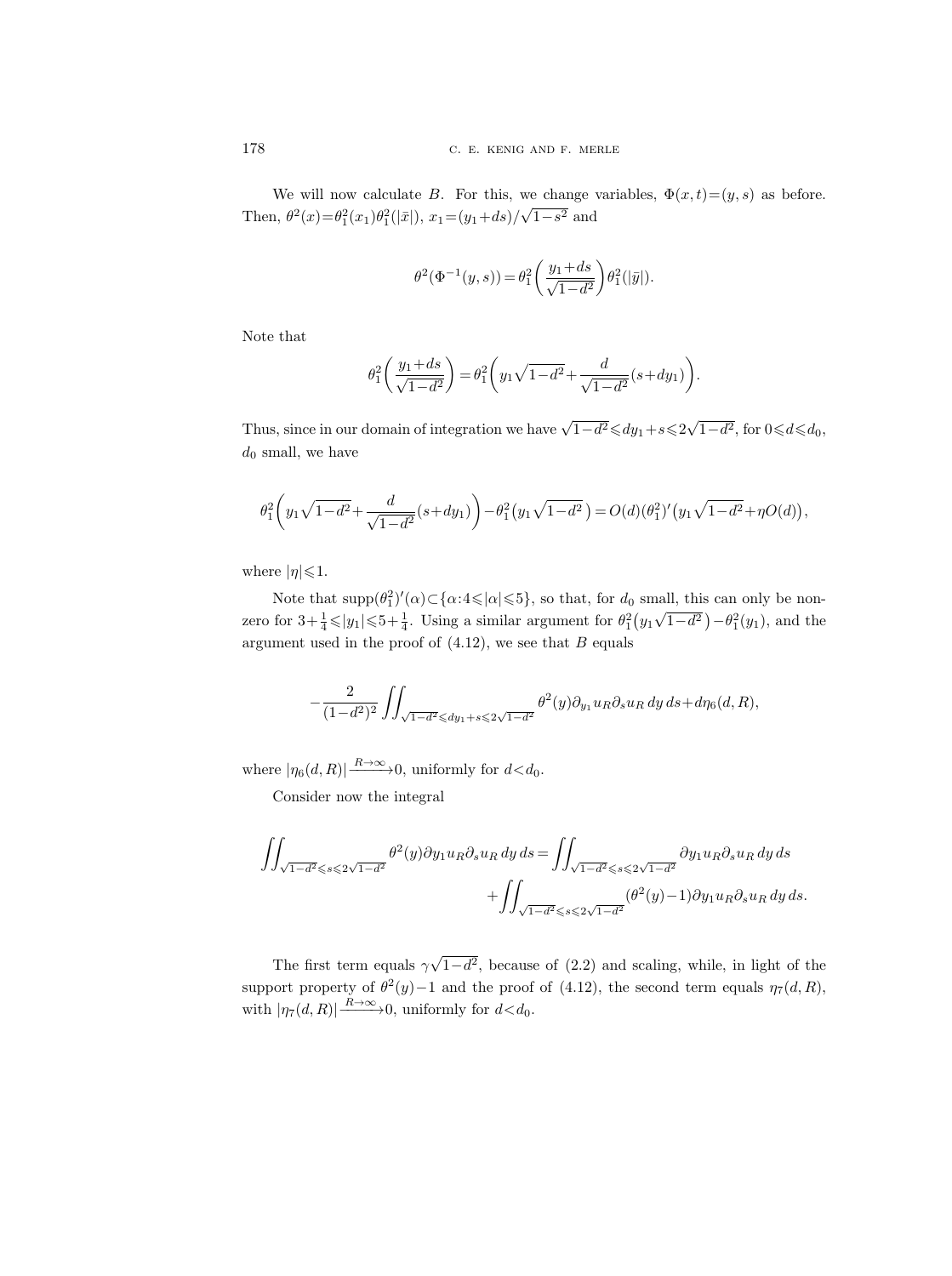Finally,

$$
\iint_{\sqrt{1-d^2} \leq d y_1 + s \leq 2\sqrt{1-d^2}} \theta^2(y) \partial_{y_1} u_R \partial_s u_R dy ds
$$
\n
$$
- \iint_{\sqrt{1-d^2} \leq s \leq 2\sqrt{1-d^2}} \theta^2(y) \partial_{y_1} u_R \partial_s u_R dy ds
$$
\n
$$
= \int_{y_1 > 0} \int_{2\sqrt{1-d^2} - dy_1}^{2\sqrt{1-d^2}} \theta^2(y) \partial_{y_1} u_R \partial_s u_R ds dy
$$
\n
$$
+ \int_{y_1 < 0} \int_{2\sqrt{1-d^2}}^{2\sqrt{1-d^2} - dy_1} \theta^2(y) \partial_{y_1} u_R \partial_s u_R ds dy
$$
\n
$$
+ \int_{y_1 > 0} \int_{\sqrt{1-d^2} - dy_1}^{\sqrt{1-d^2}} \theta^2(y) \partial_{y_1} u_R \partial_s u_R ds dy
$$
\n
$$
+ \int_{y_1 < 0} \int_{\sqrt{1-d^2} - dy_1}^{\sqrt{1-d^2} - dy_1} \theta^2(y) \partial_{y_1} u_R \partial_s u_R ds dy
$$
\n
$$
= \tilde{A} + \tilde{B} + \tilde{C} + \tilde{D}.
$$

We will estimate  $\tilde{A}$ , the others being similar. In our region of integration, we have  $|y_1| \leq 5$ . We make, in the s integral, the change of variable  $h = (2)$ √  $\left(1-d^2-s\right)/d$ . We then have, in our region of integration,  $0 \le h \le y_1$ . Thus,

$$
\begin{aligned} |\tilde{A}| \leqslant & 2d \int_{y_1>0} \int_0^{y_1} \theta^2(y) \left| \partial_{y_1} u_R(y, 2\sqrt{1-d^2} - dh) \right| \left| \partial_s u_R(y, 2\sqrt{1-d^2} - dh) \right| dh \, dy \\ \leqslant & 2d \int_0^5 \int_{\mathbb{R}^N} \theta^2(y) \left| \partial_{y_1} u_R(y, 2\sqrt{1-d^2} - dh) \right| \left| \partial_s u_R(y, 2\sqrt{1-d^2} - dh) \right| dy \, dh \\ \leqslant & Cd. \end{aligned}
$$

We thus have

$$
B = -\frac{2}{(1-d^2)^2} \left(\gamma \sqrt{1-d^2} + \eta_7(d, R) + d\eta_8(d, R)\right),
$$

where  $|\eta_8(d, R)| \leq C$ , uniformly in d and R.

Finally, using the formulas after (4.7) and the same argument, together with the previous estimate for  $E$ , we obtain

$$
E = \frac{1}{1 - d^2} (\gamma + \eta_7(d, R) + d\eta_8(d, R)).
$$

Next, we recall that for fixed  $R$ ,  $u_R \in L_I^{(N+2)/(N-2)} L_x^{2(N+2)/(N-2)}$ , for any compact time interval. From this and Lemma 2.2 we see that  $\theta(x)z_{d,R}(x,t)$  is in  $C([1,2];\dot{H}^1\times L^2)$ . Fix now  $t_0 \in [1, 2]$  and recall, from the beginning of the proof, that

$$
\partial_t e(z_{d,R})(x,t) = \sum_{j=1}^N \partial_{x_j} (\partial_{x_j} z_{d,R} \partial_t z_{d,R}).
$$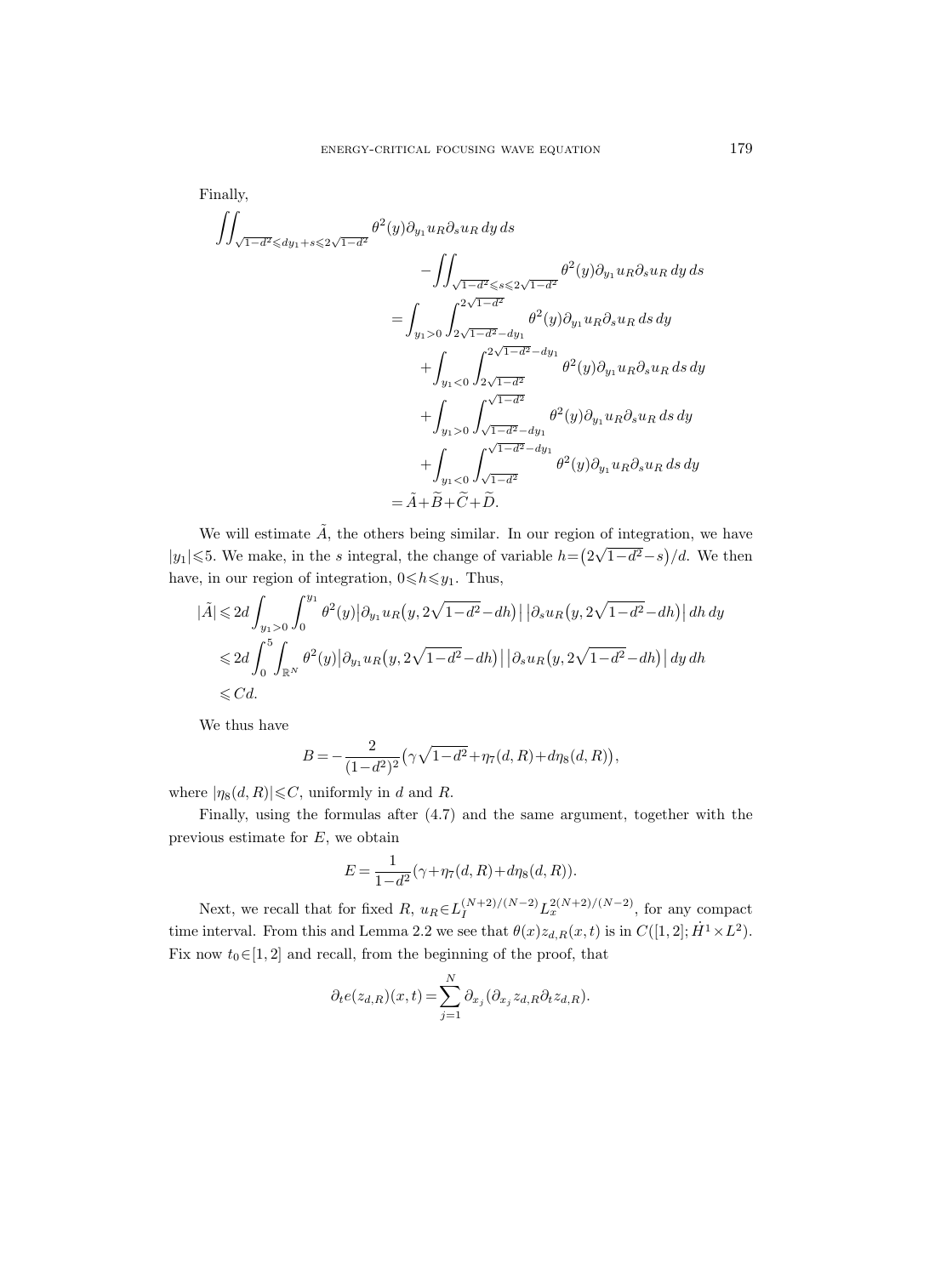Hence,

Z

$$
\int_{\mathbb{R}^N} \theta^2(x) e(z_{d,R})(x, t_0) dx
$$
\n
$$
= \int_1^2 \int_{\mathbb{R}^N} \theta^2(x) e(z_{d,R})(x, t) dx dt
$$
\n
$$
+ \int_1^2 \int_{\mathbb{R}^N} \theta^2(x) \int_t^{t_0} \sum_{j=1}^N \partial_{x_j} (\partial_{x_j}(z_{d,R}) \partial_t z_{d,R}) d\alpha dx dt
$$
\n
$$
= \int_1^2 \int_{\mathbb{R}^N} \theta^2(x) e(z_{d,R})(x, t) dx dt
$$
\n
$$
- \sum_{j=1}^N \int_1^2 \int_{\mathbb{R}^N} \int_t^{t_0} \partial_{x_j} (\theta^2(x)) \partial_{x_j}(z_{d,R})(x, \alpha) \partial_t z_{d,R}(x, \alpha) d\alpha dx dt.
$$

Because of (4.12), the second term equals  $\eta_9(R, d, t_0)$ , with  $\eta_9(R, d, t_0) \xrightarrow{R \to \infty} 0$ , uniformly in  $t_0 \in [1, 2]$  and  $0 \le d \le d_0$ . Thus, if

$$
E(t_0, d, R) = \int_{\mathbb{R}^N} \theta^2(x) e(z_{d,R})(x, t_0) dx,
$$

we have (using our previous estimates)

$$
E(t_0, d, R) = J(0) - \gamma d + d^2 \eta(d, R) + \mu(d, R, t_0),
$$
\n(4.13)

where  $|\eta(d, R)| \leq C$ , uniformly in R large and  $0 < d < d_0$ , and  $|\mu(d, R, t_0)| \xrightarrow{R \to \infty} 0$ , uniformly in  $0 < d < d_0$  and  $1 < t_0 < 2$ . Also, using (4.12) once more,

$$
J(0) = E_C + \tilde{\eta}(R),
$$

where  $|\tilde{\eta}(R)| \longrightarrow R \rightarrow \infty$ .

We now need to consider

$$
\int_{1}^{2} \int_{\mathbb{R}^{N}} \theta^{2}(x) |\nabla_{x} z_{d,R}(x,t)|^{2} dx dt = \int_{1}^{2} \int_{\mathbb{R}^{N}} \theta^{2}(x) \left( \frac{1}{1 - d^{2}} |\partial_{y_{1}} u_{R}|^{2} + |\nabla_{\bar{y}} u_{R}|^{2} - \frac{2d}{1 - d^{2}} \partial_{y_{1}} u_{R} \partial_{s} u_{R} + \frac{d^{2}}{1 - d^{2}} |\partial_{s} u_{R}|^{2} \right) dx dt.
$$

The arguments used before to calculate  $B$  easily yield that the right-hand side equals

$$
\int_{\mathbb{R}^N}\int_{\sqrt{1-d^2}}^{2\sqrt{1-d^2}}\theta^2(y)|\nabla_y u_R|^2\,ds\,dy + O(d),
$$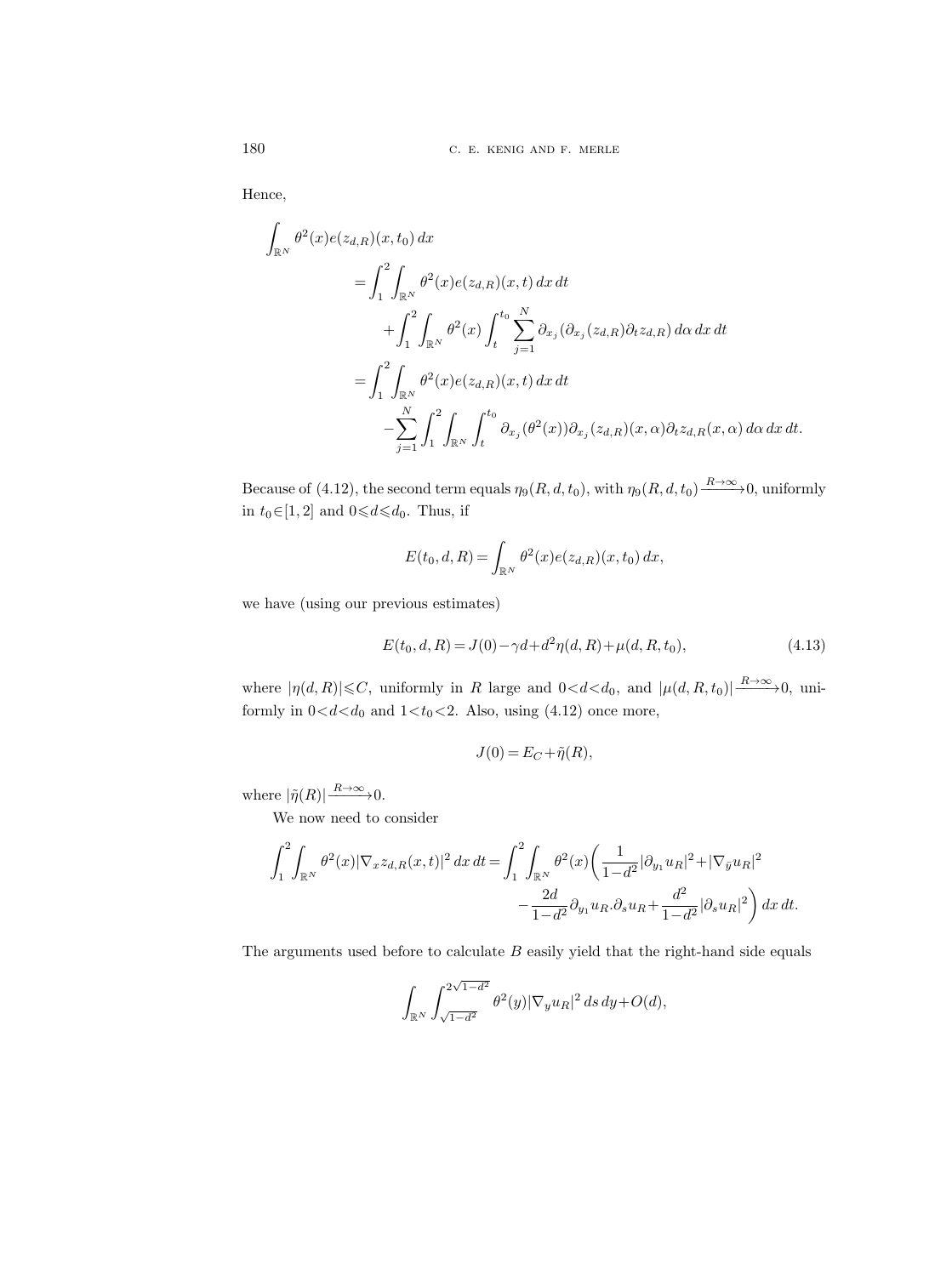where  $O(d)$  is uniform in R, i.e.,

$$
\int_{1}^{2} \int_{\mathbb{R}^{N}} \theta^{2}(x) |\nabla_{x} z_{d,R}(x,t)|^{2} dx dt = \int_{\sqrt{1-d^{2}}}^{2\sqrt{1-d^{2}}} \int_{\mathbb{R}^{N}} \theta^{2}(y) |\nabla_{y} u_{R}|^{2} dy ds + O(d). \tag{4.14}
$$

Define now  $h_{d,R}(x,t) = \theta(x)z_{d,R}(x,t)$ . Then,

$$
|\nabla_x h_{d,R}(x,t)|^2 = \theta^2 |\nabla_x z_{d,R}|^2 + |\nabla\theta|^2 |z_{d,R}|^2 + 2\theta \nabla\theta \cdot \nabla z_{d,R} z_{d,R},
$$

and note that the last two terms are supported in  $3 \leq |x| \leq 8$ . Also,

$$
|h_{d,R}|^{2^*} = \theta^2(x)|z_{d,R}|^{2^*} + (|\theta|^{2^*} - |\theta|^2)|z_{d,R}|^{2^*},
$$

and the last term is supported in  $3 \leq |x| \leq 8$ .

We are now able to conclude the proof. Choose  $d_0$  such that for  $0 < d < d_0$ , uniformly in  $R$ , we have

$$
\int_1^2\int_{\mathbb{R}^N} \theta^2 |\nabla_x z_{d,R}|^2\,dx\,dt \leqslant \left(1-\frac{\bar{\delta}}{2}\right)\int_{\mathbb{R}^N} |\nabla W|^2\,dx,
$$

which we can do because of (4.14). Let  $1+\bar{\bar{\delta}} = (1-\frac{1}{4}\bar{\delta})/(1-\frac{1}{2}\bar{\delta})$ . Let  $S_1 = S_1(d, R)$  be the set of all  $t \in [1, 2]$  such that

$$
\int_{\mathbb{R}^N} \theta^2(x) |\nabla_x z_{d,R}|^2(x,t) dx \leq (1+\bar{\bar{\delta}}) \left(1-\frac{\bar{\delta}}{2}\right) \int_{\mathbb{R}^N} |\nabla W|^2 dx = \left(1-\frac{\bar{\delta}}{4}\right) \int_{\mathbb{R}^N} |\nabla W|^2 dx.
$$

Then  $|S_1| \ge \overline{\overline{\delta}}/(1+\overline{\overline{\delta}})$ , for all  $0 < d \le d_0$  and  $R > 0$ . Next, choose  $d_1$  small and  $R > R_0(d_1)$ such that, for all  $t_0 \in [1, 2]$ ,  $E(t_0, d, R) \leq E_C - \frac{1}{2}\gamma d_1$ . In addition, we can choose  $d_1 \leq d_0$ . This is possible in view of (4.13). Now, for  $\varepsilon > 0$  to be chosen, find  $R_1(\varepsilon)$  so large that for  $R \ge R_1(\varepsilon)$  we have  $\eta_1(R, d_1) \le \varepsilon$ , where  $\eta_1$  is as in (4.12).

Consider next the set  $S_2 = S_2(R, d_1, \varepsilon, M)$  of all  $t \in [1, 2]$  such that

$$
\int_{3\leqslant |x|\leqslant 8} (|\nabla_x z_{d,R}|^2 + |\partial_t z_{d,R}|^2 + |z_{d,R}|^{2^*}) dx \leqslant M\varepsilon.
$$

Because of (4.12),  $|S_2|\geq 1-1/M$ , and if we choose  $M=M_{\bar{\delta}}$  so large that  $(1-1/M_{\bar{\delta}})+$  $\bar{\bar{\delta}}/(1+\bar{\bar{\delta}})>1$ , we can find  $t_0=t_0(R,\varepsilon)\in S_1\cap S_2$ . We then have

$$
\int_{\mathbb{R}^N} |\nabla_x h_{d,R}(t_0)|^2 dx \leq \int_{\mathbb{R}^N} \theta^2 |\nabla z_{d,R}(t_0)|^2 dx + CM\varepsilon
$$
\n
$$
\leqslant \left(1 - \frac{\bar{\delta}}{4}\right) \int_{\mathbb{R}^N} |\nabla W|^2 dx + CM\varepsilon \leqslant \left(1 - \frac{\bar{\delta}}{8}\right) \int_{\mathbb{R}^N} |\nabla W|^2 dx,
$$
\n(4.15)

if we choose  $CM \varepsilon \leq \frac{1}{8} \bar{\delta} \int_{\mathbb{R}^N} |\nabla W|^2 dx$  and  $R \geq R_1(\varepsilon)$ . Also,

$$
\int_{\mathbb{R}^N} e(h_{d,R})(t_0) dx \leq \int_{\mathbb{R}^N} \theta^2 e(z_{d,R})(t_0) dx + C\varepsilon M \leqslant E_C - \frac{\gamma d_1}{2} + C\varepsilon M,\tag{4.16}
$$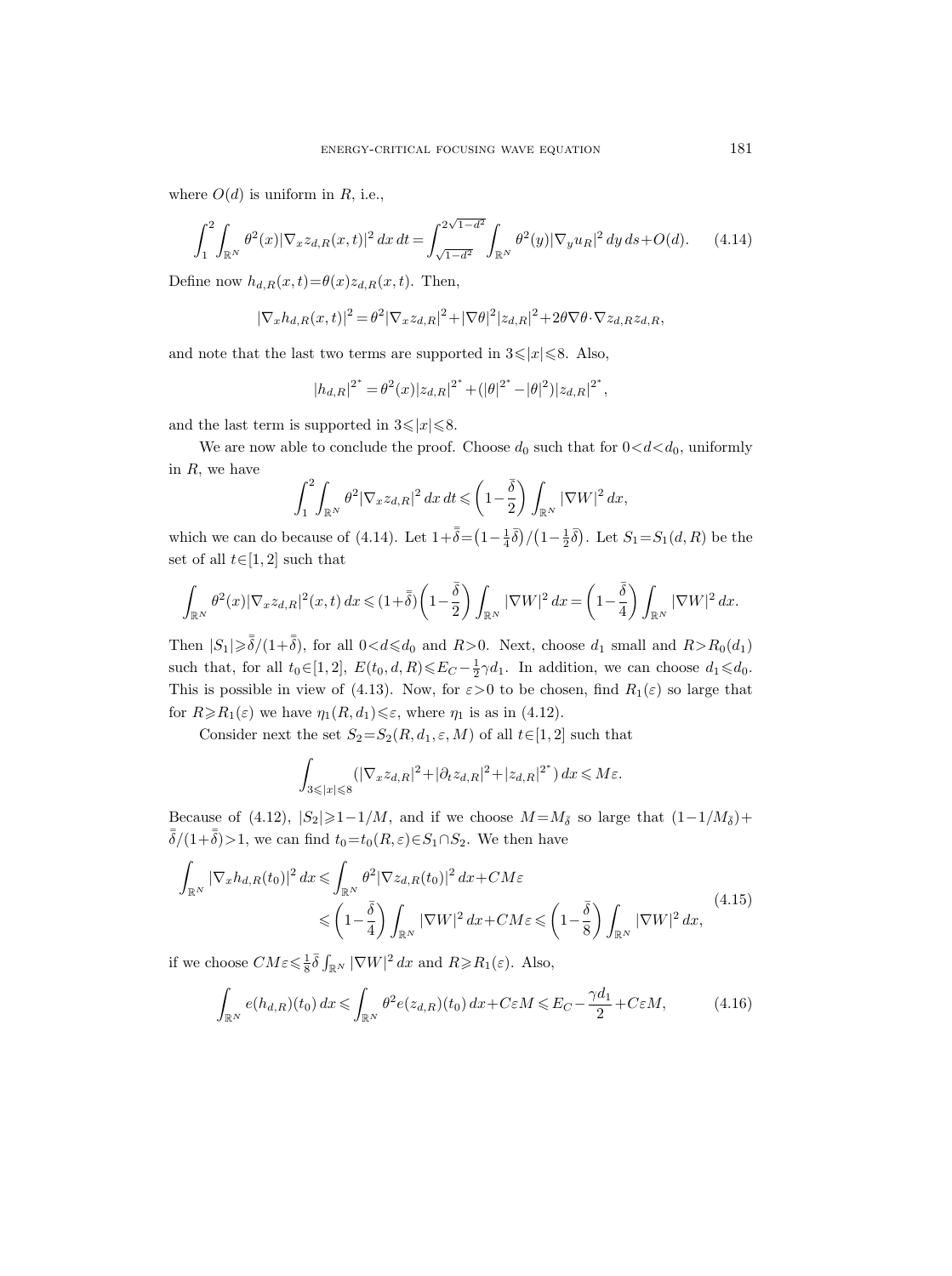182 C. E. KENIG AND F. MERLE

for  $R \ge R_0(d_1)$  and  $R \ge R_1(\varepsilon)$ . If we now choose  $C \varepsilon M \le \frac{1}{4}\gamma d_1$ , we have

$$
\int_{\mathbb{R}^N} e(h_{d,R})(t_0) \, dx \leqslant E_C - \frac{\gamma d_1}{4},\tag{4.17}
$$

for all  $R > \max\{R_0(d_1), R_1(\varepsilon)\}\$  and  $\varepsilon = \varepsilon(\gamma, d_1, \overline{\delta}) > 0$ . Let us now consider  $w_R(x, t)$  to be the solution of (CP) with data  $(h_{d_1,R}(t_0), \partial_t h_{d_1,R}(t_0))$  at  $t=t_0$ . In light of the definition of  $E_C$ ,  $w_R(x, t)$  exists for all time and satisfies, in view of Corollary 4.5,

$$
\iint_{\mathbb{R}^N} |w_R(x,t)|^{2(N+1)/(N-2)} dx dt \leq C_{d_1,\gamma},\tag{4.18}
$$

uniformly for all  $R > max\{R_0(d_1), R_1(\varepsilon)\}.$ 

Next, observe that, by finite speed of propagation (Remark 2.12),  $w_R(x, t) = z_{d,R}(x, t)$ on  $\bigcup_{-2 \leqslant t \leqslant 1} B(0, 2+t) \times \{t\}.$  To justify the application of Remark 2.12, we approximate  $(u_0, u_1)$  and hence  $(u_{0,R}, u_{1,R})$  by  $(u_{0,R}^{(j)}, u_{1,R}^{(j)})$  which are in  $C_0^{\infty} \times C_0^{\infty}$ . The resulting  $u_R^{(j)}$ R exists on any finite-time interval, for  $j$  large by Remark 2.21, and the corresponding  $z_{d,R}^{(j)}$  are now solutions of (CP) on each finite-time interval. We then have, for j large,  $w_R^{(j)} = z_{d,R}^{(j)}$  on the required set, and a passage to the limit (since x and t are in fixed bounded sets, we can apply Lemma 2.2), gives the required identity. But then,

$$
\iint_{\bigcup_{-2 \leqslant t \leqslant 1} B(0,2+t) \times \{t\}} |z_{d_1,R}|^{2(N+1)/(N-2)} dx dt \leqslant C_{d_1,\gamma}.
$$

We now use our change of variables  $(y, s) = \Phi(x, t)$ , and observe that (for  $d_1$  small enough)

$$
\Phi\bigg(\bigcup_{-2\leqslant t\leqslant 1}B(0,2+t)\times\{t\}\bigg)\supset\big\{(y,s):0\leqslant s\leqslant\frac{1}{4}\text{ and }|y|\leqslant\frac{1}{4}\big\}.
$$

But then, we obtain

$$
\int_0^{1/4} \int_{|y| \le 1/4} |u_R|^{2(N+1)/(N-2)} dy ds \le C_{d_1,\gamma}
$$

for all  $R \ge \max\{R_0(d_1), R_1(\varepsilon)\}\.$  If we now rescale the above interval, we find that for all  $R \geqslant \max\{R_0(d_1), R_1(\varepsilon)\},\,$ 

$$
\int_0^{R/4} \int_{|y| \le R/4} |u|^{2(N+1)/(N-2)} dy ds \le C_{d_1,\gamma}.
$$

But, since we have  $\int_{s\geqslant 0} \int_{\mathbb{R}^N} |u|^{2(N+1)/(N-2)} dy ds = \infty$ , we reach a contradiction, which establishes the proposition. $\Box$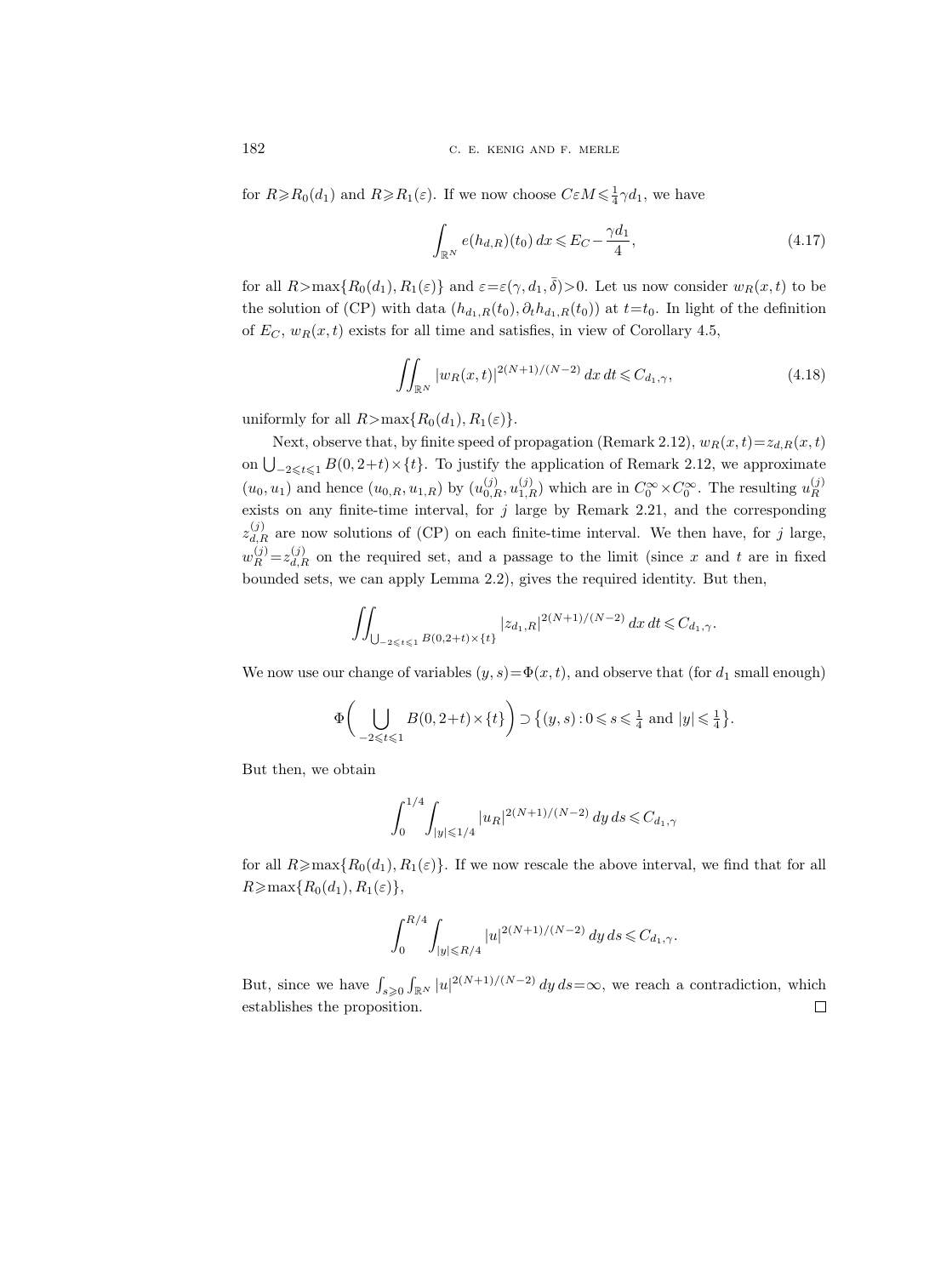# 5. Rigidity theorem. Part 1: Infinite-time interval and self-similarity for finite-time intervals

In this and the following section we will prove the following result.

THEOREM 5.1. Let  $(u_0, u_1) \in \dot{H}^1 \times L^2$  be such that

$$
E((u_0, u_1)) < E((W, 0)), \quad \int_{\mathbb{R}^N} |\nabla u_0|^2 dx < \int_{\mathbb{R}^N} |\nabla W|^2 dx \quad and \quad \int_{\mathbb{R}^N} \nabla u_0 u_1 dx = 0.
$$

Let u be the solution of (CP) with  $(u(0), \partial_t u(0)) = (u_0, u_1)$ , with maximal interval of existence  $(-T_-(u_0, u_1), T_+(u_0, u_1))$ . Assume that there exist  $\lambda(t) > 0$  and  $x(t) \in \mathbb{R}^N$ , for  $t\in[0, T_+(u_0, u_1))$ , with the property that if K is the set

$$
\begin{aligned}\n\left\{\vec{v}(x,t) = \left(\frac{1}{\lambda(t)^{(N-2)/2}}u\left(\frac{x-x(t)}{\lambda(t)},t\right), \frac{1}{\lambda(t)^{N/2}}\partial_t u\left(\frac{x-x(t)}{\lambda(t)},t\right)\right) : t \in [0,T_+(u_0,u_1))\right\}, \\
\text{then } \overline{K} \text{ is compact in } \dot{H}^1 \times L^2.\n\end{aligned}
$$

Then,  $T_+(u_0, u_1) < \infty$  is impossible.

Moreover, if  $T_+(u_0, u_1) = \infty$  and we assume that  $\lambda(t) \geq \lambda_0 > 0$ , for  $t \in [0, \infty)$ , we must have  $u \equiv 0$ .

Remark 5.2. This theorem shows the rigidity of (CP) for optimal small data (consider the solution  $u(x,t) = W(x)$  of (CP)). The momentum condition is the ingredient which allows us to treat the non-radial situation and is always true for a radial solution. Lemma 4.6 implies that we can choose  $x(t)$  and  $\lambda(t)$  continuous in  $[0, T_+(u_0, u_1))$ . Its proof also shows that we can preserve the property  $\lambda(t) \geq a_0 > 0$ .

We next turn to the proof of Theorem 5.1 in the case when

$$
T_+(u_0, u_1) = \infty, \quad \lambda(t) \geqslant A_0.
$$

Assume that  $(u_0, u_1) \neq (0, 0)$ . Because of Corollary 3.6, we have  $E((u_0, u_1))=E>0$  and  $\sup_{t>0} ||(\nabla u, \partial_t u)||_{L^2} \leqslant CE$  as well as, from Theorem 3.5,

$$
\int_{\mathbb{R}^N} \left( |\nabla_x u(t)|^2 - |u(t)|^{2^*} \right) dx \geq C_{\bar{\delta}} \int_{\mathbb{R}^N} |\nabla_x u(t)|^2 dx \tag{5.1}
$$

and

$$
\alpha \int_{\mathbb{R}^N} (\partial_t u)^2 dx + (1 - \alpha) \int_{\mathbb{R}^N} (|\nabla_x u(t)|^2 - |u(t)|^{2^*}) dx \geq C_{\alpha} E \tag{5.2}
$$

for  $0 < \alpha < 1$ .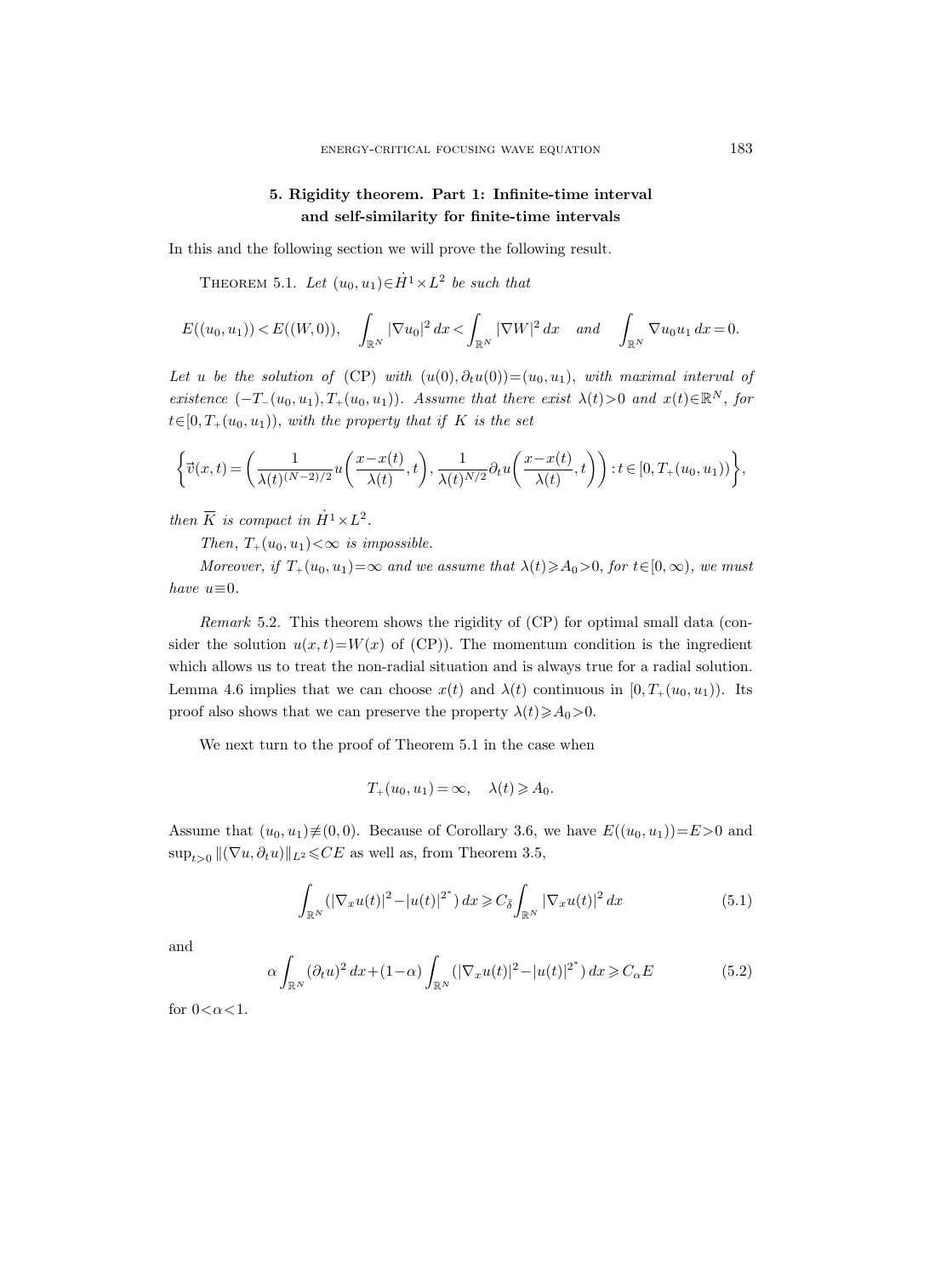We will also be applying  $(4.8)$ , which gives the following:

Given  $\varepsilon > 0$ , there exists  $R_0(\varepsilon) > 0$  such that, for all  $t \geq 0$ ,

$$
\int_{|x+x(t)/\lambda(t)|\geq R_0(\varepsilon)} \left( |\partial_t u|^2 + |\nabla_x u|^2 + \frac{|u|^2}{|x|^2} + |u|^{2^*} \right) dx \leq \varepsilon E. \tag{5.3}
$$

.

(Here we use the assumptions  $\lambda(t) \geq a_0 > 0$  and  $E > 0$ .)

We will next summarize some algebraic properties that will be needed in the sequel. Let us fix  $\phi \in C_0^{\infty}(\mathbb{R}^N)$ ,  $\phi \equiv 1$  for  $|x| \leq 1$ ,  $\phi \equiv 0$  for  $|x| \geq 2$ , and also define, for  $R > 0$ ,

$$
\phi_R(x) = \phi\left(\frac{x}{R}\right)
$$
 and  $\psi_R(x) = x\phi\left(\frac{x}{R}\right)$ 

We will set

$$
r(R) = \int_{|x| \ge R} \left( \frac{|u|^2}{|x|^2} + |u|^{2^*} + |\nabla u|^2 + |\partial_t u|^2 \right) dx.
$$

LEMMA 5.3. The following identities hold for all  $t \ge 0$ :

(i)  $\partial_t$  $\mathbb{R}^N$  $\sqrt{1}$  $\frac{1}{2}(\partial_t u)^2 + \frac{1}{2}$  $\frac{1}{2}|\nabla_x u|^2 - \frac{1}{2^2}$  $\frac{1}{2^*}|u|^{2^*}\bigg) dx=0;$ (ii)  $\partial_t$  $\bigcup_{\mathbb{R}^N} \nabla u \partial_t u \, dx = 0;$ (iii)  $\partial_t$  $\int_{\mathbb{R}^N} \psi_R(x) \cdot \nabla u \, \partial_t u \, dx = -\frac{N}{2}$ 2 Z  $\int_{\mathbb{R}^N} (\partial_t u)^2 dx + \frac{N-2}{2}$ 2 Z  $\int_{\mathbb{R}^N} (|\nabla_x u|^2 - |u|^{2^*}) dx$  $+O(r(R));$  $(iv)$  ∂<sub>t</sub>  $\int_{\mathbb{R}^N} \phi_R u \partial_t u \, dx = \int$  $\int_{\mathbb{R}^N} (\partial_t u)^2\,dx - \int$  $\int_{\mathbb{R}^N} |\nabla u|^2 \, dx + \int$  $\int_{\mathbb{R}^N} |u|^{2^*} dx + O(r(R));$  $(v)$   $\partial_t$  $\int_{\mathbb{R}^N}\psi_R\biggl(\frac{1}{2}\biggr)$  $\frac{1}{2}(\partial_t u)^2 + \frac{1}{2}$  $\frac{1}{2}|\nabla_x u|^2 - \frac{1}{2^3}$  $\frac{1}{2^*}|u|^{2^*}\bigg) dx = - \int$  $\bigcup_{\mathbb{R}^N} \nabla u \partial_t u \, dx + O(r(R)).$ 

Note that (i) is Remark 2.16, (ii) is  $(2.2)$ ,  $(v)$  follows from  $(2.3)$ ,  $(iv)$  follows from the arguments in the proof of Theorem 3.7 and (iii) follows by an integration by parts (and a limiting argument).

We now will prove the lemmas crucial for our purpose. Recall that we may assume  $x(0)=0.$ 

LEMMA 5.4. There exist  $\varepsilon_1>0$  and  $C>0$  such that, if  $\varepsilon \in (0,\varepsilon_1)$ , there exists  $R_0(\varepsilon)$ so that if  $R>2R_0(\varepsilon)$ , then there exists  $t_0=t_0(R,\varepsilon)$ ,  $0\le t_0\le CR$ , with the property that for all  $0 < t < t_0$  we have  $|x(t)/\lambda(t)| < R-R_0(\varepsilon)$  and  $|x(t_0)/\lambda(t_0)| = R-R_0(\varepsilon)$ .

*Proof.* Since  $x(0)=0$ ,  $\lambda(t)\geqslant A_0>0$ , if the conclusion failed we would have, for all  $0 < t < CR$  (where C is large)  $|x(t)/\lambda(t)| < R - R_0(\varepsilon)$ . Let

$$
z_R(t) = \int_{\mathbb{R}^N} \psi_R(x) \cdot \nabla_x u \partial_t u \, dx + \left(\frac{N}{2} - \alpha\right) \int_{\mathbb{R}^N} \phi_R u \partial_t u \, dx, \quad 0 < \alpha < 1.
$$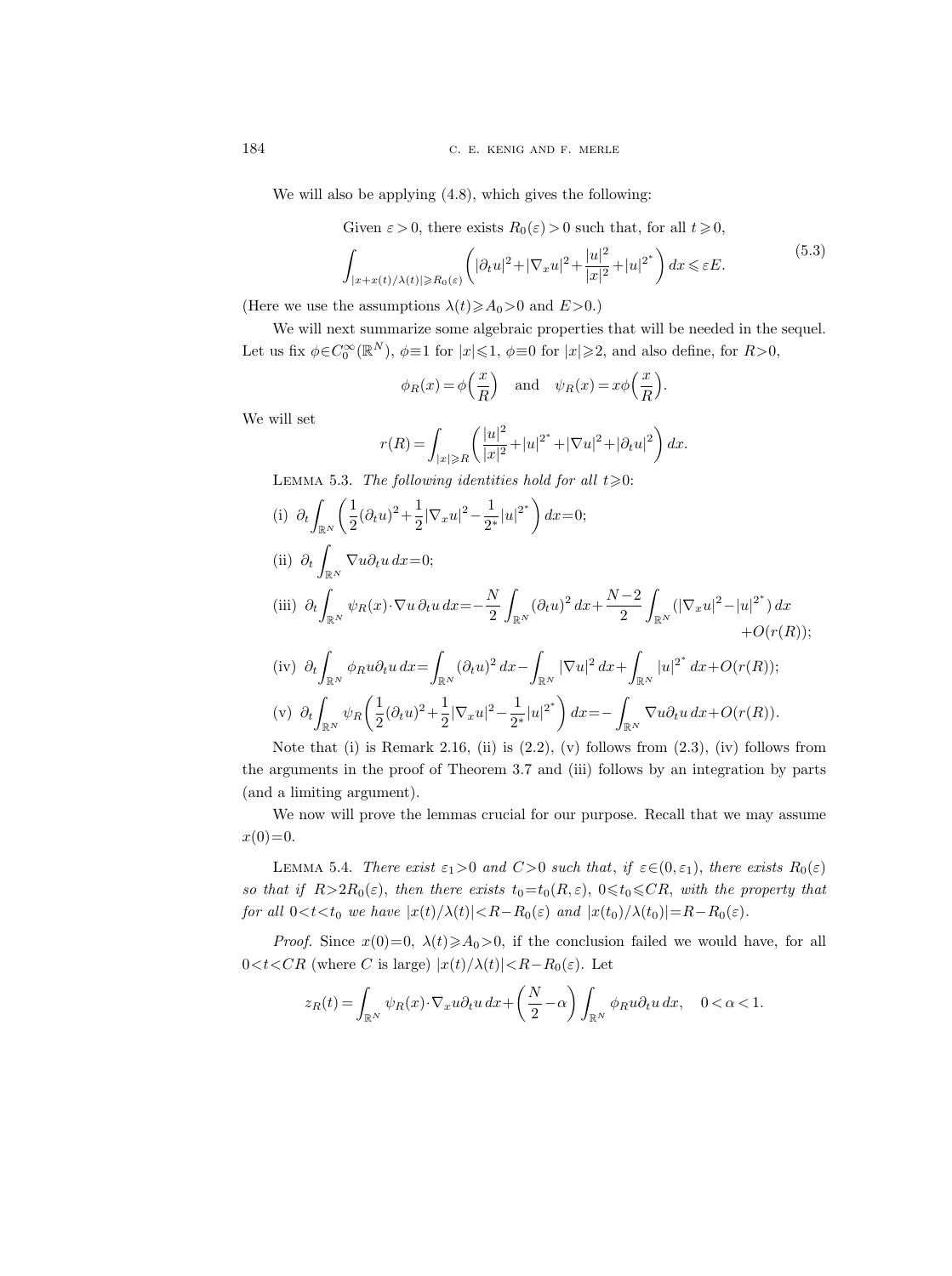Then, by Lemma 5.3 and (5.2), we have

$$
z'_{R}(t) = -\frac{N}{2} \int_{\mathbb{R}^{N}} (\partial_{t}u)^{2} dx + \frac{N-2}{2} \int_{\mathbb{R}^{N}} (|\nabla u|^{2} - |u|^{2^{*}}) dx + O(r(R))
$$
  
+  $\left(\frac{N}{2} - \alpha\right) \left(\int_{\mathbb{R}^{N}} (\partial_{t}u)^{2} dx - \int_{\mathbb{R}^{N}} |\nabla u|^{2} dx + \int_{\mathbb{R}^{N}} |u|^{2^{*}} dx\right) + O(r(R))$   
=  $-\alpha \int_{\mathbb{R}^{N}} (\partial_{t}u)^{2} dx - (1-\alpha) \int_{\mathbb{R}^{N}} (|\nabla u|^{2} dx - |u|^{2^{*}}) dx + O(r(R))$   
 $\leq -C_{\alpha}E + O(r(R)).$ 

But, for  $|x| \ge R$ , we have  $|x+x(t)/\lambda(t)| \ge R_0(\varepsilon)$ , by our assumption, so that, by (5.3),  $|r(R)| \leq \widetilde{C} \varepsilon E$ . Now, choose  $\varepsilon$  so small that  $z_R'(t) \leq -\frac{1}{2}C_{\alpha}E$ . Note that  $|z_R(t)| \leq \widetilde{C}_1RE$ , so that, integrating in  $t$  between 0 and  $CR$ , we get

$$
CR\frac{C_{\alpha}}{2}E \leqslant 2\widetilde{C}_1 RE.
$$

This is a contradiction for C large.

Note that, in the radial case, we have  $x(t)=0$  (see [19]) and a contradiction follows from Lemma 5.4. This proof is the counterpart of the local virial identity proof used in [19] for the non-linear Schrödinger equation.

LEMMA 5.5. There exist  $\varepsilon_2>0$ ,  $R_1(\varepsilon)>0$  and  $C_0>0$  such that if  $R>R_1(\varepsilon)$  and  $t_0=t_0(R,\varepsilon)$  is as in Lemma 5.4, then for  $0<\varepsilon<\varepsilon_2$ ,

$$
t_0(R,\varepsilon) \geqslant \frac{C_0R}{\varepsilon}.
$$

*Proof.* Let for  $t \in [0, t_0]$ ,

$$
y_R(t) = \int_{\mathbb{R}^N} \psi_R(x)e(u)(x,t) dx.
$$

Since  $\int_{\mathbb{R}^N} \nabla u_0 u_1 dx = 0$ , by Lemma 5.3, (ii) and (v), we have  $|y'_R(t)| = O(r(R))$ . Since

$$
\left|x + \frac{x(t)}{\lambda(t)}\right| \ge R - (R - R_0(\varepsilon)) = R_0(\varepsilon),
$$

for  $0 < t < t_0$  and  $|x| \ge R$ , we have, integrating in t,

$$
|y_R(t_0)-y_R(0)|\leqslant \widetilde{C}\varepsilon E t_0.
$$

On the one hand, by (5.3), we have

$$
|y_R(0)| \leqslant \widetilde{C}R_0(\varepsilon)E + O(Rr(R_0(\varepsilon))) \leqslant \widetilde{C}E(R_0(\varepsilon) + \varepsilon R).
$$

 $\Box$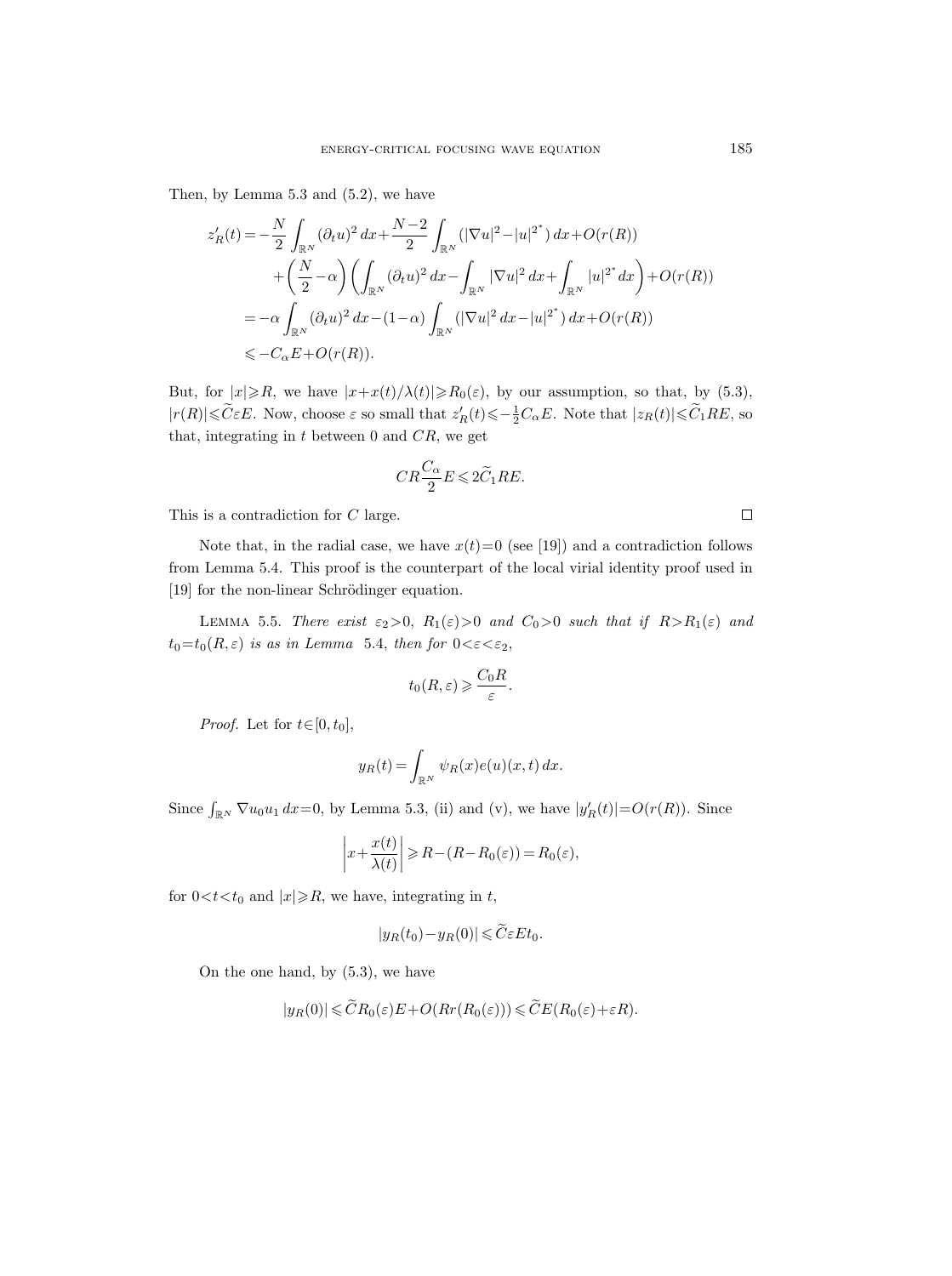On the other hand,

$$
|y_R(t_0)| \geqslant \left| \int_{|x+x(t_0)/\lambda(t_0)| \leqslant R_0(\varepsilon)} \psi_R e(u)(t_0) \, dx \right| - \left| \int_{|x+x(t_0)/\lambda(t_0)| \geqslant R_0(\varepsilon)} \psi_R e(u)(t_0) \, dx \right|.
$$

In the first integral,  $|x| \leq |x+x(t_0)/\lambda(t_0)|+|x(t_0)/\lambda(t_0)| \leq R$ , so that  $\psi_R(x)=x$ . Note also that the second integral is bounded by  $MREE$ . Hence,

$$
|y_R(t_0)| \geqslant \left| \int_{|x+x(t_0)/\lambda(t_0)| \leqslant R_0(\varepsilon)} xe(u)(t_0) dx \right| - M R \varepsilon E.
$$

But  $\int_{|x+x(t_0)/\lambda(t_0)|\leqslant R_0(\varepsilon)} xe(u)(t_0)\,dx$  equals

$$
-\frac{x(t_0)}{\lambda(t_0)}\int_{|x+x(t_0)/\lambda(t_0)|\leq R_0(\varepsilon)}e(u)(t_0)\,dx+\int_{|x+x(t_0)/\lambda(t_0)|\leq R_0(\varepsilon)}\bigg(x+\frac{x(t_0)}{\lambda(t_0)}\bigg)e(u)(t_0)\,dx,
$$

that is,

$$
-\frac{x(t_0)}{\lambda(t_0)}\int e(u)(t_0) dx + \frac{x(t_0)}{\lambda(t_0)}\int_{|x+x(t_0)/\lambda(t_0)|\ge R_0(\varepsilon)} e(u)(t_0) dx + \int_{|x+x(t_0)/\lambda(t_0)|\le R_0(\varepsilon)} \left(x + \frac{x(t_0)}{\lambda(t_0)}\right) e(u)(t_0) dx.
$$

The first term is, in absolute value,  $(R-R_0(\varepsilon))E$ , while the last two are bounded in absolute value by  $\widetilde{C}(R-R_0(\varepsilon))\varepsilon E+\widetilde{C}R_0(\varepsilon)E$ . We then find

$$
|y_R(t_0)| \geq (R - R_0(\varepsilon))E(1 - \widetilde{C}\varepsilon) - MR\varepsilon E - \widetilde{C}R_0(\varepsilon)E.
$$

The quantity on the right exceeds  $\frac{1}{4}RE$ , if for  $0 < \varepsilon < \varepsilon_2$  we have  $(1 - \widetilde{C}\varepsilon - M\varepsilon) \geq \frac{1}{2}$  and for  $R > R_1(\varepsilon)$  we have  $\frac{1}{4}R \geqslant (1+\widetilde{C})R_0(\varepsilon)$ .

Thus,

$$
\frac{1}{4}RE - \widetilde{C}E(R_0(\varepsilon) + \varepsilon R) \leqslant \widetilde{C}\varepsilon E t_0,
$$

which yields the result for  $0 < \varepsilon < \varepsilon_2'$  and  $R > R'_1(\varepsilon)$ .

*Proof of Theorem* 5.1, in the case when  $T_+(u_0, u_1) = \infty$ . By Lemma 5.4, we have  $t_0(R,\varepsilon){\leqslant}CR$  for  $0{\leqslant}\varepsilon{\leqslant}\varepsilon_1$  and  $R{\geqslant}2R_0(\varepsilon)$ , while, by Lemma 5.5, for  $0{\leqslant}\varepsilon{\leqslant}\varepsilon_2$ ,  $R{\geqslant}R_1(\varepsilon)$ and  $t_0(R,\varepsilon) \geqslant C_0R/\varepsilon$ . Hence, for  $R > \max\{2R_0(\varepsilon), R_1(\varepsilon)\}\,$ , with  $\varepsilon < \min\{\varepsilon_1, \varepsilon_2\}\,$ , we have  $C_0R/\varepsilon \leqslant CR$ , which is a contradiction for  $\varepsilon$  small.  $\Box$ 

We now turn to the start of the analysis of the case  $T_+(u_0, u_1) < \infty$ . By scaling, we can assume, without loss of generality, that

$$
T_+(u_0, u_1) = 1.
$$

 $\Box$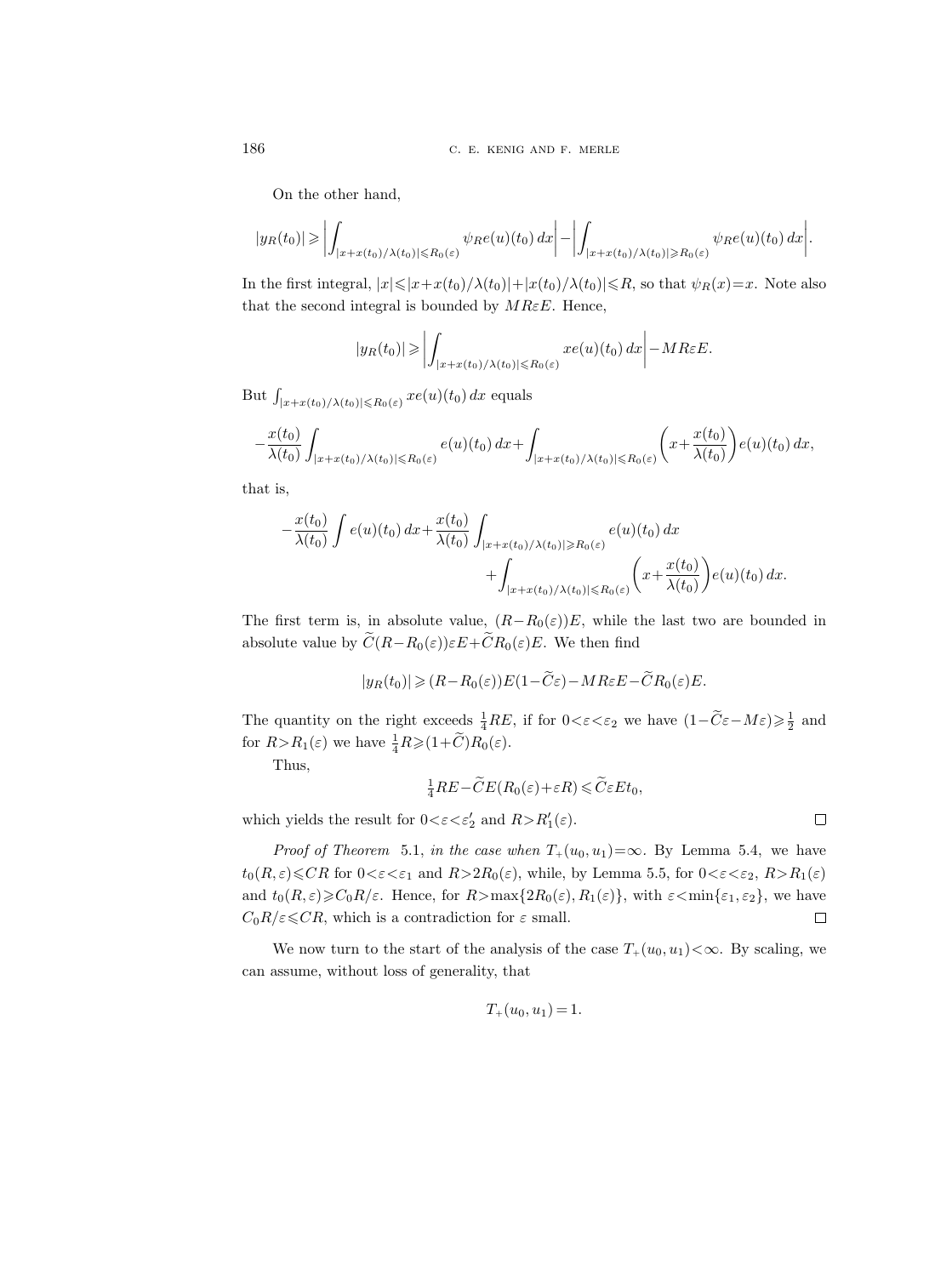Recall, from Lemma 4.7, that

$$
\lambda(t) \geqslant \frac{C_0(K)}{1-t} \tag{5.4}
$$

and, from Lemma 4.8, that (after translation in  $x$ )

$$
\operatorname{supp} u(\cdot, t) \subset B(0, 1-t) \quad \text{and} \quad \operatorname{supp} \partial_t u(\cdot, t) \subset B(0, 1-t). \tag{5.5}
$$

LEMMA 5.6. Let u be as above. Then, there is  $C_1(K) > 0$  such that

$$
\frac{C_1(K)}{1-t} \geq \lambda(t).
$$

*Proof.* Assume this is not true. In light of Lemma 4.6, there exist  $t_n \uparrow 1$ , such that  $\lambda(t_n)(1-t_n)\uparrow\infty$ . Consider now

$$
z(t) = \int_{\mathbb{R}^N} x \nabla u \partial_t u \, dx + \left(\frac{N}{2} - \alpha\right) \int_{\mathbb{R}^N} u \partial_t u \, dx, \quad 0 < \alpha < 1,
$$

which is defined for  $0 \le t < 1$  (recall (5.5)). In view of Lemma 5.3, (iii) and (iv), we have

$$
z'(t) = -\alpha \int_{\mathbb{R}^N} (\partial_t u)^2 dx - (1 - \alpha) \int_{\mathbb{R}^N} (|\nabla_x u|^2 - |u|^{2^*}) dx.
$$

Because of Corollary 3.6 ( $u \neq 0$ , since  $T_+(u_0, u_1)=1$ ), we have  $E((u_0, u_1))=E>0$ ,

$$
\sup_{0
$$

and

$$
\alpha \int_{\mathbb{R}^N} (\partial_t u )^2 \, dx + (1-\alpha) \int_{\mathbb{R}^N} \left( |\nabla_x u|^2 - |u|^{2^\ast} \right) dx \geqslant C_\alpha E.
$$

Then, we have

$$
z'(t)\leqslant -C_{\alpha}E,\quad 0
$$

Moreover, condition (5.5) and Hardy's inequality give that  $z(t) \xrightarrow{t \to 1} 0$ . Also, the assumption  $\int_{\mathbb{R}^N} \nabla u_0 u_1 dx = 0$  and Lemma 5.3 (ii) give that  $\int_{\mathbb{R}^N} \nabla u \partial_t u dx = 0, 0 \leq t < 1$ .

Note that, integrating in t,  $z(t) \geqslant C_{\alpha}E(1-t)$ . We have

$$
\frac{z(t_n)}{1-t_n} = \frac{1}{1-t_n} \int_{\mathbb{R}^N} \left( x + \frac{x(t_n)}{\lambda(t_n)} \right) \nabla u \, \partial_t u \, dx + \left( \frac{N}{2} - \alpha \right) \frac{1}{1-t_n} \int_{\mathbb{R}^N} u \, \partial_t u \, dx \geq C_{\alpha} E.
$$

We will show that

$$
\frac{z(t_n)}{1-t_n} \to 0,\tag{5.6}
$$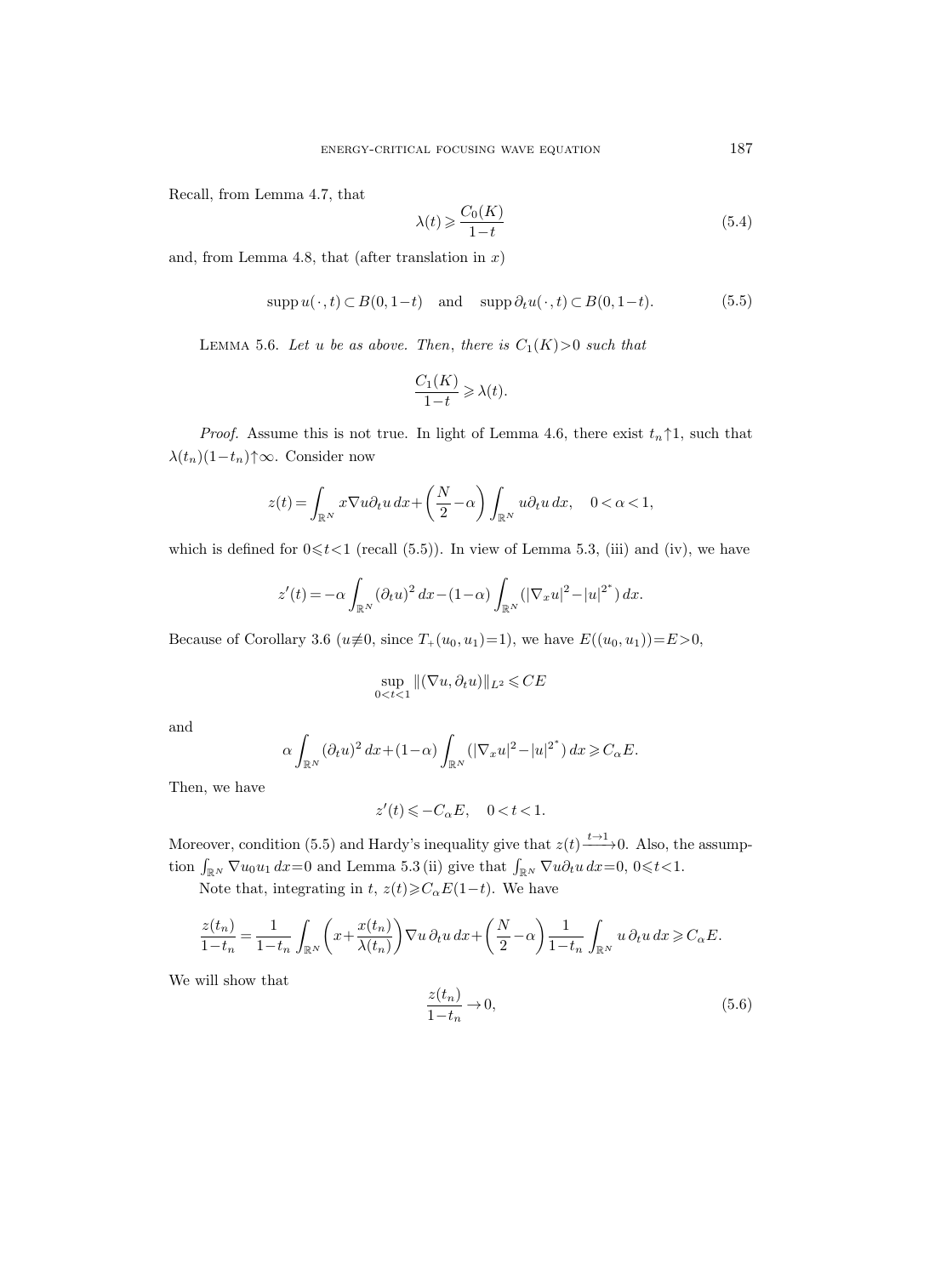yielding a contradiction. In fact, given  $\varepsilon > 0$ ,

$$
\frac{1}{1-t_n}\int_{|x+x(t_n)/\lambda(t_n)|\leqslant \varepsilon(1-t_n)}\left|x+\frac{x(t_n)}{\lambda(t_n)}\right|\left|\nabla u(t_n)\right|\left|\partial_t u(t_n)\right|dx\leqslant C\varepsilon E.
$$

Next, note that

$$
\left. \frac{x(t_n)}{\lambda(t_n)} \right| \leqslant 2(1 - t_n). \tag{5.7}
$$

In fact, if (5.7) is not true, then  $B(-x(t_n)/\lambda(t_n), 1-t_n)\cap B(0, 1-t_n)=\emptyset$ , so that

 $\begin{array}{c} \begin{array}{c} \begin{array}{c} \end{array} \\ \begin{array}{c} \end{array} \end{array} \end{array}$ 

$$
\int_{B(-x(t_n)/\lambda(t_n),1-t_n)} |\nabla u(x,t_n)|^2 dx = 0,
$$

while

$$
\int_{|x+x(t_n)/\lambda(t_n)|\geq 1-t_n} |\nabla u(x,t_n)|^2 dx = \int_{|\lambda(t_n)x+x(t_n)|\geq \lambda(t_n)(1-t_n)} |\nabla u(x,t_n)|^2 dx
$$

$$
= \frac{1}{\lambda(t_n)^N} \int_{|y|\geq \lambda(t_n)(1-t_n)} \left|\nabla u\left(\frac{y-x(t_n)}{\lambda(t_n)}, t_n\right)\right|^2 dx \to 0
$$

as  $n \rightarrow \infty$ , by compactness of  $\overline{K}$ , since  $\lambda(t_n)(1-t_n) \rightarrow \infty$ . But then,

$$
E((u(x, t_n), \partial_t u(x, t_n))) \to 0
$$

(arguing for  $\partial_t u$  in a similar way) which is a contradiction to  $E > 0$ , and thus establishing (5.7). But then,

$$
\begin{split} &\frac{1}{1-t_n}\int_{|x+x(t_n)/\lambda(t_n)|\geqslant \varepsilon(1-t_n)}\bigg|x+\frac{x(t_n)}{\lambda(t_n)}\bigg|\left|\nabla u(x,t_n)\right|\left|\partial_t u(x,t_n)\right|dx\\ &\leqslant 3\int_{|x+x(t_n)/\lambda(t_n)|\geqslant \varepsilon(1-t_n)}\left|\nabla u(x,t_n)\right|\left|\partial_t u(x,t_n)\right|dx\\ &\leqslant \frac{3}{\lambda(t_n)^N}\int_{|y|\geqslant \varepsilon(1-t_n)\lambda(t_n)}\bigg|\nabla u\bigg(\frac{y-x(t_n)}{\lambda(t_n)},t_n\bigg)\bigg|\left|\partial_t u\bigg(\frac{y-x(t_n)}{\lambda(t_n)},t_n\bigg)\right|dy\rightarrow 0, \end{split}
$$

as  $n \to \infty$ , by compactness of  $\overline{K}$ , and the assumption that  $\lambda(t_n)(1-t_n)\uparrow\infty$ . This shows (5.6) for the first term in  $z(t_n)/(1-t_n)$ . The second one gives the same result, using the same argument, the fact that

$$
\frac{1}{1-t_n}\int_{\mathbb{R}^N}|u(t_n)|\left|\partial_t u(t_n)\right|dx \leq \frac{1}{1-t_n}\int_{\mathbb{R}^N}\left|x+\frac{x(t_n)}{\lambda(t_n)}\right|\frac{|u(x,t_n)|}{|x+x(t_n)/\lambda(t_n)|}\left|\partial_t u(x,t_n)\right|dx,
$$

 $\Box$ 

and Hardy's inequality.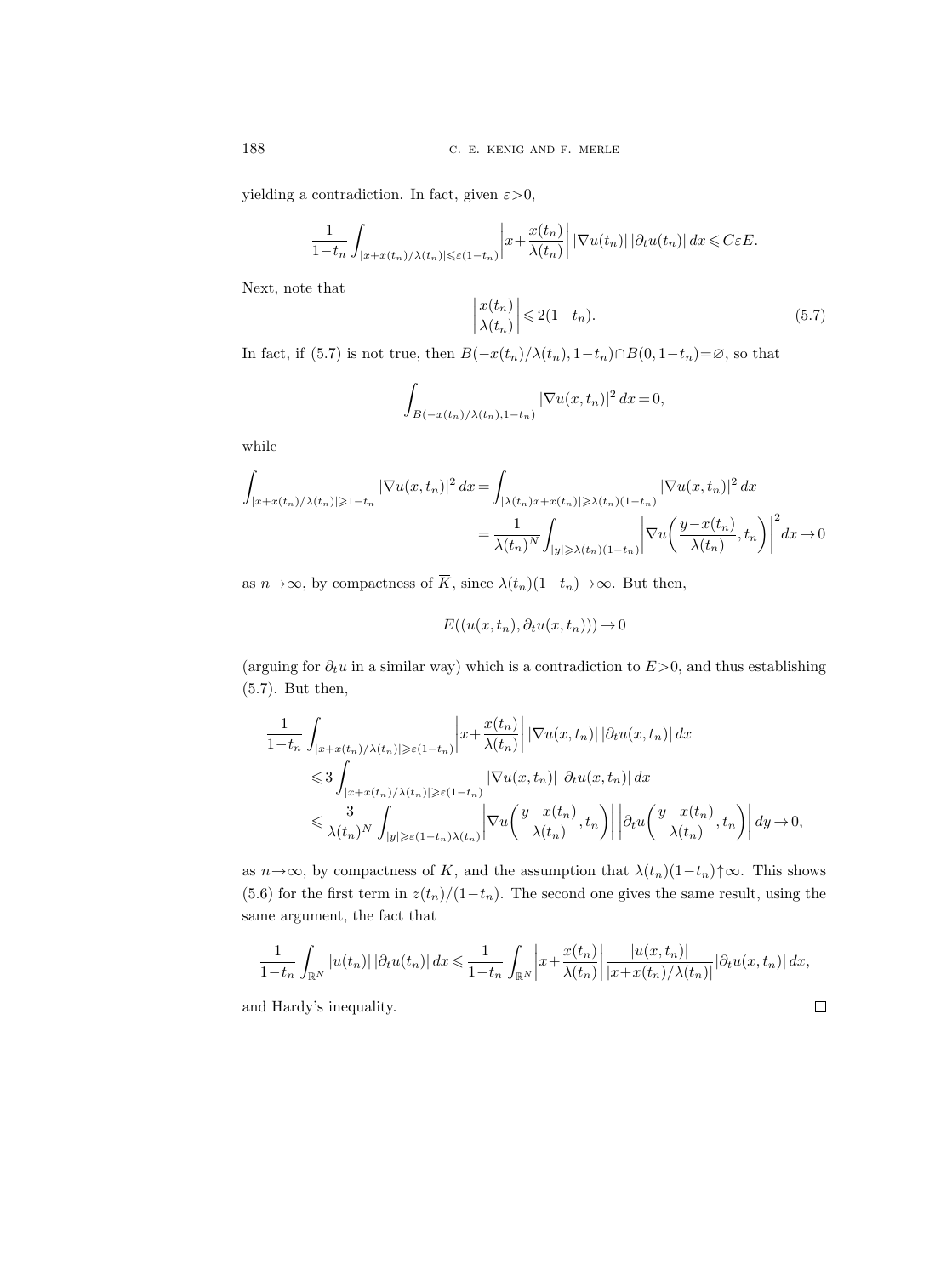PROPOSITION 5.7. Let  $(u_0, u_1)$  be as in Theorem 5.1, with  $T_+(u_0, u_1)=1$ . Then

$$
\operatorname{supp} \nabla u, \partial_t u \subset B(0, 1-t)
$$

and

$$
\overrightarrow{K} = \{ (1-t)^{N/2} (\nabla u((1-t)x, t), \partial_t u((1-t)x, t)) : 0 < t < 1 \}
$$

has compact closure in  $L^2(\mathbb{R}^N)^N \times L^2(\mathbb{R}^N)$ .

Proof. We first claim that

$$
(1-t)^{N/2}(\nabla u((1-t)(x-x(t)),t),\partial_t u((1-t)(x-x(t)),t))
$$

has compact closure in  $L^2(\mathbb{R}^N)^N \times L^2(\mathbb{R}^N)$ . This is because  $C_0(K) \leq (1-t)\lambda(t) \leq C_1(K)$ , has compact closure in  $L^2$ <br>and if  $\overline{K}$  is compact, then  $\vec{v}(\lambda x) : \vec{v} \in \overrightarrow{K}$  and  $c_0 \le \lambda \le c_1$ 

$$
K_1 = \{ \lambda^{N/2} \vec{v}(\lambda x) : \vec{v} \in \overrightarrow{K} \text{ and } c_0 \leq \lambda \leq c_1 \}
$$

also has the property that  $\overline{K}_1$  is compact. Next, let

$$
\tilde{v}(x,t) = (1-t)^{N/2} (\nabla u((1-t)x,t), \partial_t u((1-t)x,t)),
$$

 $\tilde{v}(x, t) = (1-t)^N$ <br>so that  $\tilde{v}(x, t) = \overline{v}(x+x(t), t)$ , where

so that 
$$
\tilde{v}(x,t) = \vec{v}(x+x(t),t)
$$
, where  
\n
$$
\vec{v}(x,t) = (1-t)^{N/2} (\nabla u((1-t)(x-x(t)),t), \partial_t u((1-t)(x-x(t)),t)).
$$
\nNote that, by (5.5), supp  $\vec{v}(\cdot, t) \subset \{x : |x-x(t)| \le 1\}$ . The fact that  $E > 0$ , the compactness

Note that, by (5.5), supp  $\vec{v}(\cdot, t) \subset \{x : |x - x(t)| \leq 1\}$ . The fact that  $E > 0$  of  $\vec{v}(x, t)$  and preservation of energy now imply that  $|x(t)| \leq C$ . But if of  $\vec{v}(x,t)$  and preservation of energy now imply that  $|x(t)| \leq C$ . But if

$$
K_2 = \{ \vec{v}(x + x_0) : \vec{v} \in K_1 \text{ and } |x_0| \leq C \},
$$

then  $\overline{K}_2$  is also compact and hence the proposition follows.

 $\Box$ 

# 6. Rigidity theorem. Part 2: Self-similar variables and conclusion of the proof of the rigidity theorem

In this section our point of departure is Proposition 5.7.

For this case, in [19], we proved an extra decay estimate which allowed us to use the  $L^2$  invariance and get a contradiction.

Following Merle and Zaag ([30], see also [1]) we will introduce self-similar variables to show that a solution as in Proposition 5.7 cannot exist. Merle and Zaag considered the case of power non-linearities  $|u|^{p-1}u$  which have  $p \leq 1+4/(N-1)$ , while here we consider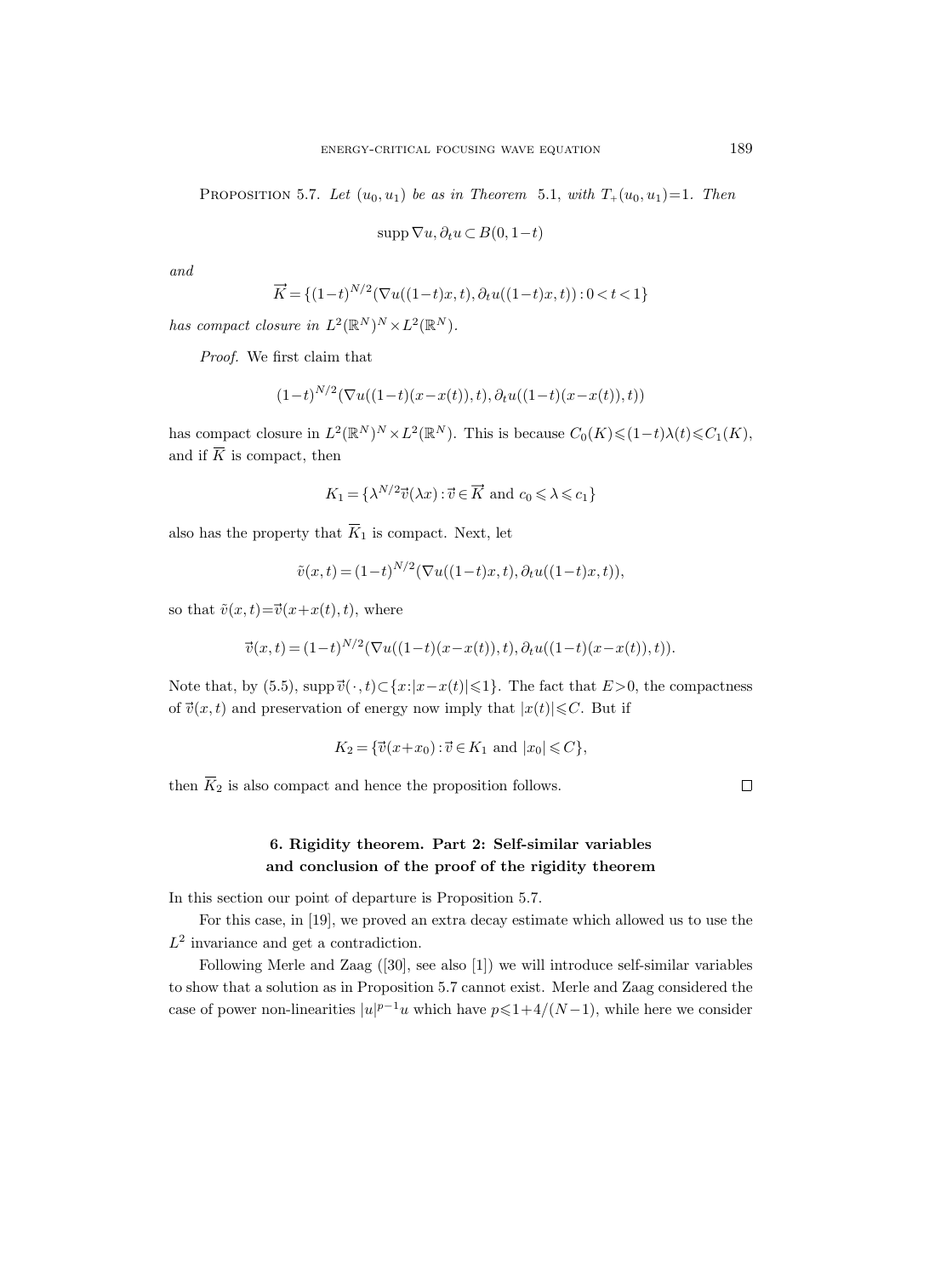the energy-critical case  $p=1+4/(N-2)$ . Nevertheless, many of the calculations in [30] also apply to our case, and one can use an extra Lyapunov function. We remark that a similar structure exists in the case of non-linear heat equations, as has been used by Giga and Kohn [10] and others ([29]).

Again here, we obtain some extra decay estimates which allow us to reduce to an elliptic problem with no solution.

We now set,

$$
y = \frac{x}{1-t}
$$
 and  $s = -\log(1-t)$ ,  $0 \le t < 1$ ,

and define

$$
w(y,s,0) = (1-t)^{(N-2)/2} u(x,t) = e^{-s(N-2)/2} u(e^{-s}y, 1 - e^{-s}).
$$
\n(6.1)

Note that  $w(y, s, 0)$  is defined for  $0 \le s < \infty$ , and that supp  $w(\cdot, s, 0) \subset \{y: |y| \le 1\}$ . We also consider, for  $\delta > 0$  small,

$$
y = \frac{x}{1+\delta-t}, \quad s = -\log(1+\delta-t),
$$

and

$$
w(y,s,\delta) = (1+\delta-t)^{(N-2)/2} u(x,t) = e^{-s(N-2)/2} u(e^{-s}y, 1+\delta-e^{-s}).
$$
 (6.2)

Note that  $w(y, s, \delta)$  is defined for  $0 \leq s < \log 1/\delta$ , and that

$$
\operatorname{supp}{w(\cdot,\delta)} \subset \left\{ y : |y| \leqslant \frac{e^{-s}-\delta}{e^{-s}} = \frac{1-t}{1+\delta-t} \leqslant 1-\delta \right\}.
$$

The  $w$  solve, in their domain of definition, the equation (see [30])

$$
\partial_s^2 w = \frac{1}{\varrho} \operatorname{div}(\varrho \nabla w - \varrho(y \cdot \nabla w)y) - \frac{N(N-2)}{4} w + |w|^{4/(N-2)} w - 2y \nabla \partial_s w - (N-1)\partial_s w,\tag{6.3}
$$

where  $\varrho = (1 - |y|^2)^{-1/2}$ .

LEMMA 6.1. For  $\delta > 0$  fixed and for  $s \in [0, \log 1/\delta)$ , the following hold: (i)

$$
\text{supp } w(\cdot, s, \delta) \subset \{y : |y| \leqslant (e^{-s} - \delta)/e^{-s} \leqslant 1 - \delta\},\
$$

$$
\text{supp } \partial_s w(\cdot, s, \delta) \subset \{y : |y| \leqslant (e^{-s} - \delta)/e^{-s} \leqslant 1 - \delta\};
$$

(ii) 
$$
w(\cdot, s, \delta) \in H_0^1(B_1)
$$
 and

$$
\int_{\mathbb{R}^N}|w|^{2^*}dy \leqslant C, \quad \int_{\mathbb{R}^N}|\nabla_y w|^2\,dy < \int_{\mathbb{R}^N}|\nabla W|^2\,dy,
$$

$$
\int_{\mathbb{R}^N}\left(|w|^2 + \frac{|w|^2}{(1-|y|^2)^2}\right)dy \leqslant C \quad and \quad \int_{\mathbb{R}^N}|\partial_s w|^2\,dy \leqslant C;
$$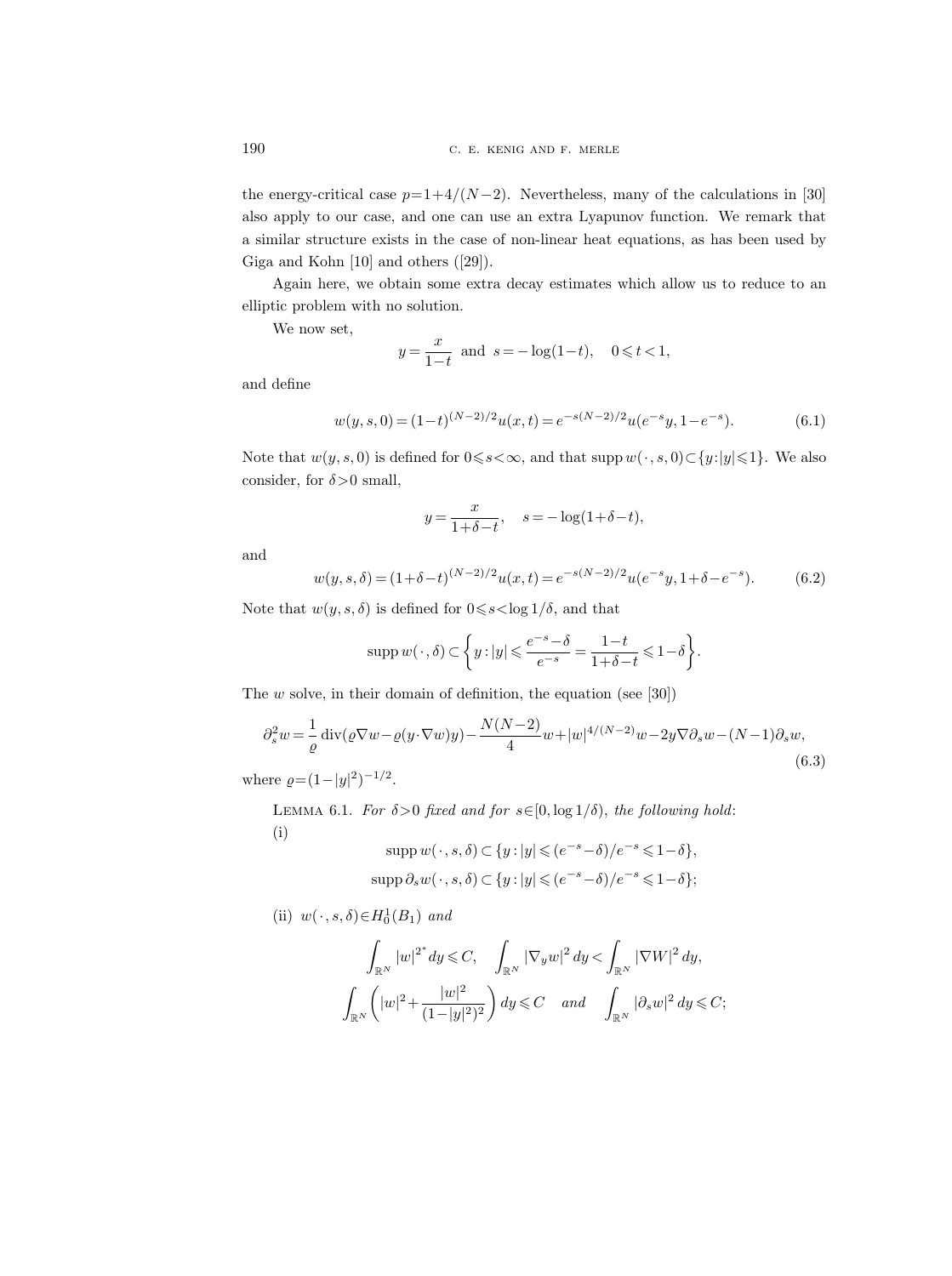(iii)

$$
\int_{\mathbb{R}^N} (|\nabla w|^2 + |\partial_s w|^2 + |w|^2 + |w|^{2^*}) \log \frac{1}{1 - |y|^2} dy \leq C \log \frac{1}{\delta};
$$
  
(iv)  

$$
\int_{\mathbb{R}^N} (|\nabla w|^2 + |\partial_s w|^2 + |w|^2 + |w|^{2^*}) (1 - |y|^2)^{-1/2} dy \leq \frac{C}{\delta^{1/2}}.
$$

Proof. The first part of (i) was pointed out after (6.2). For the second part, we have, using the notation in (6.2),

$$
\partial_s w(y, s, \delta) = -\frac{1}{2} (N-2)e^{-s(N-2)/2} u(e^{-s}y, 1+\delta - e^{-s}) \n+ e^{-s} e^{-s(N-2)/2} \partial_t u(e^{-s}y, 1+\delta - e^{-s}) \n- e^{-s} e^{-s(N-2)/2} y \cdot \nabla u(e^{-s}y, 1+\delta - e^{-s}),
$$
\n(6.4)

and (i) follows from (5.5).

Part (ii) follows from the support property of w, which gives  $w(\cdot, s, \delta) \in H_0^{1,2}(B_1)$ , a change of variables in y and (3.4), Sobolev embedding and Corollary 3.6, the Hardy inequality ([7], for example) and (6.4).

For (iii) and (iv), note that on supp w and supp  $\partial_s w$ , we have

$$
1-|y|^2 \geqslant 1-(1-\delta e^s)^2 = 2\delta e^s - \delta^2 e^{2s} \geqslant \delta,
$$

for  $\delta$  small,  $0 \leq s < \log 1/\delta$ .

For  $w(y, s, \delta)$ ,  $\delta > 0$ , as above, we now define (see [30])

$$
\widetilde{E}(w(s)) = \int_{B_1} \left( \frac{(\partial_s w)^2 + |\nabla w|^2 - (y \cdot \nabla w)^2}{2} + \frac{N(N-2)}{8} w^2 - \frac{(N-2)}{2N} |w|^{2^*} \right) \frac{dy}{(1 - |y|^2)^{1/2}}.
$$
\n(6.5)

PROPOSITION 6.2. Let  $w=w(y, s, \delta)$ ,  $\delta > 0$ , be as above. Then, for

$$
0 < s_1 < s_2 < \log \frac{1}{\delta},
$$

the following identities hold:

(i)

$$
\widetilde{E}(w(s_2)) - \widetilde{E}(w(s_1)) = \int_{s_1}^{s_2} \int_{B_1} \frac{(\partial_s w)^2}{(1 - |y|^2)^{3/2}} dy ds;
$$

(ii)  
\n
$$
\frac{1}{2} \int_{B_1} \left( \partial_s w w - \frac{1+N}{2} w^2 \right) \frac{dy}{(1-|y|^2)^{1/2}} \Big|_{s_1}^{s_2}
$$
\n
$$
= - \int_{s_1}^{s_2} \widetilde{E}(w(s)) ds + \frac{1}{N} \int_{s_1}^{s_2} \int_{B_1} \frac{|w|^{2^*}}{(1-|y|^2)^{1/2}} dy ds
$$
\n
$$
+ \int_{s_1}^{s_2} \int_{B_1} \left( (\partial_s w)^2 + \partial_s w y \cdot \nabla w + \frac{\partial_s w w |y|^2}{1-|y|^2} \right) \frac{dy ds}{(1-|y|^2)^{1/2}};
$$
\n(iii)  $\lim_{s \to \log(1/\delta)} \widetilde{E}(w(s)) \le E = E((u_0, u_1)).$ 

 $\Box$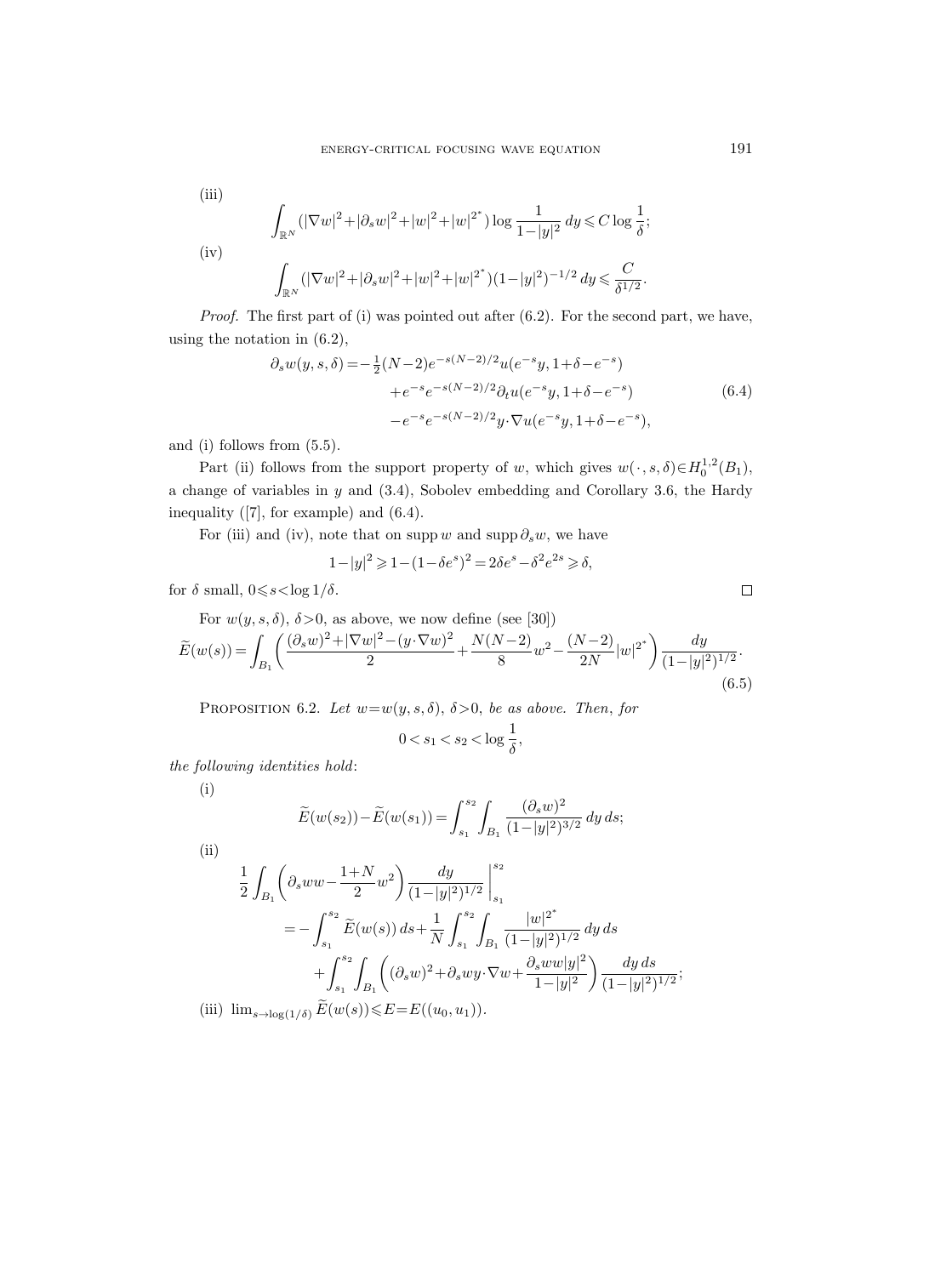Proof. For (i), see the proof of Lemma 2.1 in [30]. For (ii), see the proof of (11) in [30]. We turn to the proof of (iii). We analyze term by term, using the notation in  $(6.2)$ :

$$
\int_{B_1} \frac{w^2}{(1-|y|^2)^{1/2}} dy = \int_{|y| < (1-t)/(1+\delta-t)} (1+\delta-t)^{N-2} |u((1+\delta-t)y, t)|^2 \frac{dy}{(1-|y|^2)^{1/2}}
$$
\n
$$
\leq C \int_{|x| < 1-t} (1+\delta-t)^{-2} |u(x, t)|^2 \frac{dx}{\delta^{1/2}}
$$
\n
$$
\leq \frac{C}{\delta^{1/2} (1+\delta-t)^2} \left( \int_{|x| < (1-t)} |u(x, t)|^{2^*} dx \right)^{2/2^*} (1-t)^{2/N} \xrightarrow{t \to 1} 0
$$

and

$$
\int_{B_1} \frac{|w|^{2^*}}{(1-|y|^2)^{1/2}} dy = \int_{|y| < (1-t)/(1+\delta-t)} (1+\delta-t)^N |u((1+\delta-t)y, t)|^{2^*} \frac{dy}{(1-|y|^2)^{1/2}}
$$
  
= 
$$
\int_{|x| < (1-t)} |u(x, t)|^{2^*} \frac{dx}{(1-|y|^2)^{1/2}}.
$$

Recall that  $|y|^2 = |x|^2/(1+\delta-t)^2$ , and assume that  $1-\epsilon\delta \leq t \leq 1$ . Then, we have

$$
\frac{1}{\varepsilon+1} \leq (1-|y|^2)^{1/2} \leq 1,
$$

since  $|x| \leq 1-t$ . Thus,

$$
\int_{B_1} \frac{|w|^{2^*}}{(1-|y|^2)^{1/2}} dy \ge \int_{|x| < 1-t} |u(x,t)|^{2^*} dx,
$$

and a similar computation gives that

$$
\int_{B_1} \frac{|\nabla w|^2}{(1-|y|^2)^{1/2}} dy \le \frac{1}{(1+\varepsilon)^{1/2}} \int_{|x| \le 1-t} |\nabla u|^2 dx.
$$

Also,

$$
\int_{B_1} (y \cdot \nabla w)^2 \frac{dy}{(1-|y|^2)^{1/2}} = \int_{|x| \leqslant (1-t)} \frac{|x \cdot \nabla_x u(x,t)|^2}{(1+\delta-t)^2} \frac{dx}{(1-|y|^2)^{1/2}}\n\leq \frac{1}{1+\varepsilon} \int_{|x| \leqslant (1-t)} |\nabla_x u(x,t)|^2 dx \frac{|1-t|^2}{(1+\delta-t)^2} \xrightarrow{t \to 1} 0.
$$

With these computations and (6.4), we see that

$$
\lim_{t \to 1} \frac{1}{2} \int |\partial_s w|^2 \frac{dy}{(1 - |y|^2)^{1/2}} = \frac{1}{2} \int |\partial_t u|^2 dx,
$$

which combined with the previous calculations yields (iii).

 $\Box$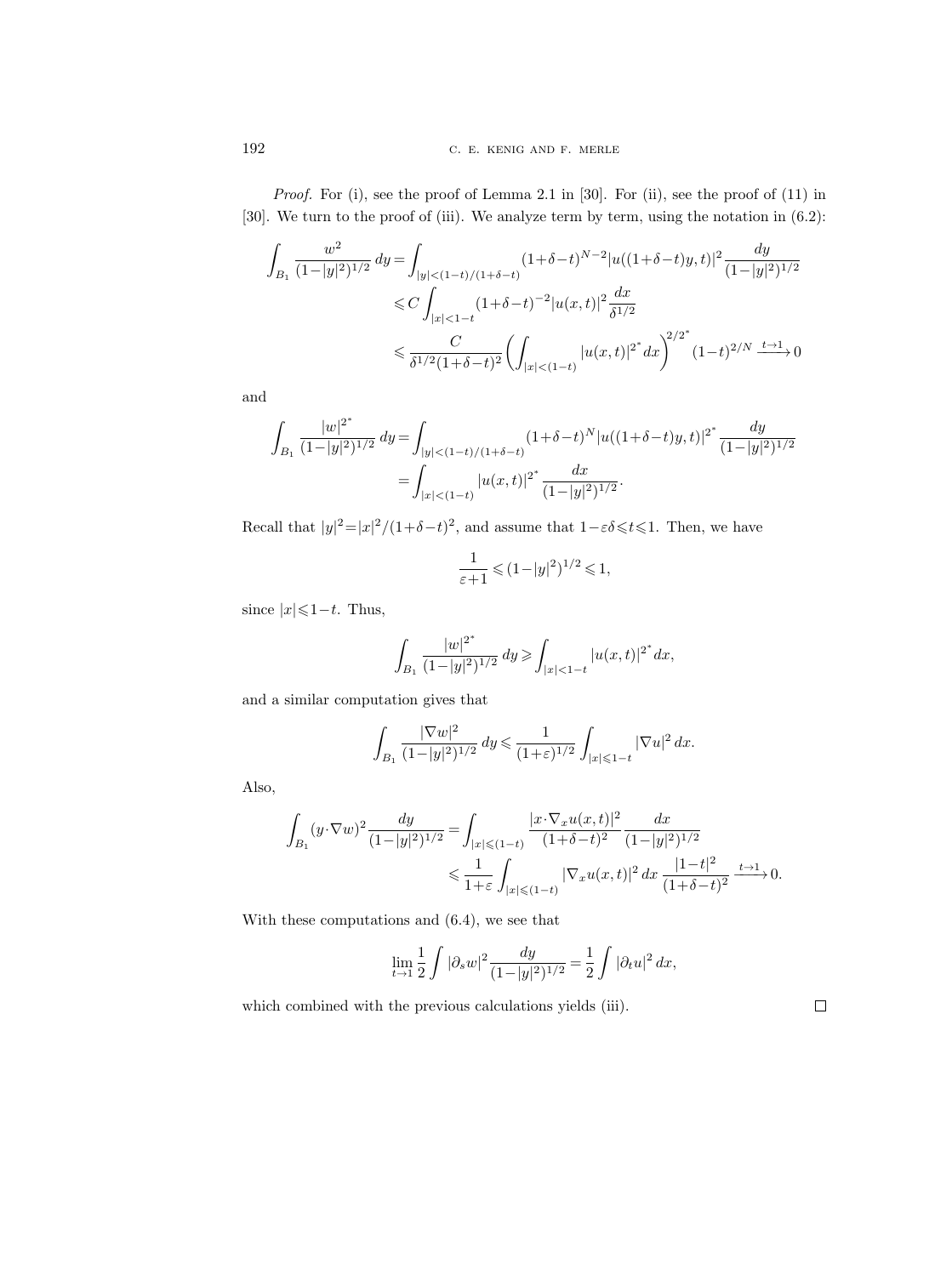COROLLARY 6.3. For  $s \in [0, \log(1/\delta))$ , we have

$$
-\frac{C}{\delta^{1/2}} \leqslant \widetilde{E}(w(s)) \leqslant E.
$$

Proof. The first statement follows from Proposition 6.2, (i) and (iii), while the second one follows from Lemma 6.1 (iv) and (6.5).  $\Box$ 

Using space-time estimates, we now obtain our first improvement of the space decay of w.

LEMMA 6.4. For  $\delta > 0$ , we have

$$
\int_0^1 \int_{\mathbb{R}^N} \frac{|\partial_s w|^2}{1 - |y|^2} \, dy \, ds \leqslant C \log \frac{1}{\delta}.
$$

Proof. We start out with the readily verified identity

$$
\frac{d}{ds} \int_{\mathbb{R}^N} \left( \frac{1}{2} (\partial_s w)^2 + \frac{1}{2} (|\nabla w|^2 - (y \cdot \nabla w)^2) + \frac{(N-2)N}{8} w^2 - \frac{N-2}{2N} |w|^{2^*} \right) (-\log(1-|y|^2)) dy
$$
  
+ 
$$
\int_{\mathbb{R}^N} (\log(1-|y|^2)+2) y \cdot \nabla w \, \partial_s w \, dy - \int_{\mathbb{R}^N} \log(1-|y|^2) (\partial_s w)^2 \, dy - 2 \int_{\mathbb{R}^N} (\partial_s w)^2 \, dy
$$
  
= 
$$
-2 \int_{\mathbb{R}^N} \frac{(\partial_s w)^2}{1-|y|^2} \, dy.
$$

We now integrate between 0 and 1, and change signs. In the estimate of the left-hand side, we can drop the term  $\int_{\mathbb{R}^N} \log(1-|y|^2)(\partial_s w)^2 dy$ , since it is negative. The  $d/ds$  term, and the  $\int_0^1 \int_{\mathbb{R}^N} (\partial_s w)^2 dy ds$  term are controlled by Lemma 6.1 (using that  $-\log(1-|y|^2)$ )  $C \log(1/\delta)$ ). It remains to bound

$$
\left| \int_0^1 \int_{\mathbb{R}^N} (\log(1-|y|^2)+2) y \cdot \nabla w \, \partial_s w \, dy \, ds \right|
$$
  
\$\leqslant \left( \int\_0^1 \int\_{\mathbb{R}^N} \frac{|\partial\_s w|^2}{1-|y|^2} \, dy \, ds \right)^{1/2} \left( \int\_0^1 \int\_{\mathbb{R}^N} (1-|y|^2) |\log(1-|y|^2)+2|^2 |\nabla w|^2 \, dy \, ds \right)^{1/2}\$.

The second factor is bounded because of Lemma 6.1 (ii). The proof is concluded by using the inequality  $ab \leqslant \varepsilon a^2 + b^2/\varepsilon$ .  $\Box$ 

LEMMA 6.5. For  $\delta > 0$ , we have (i)

$$
\int_0^1 \int_{B_1} \frac{|w|^{2^*}}{(1-|y|^2)^{1/2}} dy ds \leq C \left( \log \frac{1}{\delta} \right)^{1/2},
$$

(ii)  $\widetilde{E}(w(1)) \ge -C|\log(1/\delta)|^{1/2}$ .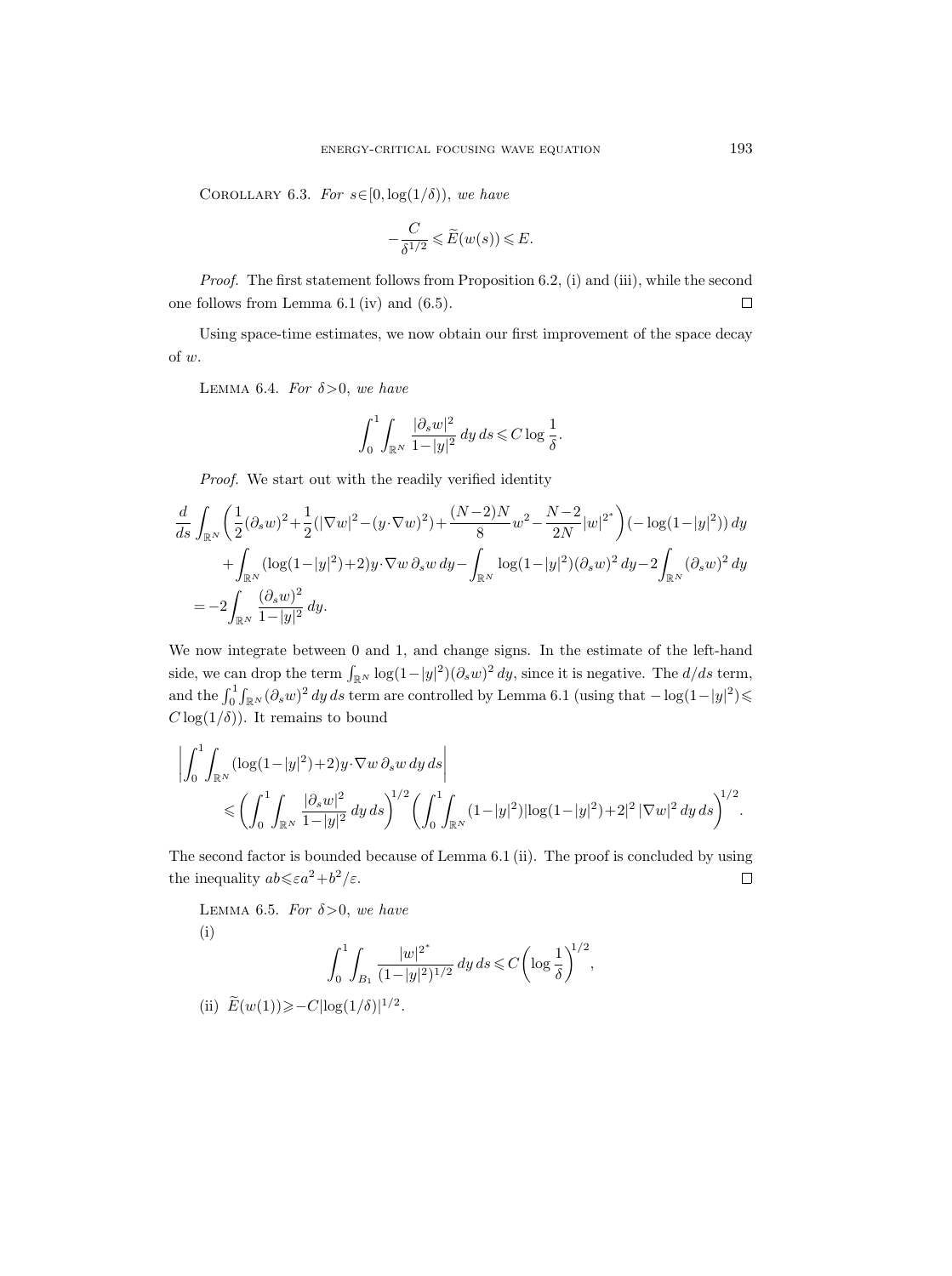194 C. E. KENIG AND F. MERLE

Proof. We will use Proposition 6.2 (ii) to handle (i). We have

$$
\frac{1}{N} \int_0^1 \int_{B_1} \frac{|w|^{2^*}}{(1-|y|^2)^{1/2}} dy ds = \frac{1}{2} \int_{B_1} \left( \partial_s w w - \frac{1+N}{2} w^2 \right) \frac{dy}{(1-|y|^2)^{1/2}} \Big|_0^1 + \int_0^1 \widetilde{E}(w(s)) ds
$$
  

$$
- \int_0^1 \int_{B_1} \left( (\partial_s w)^2 + \partial_s w y \cdot \nabla w + \partial_s w \frac{w|y|^2}{1-|y|^2} \right) \frac{dy ds}{(1-|y|^2)^{1/2}}.
$$

By Proposition 6.2, (i) and (iii), the second term on the right-hand side is bounded by  $E$ . The first term on the right-hand side is bounded using Lemma 6.1 (ii) and Cauchy– Schwarz' inequality. For the third term, because of the sign, we only need to consider the last two summands, which are bounded in absolute value by

$$
\left| \int_0^1 \int_{B_1} \frac{|\partial_s w|}{(1 - |y|^2)^{1/2}} \left( \frac{|w|}{1 - |y|^2} + |\nabla w| \right) dy ds \right|
$$
  
\$\leqslant 2 \left( \int\_0^1 \int\_{B\_1} \frac{|\partial\_s w|^2}{1 - |y|^2} dy ds \right)^{1/2} \left( \int\_0^1 \int\_{B\_1} \frac{w^2}{(1 - |y|^2)^2} + |\nabla w|^2 dy ds \right)^{1/2}\$  
\$\leqslant C \left( \log \frac{1}{\delta} \right)^{1/2},\$

because of Lemma 6.1 (ii) and Lemma 6.4. This establishes (i).

To prove (ii), we first consider  $\int_0^1 \widetilde{E}(w(s)) ds$ , which is bounded from below by  $-C(\log(1/\delta))^{1/2}$ , by (i). The monotonicity of  $E$  (Proposition 6.2(i)) concludes the proof of (ii).

We now obtain our second improvement of decay on  $w$ .

LEMMA 6.6. For  $\delta > 0$ , we have

$$
\int_{1}^{(\log(1/\delta))^{3/4}} \int_{B_1} \frac{(\partial_s w)^2}{(1-|y|^2)^{3/2}} dy ds \leq C \left( \log \frac{1}{\delta} \right)^{1/2}.
$$

Proof. Because of Proposition 6.2 (i), we have

$$
\int_1^{(\log(1/\delta))^{3/4}}\!\!\int_{B_1}\frac{(\partial_s w)^2}{(1-|y|^2)^{3/2}}\,dy\,ds = \widetilde{E}\bigg(w\bigg(\bigg(\log\frac{1}{\delta}\bigg)^{\!\!3/4}\bigg)\bigg)-\widetilde{E}(w(1))\leqslant E+C\bigg(\log\frac{1}{\delta}\bigg)^{\!\!1/2},
$$

 $\Box$ 

where we have used Corollary 6.3 and Lemma 6.5 (ii).

COROLLARY 6.7. For each  $\delta > 0$ , there exists  $\bar{s}_{\delta} \in (1, (\log(1/\delta))^{3/4})$  such that

$$
\int_{\bar{s}_\delta}^{\bar{s}_\delta + (\log(1/\delta))^{1/8}} \int_{B_1} \frac{(\partial_s w)^2}{(1 - |y|^2)^{3/2}} dy ds \leq \frac{2C}{(\log(1/\delta))^{1/8}}.
$$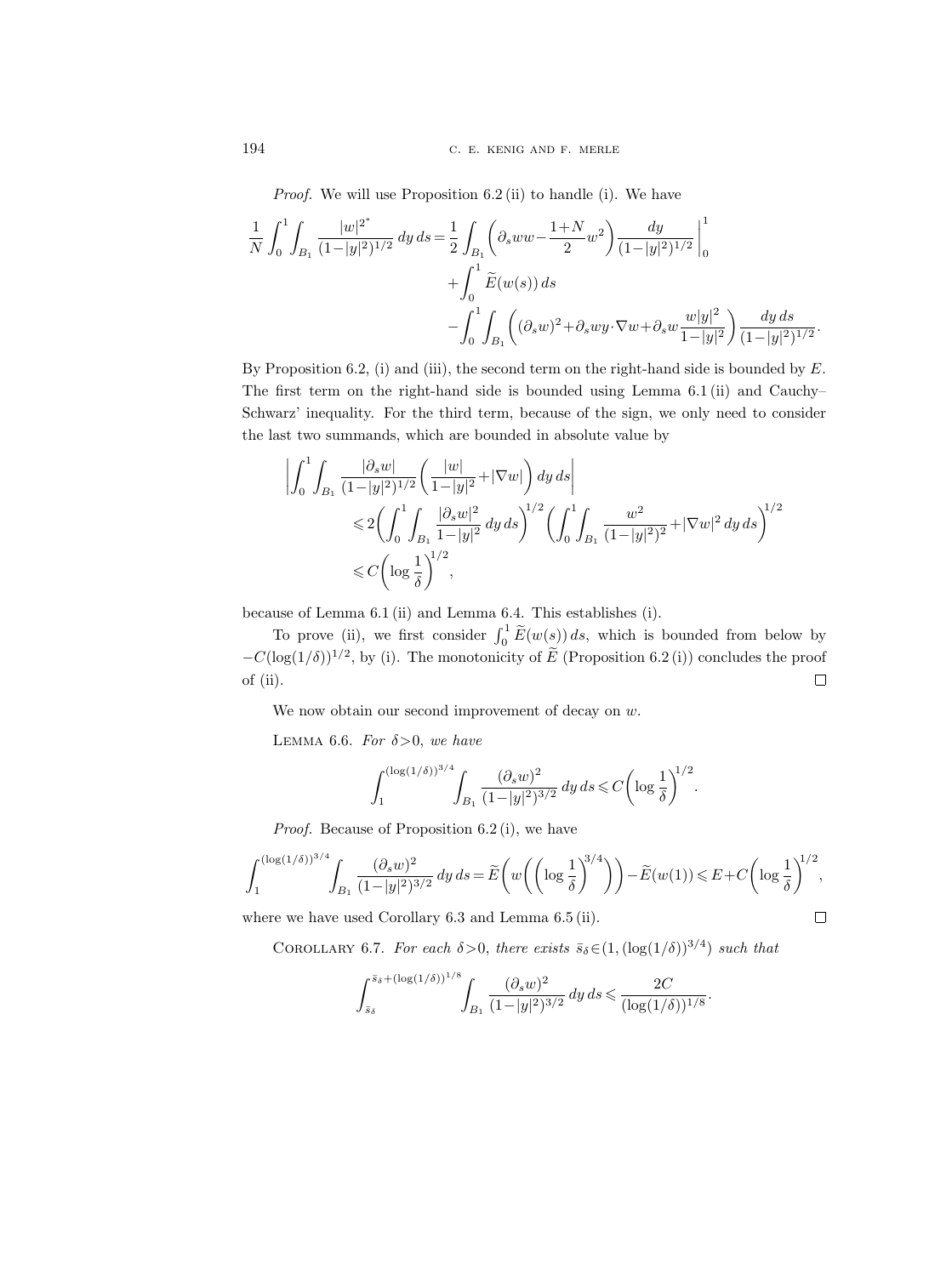Proof. Split the interval

$$
\left(1, \left(\log \frac{1}{\delta}\right)^{3/4}\right)
$$

into disjoint intervals of length  $(\log(1/\delta))^{1/8}$ . The number of such intervals is of the order of  $(\log(1/\delta))^{5/8}$ . For at least one of such intervals,  $(\bar{s}_{\delta}, \bar{s}_{\delta} + (\log(1/\delta))^{1/8})$ , with  $\bar{s}_{\delta} \in (1, (\log(1/\delta))^{3/4})$ , we must have

$$
\int_{\bar{s}_\delta}^{\bar{s}_\delta + (\log(1/\delta))^{1/8}} \int_{B_1} \frac{(\partial_s w)^2}{(1-|y|^2)^{3/2}}\,dy\,ds \leqslant \frac{2C (\log(1/\delta))^{1/2}}{(\log(1/\delta))^{5/8}} = \frac{2C}{(\log(1/\delta))^{1/8}},
$$

where  $C$  is the constant in Lemma 6.6, which proves the corollary.

*Remark* 6.8. Let  $\bar{s}_{\delta} = -\log(1+\delta-\bar{t}_{\delta})$ . Note that

$$
\left|\frac{1-\bar{t}_\delta}{1+\delta-\bar{t}_\delta}-1\right|=\frac{\delta}{1+\delta-\bar{t}_\delta}=\frac{\delta}{e^{-\bar{s}_\delta}}\leqslant \delta^{1/4}\xrightarrow{\delta\to 0}0.
$$

Let us now reduce the time evolution problem to a stationary problem in the  $w$ variable (i.e. self-similar solutions). Pick  $\delta_j \downarrow 0$ , so that

$$
((1-\bar{t}_{\delta_j})^{N/2} \nabla u((1-\bar{t}_{\delta_j})y, \bar{t}_{\delta_j}), (1-\bar{t}_{\delta_j})^{N/2} \partial_t u((1-\bar{t}_{\delta_j})y, \bar{t}_{\delta_j})) \rightarrow (\nabla u_0^*, u_1^*)
$$

in  $L^2$ . This is possible by Proposition 5.7. Note that, because of Remark 6.8 and the in  $L^2$ . This is possible by Proposition 5.7. Note that, becompact closure of  $\overrightarrow{K}$  in Proposition 5.7, we also have that

$$
((1+\delta_j-\bar{t}_{\delta_j})^{N/2}\nabla u((1+\delta_j-\bar{t}_{\delta_j})y,\bar{t}_{\delta_j}), (1+\delta_j-\bar{t}_{\delta_j})^{N/2}\partial_t u((1+\delta_j-\bar{t}_{\delta_j})y,\bar{t}_{\delta_j}))\rightarrow (\nabla u_0^*, u_1^*)
$$

in  $L^2$ . Let now  $u_j^*$  and  $u^*$  be solutions of (CP) with data

$$
((1+\delta_j-\bar{t}_{\delta_j})^{(N-2)/2}u((1+\delta_j-\bar{t}_{\delta_j})y,\bar{t}_{\delta_j}),(1+\delta_j-\bar{t}_{\delta_j})^{N/2}\partial_t u((1+\delta_j-\bar{t}_{\delta_j})y,\bar{t}_{\delta_j}))
$$

and  $(u_0^*, u_1^*)$ , respectively, in a time interval  $[0, T^*]$ , independent of j, which we take to have  $T^*$ <1. By uniqueness in the  $(CP)$ , we have

$$
u_j^*(y,\tau) = (1+\delta_j - \bar{t}_{\delta_j})^{(N-2)/2} u((1+\delta_j - \bar{t}_{\delta_j})y, \bar{t}_{\delta_j} + (1+\delta_j - \bar{t}_{\delta_j})\tau). \tag{6.6}
$$

Note that  $\text{supp } u_j^*(\cdot, \tau) \subset \{y: |(1+\delta_j - \bar{t}_{\delta_j})y| \leqslant 1 - \bar{t}_{\delta_j} - (1+\delta_j - \bar{t}_{\delta_j})\tau\}$  and hence

$$
|y|\leqslant \frac{1-\bar{t}_{\delta_j}}{1+\delta_j-\bar{t}_{\delta_j}}-\tau<1-\tau
$$

 $\Box$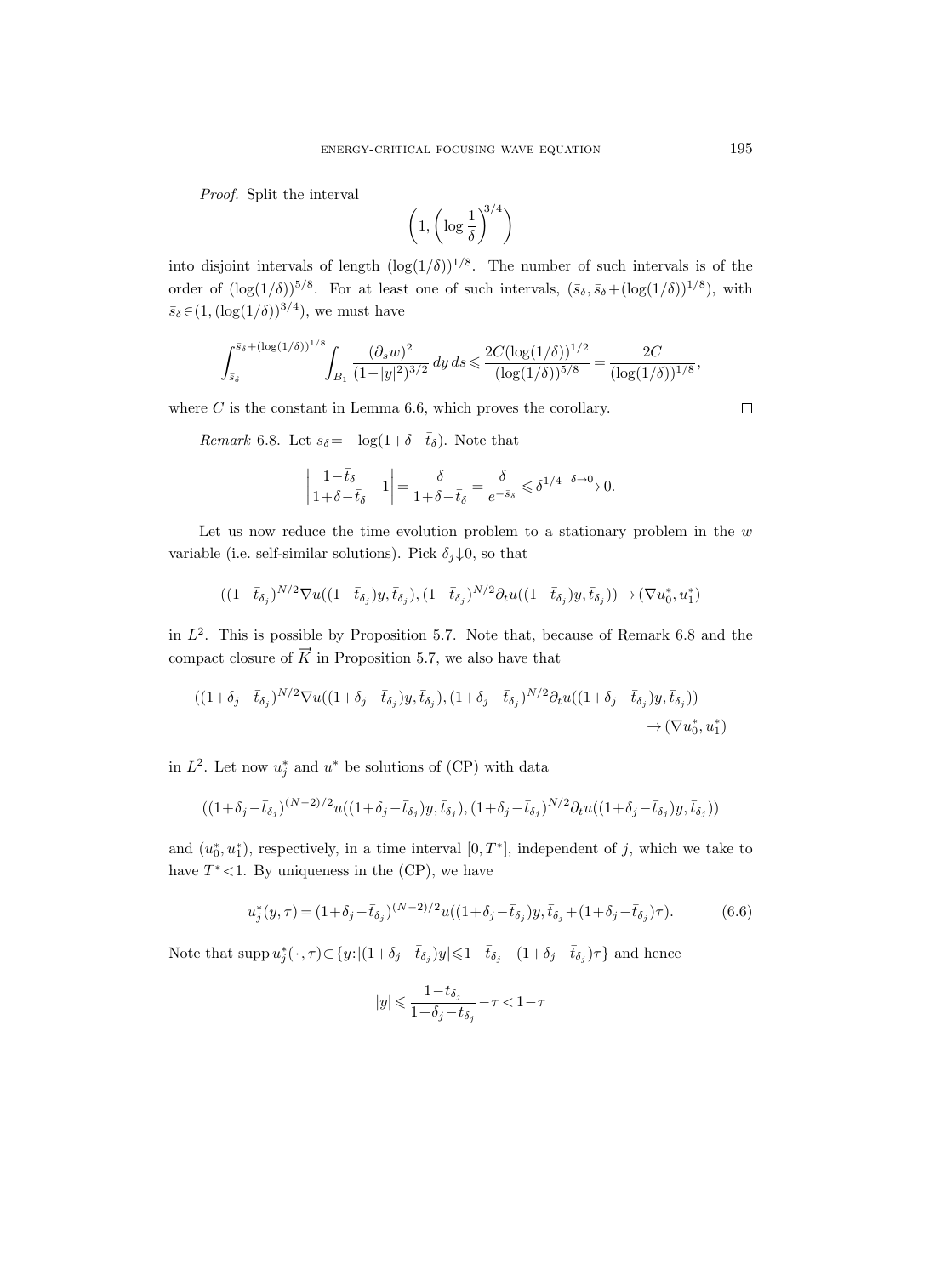on the support of  $u_j^*(\cdot, \tau)$ . Similarly,

$$
\operatorname{supp} \partial_\tau u_j^*(\,\cdot\,,\tau)\subset\bigg\{y: |y|\leqslant \frac{1-\bar t_{\delta_j}}{1+\delta_j-\bar t_{\delta_j}}-\tau<1-\tau\bigg\}.
$$

Let us compare the solutions in the self-similar variables. Recall from (6.2) that if  $s=-\log(1+\delta_j-t)$ , then

$$
w(y, s, \delta_j) = (1 + \delta_j - t)^{(N-2)/2} u((1 + \delta_j - t)y, t).
$$

Define now  $\tau$  by  $t = \bar{t}_{\delta_j} + (1 + \delta_j - \bar{t}_{\delta_j})\tau$ , so that  $1 + \delta_j - t = (1 + \delta_j - \bar{t}_{\delta_j})(1 - \tau)$ . Define also  $s = -\log((1+\delta_j-\bar{t}_{\delta_j})(1-\tau))$ . We then have

$$
w(y, s, \delta_j) = ((1 + \delta_j - \bar{t}_{\delta_j})(1 - \tau))^{(N-2)/2} u((1 + \delta_j - \bar{t}_{\delta_j})(1 - \tau)y, \bar{t}_{\delta_j} + (1 + \delta_j - \bar{t}_{\delta_j})\tau). \tag{6.7}
$$

If we now set

$$
s' = -\log(1-\tau)
$$
,  $y' = \frac{y}{1-\tau}$  and  $w_j^*(y', s') = (1-\tau)^{(N-2)/2} u_j^*(y, \tau)$ ,

then  $w_j^*$  is a solution of (6.3), for  $0 < \tau < T^*$ . But, because of (6.6) and (6.7),

$$
w_j^*(y', s') = (1 - \tau)^{(N-2)/2} (1 + \delta_j - \bar{t}_{\delta_j})^{(N-2)/2} u((1 + \delta_j - \bar{t}_{\delta_j}) y, \bar{t}_{\delta_j} + (1 + \delta_j - \bar{t}_{\delta_j}) \tau)
$$
  
=  $w(y', s, \delta_j)$ ,

where

$$
s = -\log(1 + \delta_j - t) = -\log((1 + \delta_j - \bar{t}_{\delta_j})(1 - \tau)) = -\log(1 + \delta_j - \bar{t}_{\delta_j}) - \log(1 - \tau) = \bar{s}_{\delta_j} + s',
$$

i.e.,

$$
w_j^*(y', s') = w(y', \bar{s}_{\delta_j} + s', \delta_j).
$$
\n(6.8)

Consider also

$$
w^*(y', s') = (1 - \tau)^{(N-2)/2} u^*(y, \tau).
$$

We clearly have supp  $u^*(\cdot, \tau) \subset \{y : |y| \leq (1 - \tau)\}\$  and  $w^*$  solves (6.3) for  $0 < \tau < T^*$ . Also, recall that  $(u_j^*(\cdot, \tau), \partial_\tau u_j^*(\cdot, \tau)) \to (u^*(\cdot, \tau), \partial_\tau u^*(\cdot, \tau))$  in  $\dot{H}^1 \times L^2$ , uniformly for  $\tau \in [0, T^*]$ , by continuity in (CP). But then if  $0 \le \tau \le \frac{1}{2}T^* = \tilde{T}$  and  $0 \le s' \le -\log(1-\tilde{T})$ , we have that

$$
(w_j^*(\,\cdot\,,s'),\partial_{s'} w_j^*(\,\cdot\,,s'))\xrightarrow{j\to\infty} (w^*(\,\cdot\,,s'),\partial_{s'} w^*(\,\cdot\,,s'))
$$

in  $\dot{H}_0^1 \times L^2$ , uniformly for  $0 \le s' \le -\log(1-\tilde{T})$ . But, by (6.8), we have

$$
(w(y', \bar{s}_{\delta_j} + s', \delta_j), \partial_{s'} w(y', \bar{s}_{\delta_j} + s', \delta_j)) \xrightarrow{j \to \infty} (w^*(\cdot, s'), \partial_{s'} w^*(\cdot, s')), \qquad (6.9)
$$

in  $\dot{H}_0^1 \times L^2$ , uniformly in  $0 \le s' \le -\log(1-\tilde{T})$ , and  $w^*$  is a solution of (6.3) and

$$
supp(w^*(\cdot, s'), \partial_{s'}w^*(\cdot, s')) \subset \{y : |y| \leq 1\}.
$$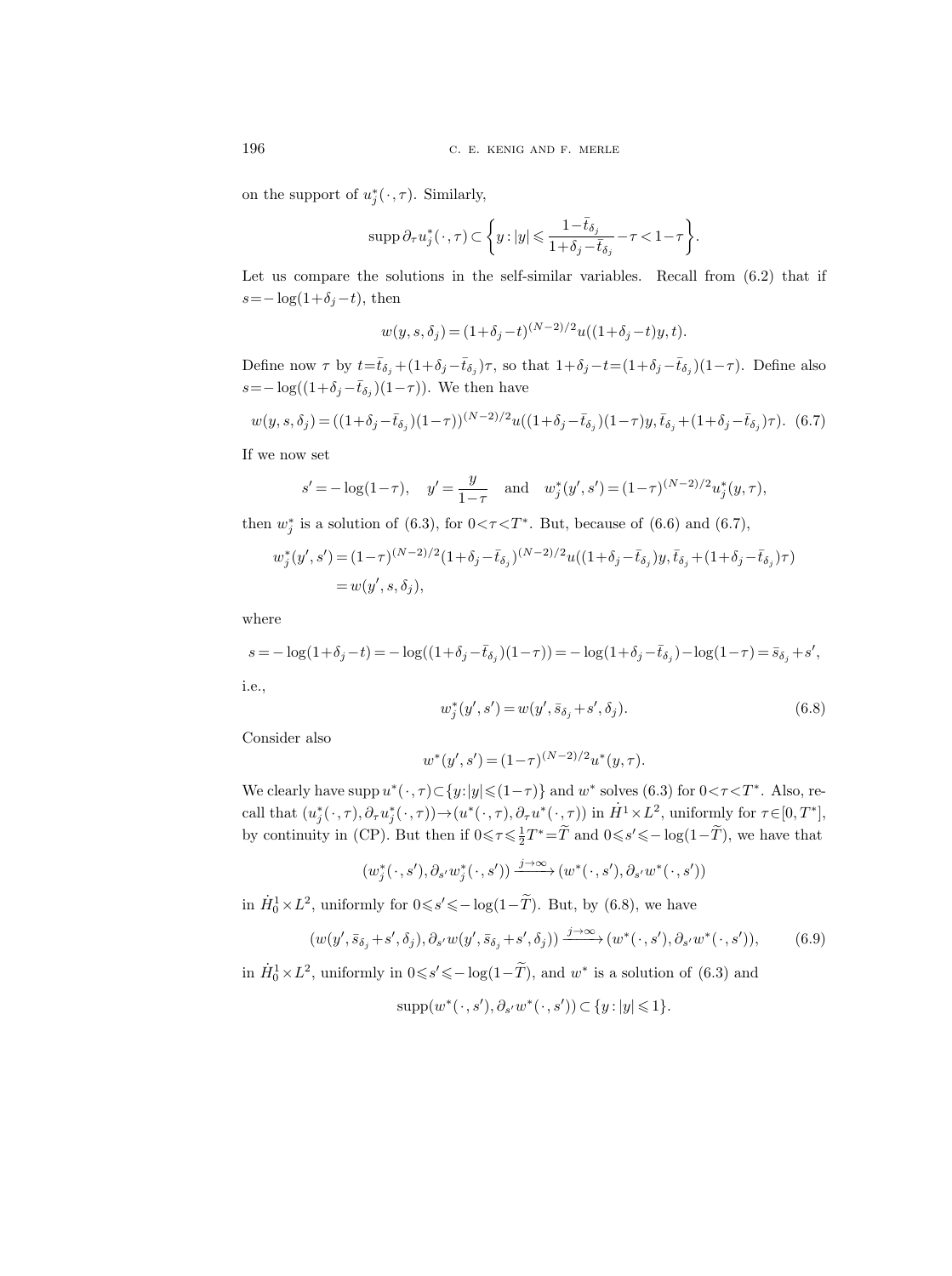LEMMA 6.9. Let  $w^*$  be as above. Then,

$$
w^*(y',s') = w^*(y') \quad and \quad w^* \not\equiv 0.
$$

*Proof.* Let  $S = -\log(1-\tilde{T})$  and choose j large. Then

$$
\int_0^S \int_{B_1} \frac{(\partial_{s'} w^*(y', s'))^2}{(1 - |y'|^2)^{3/2}} dy' ds' \le \lim_{j \to \infty} \int_0^S \int_{B_1} \frac{(\partial_{s'} w(y', \bar{s}_{\delta_j} + s', \delta_j))^2}{(1 - |y'|^2)^{3/2}} dy' ds'
$$

by (6.9). The right-hand side is bounded by

$$
\varliminf_{j\to\infty}\int_{\bar{s}_{\delta_j}}^{S+\bar{s}_{\delta_j}}\int_{B_1}\frac{(\partial_{s'} w(y',s',\delta_j))^2}{(1-|y'|^2)^{3/2}}\,dy'\,ds'\leqslant 2C\varliminf_{j\to\infty}\frac{1}{(\log(1/\delta_j))^{1/8}}=0,
$$

by Corollary 6.7. This shows that  $w^*(y', s') = w^*(y')$ .

To show that  $w^* \neq 0$ , assume, on the contrary, that  $w^* \equiv 0$ . Then, by (6.8) and (6.9), we would have  $\nabla_{y'} w(y', \bar{s}_{\delta_j}, \delta_j) \to 0$  in  $L^2(\mathbb{R}^N)$ , so that

$$
(1+\delta_j-\bar{t}_{\delta_j})^{N/2}\nabla_y u((1+\delta_j-\bar{t}_{\delta_j})y,\bar{t}_{\delta_j})\rightarrow 0
$$

in  $L^2(\mathbb{R}^N)$ . Because of Corollary 3.6, we have, for  $0 < t < 1$ ,

$$
\int_{B_1} (|\nabla u(x,t)|^2 + |\partial_t u(x,t)|^2) dx \geq CE > 0.
$$

But,

$$
\int_{B_1} |\nabla u(x,\bar t_{\delta_j})|^2\,dx = \int_{\mathbb{R}^N} |(1+\delta_j-\bar t_{\delta_j})^{N/2}\nabla_y u((1+\delta_j-\bar t_{\delta_j})y,\bar t_{\delta_j})|^2\,dy \to 0,
$$

so, for  $j$  large, we obtain

$$
\int_{B_1} |\partial_t u(x, \bar{t}_{\delta_j})|^2 dx \geqslant \frac{CE}{2}.
$$
\n(6.10)

But, by (6.9) and the fact that  $\partial_{s'} w^* (\cdot, s') = 0$ , we see that  $\partial_s w(y', \bar{s}_{\delta_j}, \delta_j) \to 0$  in  $L^2(\mathbb{R}^N)$ . We now use formula (6.4), which gives

$$
\partial_s w(y', \bar{s}_{\delta_j}, \delta_j) = -\frac{1}{2} (N-2)(1+\delta_j - \bar{t}_{\delta_j})^{(N-2)/2} u((1+\delta_j - \bar{t}_{\delta_j}) y', \bar{t}_{\delta_j}) \n+ (1+\delta_j - \bar{t}_{\delta_j})^{N/2} \partial_t u((1+\delta_j - \bar{t}_{\delta_j}) y', \bar{t}_{\delta_j}) \n- (1+\delta_j - \bar{t}_{\delta_j})^{N/2} y' \nabla u((1+\delta_j - \bar{t}_{\delta_j}) y', \bar{t}_{\delta_j}).
$$

From our assumption, we see that, since  $|y'| \leq 1$ , the  $L^2$  norm of the last term goes to 0. The same can be said for the  $L^2$  norm of the first term, by Sobolev embedding. But this contradicts (6.10), so that  $w^* \not\equiv 0$ .  $\Box$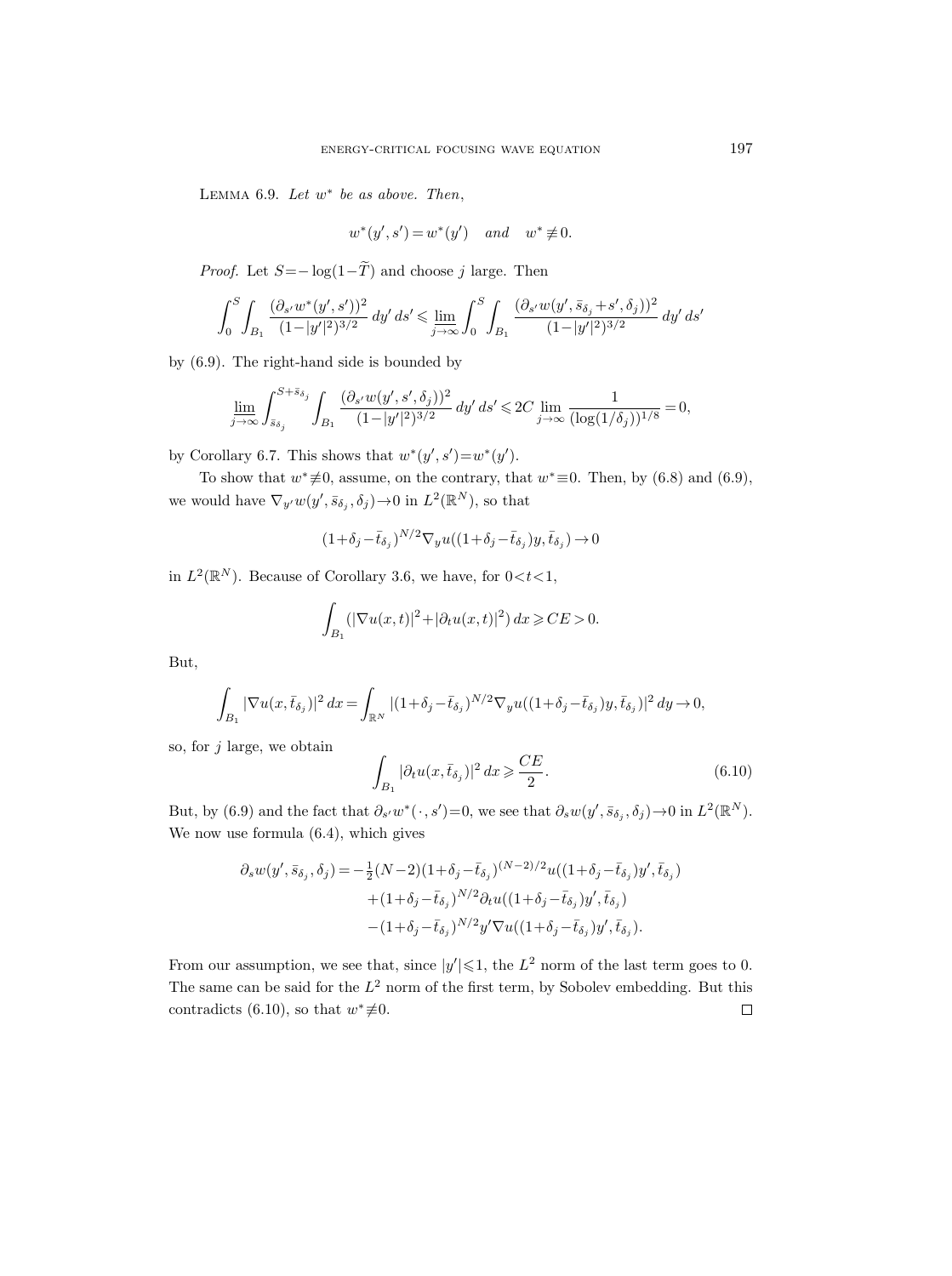PROPOSITION 6.10. Let  $w^*$  be as above. Then,  $w^* \in H_0^1(B_1)$ ,

$$
\int_{B_1} \frac{|w^*(y)|^2}{(1-|y|^2)^2} \, dy < \infty
$$

and w<sup>\*</sup> solves the (degenerate) elliptic equation

$$
\frac{\operatorname{div}(\varrho \nabla w^* - \varrho(y \cdot \nabla w^*)y)}{\varrho} - \frac{N(N-2)}{4} w^* + |w^*|^{4/(N-2)} w^* = 0,\tag{6.11}
$$

where  $\varrho(y)=(1-|y|^2)^{-1/2}$ . Moreover,  $w^*\neq 0$  and

$$
\int_{\mathbb{R}^N} \frac{|w^*(y)|^{2^*}}{(1-|y|^2)^{1/2}} dy + \int_{\mathbb{R}^N} \frac{|\nabla w^*(y)|^2 - (y \cdot \nabla w^*(y))^2}{(1-|y|^2)^{1/2}} dy < \infty.
$$
 (6.12)

Remark 6.11. We will see that (6.12) are the critical estimates which allow us to conclude the proof.

*Proof.* It only remains to prove  $(6.12)$ . Because of  $(6.9)$  and Lemma 6.9, to bound the first term in (6.12) it suffices to show that

$$
\int_{\bar{s}_{\delta_j}}^{\bar{s}_{\delta_j}+S}\!\!\int_{B_1}\frac{|w(y',s',\delta_j)|^{2^*}}{(1\!-\!|y'|^2)^{1/2}}\,dy'\,ds'\leqslant C,
$$

where C is independent of j. In order to show this, we use Proposition 6.2 (ii), so that

$$
\begin{split} &\frac{1}{N}\int_{\bar{s}_{\delta_j}}^{\bar{s}_{\delta_j}+S}\!\!\int_{B_1}\frac{|w(y',s',\delta_j)|^{2^*}}{(1-|y'|^2)^{1/2}}\,dy'\,ds'\\ &=\int_{\bar{s}_{\delta_j}}^{\bar{s}_{\delta_j}+S}\widetilde{E}(w(s'))\,ds' +\frac{1}{2}\int_{B_1}\!\left(\partial_sww-\frac{1+N}{2}w^2\right)\!\frac{dy'}{(1-|y'|^2)^{1/2}}\left|_{\bar{s}_{\delta_j}}^{\bar{s}_{\delta_j}+S}\\ &\quad-\int_{\bar{s}_{\delta_j}}^{\bar{s}_{\delta_j}+S}\!\int_{B_1}\!\left((\partial_sw)^2+\partial_swy'\!\cdot\!\nabla w+\frac{w\partial_sw|y'|^2}{1-|y'|^2}\right)\!\frac{dy'\,ds'}{(1-|y'|^2)^{1/2}}. \end{split}
$$

The first term of the right-hand side is bounded by Corollary 6.3, the second one by Lemma 6.1 (ii). To bound the last one we only need to estimate the last two summands. We bound the last summand, using Cauchy–Schwarz' inequality, by

$$
\biggl(\int_{\bar{s}_{\delta_j}}^{\bar{s}_{\delta_j}+S}\!\!\int_{B_1}\frac{w^2}{(1-|y'|^2)^2}\,dy'\,ds'\biggr)^{\!\!1/2}\biggl(\int_{\bar{s}_{\delta_j}}^{\bar{s}_{\delta_j}+S}\!\!\int_{B_1}\frac{|\partial_s w|^2}{1-|y'|^2}\,dy'\,ds'\biggr)^{\!\!1/2}\leqslant C\biggl(\log\frac{1}{\delta_j}\biggr)^{\!\!-1/16},
$$

by Lemma 6.1 (ii) and Corollary 6.7.

The second-last summand, by Cauchy–Schwarz' inequality, is bounded by

$$
\left(\int_{\bar{s}_{\delta_j}}^{\bar{s}_{\delta_j}+S}\!\!\int_{B_1}|\nabla w|^2\,dy'\,ds'\right)^{\!\!1/2}\!\left(\int_{\bar{s}_{\delta_j}}^{\bar{s}_{\delta_j}+S}\!\!\int_{B_1}\frac{|\partial_s w|^2}{1-|y'|^2}\,dy'\,ds'\right)^{\!\!1/2},
$$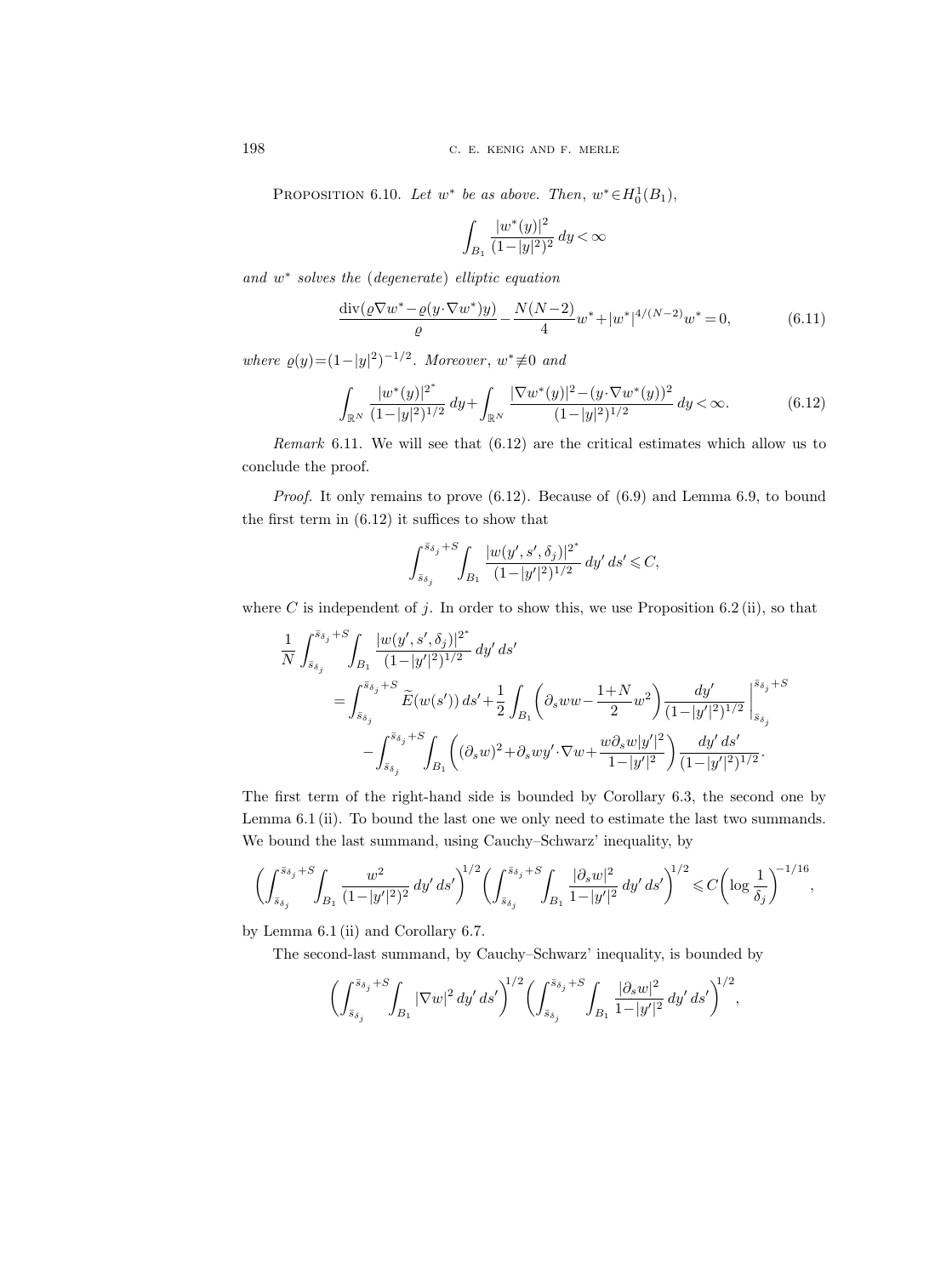which can be estimated similarly. This proves the first estimate. To prove the gradient estimate, use Corollary 6.3 and the previous proof to conclude that

$$
\int_{\bar{s}_{\delta_j}}^{\bar{s}_{\delta_j}+S}\!\!\int_{B_1} (|\nabla w(y',s',\delta_j)|^2-(y'\!\cdot\!\nabla w(y',s',\delta_j))^2) \frac{dy'\,ds'}{(1\!-\!|y'|^2)^{1/2}}\leqslant C.
$$

Using (6.9) and Lemma 6.9, this leads to

$$
\int_{B_1} (|\nabla w^*|^2 - (y' \cdot \nabla w^*)^2) \frac{dy'}{(1 - |y'|^2)^{1/2}} \leq C,
$$

which concludes the proof.

The contradiction which finishes the proof of Theorem 5.1 is then provided by the following elliptic result.

PROPOSITION 6.12. Let  $w \in H_0^1(B_1)$  be such that (i)

$$
\int_{\mathbb{R}^N} \frac{|w(y)|^2}{(1-|y|^2)^2} \, dy < \infty
$$

(a consequence of  $w \in H_0^1(B_1)$ );

 $(ii)$ 

$$
\int_{\mathbb{R}^N} \frac{|w(y)|^{2^*}}{(1-|y|^2)^{1/2}} \, dy + \int_{\mathbb{R}^N} \frac{|\nabla w(y)|^2 - (y \cdot \nabla w(y))^2}{(1-|y|^2)^{1/2}} \, dy < \infty;
$$

(iii) w satisfies the (degenerate) elliptic equation (6.11). Then,  $w \equiv 0$ .

*Proof.* We write again equation (6.11), with  $\rho = (1 - |y|^2)^{-1/2}$ .

$$
\frac{\operatorname{div}(\varrho \nabla w - \varrho(y \cdot \nabla w)y)}{\varrho} - \frac{N(N-2)}{4} w + |w|^{4/(N-2)} w = 0. \tag{6.13}
$$

Consider first the linear part

$$
Lw = \frac{\operatorname{div}(\varrho \nabla w - \varrho(y \cdot \nabla w)y)}{\varrho} = \frac{\operatorname{div}(\varrho (I - y \otimes y) \nabla w)}{\varrho}.
$$

For  $|y| < 1-\delta$ ,  $\delta > 0$ , L is a second-order elliptic operator with smooth coefficients. Thus, the well-known argument of Trudinger [47] shows that  $w\in L^{\infty}(B_{1-\delta})$  and therefore  $w \in C^2(B_{1-\delta}),$  where  $B_{1-\delta} = \{y: |y| < 1-\delta\},$  for each  $\delta > 0$ . From this and the classical unique continuation theorem of Aronszajn, Krzywicki and Szarski (see [2] and [15, §17.2]) we see that if  $w \equiv 0$  on  $1-\delta < |y| < 1$ , then we have  $w \equiv 0$ .

 $\Box$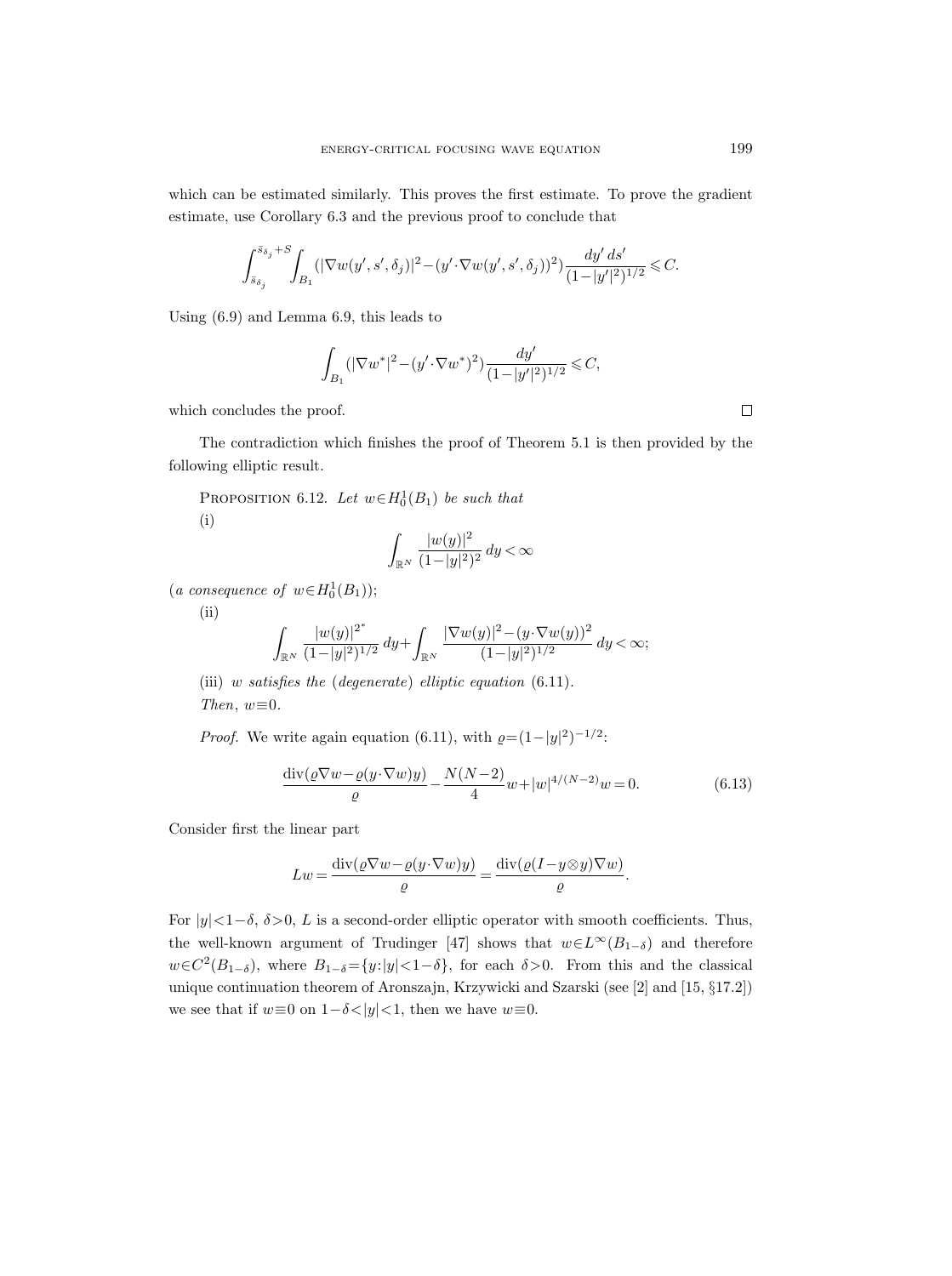In order to establish this for  $1-\delta < |y| < 1$ , it is convenient to write our equation in polar coordinates  $(r, \theta)$ ,  $0 < r < \infty$ ,  $\theta \in S^{N-1}$ . In these coordinates, (6.13) becomes (with  $y=r\theta$ )

$$
(1-r^2)^{1/2} \frac{\partial}{\partial r} (1-r^2)^{1/2} \frac{\partial w}{\partial r} + \frac{1}{r^2} \Delta_\theta w + \frac{(N-1)}{r} (1-r^2) \frac{\partial w}{\partial r} = \frac{N(N-2)}{4} w - |w|^{4/(N-2)} w,
$$
\n(6.14)

where  $\Delta_{\theta}$  denotes the spherical Laplacian on  $S^{N-1}$ .

For  $1-\delta \lt r \lt 1$ , we perform the change of variables  $v(s, \theta) = w(r(s), \theta)$ , with

$$
r(s) = 1 - \frac{(1 - s)^2}{4}.
$$

For suitable  $\tilde{\delta}$ , we have  $1-\tilde{\delta} \leqslant s \leqslant 1$ , when  $1-\delta \leqslant r \leqslant 1$ . Also,

$$
r'(s) = \frac{1-s}{2}
$$
 and  $\frac{r'(s)}{(1-r(s))^{1/2}} = 1.$ 

Since

$$
(1+r(s))^{1/2}\frac{\partial}{\partial s}v(s,\theta)=(1-r^2(s))^{1/2}\frac{\partial w}{\partial r}(r(s),\theta),
$$

 $\boldsymbol{v}$  satisfies the equation

$$
\frac{\partial}{\partial s} (1+r(s))^{1/2} \frac{\partial v}{\partial s} + \frac{1}{(1+r(s))^{1/2}} \frac{1}{r(s)^2} \Delta_\theta v + \frac{N-1}{r(s)} (1-r(s)^2)^{1/2} \frac{\partial v}{\partial s} \n= \frac{N(N-2)}{4(1+r(s))^{1/2}} v - \frac{|v|^{4/(N-2)} v}{(1+r(s))^{1/2}}.
$$
\n(6.15)

The advantage of (6.15) is that it is elliptic, not degenerate elliptic, near  $s=1$  (or  $r=$ 1). Moreover, since  $1+r(s)$  is bounded above and below away from 0 and smooth, the coefficients in (6.15) are smooth. We now turn to some estimates for v, for  $1-\tilde{\delta} \leq s \leq 1$ and  $\theta \in S^{N-1}$ .

We first claim that

$$
\int_{1-\tilde{\delta}}^{1} \int_{S^{N-1}} |v(s,\theta)|^{2^*} d\theta \, ds < \infty. \tag{6.16}
$$

,

In fact, the integral in (6.16) equals

$$
\int_{1-\delta}^{1} \int_{S^{N-1}} |w(r,\theta)|^{2^*} \frac{d\theta \, dr}{(1-r)^{1/2}}
$$

which is finite by virtue of (ii).

Next, we notice that, for  $1-\delta \leqslant |y| \leqslant 1$ ,

$$
|\nabla_{\theta} w(y)| \simeq \left| \nabla w - \left( \frac{y}{|y|} \cdot \nabla w \right) \frac{y}{|y|} \right|
$$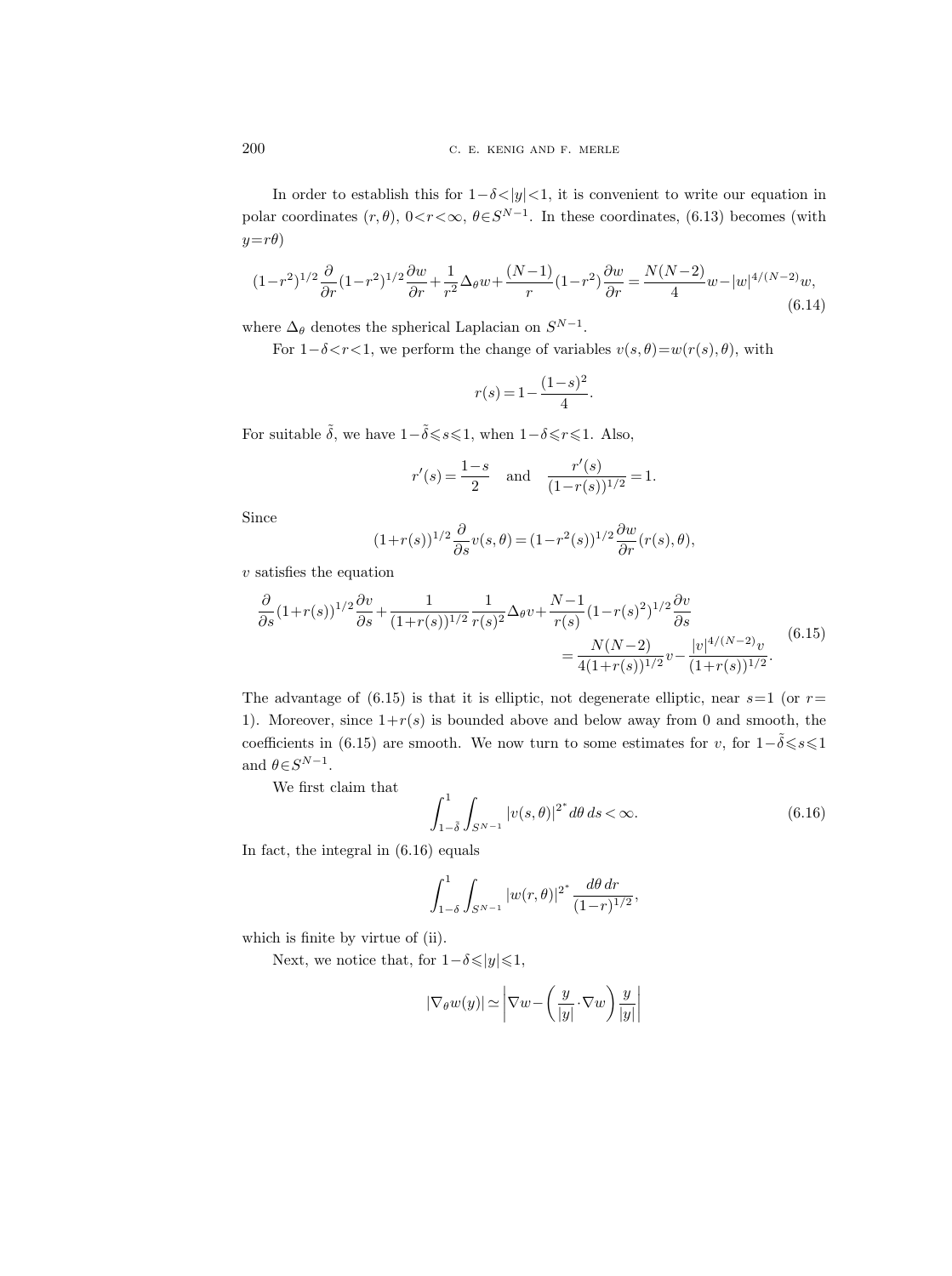and

and hence

$$
|\nabla w|^2 - (y \cdot \nabla w)^2 = \left(\frac{1}{|y|^2} - 1\right)(y \cdot \nabla w)^2 + \left|\nabla w - \frac{y}{|y|} \cdot \nabla w \frac{y}{|y|}\right|^2
$$

$$
= (1 - |y|^2) \left(\frac{y}{|y|} \cdot \nabla w\right)^2 + \left|\nabla w - \frac{y}{|y|} \cdot \nabla w \frac{y}{|y|}\right|^2.
$$

Thus, since  $w \in H_0^1(B_1)$ , (ii) holds, we see that

$$
\int_{1-\delta}^{1} \int_{S^{N-1}} |\nabla_{\theta} w(r,\theta)|^2 \frac{d\theta dr}{(1-r)^{1/2}} < \infty,
$$

$$
\int_{1-\tilde{\delta}}^{1} \int_{S^{N-1}} |\nabla_{\theta} v(s,\theta)|^2 d\theta ds < \infty.
$$
(6.17)

Next, we show that

$$
\int_{1-\tilde{\delta}}^{1} \int_{S^{N-1}} \left| \frac{\partial v}{\partial s}(s,\theta) \right|^2 \frac{d\theta ds}{1-s} < \infty.
$$
 (6.18)

This estimate, combined with  $v \in H_0^{1,2}(B_1)$ , is the one that forces v to vanish, since it means that the Cauchy data for the solution  $v$  of  $(6.15)$  vanishes. This is a consequence of the fact that  $w \in H_0^1(B_1)$  and the degeneracy of (6.13). On the other hand, (6.16) and  $(6.17)$  show that we are dealing with a "standard solution" to  $(6.15)$ . To obtain  $(6.18)$ , change variables. The integral equals

$$
\int_{1-\tilde{\delta}}^1 \int_{S^{N-1}} \left| \frac{\partial w}{\partial r}(r(s), \theta) \right|^2 \frac{|r'(s)|^2}{1-s} ds d\theta = \int_{1-\tilde{\delta}}^1 \int_{S^{N-1}} \left| \frac{\partial w}{\partial r}(r(s), \theta) \right|^2 \frac{|r'(s)|}{2} d\theta ds
$$
  

$$
= \int_{1-\delta}^1 \int_{S^{N-1}} \left| \frac{\partial w}{\partial r}(r, \theta) \right|^2 d\theta \frac{dr}{2}
$$
  

$$
\leq C \int_{1-\delta}^1 \int_{S^{N-1}} \left| \frac{\partial w}{\partial r}(r, \theta) \right|^2 d\theta dr.
$$

Finally, a similar argument, using (i), shows that

$$
\int_{1-\tilde{\delta}}^{1} \int_{S^{N-1}} \frac{|v(s,\theta)|^2}{(1-s)^3} \, d\theta \, ds < \infty. \tag{6.19}
$$

Once we have the estimates  $(6.16)$ – $(6.19)$ , we define

$$
\tilde{v}(s,\theta) = \begin{cases}\nv(s,\theta) & \text{for } 1-\tilde{\delta} < s < 1, \\
0 & \text{for } 1 < s < 2.\n\end{cases} \tag{6.20}
$$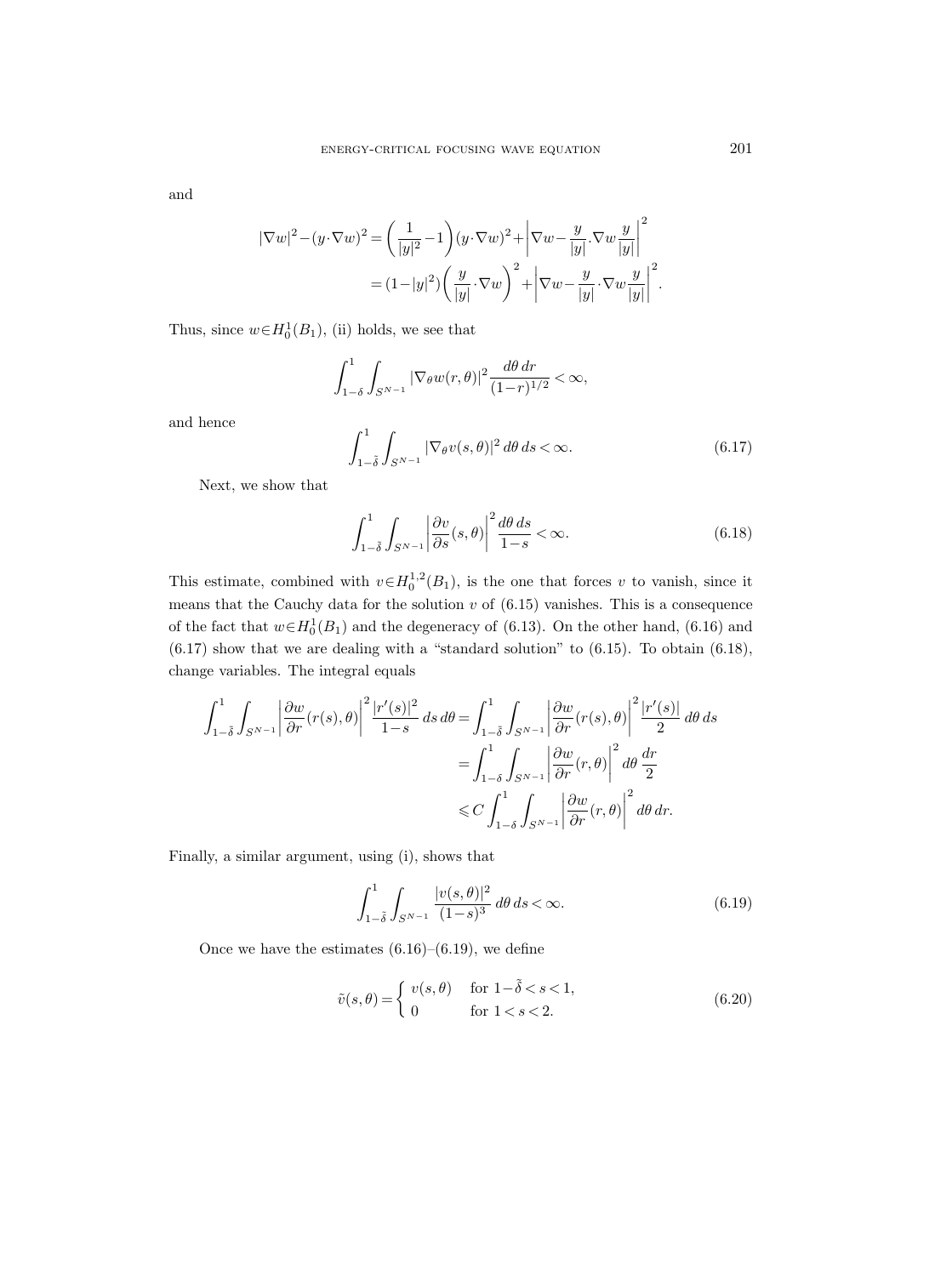Since  $v(s, \theta) \in H_0^1(ds \, d\theta)$ , for  $1-\tilde{\delta} < s < 1$ , in light of (6.17), (6.18) and (6.19),  $\tilde{v} \in H^1(ds \, d\theta)$ , 1− $\tilde{\delta}$  < s < 2,  $\theta \in S^{N-1}$ . We claim that  $\tilde{v}$  solves (6.15) for 1− $\tilde{\delta}$  < s < 2: To show this, let  $\eta(s,\theta)$  be a test function. Let  $\mu_{\varepsilon}(s)$  be a smooth approximation of the characteristic function of  $s$ <1. We have to show that

$$
\iint_{S^{N-1}} (1+r(s))^{1/2} \frac{\partial \tilde{v}}{\partial s} \frac{\partial \eta}{\partial s} d\theta ds = \lim_{\varepsilon \downarrow 0} \iint_{S^{N-1}} (1+r(s))^{1/2} \frac{\partial v}{\partial s} \frac{\partial}{\partial s} (\eta \mu_{\varepsilon}) d\theta ds.
$$

But, this reduces to showing that

$$
\lim_{\varepsilon \downarrow 0} \left| \iint_{S^{N-1}} \eta (1+r(s))^{1/2} \frac{\partial v}{\partial s} \frac{\partial}{\partial s} \mu_{\varepsilon} d\theta ds \right| \leq \frac{C}{\varepsilon} \int_{1-2\varepsilon}^{1-\varepsilon} \int_{1/2\varepsilon} |\eta| (1+r(s))^{1/2} \left| \frac{\partial v}{\partial s} \right| d\theta ds
$$
  

$$
\leq C \int_{1-2\varepsilon}^{1-\varepsilon} \int_{1/2\varepsilon} \left| \frac{\partial v}{\partial s} \right| \frac{d\theta ds}{1-s} \xrightarrow{\varepsilon \to 0} 0,
$$

because of (6.18). We can now apply Trudinger's argument in the critical case [47] to  $\tilde{v}$ , to show that  $\tilde{v} \in C^2({s: 1-\tilde{\delta} < s < 2} \times S^{N-1})$ . Once we have this,  $\tilde{v} \equiv 0$  on  ${s: 1-\tilde{\delta} < s < 2}$ , because of the fact that  $\tilde{v} \equiv 0$  for  $1 < s < 2$  and the unique continuation theorem of [1]. (See also [15, §17.2].) From this, we conclude that  $w \equiv 0$ , as desired.  $\Box$ 

Remark 6.13. One can skip the use of Trudinger's argument in [47] and use directly the more delicate unique continuation theorem of [16], or rather its variable coefficient version, due to C. Sogge [38] and T. Wolff [48].

Remark 6.14. For this part of the argument, no size or energy conditions are needed. In addition, in the radial case, Lemma 6.1 and 1-dimensional Sobolev inequalities give that  $E(w(0))$  is bounded in absolute value, which allows us to reduce directly to the elliptic problem.

The results in this section yield the contradiction which completes the proof of Theorem 5.1.

### 7. Main theorem

In this section we establish our main result (see [32] and [34] for the subcritical case, where energy controls yield the result).

THEOREM 7.1. Let  $(u_0, u_1) \in \dot{H}^1 \times L^2$ ,  $3 \le N \le 5$ . Assume that  $E((u_0, u_1)) < E((W, 0))$ . Let u be the corresponding solution of the Cauchy problem, with maximal interval of  $ex$ *istence*  $I = (-T_-(u_0, u_1), T_+(u_0, u_1))$ . (*See Definition 2.13.*)

- (i) If  $\int_{\mathbb{R}^N} |\nabla u_0|^2 dx < \int_{\mathbb{R}^N} |\nabla W|^2 dx$ , then  $I = (-\infty, \infty)$  and  $||u||_{L_{xt}^{2(N+1)/(N-2)}} < \infty$ .
- (ii) If  $\int_{\mathbb{R}^N} |\nabla u_0|^2 dx > \int_{\mathbb{R}^N} |\nabla W|^2 dx$ , then  $T_+(u_0, u_1) < \infty$  and  $T_-(u_0, u_1) < \infty$ .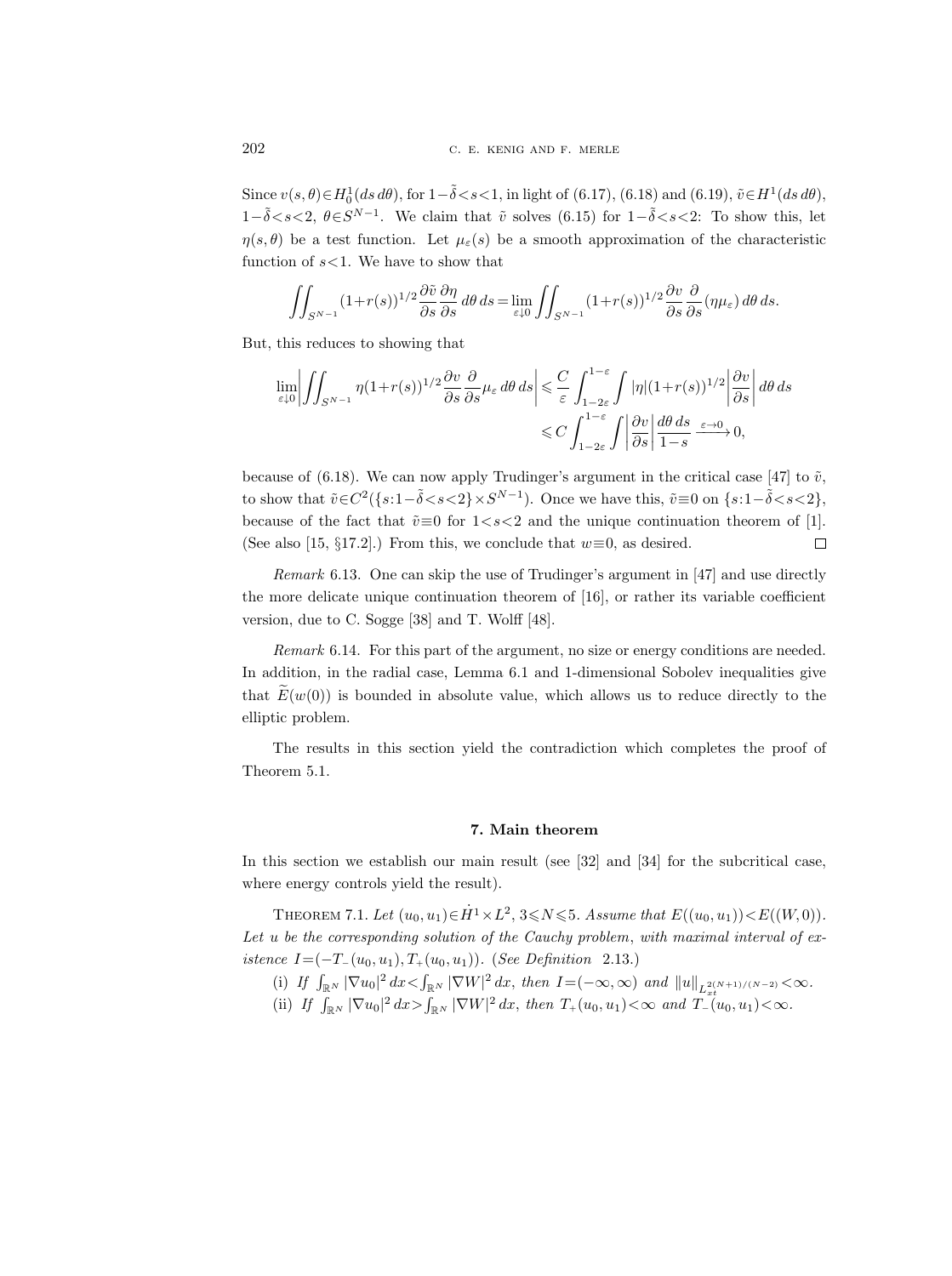*Remark* 7.2. The equality  $\int_{\mathbb{R}^N} |\nabla u_0|^2 dx = \int_{\mathbb{R}^N} |\nabla W|^2 dx$  is incompatible with the energy condition from (3.2). (Indeed, in this case  $E((u_0, u_1)) \ge E((W, 0))$ .)

*Proof.* To establish (i), we argue by contradiction. If (i) is not true, then  $E_C$ , defined in §4, must satisfy  $\eta_0 \leqslant E_C \leqslant E((W, 0))$ . Let  $u_C$  be as in Proposition 4.2 and assume that  $I_+$  is finite. Then, by Proposition 4.10,  $\int_{\mathbb{R}^N} \nabla u_{0,C} u_{1,C} dx = 0$ . But then we reach a contradiction from Theorem 5.1. If  $I_+$  is infinite and  $\lambda(t) \geq \lambda_0 > 0$ , then Proposition 4.11 shows that  $\int_{\mathbb{R}^N} \nabla u_{0,C} u_{1,C} dx = 0$ , and Theorem 5.1 gives  $u_C \equiv 0$ , a contradiction because  $E((u_C, \partial_t u_C)) = E_C \geq \eta_0.$ 

To conclude the proof, we need to reduce to the case  $\lambda(t) > A_0 > 0$ , for  $t \ge 0$ , using the argument in the proof of [19, Theorem 5.1] (see also [27] for a similar proof). Recall that  $E((u_C, \partial_t u_C))=E_C\geqslant \eta_0>0$ . Because of Lemma 4.6, we may assume that there exist  $t_n \uparrow \infty$  so that  $\lambda(t_n) \to 0$ . After possibly redefining  $\{t_n\}_{n=1}^{\infty}$ , we may assume that

$$
\lambda(t_n) \leqslant \inf_{t \in [0, t_n]} \lambda(t).
$$

From Proposition 4.2, we get

$$
(w_{0,n}(x),w_{1,n}(x)) = \left(\frac{1}{\lambda(t_n)^{(N-2)/2}}u_C\left(\frac{x-x(t_n)}{\lambda(t_n)},t_n\right),\frac{1}{\lambda(t_n)^{N/2}}\partial_t u_C\left(\frac{x-x(t_n)}{\lambda(t_n)},t_n\right)\right) \to (w_0,w_1)
$$

in  $\dot{H}^1 \times L^2$ . Note that  $E((w_0, w_1)) = E_C$ . Moreover,  $\int_{\mathbb{R}^N} |\nabla w_0|^2 dx < \int_{\mathbb{R}^N} |\nabla W|^2 dx$ , by the corresponding properties of  $u_C$  and Theorem 3.5. Let  $w_0(x, \tau)$ ,  $\tau \in (-T_-(w_0, w_1), 0]$ , be the corresponding solution of (CP). If  $T_-(w_0, w_1) < \infty$ , then Propositions 4.2 and 4.10 yield  $\int_{\mathbb{R}^N} \nabla w_0 w_1 dx = 0$ , and Theorem 5.1 and Proposition 4.2 give a contradiction. Hence  $T_-(w_0, w_1) = \infty$ . Let  $w_n(x, \tau)$  be the solution of (CP), with data  $(w_{0,n}(x), w_{1,n}(x))$ ,  $\tau \in (-T_{-}(w_{0,n}, w_{1,n}), 0]$ . Because of Remark 2.21,  $\underline{\lim}_{n\to\infty} T_{-}(w_{0,n}, w_{1,n})=\infty$ , and for any  $\tau \in (-\infty, 0]$  we have

$$
(w_n(x,\tau), \partial_\tau w_n(x,\tau)) \to (w_0(x,\tau), \partial_\tau w_0(x,\tau))
$$

in  $\dot{H}^1 \times L^2$ . Note that, by uniqueness in (CP), for  $0 \leq t_n + \tau/\lambda(t_n)$ ,

$$
w_n(x,\tau) = \frac{1}{\lambda(t_n)^{(N-2)/2}} u_C\left(\frac{x - x(t_n)}{\lambda(t_n)}, t_n + \frac{\tau}{\lambda(t_n)}\right).
$$
\n(7.1)

Let  $\tau_n = -\lambda(t_n)t_n$ , and note that

$$
\underline{\lim}_{n \to \infty} (-\tau_n) = \underline{\lim}_{n \to \infty} t_n \lambda(t_n) \ge T_-(w_0, w_1) = \infty,
$$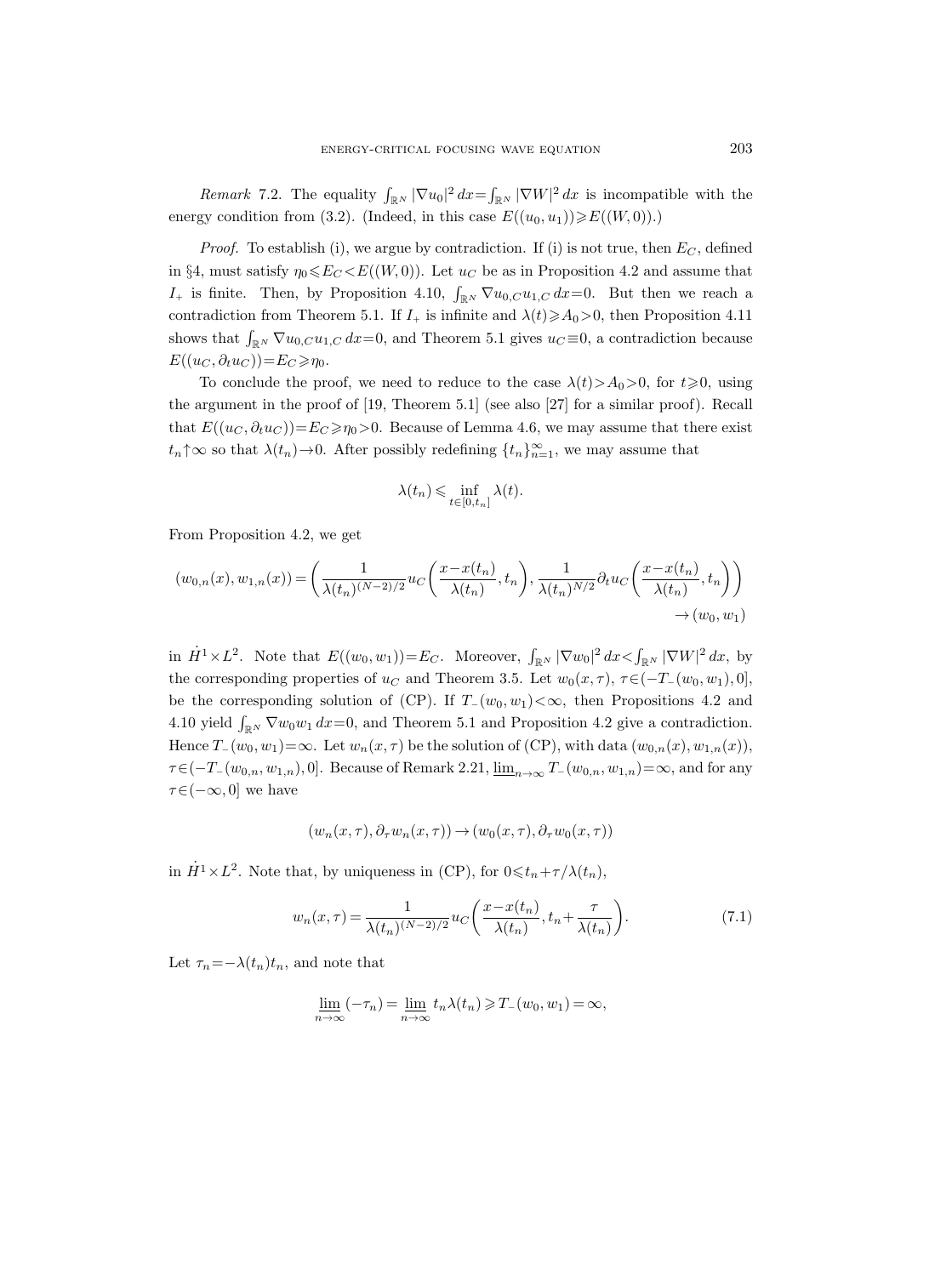so that for all  $\tau \in (-\infty, 0]$ , for *n* large, we have

$$
0 \leqslant t_n + \frac{\tau}{\lambda(t_n)} \leqslant t_n.
$$

In fact, if  $-\tau_n\!\to\!-\tau_0\!<\!\infty,$  then

$$
w_n(x, \tau_n) = \frac{1}{\lambda(t_n)^{(N-2)/2}} u_C\left(\frac{x - x(t_n)}{\lambda(t_n)}, 0\right),
$$
  

$$
\partial_\tau w_n(x, \tau_n) = \frac{1}{\lambda(t_n)^{N/2}} \partial_t u_C\left(\frac{x - x(t_n)}{\lambda(t_n)}, 0\right),
$$

would converge to  $(w_0(x, \tau_0), \partial_\tau w_0(x, \tau_0))$  in  $\dot{H}^1 \times L^2$ , with  $\lambda(t_n) \to 0$ , which is a contradiction from the fact that  $(u_{0,C}, u_{1,C}) \neq (0, 0)$  and  $(w_0, w_1) \neq (0, 0)$ .

Next, note that we must have  $||w_0||_{S((-\infty,0))}=\infty$ . Otherwise, by Theorem 2.20, for n large,  $T_-(w_{0,n}, w_{1,n})=\infty$  and  $||w_n||_{S((-\infty,0))} \leq M$ , uniformly in n, which, in view of (7.1), contradicts  $||u_C||_{S((0,\infty))}=\infty$ .

Fix now  $\tau \in (-\infty, 0]$ . For n sufficiently large,  $t_n + \tau/\lambda(t_n) \geq 0$  and  $\lambda(t_n + \tau/\lambda(t_n))$  is defined. Let

$$
\left(\frac{1}{\lambda(t_n+\tau/\lambda(t_n))^{(N-2)/2}}u_C\left(\frac{x-x(t_n+\tau/\lambda(t_n))}{\lambda(t_n+\tau/\lambda(t_n))},t_n+\frac{\tau}{\lambda(t_n)}\right),\right) \n= \left(\frac{1}{\tilde{\lambda}_n(\tau)^{(N-2)/2}}w_n\left(\frac{x-x(t_n+\tau/\lambda(t_n))}{\tilde{\lambda}(t_n+\tau/\lambda(t_n))},t_n+\frac{\tau}{\lambda(t_n)}\right)\right) \n= \left(\frac{1}{\tilde{\lambda}_n(\tau)^{(N-2)/2}}w_n\left(\frac{x-\tilde{x}_n(\tau)}{\tilde{\lambda}_n(\tau)},\tau\right),\frac{1}{\tilde{\lambda}_n(\tau)^{N/2}}\partial_\tau w_n\left(\frac{x-\tilde{x}_n(\tau)}{\tilde{\lambda}_n(\tau)},\tau\right)\right) \in K,
$$

with

$$
\tilde{\lambda}_n(\tau) = \frac{\lambda(t_n + \tau/\lambda(t_n))}{\lambda(t_n)} \ge 1 \quad \text{and} \quad \tilde{x}_n(\tau) = x\left(t_n + \frac{\tau}{\lambda(t_n)}\right) - x(t_n) \cdot \tilde{\lambda}_n(\tau). \tag{7.2}
$$

Now, since

$$
\frac{1}{\lambda_n^{N/2}} \vec{v} \left( \frac{x - x_n}{\lambda_n} \right) \xrightarrow{n \to \infty} \vec{v}
$$

 $\frac{1}{\lambda_n^{N/2}} \vec{v} \left( \frac{x - x_n}{\lambda_n} \right) \xrightarrow{n \to \infty} \vec{v}$ <br>in  $L^2$ , with either  $\lambda_n \to 0$ ,  $\lambda_n \to \infty$ , or  $|x_n| \to \infty$  implies that  $\vec{v} \equiv 0$ , we see that (since  $E_C > 0$ ) we may assume, after passing to a subsequence, that  $\tilde{\lambda}_n(\tau) \to \tilde{\lambda}(\tau)$ ,  $1 \le \tilde{\lambda}(\tau) < \infty$ , and  $\tilde{x}_n(\tau) \rightarrow \tilde{x}(\tau) \in \mathbb{R}^N$ . But then

$$
\tau \to \tilde{x}(\tau) \in \mathbb{R}^N.
$$
 But then  

$$
\left(\frac{1}{\tilde{\lambda}_n(\tau)^{(N-2)/2}} w_0\left(\frac{x-\tilde{x}_n(\tau)}{\tilde{\lambda}_n(\tau)}, \tau\right), \frac{1}{\tilde{\lambda}_n(\tau)^{N/2}} \partial_\tau w_0\left(\frac{x-\tilde{x}_n(\tau)}{\tilde{\lambda}_n(\tau)}, \tau\right)\right) \in \overline{K}.
$$

But then, by Proposition 4.11 and Theorem 5.1, we have  $(w_0, w_1) = (0, 0)$ , contradicting  $E_C = E((w_0, w_1))$ . This proves (i).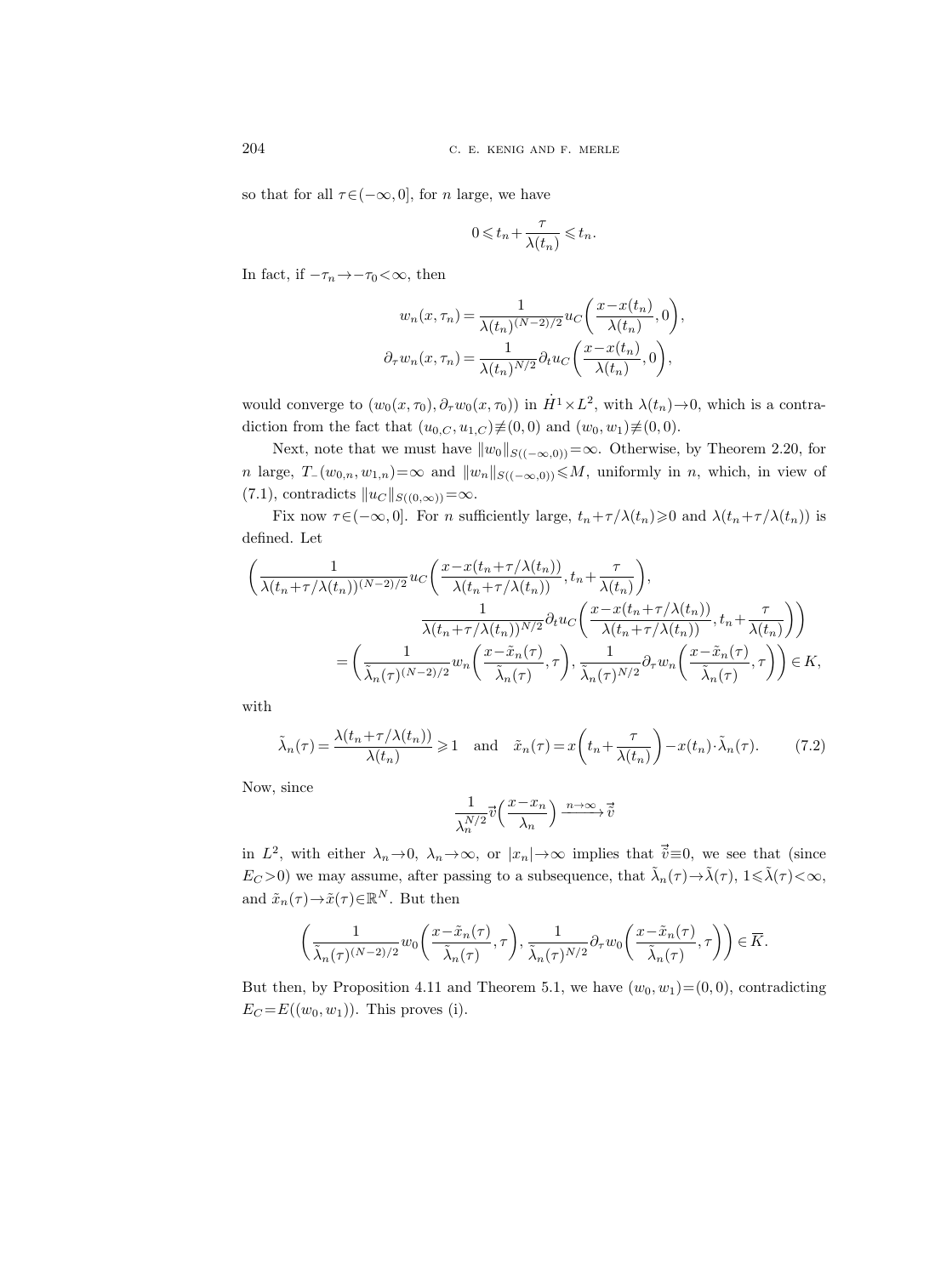For (ii), note that if  $u_0 \in L^2$ , this is the result in Theorem 3.7. The proof of the general case is a modification of that of Theorem 3.7. Similar arguments in the context of radial solutions of the non-linear Schrödinger equation have been used before, see for instance the work of Ogawa and Tsutsumi [31]. Let  $A=\|(u_0, u_1)\|_{\dot{H}^1 \times L^2}$ >0. Recall that (from Lemma 2.17 and its proof) there exists  $\varepsilon_0>0$  such that, for  $0<\varepsilon<\varepsilon_0$ , there exists  $M_0=M_0(\varepsilon)$  so that

$$
\int_{|x|\geqslant M_0+t}\left(|\nabla_x u(x,t)|^2+|\partial_t u(x,t)|^2+|u(x,t)|^{2^*}+\frac{|u(x,t)|^2}{|x|^2}\right)dx\leqslant\varepsilon,
$$

for  $t \in [0, T_+(u_0, u_1))$ . Assume that  $T_+(u_0, u_1) = \infty$ , to reach a contradiction.

Let  $f(\tau)$  be a solution of the differential inequality (with  $f \geq 0$ )

$$
f'(\tau) \geqslant Bf(\tau)^{(N-1)(N-2)}, \quad f(0) = 1. \tag{7.3}
$$

Then, the time of blow-up for f is  $\tau_*$ , with  $\tau_* \leqslant K_N B^{-1}$ .

Consider now, for R large,  $\phi \in C_0^{\infty}(B_2)$ , with  $\phi \equiv 1$  on  $|x| < 1$  and  $0 \le \phi \le 1$ ,

$$
y_R(t) = \int_{\mathbb{R}^N} u^2(x, t) \phi\left(\frac{x}{R}\right) dx.
$$

Then,

$$
y_R'(t) = 2 \int_{\mathbb{R}^N} u \partial_t u \phi\left(\frac{x}{R}\right) dx,
$$

and, using the notation in Lemma 5.3, we have that

$$
y_R''(t) = 2 \int_{\mathbb{R}^N} \left( (\partial_t u)^2 - |\nabla_x u|^2 + |u|^{2^*} \right) dx + O(r(R)).
$$

Arguing as in the proof of Theorem 3.7, we find that

$$
y_R''(t) \geqslant 2\bigg(1+\frac{N}{N-2}\bigg)\int_{\mathbb{R}^N} (\partial_t u)^2 \phi\Big(\frac{x}{R}\Big)\,dx + \tilde{\tilde{\delta}}_0 + O(r(R)).
$$

Choose now  $\varepsilon_1$  small and  $M_0=M_0(\varepsilon_1)$  as above, so that, for  $R>2M_0$ ,  $O(r(R))\leqslant\varepsilon_1$ ,  $\varepsilon_1 \leqslant \frac{1}{2} \tilde{\delta}_0$ . We then have, for  $0 < t < \frac{1}{2}R$ ,

$$
y_R''(t) \ge \frac{1}{2}\tilde{\delta}_0 \quad \text{and} \quad y_R''(t) \ge 2\left(1 + \frac{N}{N-2}\right) \int_{\mathbb{R}^N} (\partial_t u)^2 \phi\left(\frac{x}{R}\right) dx. \tag{7.4}
$$

Note also that

$$
y_R(0) \leq C M_0^2 A^2 + \varepsilon_1 R^2 \quad \text{and} \quad |y_R'(0)| \leq C M_0 A^2 + \varepsilon_1 R. \tag{7.5}
$$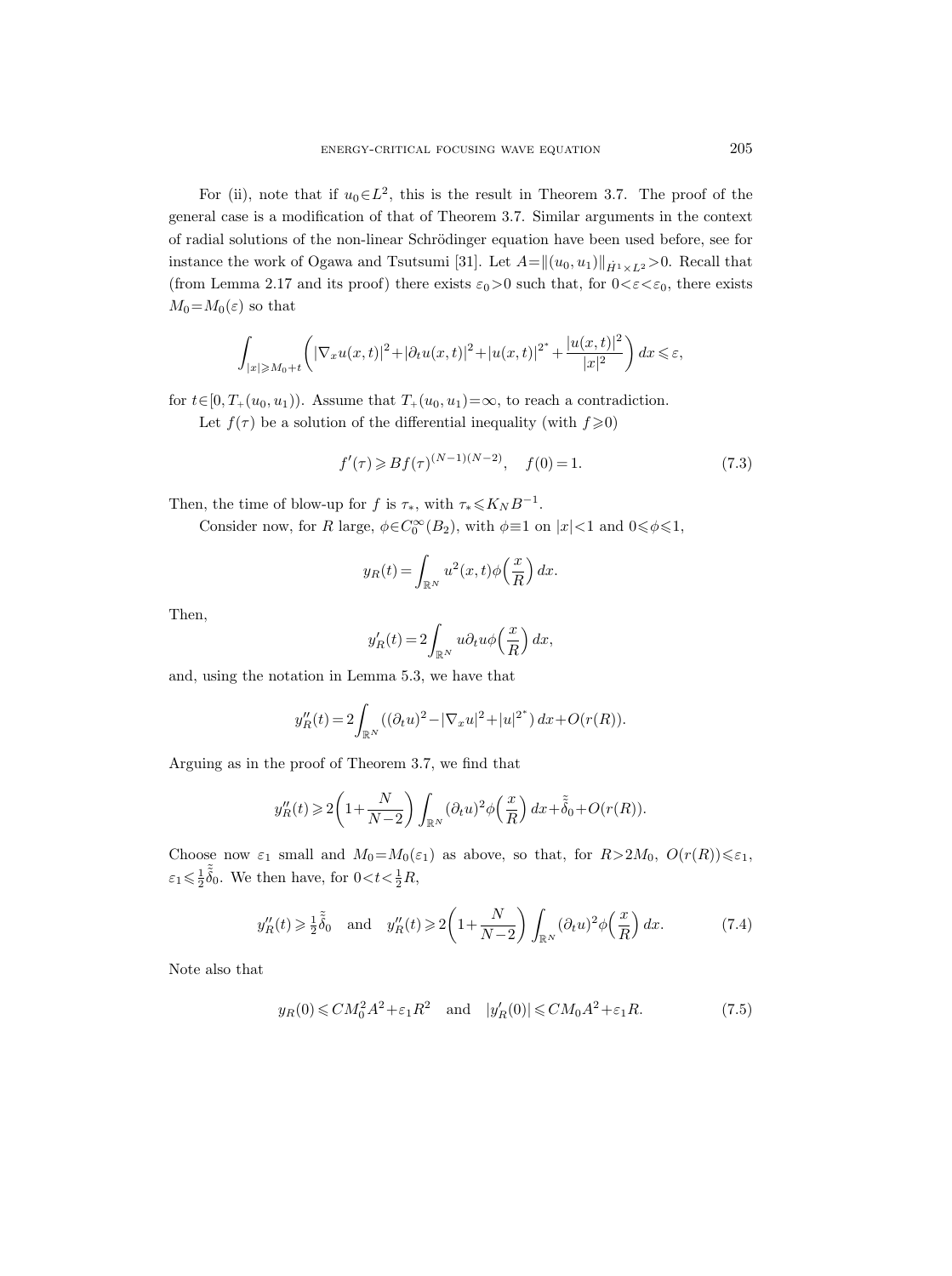Let

$$
T = \frac{4CM_0A^2 + 2\varepsilon_1R + 2R\sqrt{\varepsilon_1}}{\tilde{\delta}_0}
$$

.

Then, if  $T < \frac{1}{2}R$ ,

$$
y_R'(T) \geqslant \tfrac{1}{2} T \tilde{\tilde{\delta}}_0 + y_R'(0) \geqslant 2 C M_0 A^2 + \varepsilon_1 R + R \sqrt{\varepsilon_1} - C M_0 A^2 - \varepsilon_1 R = C M_0 A^2 + R \sqrt{\varepsilon_1}.
$$

Thus, there exists  $0 < t_1 < T$  such that  $y'_R(t_1) = CM_0A^2 + R\sqrt{\varepsilon_1}$  and, for  $0 < t < t_1$ , we have  $y'_R(t) < CM_0A^2 + R\sqrt{\varepsilon_1}$ . Note that, in light of (7.6),  $y'_R(t) > y'_R(t_1) > 0, t > t_1$  ( $t < \frac{1}{2}R$ ), and also

$$
y_R(t_1) \le y_R(0) + \int_0^{t_1} y'_R dt \le y_R(0) + t_1(CM_0A^2 + R\sqrt{\varepsilon_1}) = y_R(0) + t_1y'_R(t_1).
$$

We next estimate T. We first choose  $\varepsilon_1$  so small that

$$
\frac{2\varepsilon_1}{\tilde{\widetilde{\delta}}_0}+\frac{2\sqrt{\varepsilon_1}}{\tilde{\widetilde{\delta}}_0}\leqslant \frac{1}{32K_N},
$$

where  ${\cal K}_N$  is the constant defined at the beginning of the proof, and  $R$  is so large that

$$
\frac{4CM_0A^2}{\tilde{\tilde{\delta}}_0}\leqslant\frac{R}{16K_N}.
$$

We then have  $T \le R/8K_N$ . We can also ensure that  $T \le \frac{1}{8}R$ . Thus,

$$
y_R(t_1) \leq C M_0^2 A^2 + \varepsilon_1 R^2 + \frac{R}{8K_N} y'_R(t_1).
$$

If we now use the argument in the proof of Theorem 3.7, for the function

$$
\tilde{y}_R(\tau) = y_R(t_1 + \tau), \quad 0 \leq \tau \leq \frac{1}{4}R,
$$

in light of (7.6), we see that, for  $0 < \tau < \frac{1}{4}R$ , we have that

$$
\log(\tilde{y}'_R(\tau))' \geq \frac{N-1}{N-2} \log(\tilde{y}_R(\tau))',
$$

so that, by integration,

$$
\frac{\tilde{y}'_R(\tau)}{\tilde{y}'_R(0)} \ge \left(\frac{\tilde{y}_R(\tau)}{\tilde{y}_R(0)}\right)^{(N-1)/(N-2)} \quad \text{for } 0 \le \tau \le \frac{1}{4}R.
$$

Thus, if  $f(\tau) = \tilde{y}_R(\tau)/\tilde{y}_R(0)$  and  $B = \tilde{y}'_R(0)/\tilde{y}_R(0) = y'_R(t_1)/y_R(t_1)$ , we have that f is a solution of (7.3) for  $0 \leq \tau \leq \frac{1}{4}R$ . Hence, we must have

$$
\frac{R}{4} \leqslant \frac{y_R(t_1)}{y'_R(t_1)} K_N \leqslant \frac{K_N(CM_0^2A^2 + \varepsilon_1R^2)}{y'_R(t_1)} + \frac{R}{8},
$$

or

$$
\frac{1}{8} \leqslant \frac{K_N(CM_0^2A^2 + \varepsilon_1R^2)}{CM_0A^2R + R^2\sqrt{\varepsilon_1}} = \frac{K_N(CM_0^2A^2/R^2 + \varepsilon_1)}{CM_0A^2/R + \sqrt{\varepsilon_1}} \leqslant \frac{K_NM_0}{R} + K_N\sqrt{\varepsilon_1}.
$$

By taking  $K_N\sqrt{\varepsilon_1} < \frac{1}{32}$ , and  $K_N M_0/R < \frac{1}{32}$ , we reach a contradiction, which gives the proof of (ii). $\hfill\square$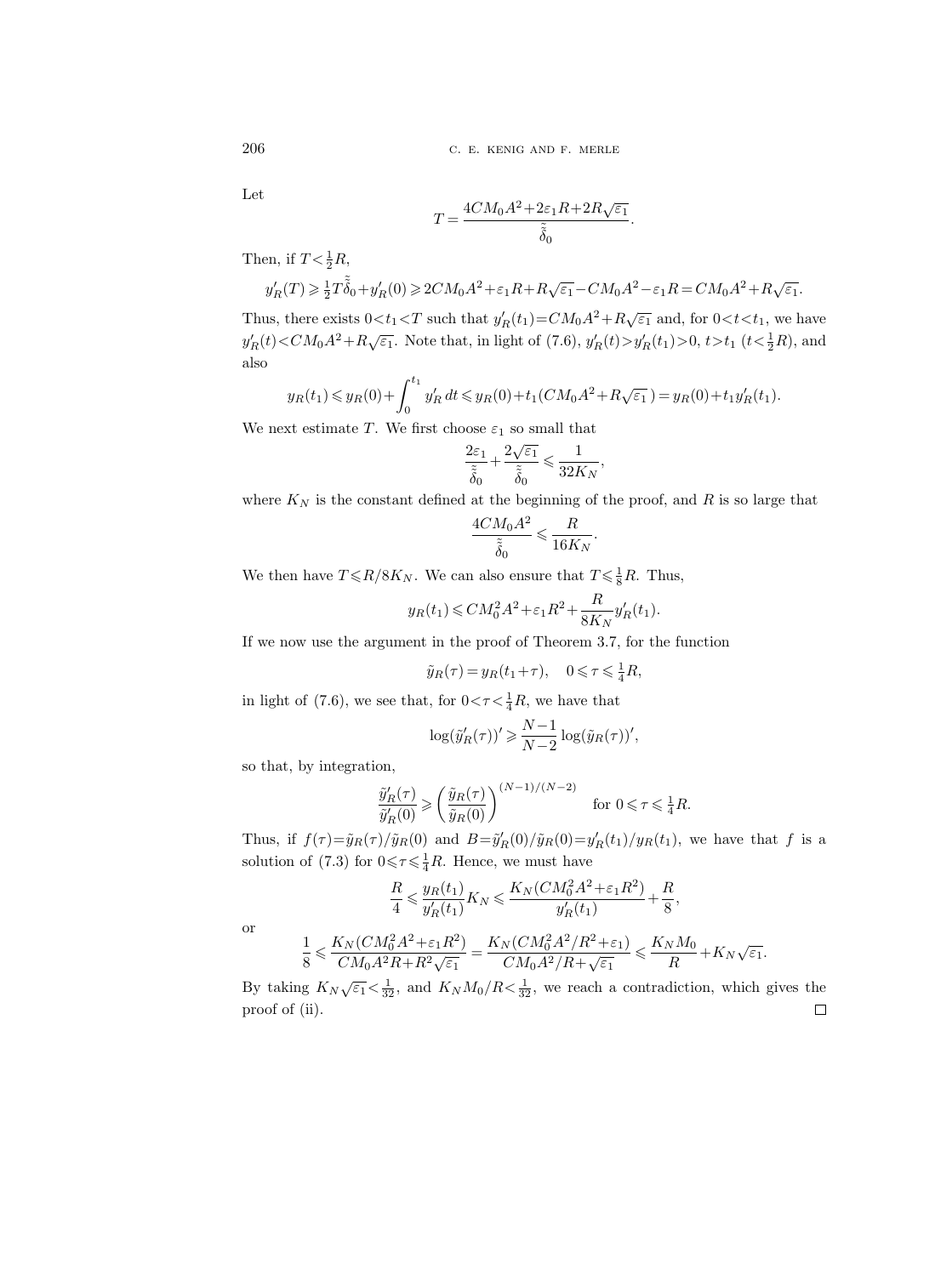To conclude, let us give some corollaries of our main results similarly to the nonlinear Schrödinger case (for full proofs see  $[20]$ ,  $[21]$  and the arguments below).

COROLLARY 7.3. Let  $(u_0, u_1) \in \dot{H}^1 \times L^2$ ,  $3 \le N \le 5$ . Assume that

$$
E((u_0, u_1)) < E((W, 0))
$$
 and  $\int_{\mathbb{R}^N} |\nabla u_0|^2 dx < \int_{\mathbb{R}^N} |\nabla W|^2 dx$ .

Then, the solution u of the Cauchy problem (CP) with data  $(u_0, u_1)$  at  $t=0$  has time interval of existence  $I = (-\infty, \infty)$ , and there exists  $(u_{0, \pm}, u_{1, \pm})$  in  $\dot{H}^1 \times L^2$  such that if we denote by  $v_{\pm}(t)$  the solutions of (LCP) corresponding to these initial data, we have

$$
\lim_{t \to \pm \infty} ||(u(t), \partial_t u(t)) - (v_{\pm}(t), \partial_t v_{\pm}(t))||_{\dot{H}^1 \times L^2} = 0.
$$

Moreover, if we define  $\delta_0$  so that  $E((u_0, u_1)) \leq (1-\delta_0)E((W, 0))$ , there exists a function  $M(\delta_0)$  so that  $||u||_{S((-\infty,\infty))} \leq M(\delta_0)$ .

Let us give now a different version of the main result.

COROLLARY 7.4. Let  $(u_0, u_1) \in \dot{H}^1 \times L^2$  and assume that

$$
\int_{\mathbb{R}_N} (|\nabla u(t)|^2 + |\partial_t u(t)|^2) dx \le \int_{\mathbb{R}^N} |\nabla W|^2 dx - \delta_0
$$

for all  $t\in(-T_{-}(u_0, u_1), T_{+}(u_0, u_1)),$  for  $\delta_0>0$ . Then, the solution u of (CP) with data u<sub>0</sub> at t=0 has time interval of existence I=(−∞,∞),  $||u||_{S((-\infty,\infty))} < \infty$ .

COROLLARY 7.5. Let  $3 \le N \le 5$ ,  $(u_0, u_1) \in \dot{H}^1 \times L^2$  (no size restrictions) be such that  $T_+(u_0, u_1) < \infty$  and, for all  $t \in [0, T_+(u_0, u_1)), \int_{\mathbb{R}^N} (|\nabla u(t)|^2 + |\partial_t u(t)|^2) dx \leq C_0$ . Then, we have for  $x_1(t)$  and  $x_2(t)$ , and for all  $R>0$ ,

$$
\lim_{t\to T_+(u_0,u_1)}\int_{|x-x_1(t)|\leqslant R}(|\nabla u(t)|^2+|\partial_t u(t)|^2)\,dx\geqslant \frac{2}{N}\int_{\mathbb{R}^N}|\nabla W|^2\,dx
$$
  

$$
\lim_{t\to T_+(u_0,u_1)}\int_{|x-x_2(t)|\leqslant R}(|\nabla u(t)|^2+|\partial_t u(t)|^2)\,dx\geqslant \int_{\mathbb{R}^N}|\nabla W|^2\,dx.
$$

*Proof.* Let  $t_n$  be an arbitrary sequence such that  $t_n \rightarrow T_+ = T_+(u_0, u_1)$ . Since

$$
\int_{\mathbb{R}^N} (|\nabla u(t_n)|^2 + |\partial_t u(t_n)|^2) dx \leqslant C_0
$$

and  $||S(t)((u(t_n), \partial_t u(t_n)))||_{S([t_n,T_+])} > \delta_0$  (where  $\delta_0 = \delta(C_0)$  is defined in Theorem 2.7), Lemma 4.3 gives, up to a subsequence, a decomposition of  $(u(t_n), \partial_t u(t_n))$  such that  $(4.2)–(4.5)$  hold with

$$
||S(t)((w_{0,n}, w_{1,n}))||_{S((-\infty,\infty))} \leq \frac{1}{4}\delta(2C_0).
$$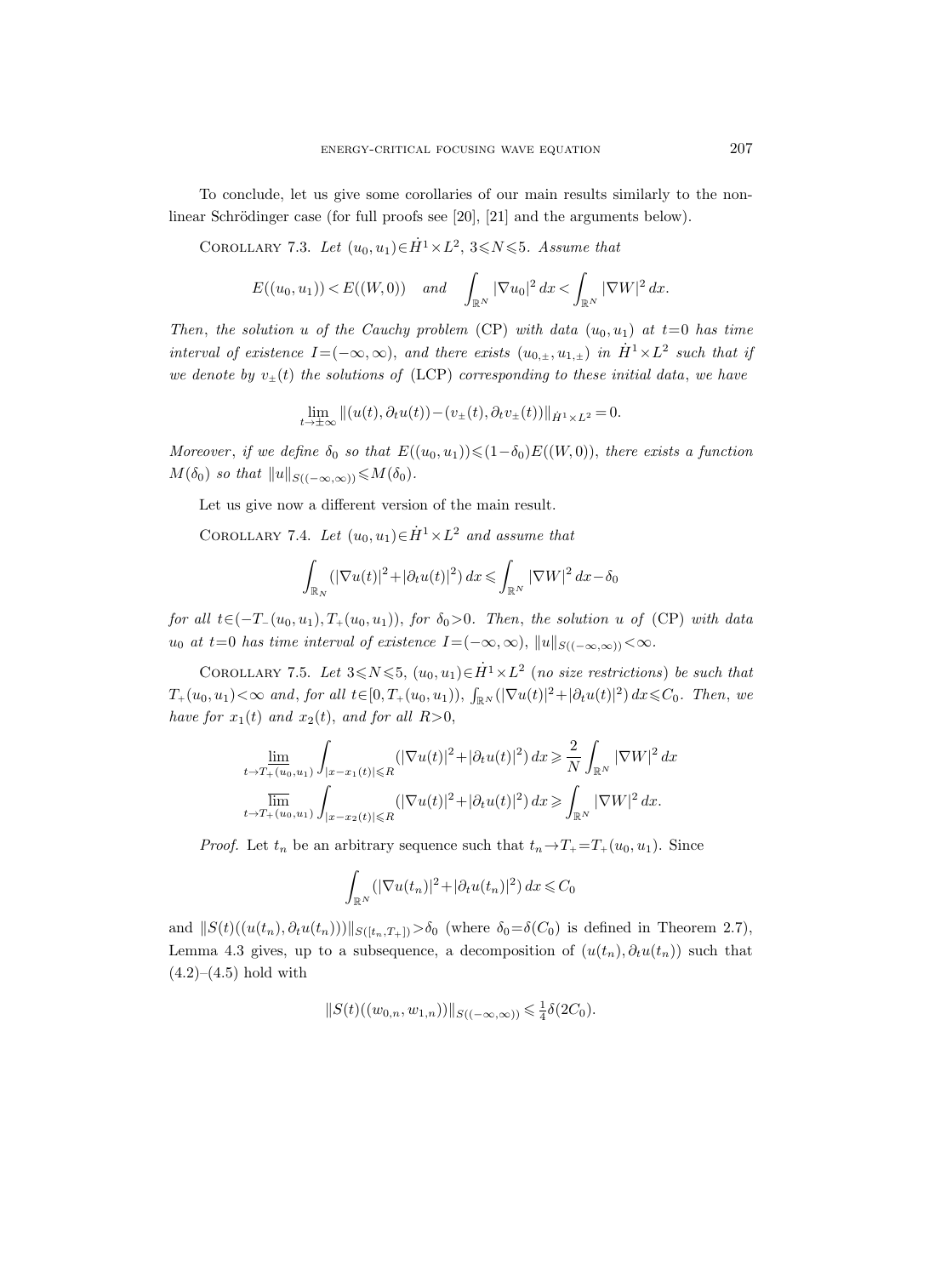Applying Theorem 2.20 and a pigeonhole argument (as in [20]), after taking a further subsequence in n and possibly reordering in j, we see that we can find  $J_0$  such that for  $j=1,..,J_0$  we have

$$
\left\| \frac{1}{\lambda_{j,n}^{(N-2)/2}} U_j\left( \frac{x - x_{j,n}}{\lambda_{j,n}}, \frac{t - t_{j,n}}{\lambda_{j,n}} \right) \right\|_{S([0,T_n^+])} \to \infty,
$$

and for  $j = J_0+1, ..., J$  we have, for some  $\widetilde{C}_0$ ,

$$
\left\| \frac{1}{\lambda_{j,n}^{(N-2)/2}} U_j\left( \frac{x - x_{j,n}}{\lambda_{j,n}}, \frac{t - t_{j,n}}{\lambda_{j,n}} \right) \right\|_{S([0,T_n^+])} \leqslant \widetilde{C}_0,
$$

where  $U_j$  is the non-linear profile associated with

$$
\bigg( \bigg( V_j^l \bigg( - \frac{t_{j,n}}{\lambda_{j,n}} \bigg), \partial_t V_j^l \bigg( - \frac{t_{j,n}}{\lambda_{j,n}} \bigg) \bigg), \bigg\{ - \frac{t_{j,n}}{\lambda_{j,n}} \bigg\} \bigg),
$$

and if  $T_{+,j} = T_+(U_j, \partial_t U_j)$  (possibly  $T_{+,j} = \infty$ ), we have

$$
T_n^+ = \min_{1 \leqslant j \leqslant J_0} \{ T_+ - t_n, T_{+,j} \lambda_{j,n} + t_{j,n} \}
$$

and for a sequence  $\tau'_k \to T_{+,1}$  as  $k \to \infty$ , for all  $j=1, ..., J_0$  and for all n we have

$$
||U_1||_{S([-t_{1,n}/\lambda_{1,n},(t_{1,n}+\tau_k'\lambda_{1,n}-t_{1,n})/\lambda_{1,n}]}) \geq ||U_j||_{S([-t_{j,n}/\lambda_{j,n},(t_{1,n}+\tau_k'\lambda_{1,n}-t_{j,n})/\lambda_{j,n}]})
$$

(note that, applying Theorem 2.20, up to a subsequence, one can choose  $U_1$  with such a property).

By scaling, we have  $-t_{1,n}/\lambda_{1,n} \leq C$  and  $\tau'_k \lambda_{1,n}+t_{1,n} \geq C$ . From Theorem 2.20, one can see that

$$
\overline{\lim}_{n \to \infty} (t_n + \tau'_k \lambda_{1,n} + t_{1,n}) < T_+ \quad \text{for all } k,
$$
\n
$$
\underline{\lim}_{n \to \infty} (t_n + \tau'_k \lambda_{1,n} + t_{1,n}) \to T_+ \quad \text{as } k \to \infty,
$$
\n
$$
\frac{1}{C} \leq \frac{T_+ - t_n}{\lambda_{1,n}} \quad \text{and} \quad -\frac{t_{1,n}}{\lambda_{1,n}} + \frac{T_+ - t_n}{\lambda_{1,n}} \geq -C.
$$
\n
$$
(7.6)
$$

Using Corollary 7.4 for  $U_1$ , there is a sequence  $\tau_k \to T_{+,1}$  such that

$$
\underline{\lim_{k\to\infty}}\int_{\mathbb{R}^N}(|\nabla U_1(\tau_k)|^2+|\partial_t U_1(\tau_k)|^2)\,dx\geqslant\int_{\mathbb{R}^N}|\nabla W|^2\,dx.
$$

Using (7.6), (4.2), the fact that for all k there is  $k'$  such that  $\tau_k \leq \tau'_{k'}$  and orthogonality arguments (as in [20], for example), we obtain, for all  $R>0$ ,

$$
\lim_{k\to\infty}\lim_{n\to\infty}\int_{|x-x_{1,n}| \leq R\lambda_{1,n}\log(1/\lambda_{1,n})}(|\nabla u(t_{k,n},x)|^2+|\partial_t u(t_{k,n},x)|^2)\,dx \geqslant \int_{\mathbb{R}^N}|\nabla W|^2\,dx,
$$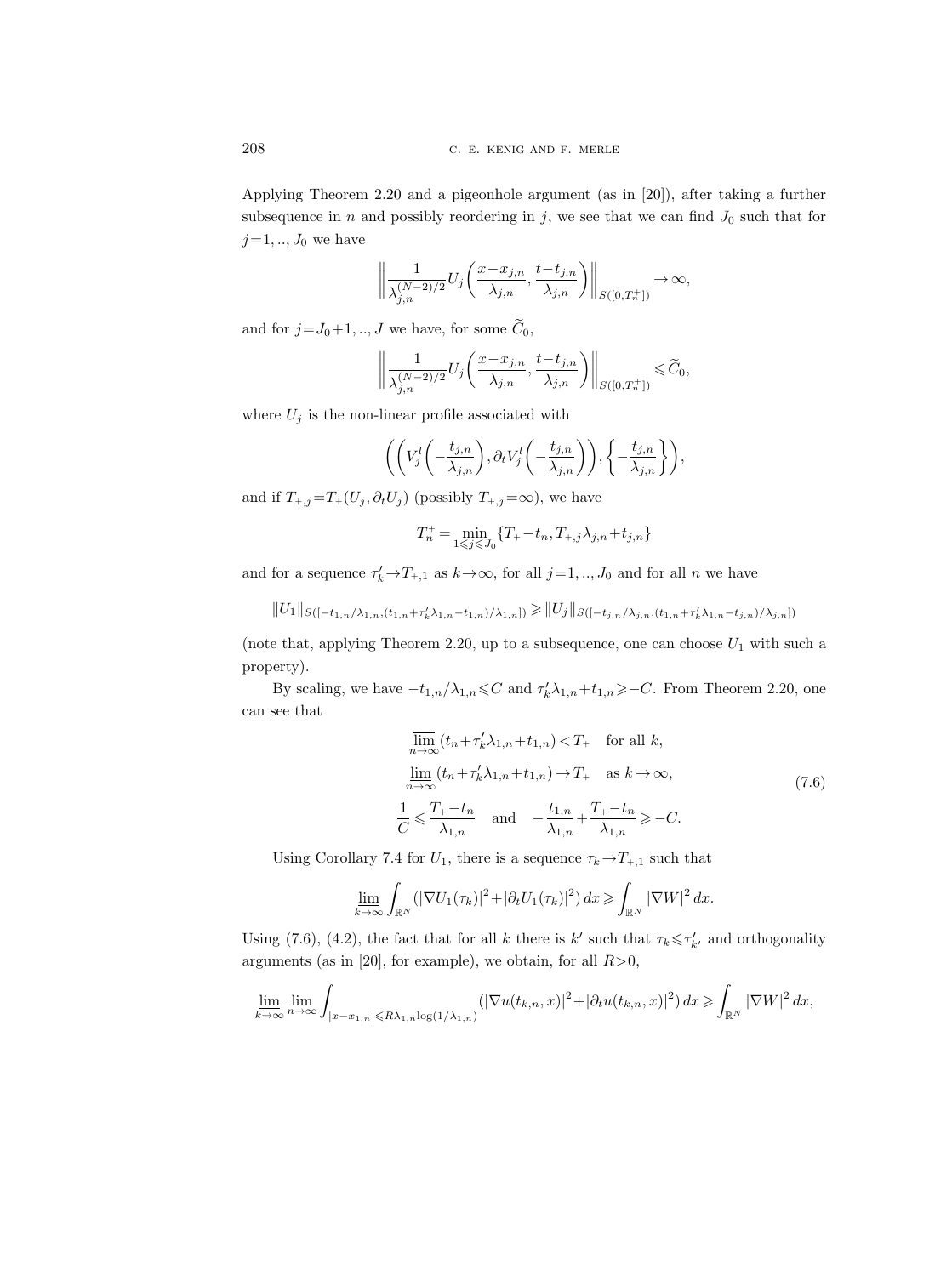where  $t_{k,n} = t_n + t_{1,n} + \tau_k \lambda_{1,n}$ , which gives the limsup result.

For the liminf result, note that

$$
E((U_1, U_{1t})) \ge E((W, 0)) = \frac{1}{N} \int_{\mathbb{R}^N} |\nabla W|^2 dx,
$$

because of Theorem 1.1, which gives

$$
\int_{\mathbb{R}^N} (|\nabla U_1(t)|^2 + |\partial_t U_1(t)|^2) dx \ge \int_{\mathbb{R}^N} \frac{2}{N} |\nabla W|^2 dx, \quad t \in (-T_-(U_1, U_{1t}), T_+(U_1, U_{1t})).
$$

(Note that if  $E((U_1, U_{1t})) < E((W, 0))$  we obtain, from Theorem 1.1, the stronger inequality  $\int_{\mathbb{R}^N} (|\nabla U_1(t)|^2 + |\partial_t U_1(t)|^2) dx \ge \int_{\mathbb{R}^N} |\nabla W|^2 dx$ . The finite speed of propagation (Lemma 2.17) now gives, uniformly in  $n$ , that

$$
\lim_{R\to\infty}\int_{|x|\leqslant |t_{1,n}|/\lambda_{1,n}+R}\left(\left|\nabla U_1\left(-\frac{t_{1,n}}{\lambda_{1,n}}\right)\right|^2+\left|\partial_t U_1\left(-\frac{t_{1,n}}{\lambda_{1,n}}\right)\right|^2\right)dx\geqslant \frac{2}{N}\int_{\mathbb{R}^N}|\nabla W|^2\,dx.
$$

From  $(4.2)$ – $(4.4)$  and using the fact that for all  $R_0$ ,  $R>0$ ,

$$
\frac{R_0}{\lambda_{1,n}} \geqslant \frac{|t_{1,n}|}{\lambda_{1,n}} + R,
$$

for *n* large, we obtain that, for all  $R_0>0$ ,

$$
\lim_{n\to\infty}\int_{|x-x_{1,n}| \le R_0} (|\nabla u(t_n)|^2 + |\partial_t u(t_n)|^2) dx \ge \frac{2}{N} \int_{\mathbb{R}^N} |\nabla W|^2 dx,
$$

which gives the liminf result.

Remark 7.6. The proof of the limsup result applies verbatim to the non-linear Schrödinger equation, thus completing the sketch of the proof of the limsup part of the result in [19, Corollary 5.18]. For the proof of the liminf result, we relied here on the finite speed of propagation. The corresponding result for the non-linear Schrödinger equation, claimed also in [19, Corollary 5.18] is not fully proved there and its validity remains an open question. We are grateful to R. Killip, M. Visan and X. Zhang for pointing this out.

#### References

- [1] Antonini, C. & Merle, F., Optimal bounds on positive blow-up solutions for a semilinear wave equation. *Int. Math. Res. Notices*, 2001 (2001), 1141-1167.
- [2] Aronszajn, N., Krzywicki, A. & Szarski, J., A unique continuation theorem for exterior differential forms on Riemannian manifolds. Ark. Mat., 4 (1962), 417–453.

 $\Box$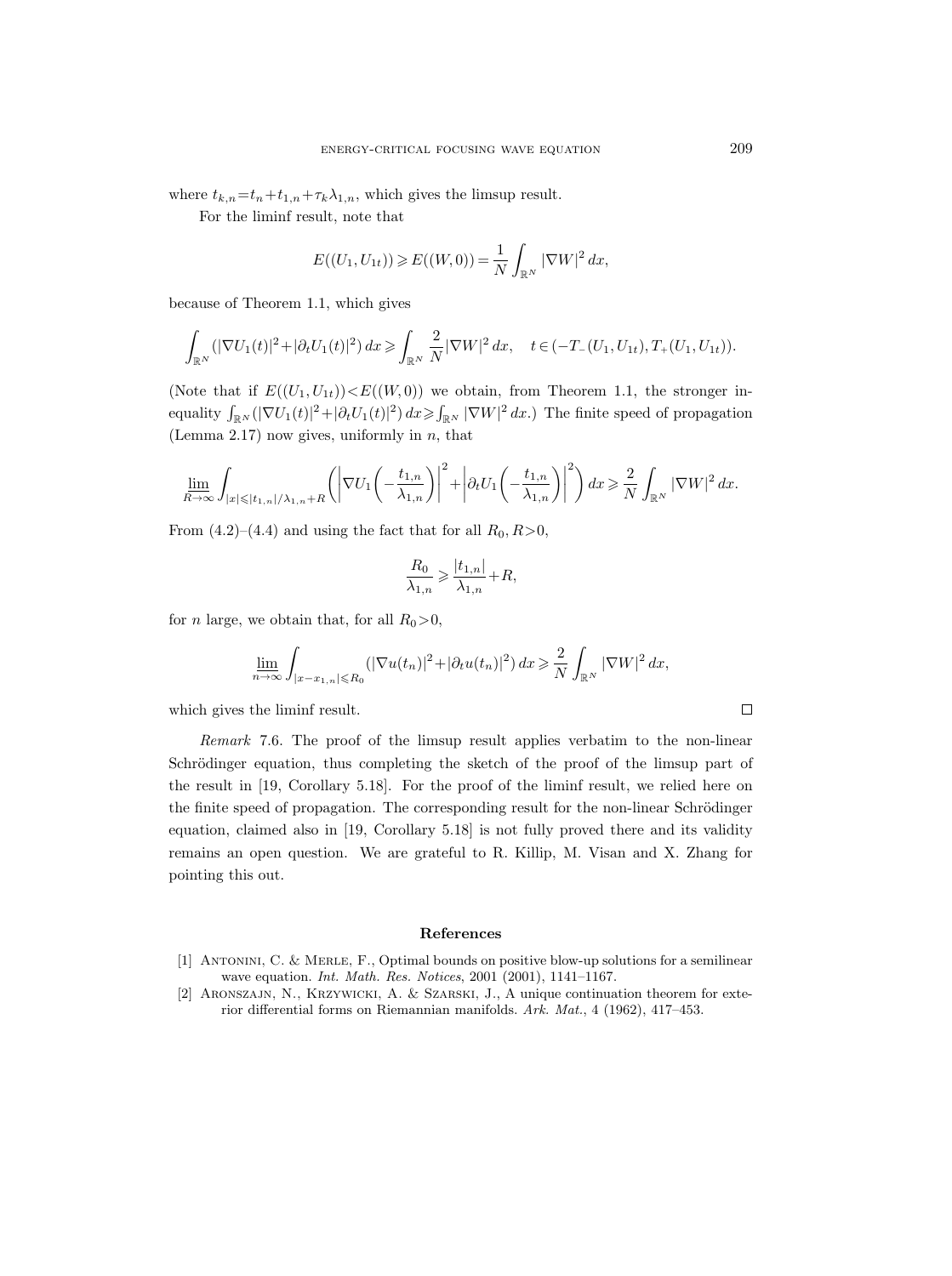210 C. E. KENIG AND F. MERLE

- [3] AUBIN, T., Équations différentielles non linéaires et problème de Yamabe concernant la courbure scalaire. J. Math. Pures Appl., 55 (1976), 269–296.
- [4] BAHOURI, H. & GÉRARD, P., High frequency approximation of solutions to critical nonlinear wave equations. Amer. J. Math., 121 (1999), 131–175.
- [5] Bahouri, H. & Shatah, J., Decay estimates for the critical semilinear wave equation. Ann. Inst. H. Poincaré Anal. Non Linéaire, 15 (1998), 783-789.
- [6] Brezis, H. & Coron, J.-M., Convergence of solutions of H-systems or how to blow bubbles. Arch. Rational Mech. Anal., 89 (1985), 21–56.
- [7] Brezis, H. & Marcus, M., Hardy's inequalities revisited. Ann. Scuola Norm. Sup. Pisa Cl. Sci., 25 (1997), 217–237 (1998).
- [8] Christ, F. M. & Weinstein, M. I., Dispersion of small amplitude solutions of the generalized Korteweg–de Vries equation. J. Funct. Anal., 100 (1991), 87–109.
- [9] GÉRARD, P., Description du défaut de compacité de l'injection de Sobolev. ESAIM Control Optim. Calc. Var., 3 (1998), 213–233.
- [10] Giga, Y. & Kohn, R. V., Nondegeneracy of blowup for semilinear heat equations. Comm. Pure Appl. Math., 42 (1989), 845–884.
- [11] Ginibre, J., Soffer, A. & Velo, G., The global Cauchy problem for the critical nonlinear wave equation. J. Funct. Anal., 110 (1992), 96–130.
- [12] Ginibre, J. & Velo, G., Generalized Strichartz inequalities for the wave equation. J. Funct. Anal., 133 (1995), 50–68.
- [13] Grillakis, M. G., Regularity and asymptotic behaviour of the wave equation with a critical nonlinearity. Ann. of Math., 132 (1990), 485–509.
- $[14]$  Regularity for the wave equation with a critical nonlinearity. Comm. Pure Appl. Math., 45 (1992), 749–774.
- [15] HÖRMANDER, L., The Analysis of Linear Partial Differential Operators. III. Classics in Mathematics. Springer, Berlin–Heidelberg, 2007.
- [16] Jerison, D. & Kenig, C. E., Unique continuation and absence of positive eigenvalues for Schrödinger operators. Ann. of Math., 121 (1985), 463-494.
- [17] KAPITANSKI, L., Global and unique weak solutions of nonlinear wave equations. Math. Res. Lett.,  $1(1994)$ ,  $211-223$ .
- [18] Kenig, C. E., Global well-posedness and scattering for the energy critical focusing nonlinear Schrödinger and wave equations. Lecture notes for a mini-course given at "Analyse des équations aux derivées partielles", Evian-les-Bains, 2007.
- [19] Kenig, C. E. & Merle, F., Global well-posedness, scattering and blow-up for the energycritical, focusing, non-linear Schrödinger equation in the radial case. Invent. Math.,  $166$ (2006), 645–675.
- [20] Scattering for  $\dot{H}^{1/2}$  bounded solutions to the cubic, defocusing NLS in 3 dimensions. To appear in Trans. Amer. Math. Soc.
- [21] Kenig, C. E., Ponce, G. & Vega, L., Well-posedness and scattering results for the generalized Korteweg–de Vries equation via the contraction principle. Comm. Pure Appl. Math., 46 (1993), 527–620.
- [22] KERAANI, S., On the defect of compactness for the Strichartz estimates of the Schrödinger equations. J. Differential Equations, 175 (2001), 353–392.
- [23] Krieger, J. & Schlag, W., On the focusing critical semi-linear wave equation. Amer. J. Math., 129 (2007), 843–913.
- [24] Levine, H. A., Instability and nonexistence of global solutions to nonlinear wave equations of the form  $Pu_{tt} = -Au + \mathcal{F}(u)$ . Trans. Amer. Math. Soc., 192 (1974), 1–21.
- [25] LINDBLAD, H. & SOGGE, C. D., On existence and scattering with minimal regularity for semilinear wave equations. J. Funct. Anal., 130 (1995), 357-426.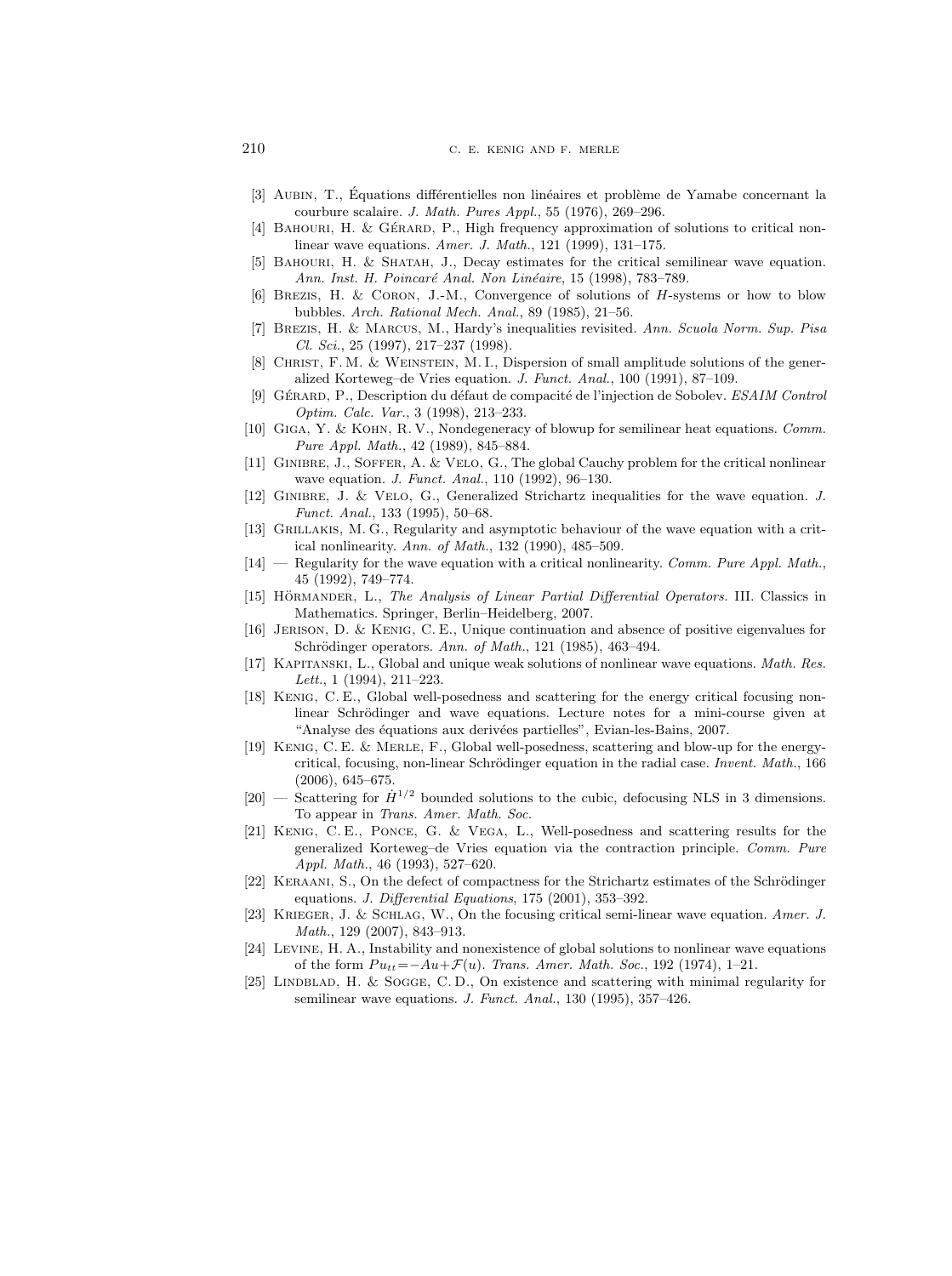- [26] Lions, P.-L., The concentration-compactness principle in the calculus of variations. The locally compact case. II. Ann. Inst. H. Poincaré Anal. Non Linéaire, 1 (1984), 223–283.
- [27] Merle, F., Existence of blow-up solutions in the energy space for the critical generalized KdV equation. J. Amer. Math. Soc., 14 (2001), 555–578.
- [28] MERLE, F. & VEGA, L., Compactness at blow-up time for  $L^2$  solutions of the critical nonlinear Schrödinger equation in 2D. Internat. Math. Res. Notices, 8 (1998), 399-425.
- [29] Merle, F. & Zaag, H., A Liouville theorem for vector-valued nonlinear heat equations and applications. Math. Ann., 316 (2000), 103–137.
- $[30]$  Determination of the blow-up rate for the semilinear wave equation. Amer. J. Math., 125 (2003), 1147–1164.
- [31] OGAWA, T. & TSUTSUMI, Y., Blow-up of  $H^1$  solution for the nonlinear Schrödinger equation. J. Differential Equations, 92 (1991), 317–330.
- [32] Payne, L. E. & Sattinger, D. H., Saddle points and instability of nonlinear hyperbolic equations. Israel J. Math., 22 (1975), 273–303.
- [33] Pecher, H., Nonlinear small data scattering for the wave and Klein–Gordon equation. Math. Z., 185 (1984), 261–270.
- [34] SATTINGER, D. H., On global solution of nonlinear hyperbolic equations. Arch. Rational Mech. Anal., 30 (1968), 148–172.
- [35] SHATAH, J. & STRUWE, M., Regularity results for nonlinear wave equations. Ann. of Math., 138 (1993), 503–518.
- [36] Well-posedness in the energy space for semilinear wave equations with critical growth. Int. Math. Res. Notices, 1994 (1994), 303–309.
- [37] Geometric Wave Equations. Courant Lecture Notes in Mathematics, 2. New York University Courant Institute of Mathematical Sciences, New York, 1998.
- [38] SOGGE, C.D., Oscillatory integrals and unique continuation for second order elliptic differential equations. J. Amer. Math. Soc., 2 (1989), 491–515.
- [39] Lectures on Nonlinear Wave Equations. Monographs in Analysis, II. International Press, Boston, MA, 1995.
- [40] STAFFILANI, G., On the generalized Korteweg–de Vries-type equations. Differential Integral Equations, 10 (1997), 777–796.
- [41] Strauss, W. A., Nonlinear Wave Equations. CBMS Regional Conference Series in Mathematics, 73. Amer. Math. Soc., Providence, RI, 1989.
- [42] STRUWE, M., Globally regular solutions to the  $u^5$  Klein–Gordon equation. Ann. Scuola Norm. Sup. Pisa Cl. Sci., 15 (1988), 495–513 (1989).
- [43] TALENTI, G., Best constant in Sobolev inequality. Ann. Mat. Pura Appl., 110 (1976), 353–372.
- [44] Tao, T., Spacetime bounds for the energy-critical nonlinear wave equation in three spatial dimensions. Dyn. Partial Differ. Equ., 3 (2006), 93–110.
- $[45]$  TAO, T. & VISAN, M., Stability of energy-critical nonlinear Schrödinger equations in high dimensions. Electron. J. Differential Equations, (2005), No. 118, 28 pp.
- [46] Taylor, M. E., Tools for PDE. Pseudodifferential Operators, Paradifferential Operators, and Layer Potentials. Mathematical Surveys and Monographs, 81. Amer. Math. Soc., Providence, RI, 2000.
- [47] TRUDINGER, N. S., Remarks concerning the conformal deformation of Riemannian structures on compact manifolds. Ann. Scuola Norm. Sup. Pisa Cl. Sci., 22 (1968), 265–274.
- [48] Wolff, T. H., Recent work on sharp estimates in second-order elliptic unique continuation problems. J. Geom. Anal., 3 (1993), 621–650.